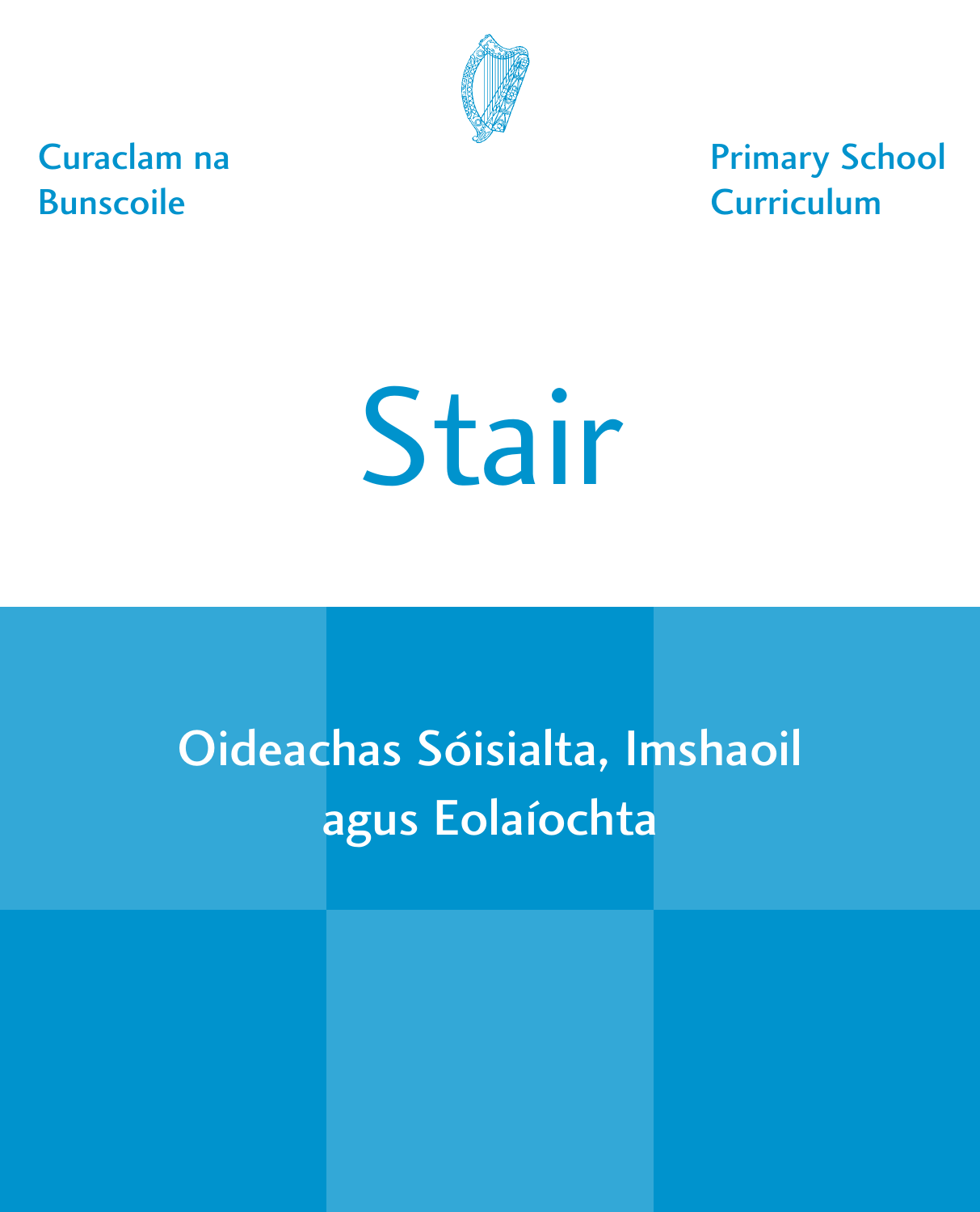BAILE ÁTHA CLIATH ARNA FHOILSIÚ AG OIFIG AN tSOLÁTHAIR

Le ceannach díreach ón OIFIG DHÍOLTA FOILSEACHÁN RIALTAIS TEACH SUN ALLIANCE SRÁID THEACH LAIGHEAN BAILE ÁTHA CLIATH 2

nó tríd an bpost ó FOILSEACHÁIN AN RIALTAIS AN RANNÓG POST-TRÁCHTA 4-5 BÓTHAR FHEARCHAIR BAILE ÁTHA CLIATH 2 (Teil: 01-6476834-5; Fax: 01-4752760) nó trí aon díoltóir leabhar

Arna dhearadh ag: The Identity Business

Comhairleoir deartha: Páirtíocht Bradley McGurk Arna chur i gcló ag: Spectrum Print Management Arna chlóbhualadh ag: Mozzon Giuntina - Florence agus Officine Grafiche De Agostini - Novara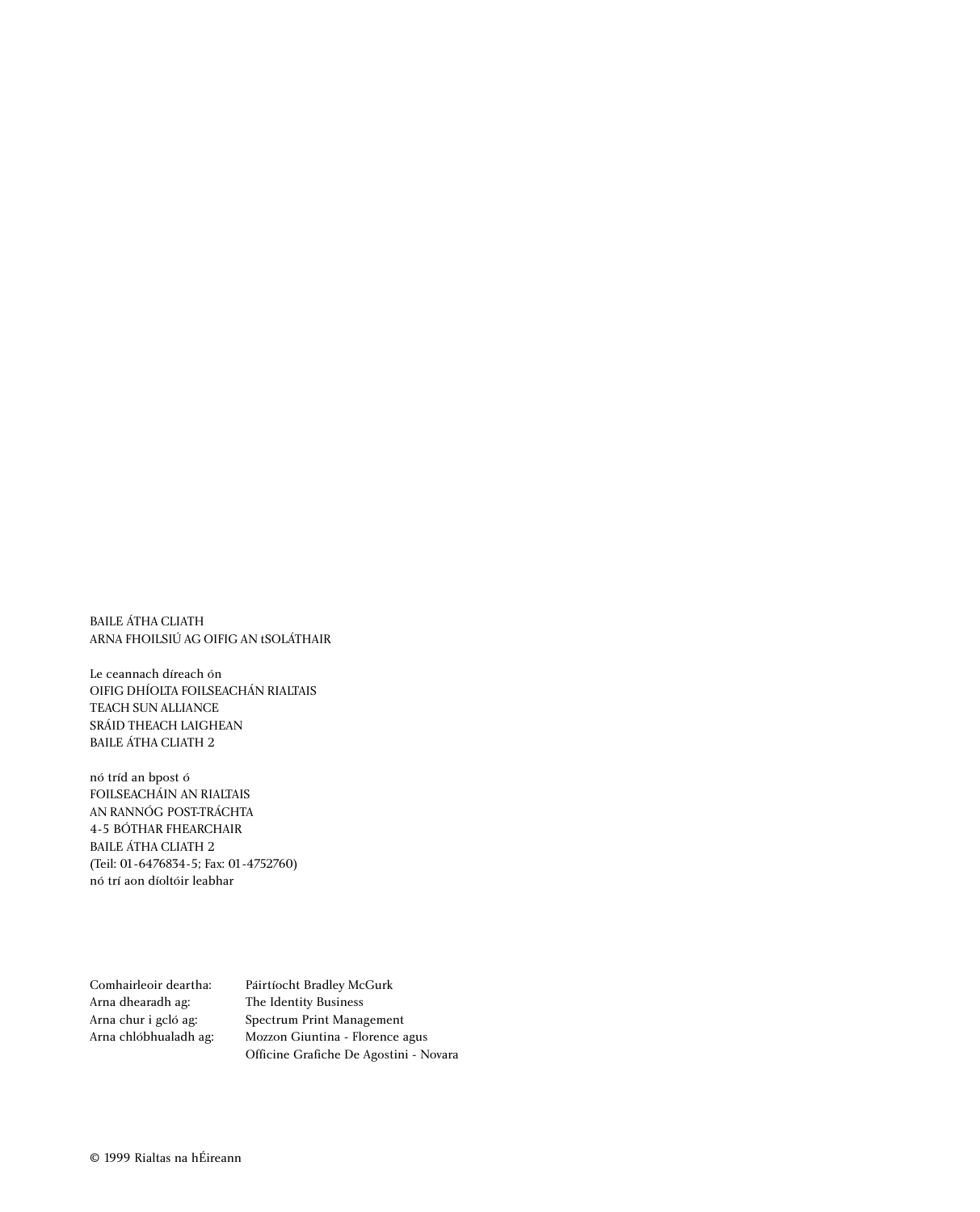

# Stair

# Oideachas Sóisialta, Imshaoil agus Eolaíochta

Curaclam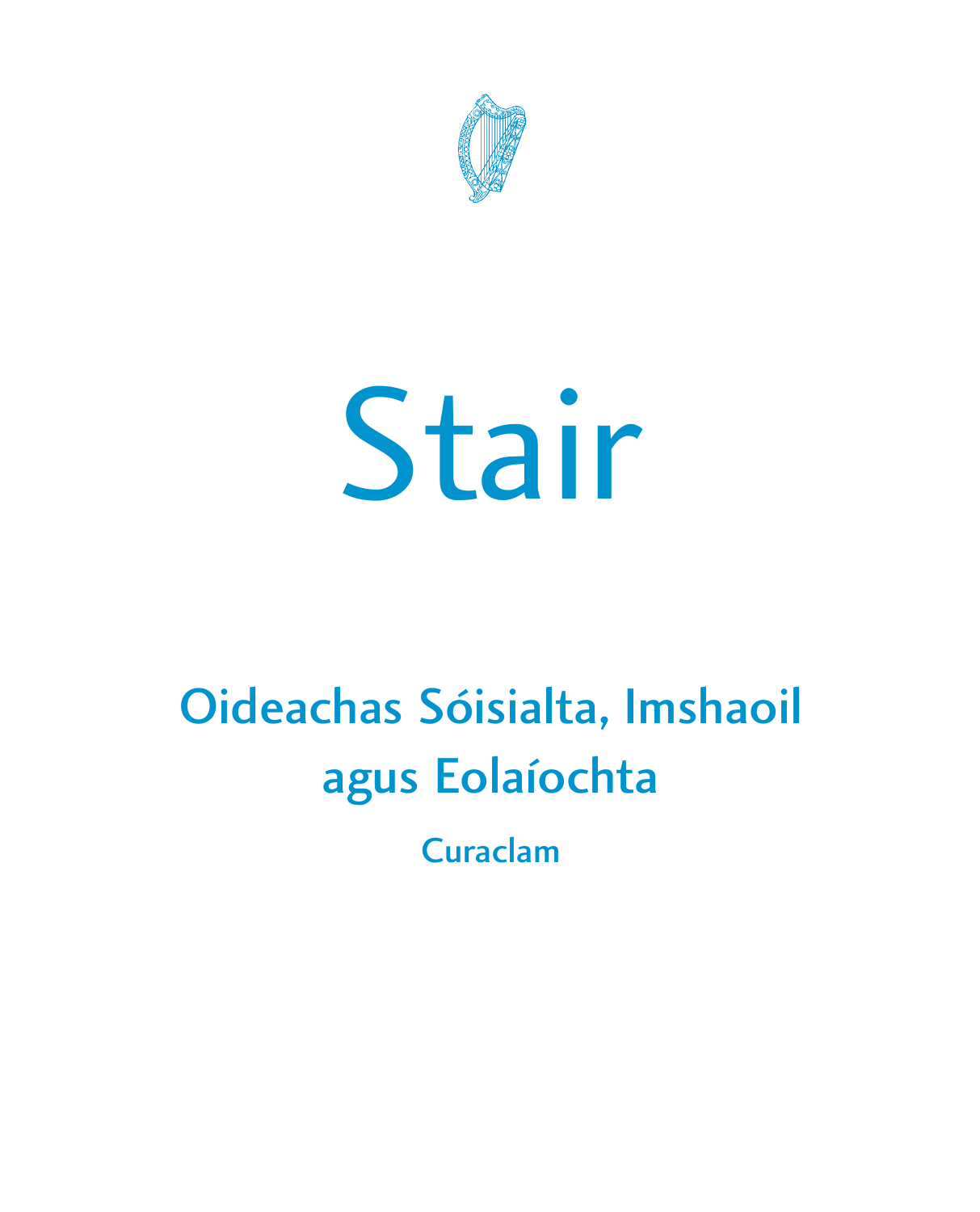# Clár

### [Réamhrá](#page-5-0)

| Oideachas sóisialta, imshaoil agus eolaíochta | $\overline{2}$ |
|-----------------------------------------------|----------------|
| An curaclam OSIE                              | $\overline{2}$ |
| Aidhmeanna                                    | 5              |
|                                               |                |
| Stair: tuiscint d'am                          | 6              |
| An curaclam staire                            | 6              |
| Aidhmeanna                                    | 12             |
| Cuspóirí leathana                             | 13             |

### [Ranganna naíonán](#page-19-0)

| Foramharc                         | 15 |
|-----------------------------------|----|
| Pleanáil                          | 16 |
| Forbairt scileanna agus coincheap | 18 |
| Ábhar                             | 19 |

## [Ranganna 1 agus 2](#page-27-0)

| Foramharc                         | 23 |
|-----------------------------------|----|
| Pleanáil                          | 24 |
| Forbairt scileanna agus coincheap | 26 |
| Ábhar                             | 27 |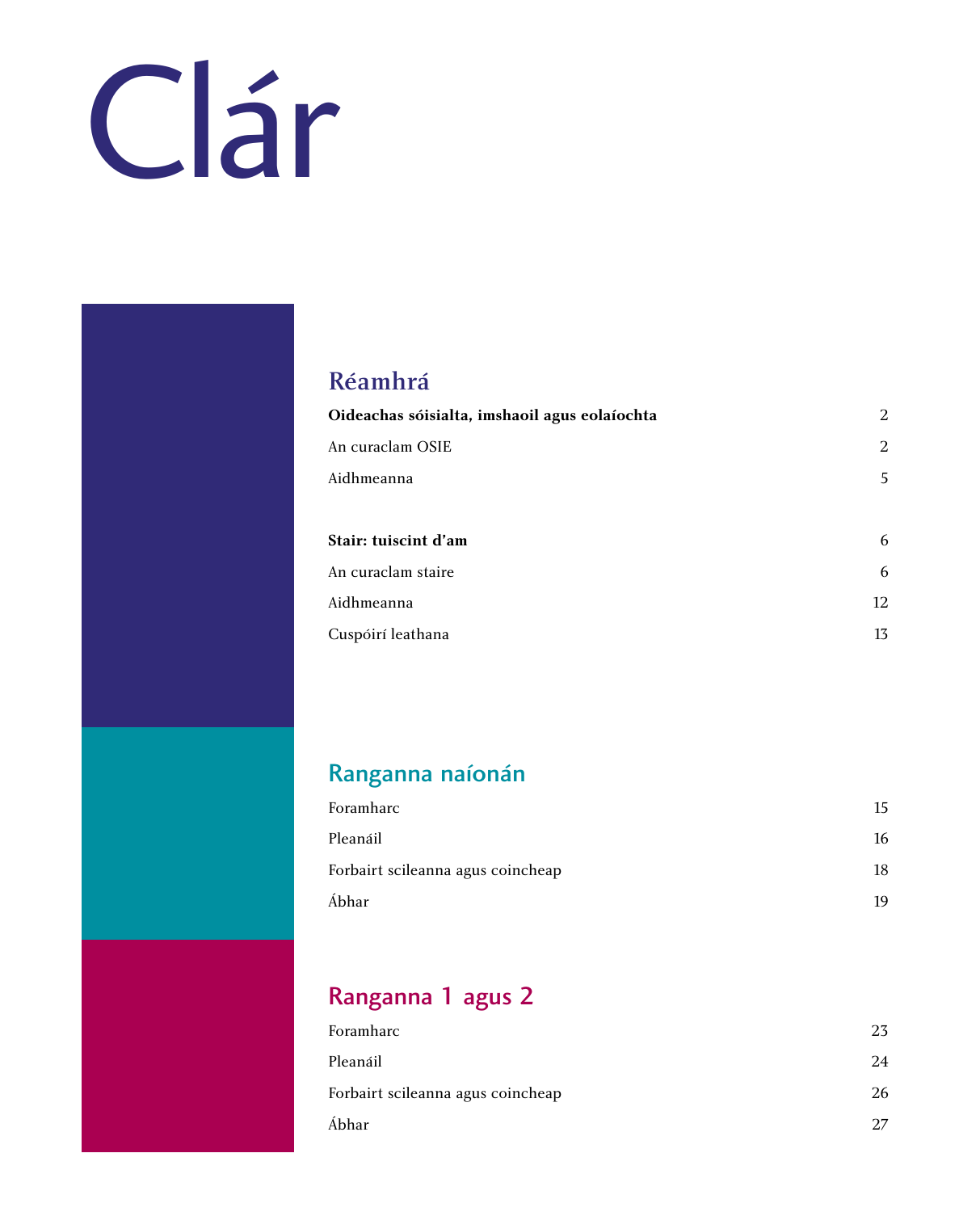# [Ranganna 3 agus 4](#page-37-0)

| Foramharc                         | 34  |
|-----------------------------------|-----|
| Pleanáil                          | 36  |
| Forbairt scileanna agus coincheap | 40  |
| Ábhar                             | 42. |

# [Ranganna 5 agus 6](#page-57-0)

| Foramharc                         | 54 |
|-----------------------------------|----|
| Pleanáil                          | 56 |
| Forbairt scileanna agus coincheap | 60 |
| Ábhar                             |    |

### [Measúnú](#page-77-0)

| Measúnú in OSIE  | 74 |
|------------------|----|
| Measúnú sa stair | 76 |

# [Aguisín](#page-91-0)

| Ballraíocht an Choiste Curaclaim don OSIE          | 88 |
|----------------------------------------------------|----|
| Ballraíocht an Choiste Comhordaithe Bunscolaíochta | 89 |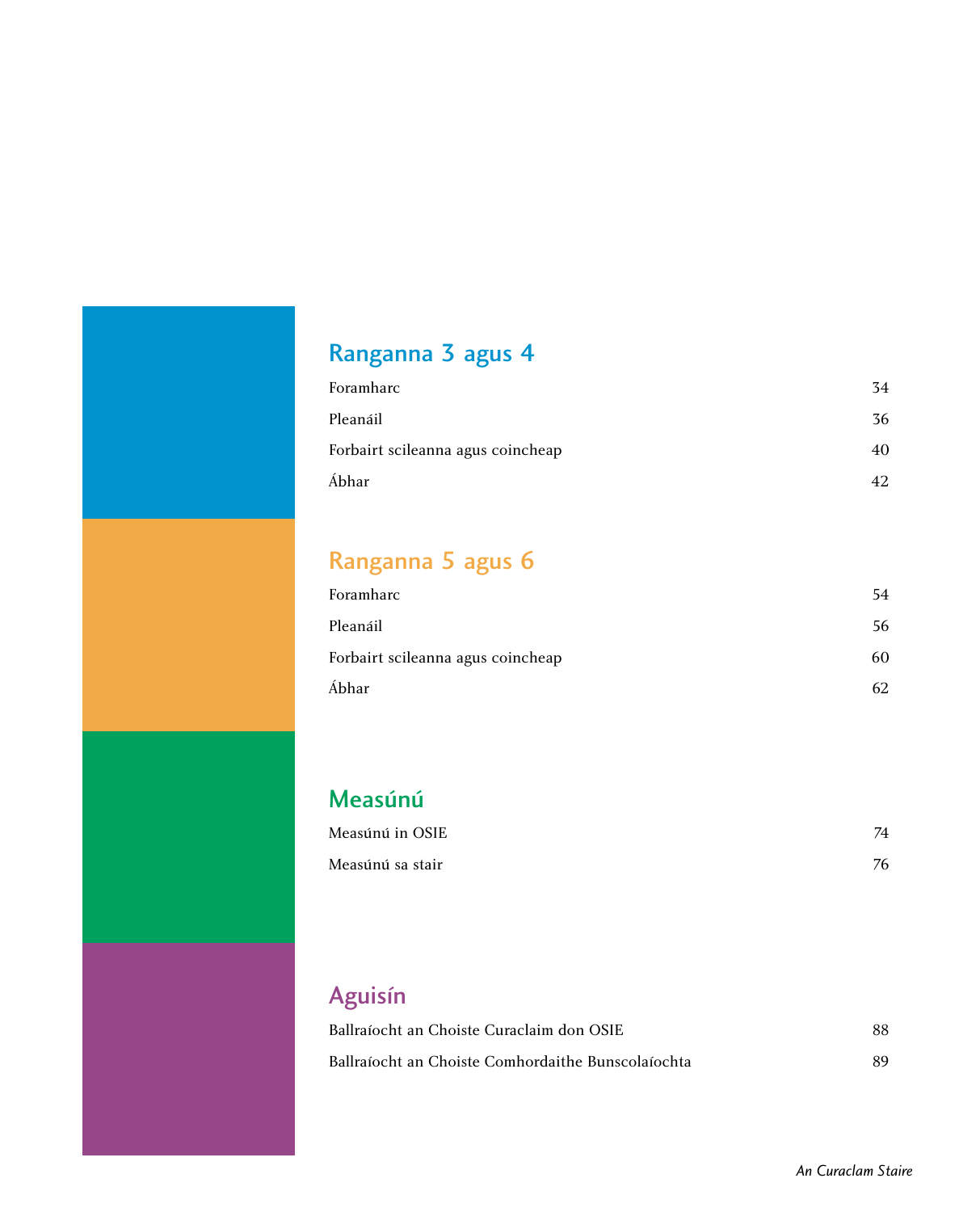<span id="page-5-0"></span>Réamhrá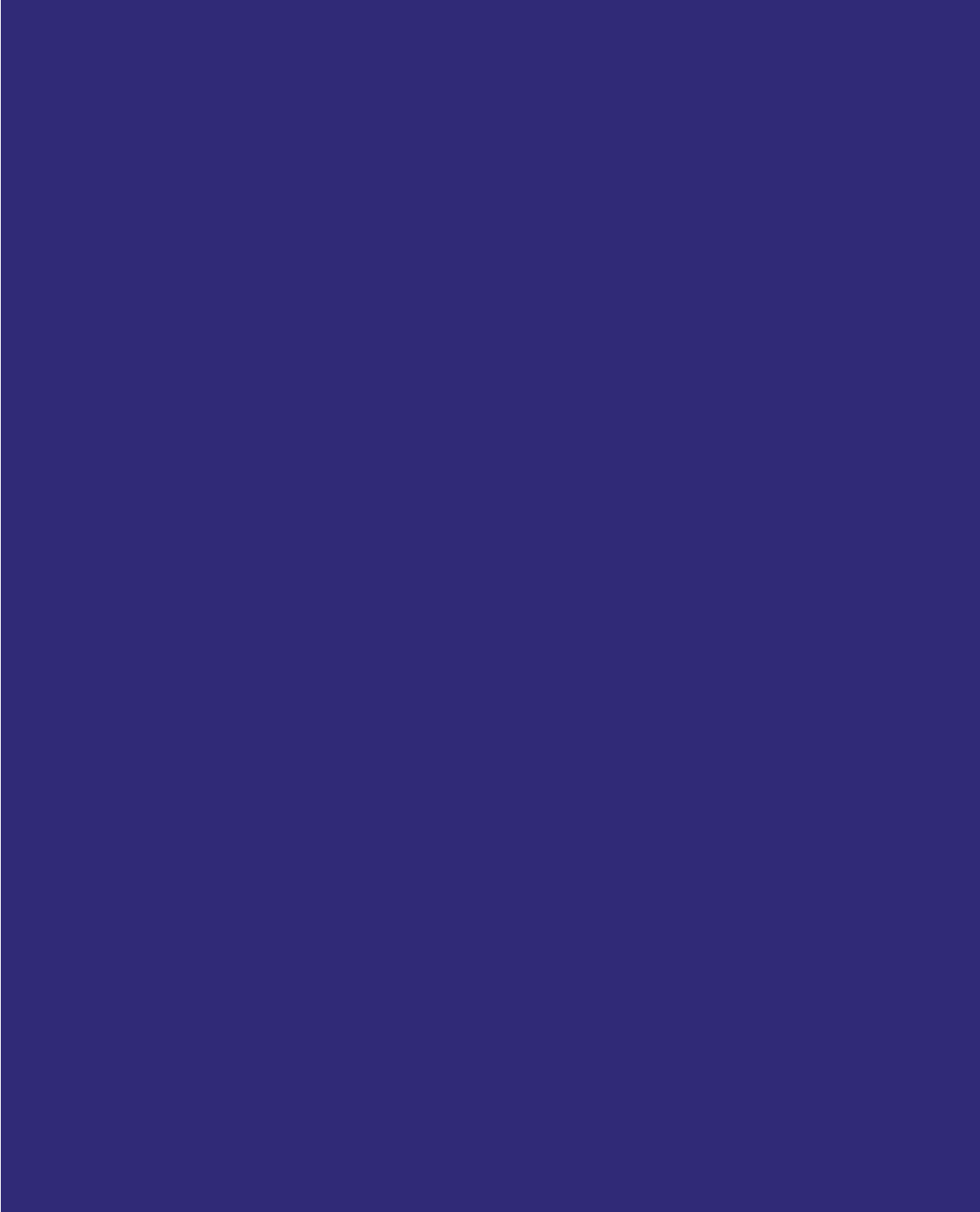# <span id="page-7-0"></span>Oideachas sóisialta, imshaoil agus eolaíochta

Cuireann oideachas sóisialta, imshaoil agus eolaíochta (OSIE) deiseanna ar fáil don pháiste na diminsiúin nádúrtha, daonna, sóisialta agus cultúrtha den imshaol áitiúil agus d'imshaoil níos fairsinge a iniúchadh a imscrúdú agus tuiscint orthu a shaothrú; raon leathan scileanna a fhoghlaim agus a chleachtadh; agus dearcadh oscailte criticiúil freagrach a ghnóthú. Cuireann OSIE ar chumas an pháiste maireachtáil mar bhall eolach cásmhar den phobal áitiúil agus de phobail níos fairsinge.

Bíonn OSIE ar siúl laistigh dá lán achar den churaclam, agus saibhríonn sé iad uile. Ar an mbealach sin téann sé chun leasa go suntasach dá lán gnéithe d'fhorbairt an pháiste. Sa churaclam seo tá OSIE leagtha amach faoi thrí cheannteideal: stair, tíreolaíocht agus eolaíocht. Comhlíonann gach ceann de na réimsí seo ról leithleach a chuireann ar chumas an pháiste na himshaoil nádúrtha, daonna, sóisialta agus cultúrtha ina gcónaíonn sé/sí a iniúchadh agus a thuiscint.

#### An curaclam OSIE

#### An téarma 'imshaol' a thuiscint

Tá tuiscint ar an téarma 'imshaol' mar chuid bhunúsach d'aon tuiscint ar an oideachas sóisialta, imshaoil agus eolaíochta. Sa churaclam seo úsáidtear an focal 'imshaol' chun an timpeallacht nó na dálaí seachtracha a n-idirghníomhaíonn an rud aonair (pé acu daonnaí nó orgánach beo eile) nó pobal leo a chur in iúl.

Is féidir imshaoil a roinnt in dhá ghrúpa leathana. Cumtar na *himshaoil nádúrtha* den chuid is mó de thoradh idirghníomhú ghnéithe agus phróisis fhisiceacha an domhain, a phlandaí agus a ainmhithe. Samplaí d'imshaoil nádúrtha is ea foraois bháistí thrópaiceach, móinteach nó cladach carraigeach.

In Éirinn tá an tírdhreach modhnaithe agus athruithe go mór ag gníomhaíocht dhaonna i gcaitheamh na mílte bliain. *Imshaoil dhaonna* a thugtar ar imshaoil a modhnaíodh sa tslí seo. Ceantair a ndeachaidh athrú orthu trí láithreacht daoine, ghníomhaíochtaí feirmeoireachta, thochailt mianach, sholáthar bóithre agus nasc cumarsáide eile agus thógáil foirgneamh, is samplaí iad go léir d'imshaoil dhaonna.

Déantúis daoine thar aon rud eile a bhíonn i roinnt imshaol daonna, amhail ceantair uirbeacha, agus *imshaoil fhoirgnithe* a thugtar orthu seo. Fásann imshaoil dhaonna eile de thoradh gníomhaíochtaí sóisialta agus cultúrtha, agus is daoine a chruthaíonn iad seo go hiomlán. De réir mar a bhíonn daoine ina gcónaí agus ag obair le chéile, tagann patrúin shóisialta, gaolmhaireacht, córais agus institiúidí chun cinn agus déantar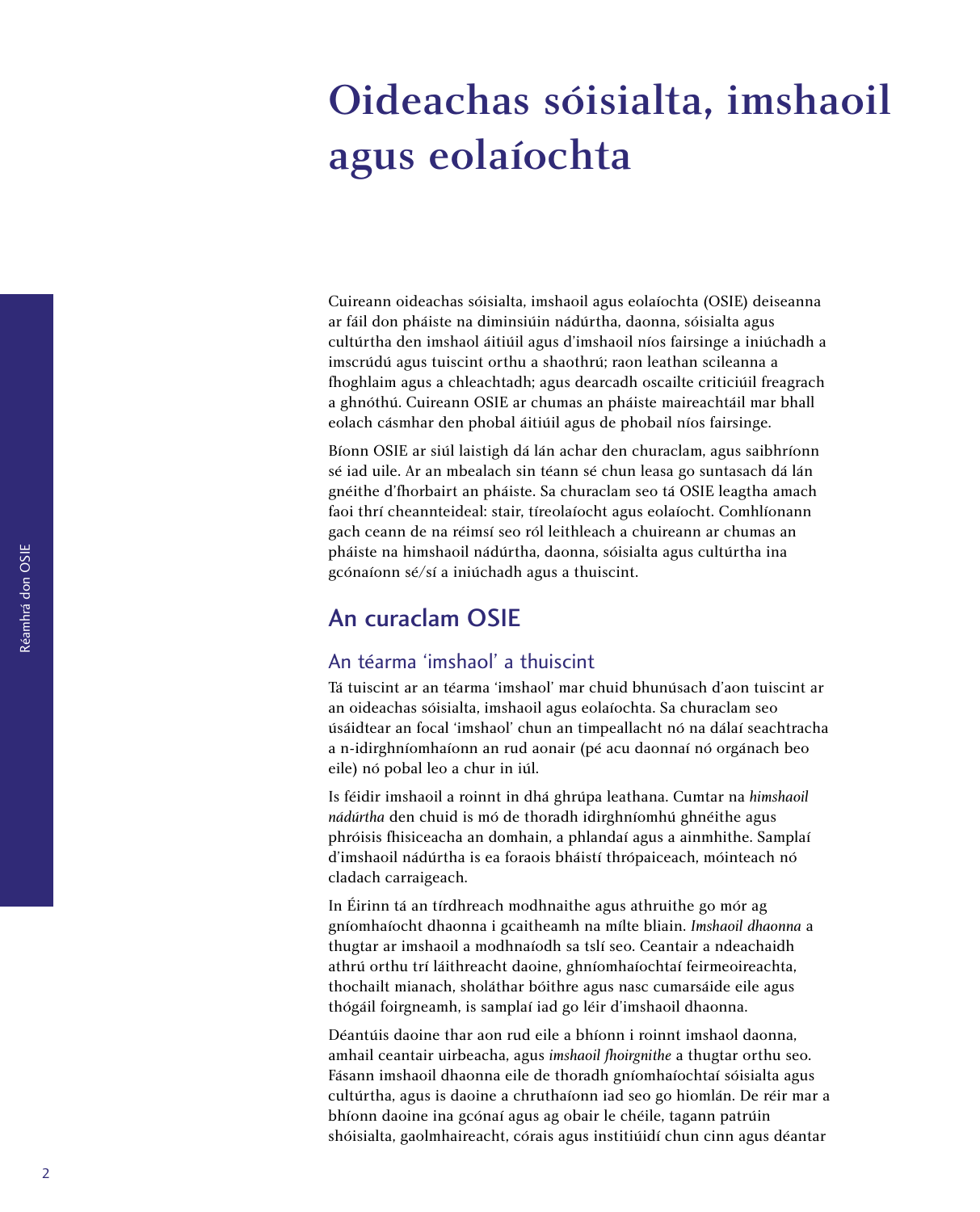eispéireas daonna, eolas, luachanna agus creidimh a chur in iúl, a fhorbairt agus a bhuanú trí raon gníomhaíochtaí cultúrtha. Gnéithe d'*imshaoil shóisialta* is ea patrúin iompraíochta daonna, na hinstitiúidí sóisialta atá saothraithe ag daoine agus na córais pholaitíochta agus eacnamaíochta a úsáideann siad; gnéithe d'*imshaoil chultúrtha* is ea gníomhaíochtaí ealaíonta, reiligiúnacha, eitneacha, eolaíocha, teicneolaíocha agus caithimh aimsire.

#### Iniúchadh agus imscrúdú

Saintréith bhunúsach den fhoghlaim a dhéantar in OSIE is ea an páiste a bheith páirteach in iniúchadh agus imscrúdú gníomhach na n-imshaol seo go léir.

Cuireann oideachas staire ar chumas páistí eachtraí tábhachtacha sa saol atá díreach caite acu féin, sa saol atá caite ag a dteaghlaigh agus ag pobail áitiúla agus eachtraí i startha daoine in Éirinn agus i gcodanna eile den domhan a imscrúdú agus a bhreathnú go criticiúil. Forbraíonn an stair tuiscint ar ghníomhartha, ar chreidimh agus ar inspreagadh daoine san am atá thart, agus tá sí fíor-riachtanach chun go mbeadh léirthuiscint eolach ag an duine ar an tsochaí chomhaimseartha agus ar imshaoil an lae inniu.

In oideachas tíreolaíoch iniúchann páistí gnéithe i dtimpeallachtaí nádúrtha agus daonna agus cuireann siad eolas orthu, go háirithe ar na gnéithe atá sa gharchomharsanacht. Imscrúdaíonn siad na próisis a chruthaíonn, a chothaíonn nó a athraíonn, idir ghnéithe fisiceacha an imshaoil agus idirghníomhú daoine lena chéile agus lena n-imshaoil sa chomharsanacht agus i gcomhthéacsanna níos fairsinge.

Treisíonn oideachas eolaíochta eolas agus tuiscint na bpáistí orthu féin agus ar an domhan ina maireann siad. Tugann sé ar na páistí bheith gníomhach i dtógáil a dtuisceana féin. Athraíonn an tuiscint seo de réir mar a thagann forbairt ar eispéireas na bpáistí. Cur chuige eolaíoch i leith imscrúduithe, cothaíonn sé forbairt scileanna, coincheap agus eolais—rudaí a bhfuil tábhacht leo agus trínar féidir le páistí dúile beo agus a n-imshaoil, ábhair, fórsaí, eachtraí agus fadhbanna coitianta a bhreathnú, a cheistiú, a imscrúdú, agus a thuiscint agus smaoineamh orthu go loighciúil. Is féidir an t-eolas agus na scileanna a ghnóthaítear a chur i bhfeidhm i ngníomhaíochtaí deartha agus déanta, gníomhaíochtaí inar léir do na páistí an gá le gnéithe dá n-imshaoil a chruthú nó a mhodhnú.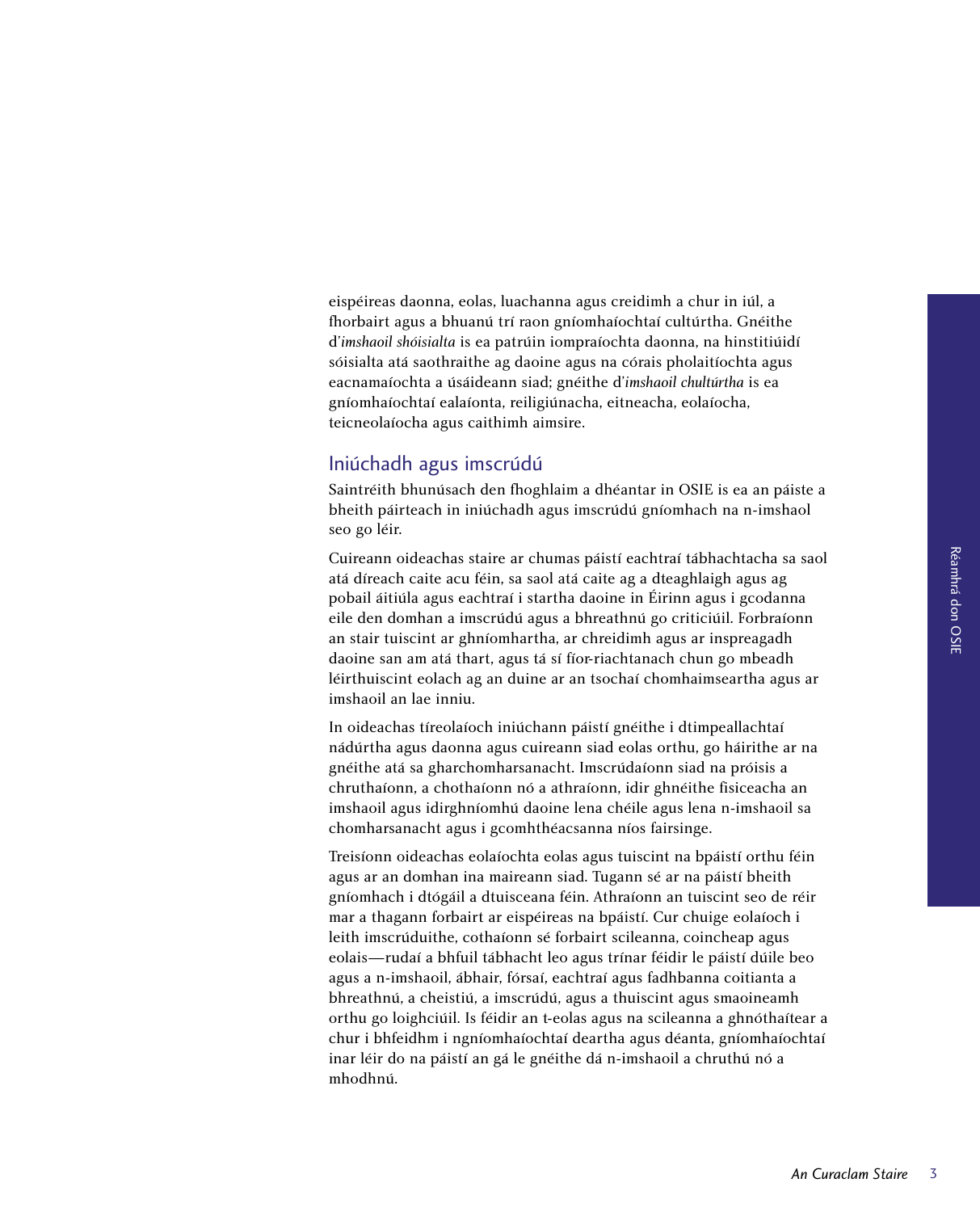#### Luachanna, dearcadh agus freagrachtaí

Baineann OSIE freisin le luachanna tábhachtacha agus dearcadh tábhachtach a bheith á gcothú. Cothaíonn sé léirthuiscint ar na comhghaolta atá idir na dúile beo uile agus a n-imshaoil agus gríosaíonn sé páistí chun bheith ina ngníomhaithe feidhmiúla agus imshaoil á gcaomhnú do na glúine atá le teacht. Trí mheán a n-imscrúduithe saothraíonn páistí léargas eolach criticiúil eolaíoch a aithníonn a thábhachtaí atá sé aird a bheith acu ar fhíorais, ar chruinneas agus ar réasún agus iad ag teacht ar bhreithiúnais. Féachann OSIE le léirthuiscint ar an oidhreacht chultúrtha agus ar an oidhreacht stairiúil a ghiniúint agus cothaíonn sé atmaisféar don chomhionnanas agus don deis, ina mbíonn meas agus luach ar fhir agus ar mhná, ar ilghnéitheacht chultúrtha, ar mhionlaigh agus ar riachtanais speisialta. Cuirtear in aghaidh claontachta agus leithcheala agus cothaítear meas agus comhthuiscint.

#### Comhtháthú

I rith bhlianta na bunscolaíochta, soláthraíonn imshaoil an pháiste, go háirithe na cinn áitiúla, comhthéacsanna den scoth agus spreagthach áititheach do chomhtháthú na foghlama. Úsáidtear na ceannscríbhinní ábhar stair, tíreolaíocht agus eolaíocht chun cur i láthair an churaclaim a éascú, agus is cuid thábhachtach d'oidhreacht chultúrtha agus intleachtúil an pháiste bheith feasach fúthu. Tugann gach ábhar dearcadh leithleach ar an domhan agus soláthraíonn sé raon sainiúil scileanna do pháistí. Ní ceart, áfach, go dtiocfadh roinnt seo na n-ábhar salach ar chur i bhfeidhm éifeachtach curaclaim chomhtháite. Beidh páirt thábhachtach le comhlíonadh ag modhanna dea-phleanáilte comhtháite laistigh de OSIE agus idir OSIE agus achair churaclaim eile araon, nuair a bhíonn an curaclam bunscoile á fheidhmiú ag gach leibhéal. Is féidir le topaicí dea-phleanáilte comhtháite comhthéacsanna a sholáthar inar féidir eolas agus scileanna a fhorbairt i raon achar. Is féidir a lán eilimintí de na curaclaim sa stair, san eolaíocht agus sa tíreolaíocht a iniúchadh ag an am céanna, agus cuideoidh go leor den obair a dhéanfar le teanga ó bhéal, litearthacht, uimhearthacht, feasacht aeistéitiúil, léiriú cruthaitheach agus scileanna cumarsáide a fhorbairt.

Tá roinnt gnéithe comhshnaidhmthe sa churaclam d'fhonn comhtháthú éifeachtach a éascú. I gcás páistí óga, is fearr tabhairt faoi OSIE ar bhealach iomlánaíoch toisc go luíonn sé seo leis an dearcadh neamhroinnte a bhíonn acu ar an domhan. Dá réir sin, tá riar maith athráite agus comhchosúlachtaí curtha isteach san ábhar teagaisc a mholtar i snáitheanna agus i snáithaonaid na dtrí ráiteas curaclaim do na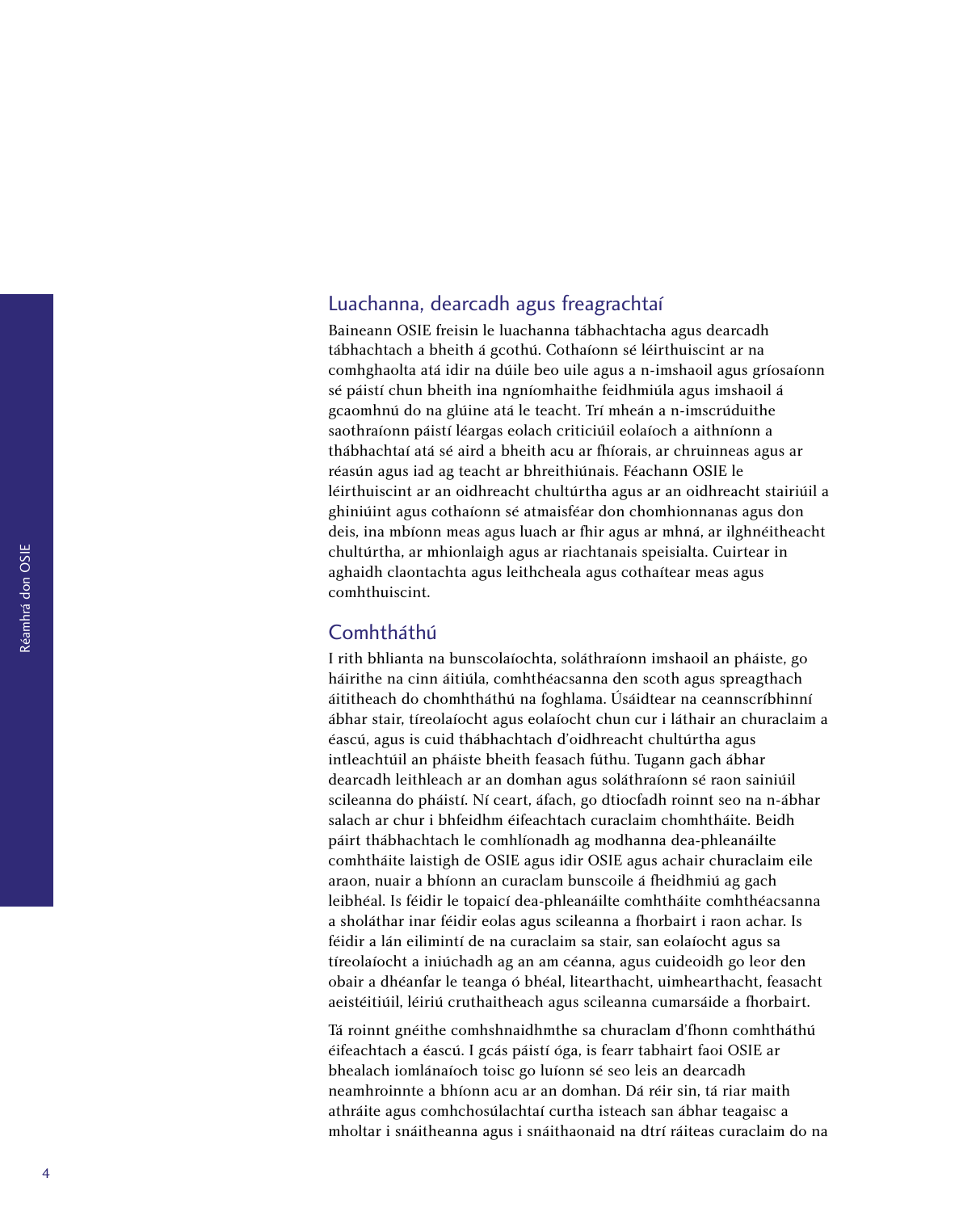<span id="page-10-0"></span>ranganna naíonán agus do ranganna 1 agus 2. Gheofar tuilleadh moltaí mar gheall ar staidéir chomhtháite sna treoirlínte do mhúinteoirí a ghabhann leo seo.

De réir mar a théann páistí in aois aithníonn siad de réir a chéile go bhfuil bealaí nó modhanna difriúla ann chun breathnú ar an domhan agus chun eolas daonna a eagrú. Mar sin is féidir éagsúlacht a chothú sna straitéisí teagaisc agus cur chuige iomlánaíoch roinnt den chomhtháthú traschuraclaim agus fócas ábharlárnach a bheith iontu. Tagraítear do naisc thraschuraclaim agus do staidéir chomhtháite inúsáidte in ábhar na ráiteas curaclaim do ranganna 3 go dtí 6. Is mar mholtaí amháin ba chóir breathnú orthu sin: daoine agus a ngníomhaíochtaí, dúile beo eile, gnéithe, ábhair, eachtraí agus próisis atá le fáil in imshaoil áitiúla agus in imshaoil níos fairsinge, soláthraíonn siad sin a lán deiseanna eile cur chuige comhtháite a chleachtadh san fhoghlaim. Úsáideann cur chuige dá leithéid am teagaisc agus foghlama go héifeachtúil agus aithnítear ann go bhfuil forás sóisialta, mothúchánach, dearcaidh agus morálta an pháiste fite fuaite i ngnóthú eolais agus scileanna.

#### Aidhmeanna

Is iad aidhmeanna an oideachais shóisialta, imshaoil agus eolaíochta ná

- a chur ar chumas an pháiste eolas, scileanna agus dearcadh a shealbhú i dtreo go saothrófar tuiscint eolach chriticiúil ar shaincheisteanna sóisialta, imshaoil agus eolaíochta
- fiosracht agus samhlaíocht mar gheall ar imshaoil áitiúla agus cinn níos fairsinge a threisiú agus a spreagadh
- a chur ar chumas an pháiste rólanna freagracha a ghlacadh mar dhuine aonair mar bhall de theaghlach agus mar bhall de phobail áitiúla, réigiúnacha, náisiúnta, Eorpacha agus dhomhanda
- tuiscint agus cásmhaireacht a chothú i dtaca le comhspleáchas iomlán gach daonnaí, gach dúile beo agus an domhain ina maireann siad
- aireachtáil a chothú sa pháiste go bhfuil sé/sí freagrach as cúram fadtéarmach an imshaoil maille le rún úsáid inbhuanaithe acmhainní an domhain a chur chun cinn trína stíl mhaireachtála phearsanta agus trí bheith rannpháirteach i gcinnteoireacht chomhchoitianta mar gheall ar an imshaol
- dearcadh daonnachtúil freagrach a chothú maille le léirthuiscint ar an domhan de réir creideamh agus luachanna.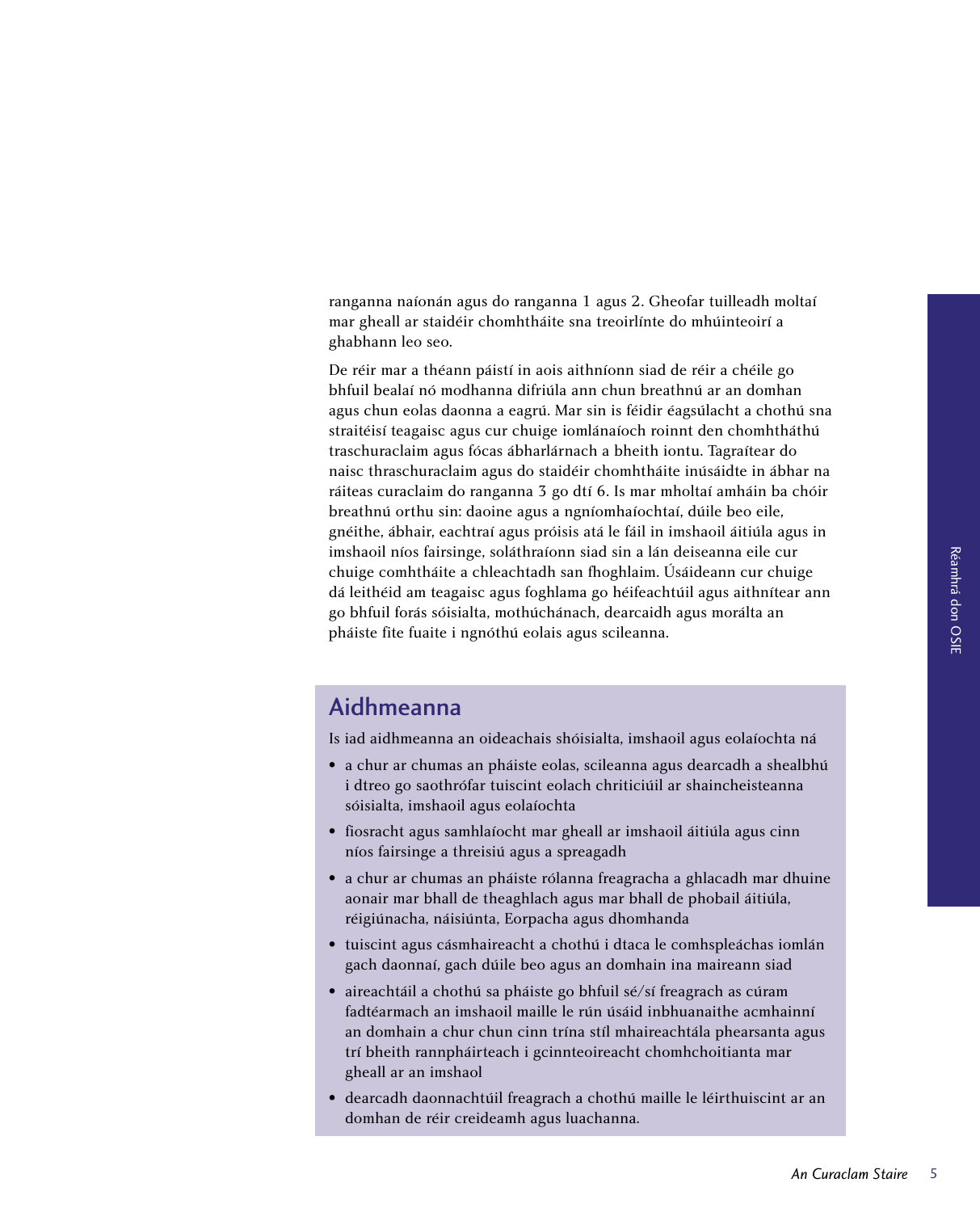# <span id="page-11-0"></span>Stair: tuiscint d'am

Is é atá sa stair ná léirmhíniú ar ghníomhaíochtaí daoine san am atá thart a gceaptar tábhacht a bheith leo, chomh maith leis an bpróiseas trína ndéantar iad a roghnú agus a imscrúdú agus trína ndéantar anailísiú ar na gníomhaíochtaí sin. Ní hé atá sa stair scéal an ama atá imithe ach an iarracht a dhéanaimid na gnéithe den am atá imithe a bhfuil spéis againn iontu a chur le chéile arís agus a léirmhíniú.

Tugann an stair eolas do pháistí ar rudaí a tharla do dhaoine san am atá thart ag leibhéal an teaghlaigh agus ag leibhéil áitiúla, náisiúnta, agus idirnáisiúnta. Tagann páistí, chomh maith, mar a fheileann dá n-aois, ar thuiscint d'am agus do chróineolaíocht, d'athrú agus do leanúnachas, do chúis agus d'iarmhairt. Sealbhaíonn siad scileanna a bhíonn feiliúnach dá leibhéil forbartha a chuireann ar a gcumas fianaise a léirmhíniú ar bhealach criticiúil.

Tagann ionbhá le daoine eile ó théamaí agus ó thopaicí staire mar aon le tuiscint níos doimhne ar imoibrithe sóisialta, polaitiúla, agus eacnamaíocha, san am atá thart agus sa lá atá inniu ann.

#### An curaclam staire

#### Nádúr na staire i gcuraclam páistelárnach

Tá tuiscint leathan chothrom ar an stair ag teastáil ón bpáiste má tá sé/sí le fás suas ina (h)aosach muiníneach eolach criticiúil freagrach sa tsochaí. Freagraíonn oideachas cothrom dá leithéid sin do nádúr na staire féin: sa chéad áit, baineann sé le heolas agus le léirmhíniú saol daoine san am atá thart, agus sa dara háit*,* cuireann sé ar chumas páistí taithí éigin a fháil ar an gcaoi a dtéann staraithe i mbun a gcuid oibre.

Tríd an am atá thart a fhiosrú ar an gcaoi sin, is féidir le páistí eolas agus coincheapa a shealbhú agus san am céanna scileanna tábhachtacha agus dearcadh tábhachtach a fhorbairt atá feiliúnach dá leibhéil forbartha féin. Ar an gcaoi sin, féadfaidh an stair sa bhunscoil cur go mór, ar a bealach bunúsach sainiúil féin, le forbairt chomhchuí an pháiste mar chuid d'oideachas fíor-pháistelárnach.

#### *Saol daoine san am atá thart*

Baineann an stair leis an gcaoi a léirmhínímid idir gníomhartha daoine san am atá thart agus an chaoi ar fhreagair fir, mná agus páistí do na himeachtaí sin agus an chaoi ar mhair siad tríothu. Trí shaol daoine san am atá thart a *iniúchadh,* go háirithe cúiseanna agus iarmhairtí a gcuid gníomhartha, cuireann an páiste eolas ar mheon daoine, ar na cúiseanna a bhíonn acu le rudaí a dhéanamh, ar a gcreideamh agus ar a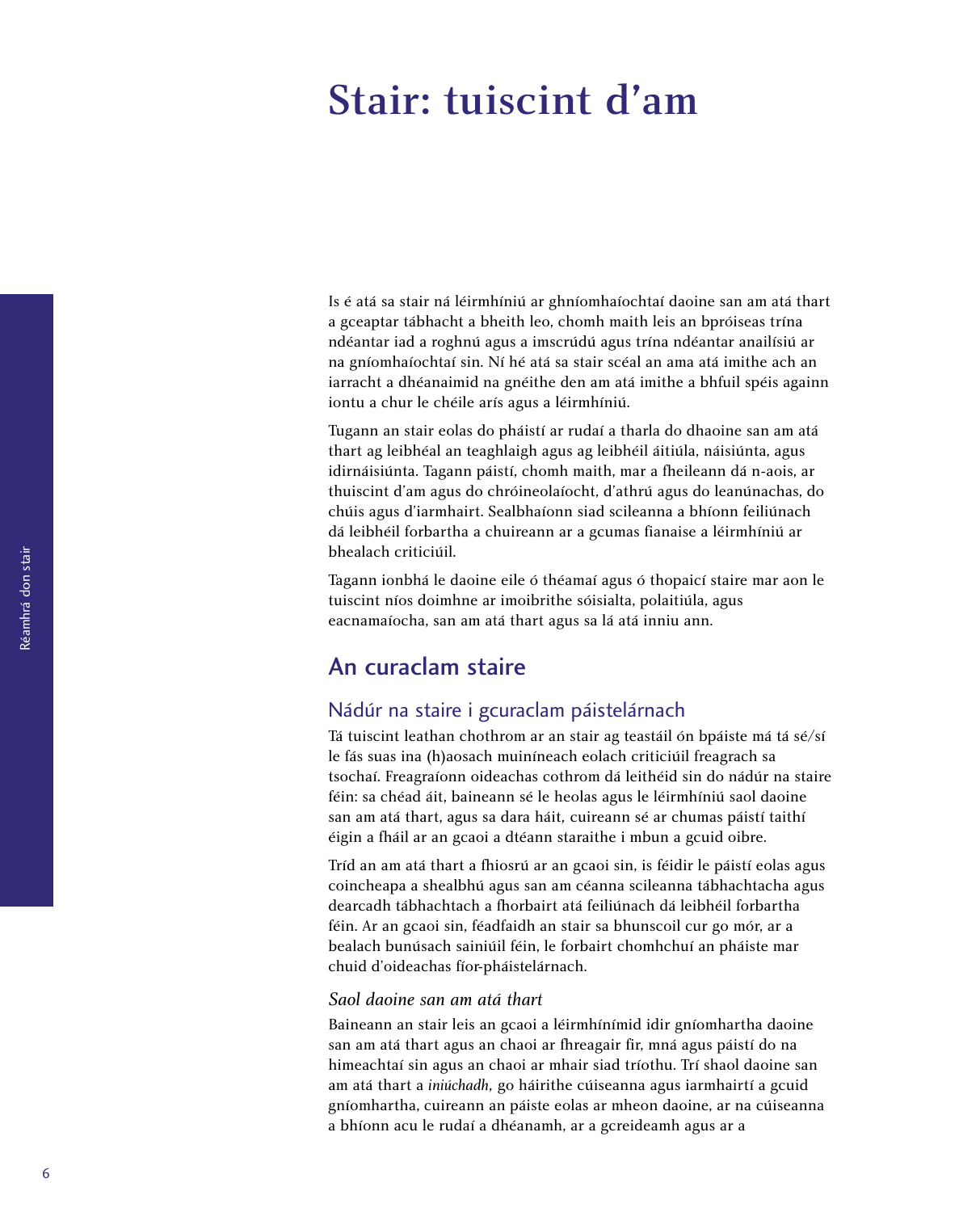mothúcháin. Maidir le cúrsaí ó lá go lá, féadfaidh sé cabhrú leis an bpáiste tuiscint níos iomláine a fháil ar an saol ina maireann sé/sí—an chaoi ar mhúnlaigh imeachtaí agus pearsantachtaí an teaghlach, an timpeallacht agus na himshaoil leathana ina bhfuil sé/sí ag maireachtáil.

Ní hiad na daoine agus na himeachtaí áirithe céanna a mheastar i gcónaí a bheith tábhachtach ó thaobh na staire de: athraíonn siad, ag brath ar an staraí, ar an tsochaí, ar an tréimhse. Ach is fearr a thuigfidh páistí bunscoile gníomhartha daoine san am atá díreach imithe ná gníomhartha daoine i dtréimhsí i bhfad siar. Is mó a aireoidh na páistí go mbaineann fiosrú na staire leo má bhíonn sé ag freastal ar an ngá atá acu an timpeallacht is gaire dóibh a iniúchadh agus a thuiscint. Ar na hábhair sin cuireann curaclam na staire an-bhéim go deo ar staidéar a dhéanamh ar stair phearsanta agus ar stair áitiúil i ngach rang sa bhunscoil.

San am céanna féachann an curaclam chuige go ndéanfar gnéithe éagsúla den stair a iniúchadh ar chaoi a thabharfaidh eolas don pháiste ar na daoine, na grúpaí, na himeachtaí, na cultúir, na creidimh agus na luachanna a raibh tionchar acu ar shaol daoine san am atá thart agus a mhúnlaigh an saol atá againn in Éirinn an lae inniu, san Eoraip agus ar fud an domhain mhóir.

#### *Staidéir áitiúla*

Déanann an curaclam seo cúram faoi leith de go ndéanfaidh páistí staidéar ar stair phearsanta agus ar stair áitiúil. Féadfaidh páiste a c(h)éad tuairimí de choincheap an ama a shealbhú trí phlé simplí ar a stair féin agus stair a t(h)eaghlaigh. Má fhiosraíonn páistí na rudaí a d'athraigh agus na rudaí nár athraigh ina saol féin, i saol a dteaghlach agus i saol a gcairde, ina mbailte, agus sna timpeallachtaí is gaire dóibh, tosaíonn siad ag teacht ar an tuiscint go raibh tréimhsí eile ann a bhí éagsúil lena gceann féin. Cuirtear lena dtuiscint stairiúil nuair a thugann siad cuairt ar fhoirgnimh agus ar ghnéithe coitianta sa timpeallacht agus nuair a imscrúdaíonn siad iad sin agus saol na ndaoine a mhair iontu. De réir mar a bhíonn na páistí ag iniúchadh an tsaoil ina maireann siad, á thuiscint agus ag forbairt a dtuisceana d'am, bíonn sé ag dul i bhfeidhm orthu go bhfuil baint dhíreach ag staidéar ar an am atá thart leo féin. Féachtar chuige sa churaclam go ndéanfar stair phearsanta, stair theaghlaigh agus stair áitiúil a iniúchadh ag gach leibhéal, agus moltar gníomhaíochtaí praiticiúla simplí trínar féidir na gnéithe seo den staidéar áitiúil a chur i gcrích.

#### *An stair náisiúnta agus idirnáisiúnta*

Ach aghaidh a thabhairt ar ghnéithe den stair náisiúnta agus idirnáisiúnta, tagann páistí ar thuiscint níos fearr ar a dtír féin agus ar an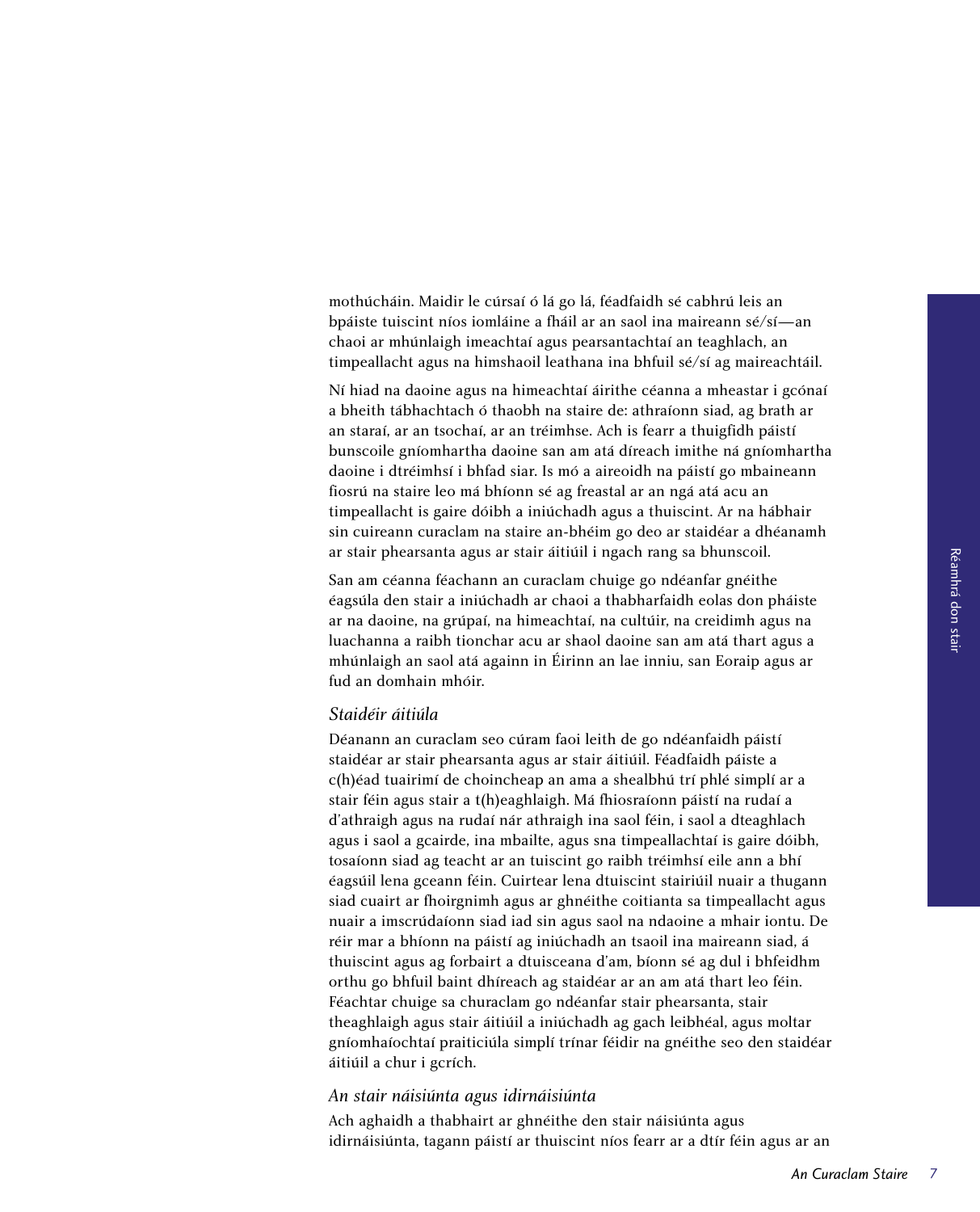domhan mór. Ó am go chéile dhírigh an stair ar fhorbairtí polaitiúla agus ar bheathaí 'daoine cáiliúla', beathaí fear 'cáiliúil' ach go háirithe. Tá áit ag gnéithe áirithe den stair pholaitiúil in oideachas staire na bpáistí is sine sa bhunscoil, ach leagann an curaclam seo béim ar leith ar staidéar a dhéanamh ar ghnáthshaol na ndaoine sin a bhféadfaí 'gnáthdhaoine' a thabhairt orthu. Ba chóir go ndéanfadh páistí staidéar ar stair theaghlaigh agus stair shóisialta bhan, fhear agus pháistí san am atá thart mar aon lena gcuid gníomhaíochtaí teicniúla, eolaíocha, cultúrtha, ealaíonta agus siamsaíochta.

Ní féidir na staidéir seo a bheith uileghábhalach riamh, agus féachann an curaclam seo le saoirse a thabhairt do scoileanna agus do mhúinteoirí a bheith solúbtha chomh fada is a bhaineann le hábhar a roghnú, ach deimhin a dhéanamh de go gcuireann páistí eolas ar réimse leathan cothrom topaicí. Beidh sé tábhachtach, ach go háirithe, go mbeidh deiseanna ag na páistí fios a bheith acu faoi shaol daoine a raibh cúlraí sóisialta, cultúrtha, eitneacha agus creidimh dhifriúla acu in Éirinn, san Eoraip agus ar fud an domhain mhóir.

#### *Ag obair mar staraí*

Gné eile den stair atá bunúsach ná páirt a ghlacadh i bpróiseas an fhiosraithe stairiúil. Ar an ábhar sin, breathnaíonn an curaclam i ndiaidh raon forásach scileanna agus coincheapa staire a fhorbairt de réir mar a dhéanann na páistí staidéar ar shaol daoine san am atá thart. Baineann na scileanna agus na coincheapa seo le nádúr an fhiosraithe stairiúil agus déantar iad a rianú sna míreanna dar teideal *Ag obair mar staraí*.

Úsáideann an stair scileanna agus coincheapa a bhfuil baint acu le *ham, seicheamh, agus cróineolaíocht*. Níl ach tuiscint an-neamhiomlán ag páistí óga ar an gcoincheap ama a úsáideann daoine fásta le tréimhsí san am atá thart a mharcáil. Ach is féidir leo difríochtaí idir an saol anois agus an saol san am atá thart a thabhairt faoi deara agus ar an gcaoi sin tosú ar thuiscint d'am a fhorbairt. Sa churaclam moltar gníomhaíochtaí do naíonáin agus do ranganna sóisearacha trínar féidir tús a chur le forbairt thuiscint an pháiste d'am. Déantar sin trí ghnéithe den am atá díreach imithe a fhiosrú, ina gcás féin, i gcás a muintire, agus i gcás na háite ina bhfuil cónaí orthu.

Beidh tuiscint níos sofaisticiúla ag páistí don am atá thart de réir mar a éiríonn siad níos sine. Ar an gcaoi sin, beidh siad ag cur tús le coincheap an ama agus coincheap na cróineolaíochta a thuiscint agus a úsáid, samplaí d'athrú agus de leanúnachas a aithint agus de réir a chéile tuiscint do pheirspictíocht ó thaobh ama de a fhorbairt.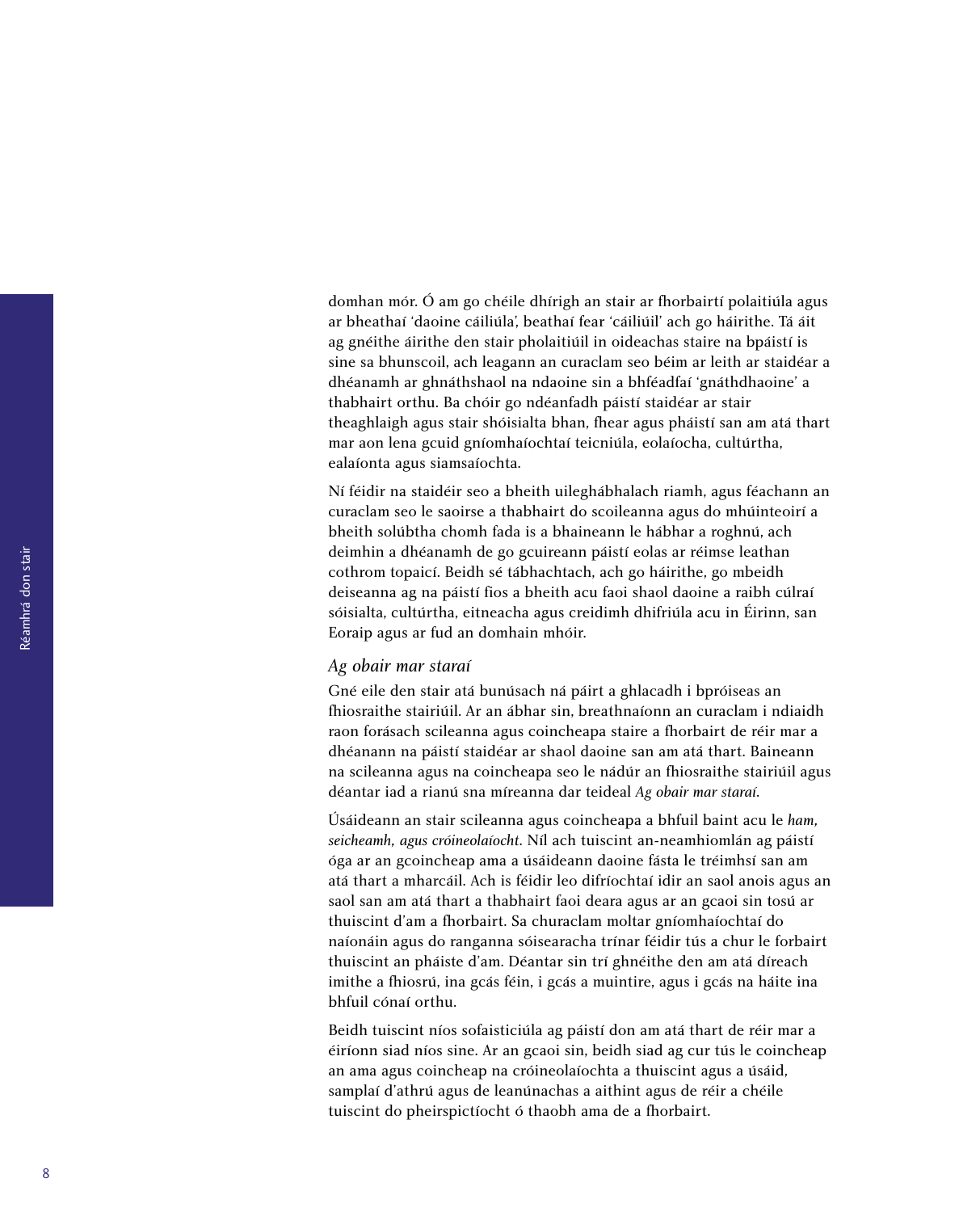Braitheann an stair ar fad ar *fhianaise*. Ba chóir go gcuirfeadh an stair sa bhunscoil an páiste ag aimsiú réimse leathain foinsí a d'fhéadfadh a insint dúinn faoin am atá thart, agus iad a roghnú agus anailís a dhéanamh orthu. Ba chóir do pháistí níos sine teacht ar thuiscint do thábhacht fianaise den chineál sin, do na teorainneacha a bhaineann léi agus don ghá atá le déileáil léi go cothrom. Nuair a thuigfidh siad gur féidir bríonna éagsúla a bhaint as an bhfianaise ón am atá thart, tiocfaidh na páistí ar an tuiscint go mbíonn breithiúnais staire sealadach i gcónaí agus go mb'fhéidir go gcaithfí iad a athrú dá dtiocfadh fianaise nua chun cinn.

Bíonn níos mó ar bun ag staraithe seachas staidéar ar an am atá thart: úsáideann siad an fhianaise a bhíonn faighte acu leis an am atá thart a athchruthú, agus cuireann siad a n-insint nó a gcuntas féin ar fáil do dhaoine eile. Gnéithe bunúsacha den stair iad seo: cuntas a *shintéisiú* ó phíosaí éagsúla fianaise chun *athchruthú samhlaíochta* a dhéanamh den am atá thart agus é sin a *chur in iúl* do dhaoine eile. Féadann an páiste bunscoile páirt a ghlacadh sna gnéithe sin go héasca agus cuireann siad le forbairt scileanna níos leithne sna réimsí pearsanta sóisialta agus intleachtacha, ar bhealach an-tábhachtach.

Bíonn staidéar ar an am atá thart ag brath ar *mhothú ionbhá*: an cumas suímh a fheiceáil ó pheirspictíocht duine eile, agus cuidíonn an staidéar leis an gcumas sin a fhorbairt. Ciallaíonn sé sin foghlaim le tuiscint a fháil do, agus ar dhearcadh, luachanna, agus inspreagadh daoine eile chomh maith le tuiscint a fháil do, agus ar na comhthéacsanna stairiúla inar mhair siad. Tá mothú ionbhá riachtanach má tá an páiste lena d(h)earcadh féin agus dearcadh daoine eile a thabhairt faoi deara go criticiúil. Cuireann sé go mór le meas daoine ar a chéile a fhorbairt agus leis an nglacadh a bhíonn acu lena chéile.

Baineann an stair chomh maith *le tionchar an ama atá thart ar shaol an lae inniu.* Ba chóir go dtabharfadh an stair deis don pháiste an chaoi a raibh tionchar ag gníomhartha agus eispéiris daoine san am atá thart ar na glúine a tháinig ina dhiaidh sin a iniúchadh. Ach an timpeallacht atá thart ar na páistí a iniúchadh, tiocfaidh go leor samplaí chun solais den chaoi ar imir daoine san am atá thart tionchar ar ghnéithe de thimpeallacht ár linne féin, trí lonnaíocht, fheirmeoireacht agus thógáil, agus trí ghníomhaíochtaí eile. Ach ní bhaineann tionchar an ama atá thart leis an saol ábhartha fisiceach amháin. Féadfaidh an stair a léiriú mar ar mhúnlaigh eispéiris chultúrtha agus shóisialta go leor daoine éagsúla san am atá thart an mothú sainiúlachta atá againn—ar leibhéal pearsanta, mar bhaill teaghlaigh agus mar bhaill de phobail náisiúnta agus eile. Thar aon ní eile, b'fhéidir, féadfaidh an stair cabhrú leis an bpáiste tús a chur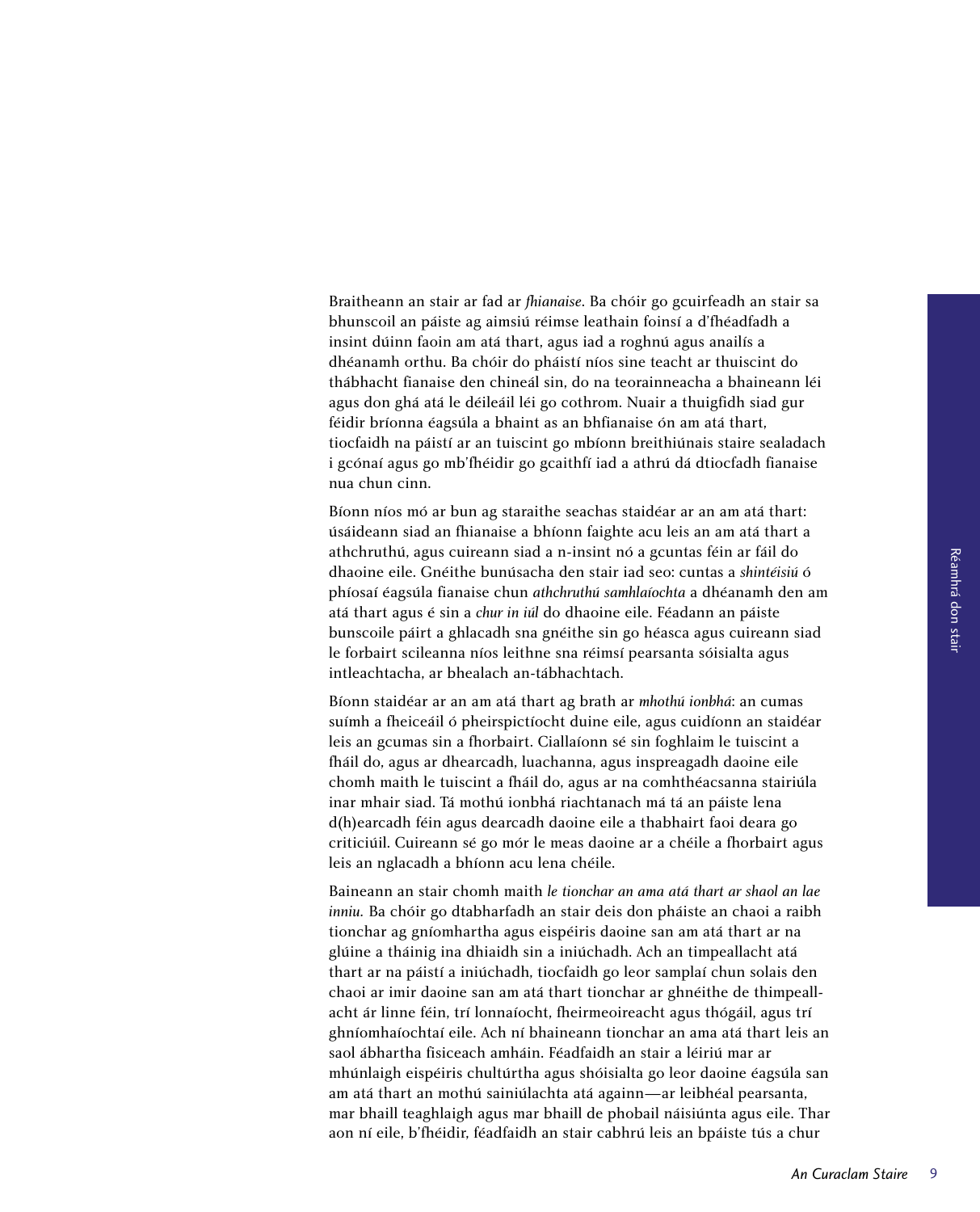le hiniúchadh ar an gcaoi a bhféadfadh an léirmhíniú a dhéanann daoine ar an am atá thart tionchar cumhachtach a bheith aige ar a ndearcadh, ar a gcreideamh agus ar a ngníomhartha sa lá atá inniu ann.

#### Stair agus an curaclam comhtháite

#### *Stair agus réimsí eile laistigh den OSIE*

San am céanna is a chuireann an stair le forbairt an pháiste ar a bealach sainiúil tábhachtach féin, comhlánaíonn sí forás fhoghlaim an pháiste sa tíreolaíocht agus san eolaíocht. Cuireann na trí cinn acu sin le hoideachas leathan an pháiste ó thaobh na sochaí agus an imshaoil de agus feicfear a rólanna comhlántacha in eagrú na foghlama. I rith na tréimhse bunscolaíochta ar fad, agus go háirithe sna blianta tosaigh, tarlóidh go leor d'fhoghlaim na staire, na tíreolaíochta agus na heolaíochta trí mheán na dtéamaí agus na dtopaicí comhtháite a úsáideann múinteoirí lena gcuid oibre a eagrú. Eascróidh cuid mhaith de na topaicí seo as an ngá a bheidh ag an bpáiste an timpeallacht atá thart air/uirthi féin agus thart ar an bpobal áitiúil a iniúchadh agus a thuiscint. Sa churaclam agus sna treorlínte a ghabhann leis déantar moltaí faoin gcaoi ar féidir dearcadh, scileanna agus coincheapa tábhachtacha stairiúla a fhorbairt de réir mar a dhéantar na topaicí a iniúchadh.

#### *Teanga agus stair*

Go bunúsach is trína húsáid go feidhmiúil a thagann forbairt ar chumas teanga agus is minic gur tríd an gcaint agus an scríobh a tharlaíonn an fhoghlaim is éifeachtaí. Ar an ábhar sin, is féidir le stair cur go mór le forbairt theanga an pháiste; braitheann fás a t(h)uisceana ar an stair agus sealbhú teanga aige/aici ar a chéile agus cuireann siad lena chéile. Ar fud an ráitis churaclaim agus ar fud na dtreoirlínte moltar deiseanna le haghaidh comhtháthaithe idir an stair agus ábhair léinn eile. Ach, i ngeall ar thionchar teanga a bheith chomh forleitheadach sin sa phróiseas teagaisc agus foghlama, ní bhactar le deiseanna le haghaidh comhtháthaithe idir stair agus teanga a rianú.

Is iomaí deis atá ann teanga agus tuiscint staire a fhorbairt céim ar chéim lena chéile. Is trí mheán teanga a thiocfaidh páistí ar chuid mhór den fhianaise faoin am atá thart; foinsí tábhachtacha iad cuntais bhéil agus scéalta ag gach leibhéal den churaclam staire, agus de réir mar a éiríonn páistí níos sine beidh siad ag scrúdú réimse níos leithne agus níos leithne fós d'fhoinsí scríofa. Chomh maith leis sin, úsáidfidh páistí an teanga labhartha agus an teanga scríofa le cur síos a dhéanamh ar ghníomhaíochta daoine san am atá thart, le hiad a phlé agus le hiad a léirmhíniú. De réir mar a rachaidh siad i dtaithí ar fhianaise béil agus ar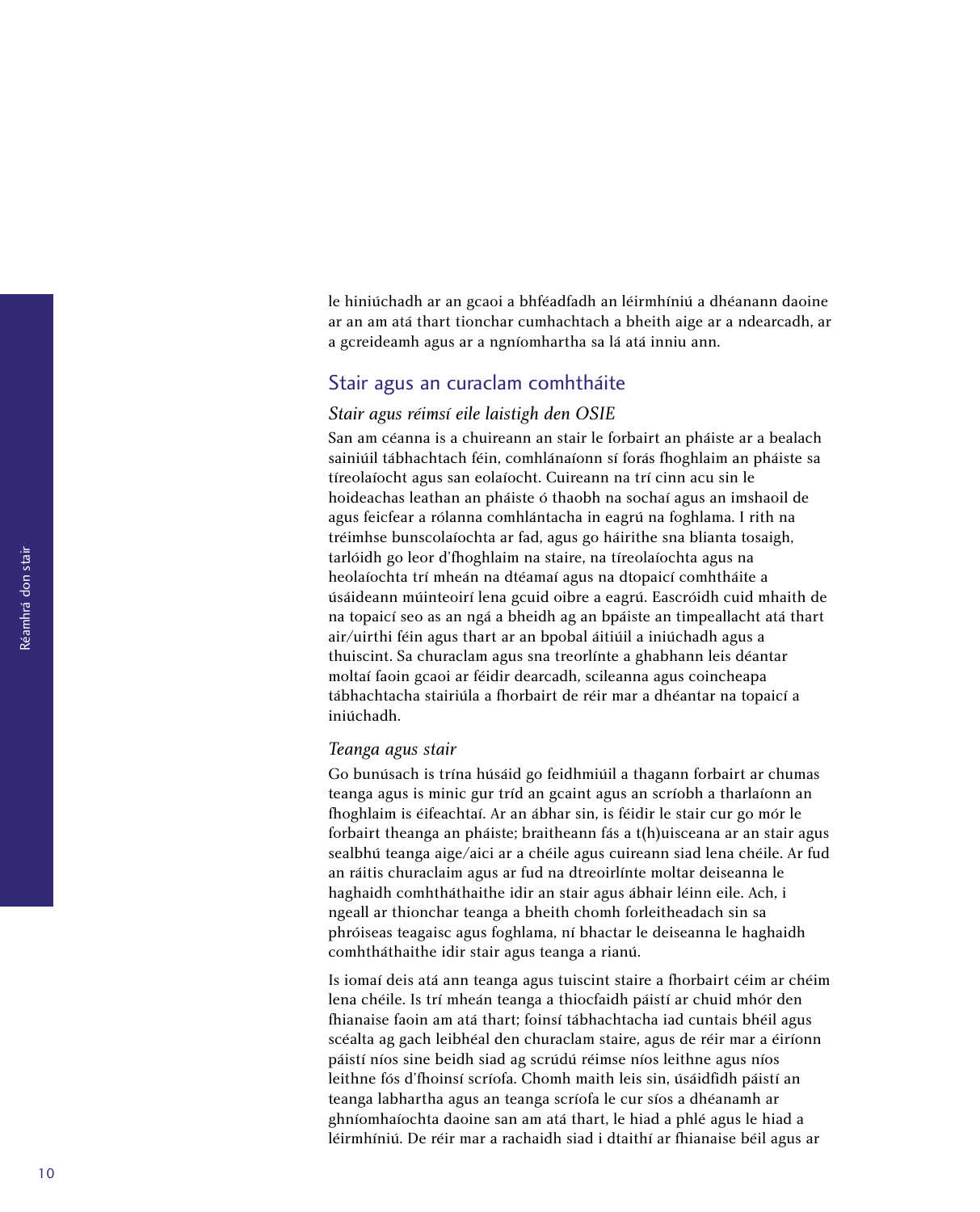fhianaise scríofa a scrúdú go criticiúil tuisceanach tiocfaidh páistí ar thuiscint níos grinne ar mhiondifríochtaí teanga agus ar na bríonna éagsúla a ghabhann leo.

Gné riachtanach d'obair an staraí is ea a m(h)íniú féin ar an am atá thart a chur in iúl do dhaoine eile, agus is ar an ábhar sin a cuireadh 'cur in iúl' san áireamh sa churaclam mar scil de chuid na staire. Moltar sa churaclam go n-úsáidfeadh páistí raon de mhodhanna éagsúla le haghaidh cur in iúl, agus cabhróidh go leor acu seo, mar shampla athinsint ó bhéal, drámaíocht, cuntais scríofa, leathanaigh ghréasáin ar an idirlíon agus feidhmeanna eile ríomhaireachta le forbairt scileanna sa teanga labhartha, sa léitheoireacht agus sa scríbhneoireacht. Sa chaoi sin, cuirfidh an stair deiseanna maithe ar fáil le teanga na bpáistí a shaibhriú agus a leathnú.

Tá teanga dá cuid féin ag an stair. Casfar téarmaí a bhaineann le cróineolaíocht (focail mar 'fadó', 'ré', 'tréimhse') ar na páistí agus tiocfaidh siad ar fhocail choitianta a mbeidh brí eile ar fad acu i gcomhthéacs staire (mar shampla 'riail', 'líne', 'scoil'). Mar sin nuair a bhíonn an curaclam staire á phleanáil agus á chur i bhfeidhm is ceart a mheabhrú i gcónaí gur cuid dhílis den phróiseas teagaisc agus foghlama í teanga.

#### Teicneolaíocht an eolais agus na cumarsáide

Cuireann an stair go leor deiseanna ar fáil le scileanna a fhorbairt i réimse theicneolaíocht an eolais agus na cumarsáide (TEC) agus moltar sa churaclam úsáid a bhaint as TEC chun tuiscint agus scileanna staire an pháiste a fhorbairt. Tá go leor clár ilmheánach ríomhaireachta ann a léiríonn foirgnimh, áiteanna agus ócáidí sa chuma ina raibh siad san am atá thart agus a thugann deis do pháistí gnéithe de shaol daoine i dtréimhsí éagsúla a eispéiriú. Cuireann meáin leictreonacha mar dhlúthdhioscaí agus an t-idirlíon ar chumas páistí raon mór d'fhoinsí ar scannán, d'fhoinsí i bpictiúir agus d'fhoinsí eile a rochtain, foinsí ar féidir iad a úsáid chun cur go mór le tuiscint na bpáistí ar an stair. Go deimhin, de réir mar a leathnóidh úsáid theicneolaíocht an eolais agus na cumarsáide beidh tábhacht eolais stóráilte mar fhoinse fhianaise phríomha ag fás agus ag fás, agus bainfear leas as mar chabhair do pháistí agus d'aosaigh chun tátail a bhaint faoin am atá thart.

Chomh maith leis sin cabhraíonn TEC le páistí a gcuid fionnachtana féin sa stair a chur i láthair: is féidir eolas a bhabhtáil le daoine eile agus beifear in ann cuntais scríofa, cluaschuntais agus cuntais físe a chruthú agus eagrú a dhéanamh orthu go héasca. Chomh maith leis sin féadfar cuntais pháistí faoin am atá thart a chur ar fáil go réidh do dhaoine eile sa scoil agus do dhaoine eile fós ar fud na hÉireann agus i gcéin.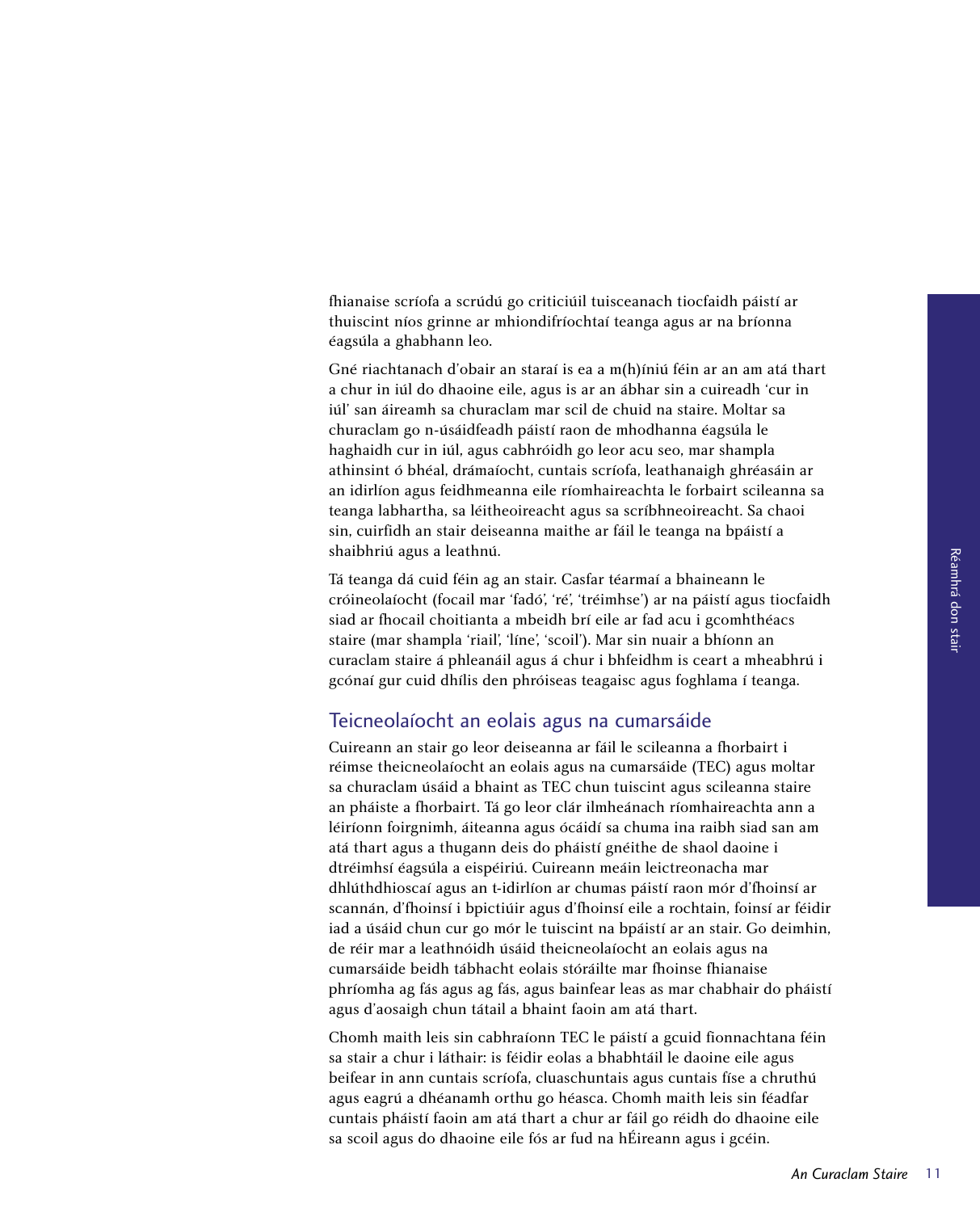#### <span id="page-17-0"></span>Measúnú

Amhail mar is fíor sna réimsí eile den churaclam, is cuid dhílis de mhúineadh is d'fhoghlaim na staire an measúnú. Sa roinn faoi mheasúnú rianaítear mar is féidir raon teicníochtaí measúnaithe, idir theicníochtaí neamhfhoirmiúla agus theicníochtaí níos foirmiúla, a úsáid chun taithí foghlama an pháiste a shaibhriú agus chun eolas úsáideach a chur ar fáil do pháistí, do mhúinteoirí, do thuismitheoirí agus do dhaoine eile.

### Aidhmeanna

Is iad aidhmeanna an churaclaim staire ná

- suim san am atá thart agus fiosracht faoi a fhorbairt
- fios a bheith ag an bpáiste faoi shaol ban, fear agus páistí san am atá thart agus faoin gcaoi ar imir daoine agus imeachtaí tionchar ar a chéile
- tuiscint ar choincheapa an athraithe agus an leanúnachais a fhorbairt
- soláthar a dhéanamh do shealbhú na gcoincheap agus na scileanna a bhaineann le seicheamh, le ham agus le cróineolaíocht, de réir mar a oireann do staid fhorásach an pháiste
- cur ar chumas an pháiste teacht ar réimse fianaise stairiúla agus í a úsáid go córasach agus go criticiúil
- deiseanna a chur ar fáil don pháiste chun torthaí a c(h)uid fionnachtana sa stair maille lena léirmhíniú ar na torthaí sin a chur in iúl do dhaoine eile ar bhealaí éagsúla
- íogaireacht a chothú i leith thionchar an chaomhnaithe agus an athraithe sa timpeallacht áitiúil agus i dtimpeallachtaí níos leithne ná sin
- cabhrú leis an bpáiste tionchar an ama atá thart ar dhearcadh agus ar iompar daoine sa lá tá inniu ann a aithint agus a scrúdú
- toilteanas a chothú chomh fada is a bhaineann le dearcadh agus luachanna pearsanta a iniúchadh mar aon le hoscailteacht don fhéidearthacht go bhféadfadh duine a leagan amach féin a athrú
- an páiste a spreagadh lena aithint conas mar a d'fhéadfadh gníomhartha, imeachtaí agus ábhair an ama atá thart agus an lae inniu éirí tábhachtach ó thaobh na staire de
- cur ar chumas an pháiste léirthuiscint chothrom a fháil ar an oidhreacht chultúrtha agus staire a thagann ón gcomhthéacs áitiúil, náisiúnta agus domhanda.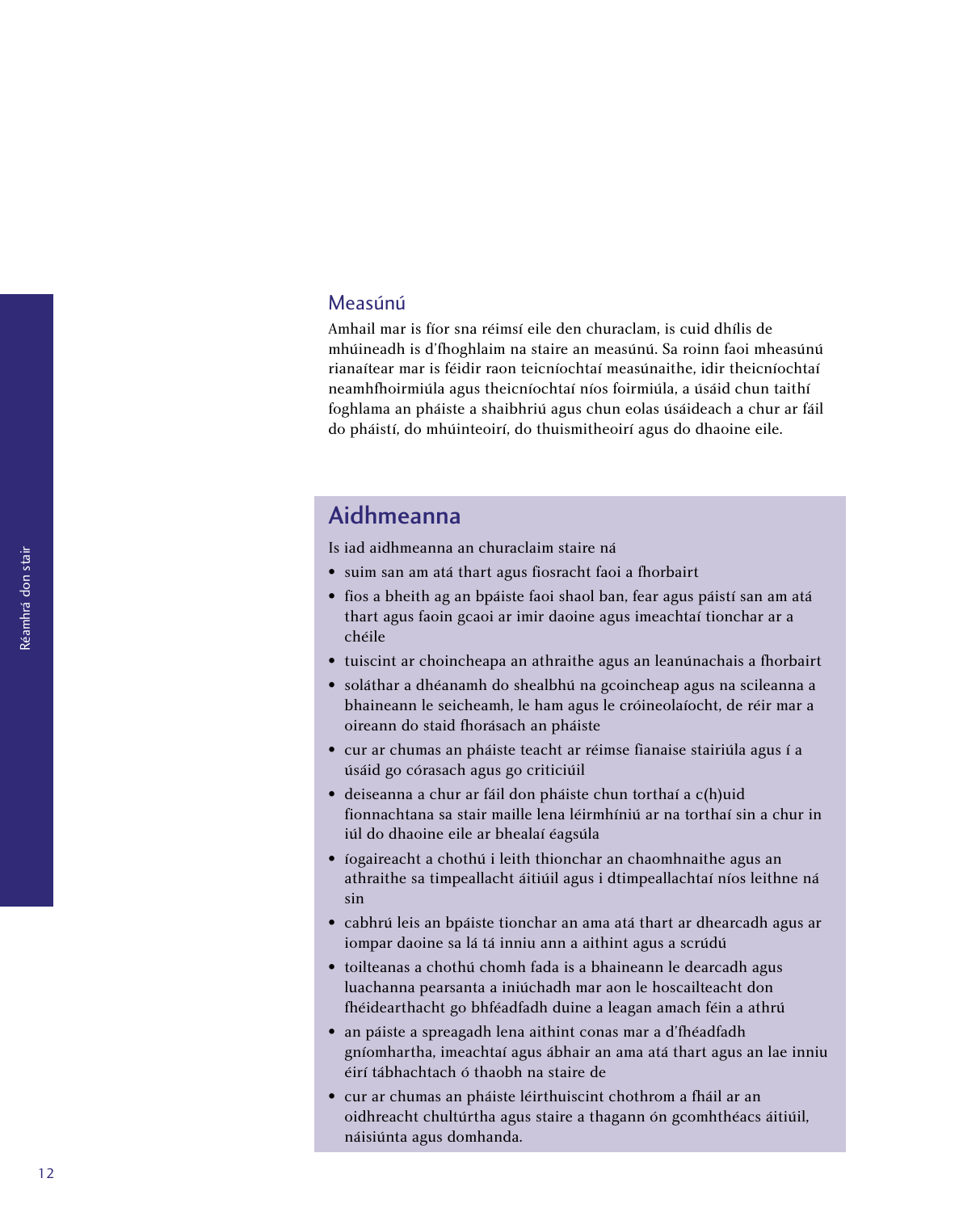### <span id="page-18-0"></span>Cuspóirí leathana

Nuair a chuirtear na cumais atá ann/inti ó dhúchas agus tosca éagsúla a bhaineann leis/léi san áireamh, ba chóir go gcuirfeadh an curaclam staire ar chumas an pháiste

- staidéar a dhéanamh ar raon daoine agus imeachtaí san am atá thart chun tuiscint chothrom a fhorbairt ar stair theaghlaigh, stair áitiúil, stair náisiúnta agus stair dhomhanda
- foghlaim faoi na daoine, na himeachtaí, na saincheisteanna agus na heispéiris chultúrtha a chuidigh leis an bpobal agus leis an timpeallacht áitiúil a mhúnlú
- tuiscint ar an gcróineolaíocht a fhorbairt chun daoine, imeachtaí agus topaicí a ndearnadh staidéar orthu a shuíomh i seicheamh ginearálta staire
- tuiscint éigin a shealbhú ar athrú agus ar leanúnachas, chomh maith le heolas ar dhálaí ba chúis le hathrú a thabhairt chun cinn nó a bhac, agus a thuiscint go bhféadfadh roinnt cúiseanna a bheith le himeachtaí agus roinnt torthaí a bheith orthu
- réimse d'fhianaise staire a scrúdú agus a úsáid go córasach agus go criticiúil agus teacht ar léirthuiscint gur féidir fianaise a léirmhíniú ar bhealaí éagsúla
- samhlaíocht agus fianaise a úsáid chun gnéithe den am atá thart a athchruthú
- tuiscint stairiúil a chur in iúl ar bhealaí éagsúla trí úsáid a bhaint as an bhfriotal feiliúnach agus teicníochtaí nó meáin eile
- léirthuiscint a fhorbairt ar pheirspictíochtaí agus inspreagadh daoine san am atá thart agus glacadh leis gur cheart daoine agus imeachtaí a thuiscint ina gcomhthéacs stairiúil
- a thuiscint go bhféadfadh dearcadh agus iompar daoine a bheith faoi thionchar na tuisceana atá acusan ar an am atá thart agus a gcuid eispéireas san am atá thart
- glacadh le héagsúlacht tuairimí go caoinfhulangach measúil agus dearcadh oscailte ceisteach a shealbhú i leith creideamh, luachanna agus inspreagtha daoine eile
- caoinfhulaingt i leith mionlach sa tsochaí a fhorbairt mar aon leis an tuiscint go bhfuil grúpaí éagsúla eitneacha, cultúrtha, reiligiúnda agus sóisialta tar éis cur le forás na hÉireann faoi mar atá sí anois ann
- mothú sainiúlachta ar bhonn pearsanta, áitiúil, náisiúnta, Eorpach agus níos leithne a fhorbairt trí staidéar a dhéanamh ar stair agus oidhreacht chultúrtha an phobail áitiúil agus pobal eile
- mothú freagrachta i leith chaomhnú na hoidhreachta a fhorbairt maille le fonn páirt a ghlacadh ann.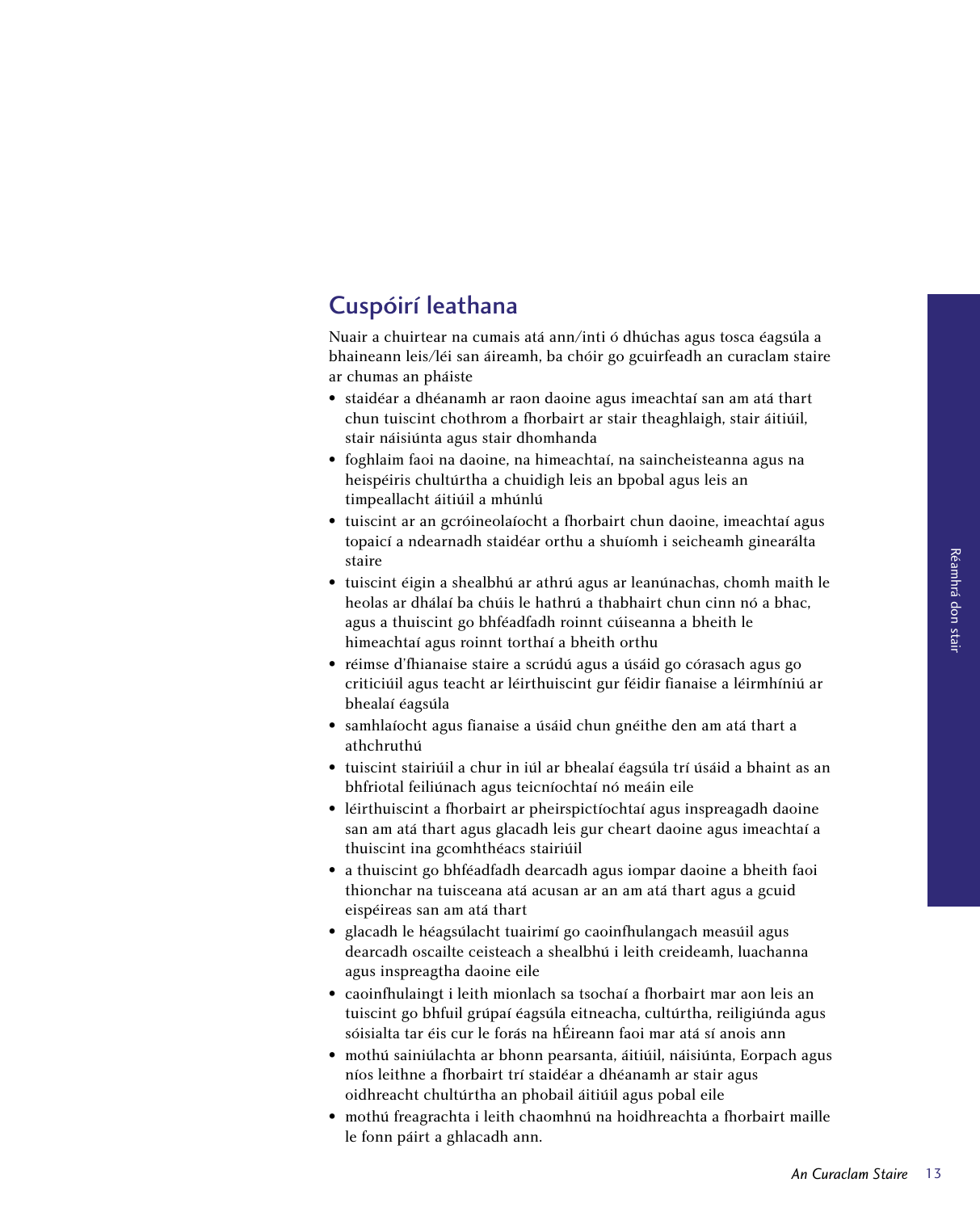# <span id="page-19-0"></span>Ranganna naíonán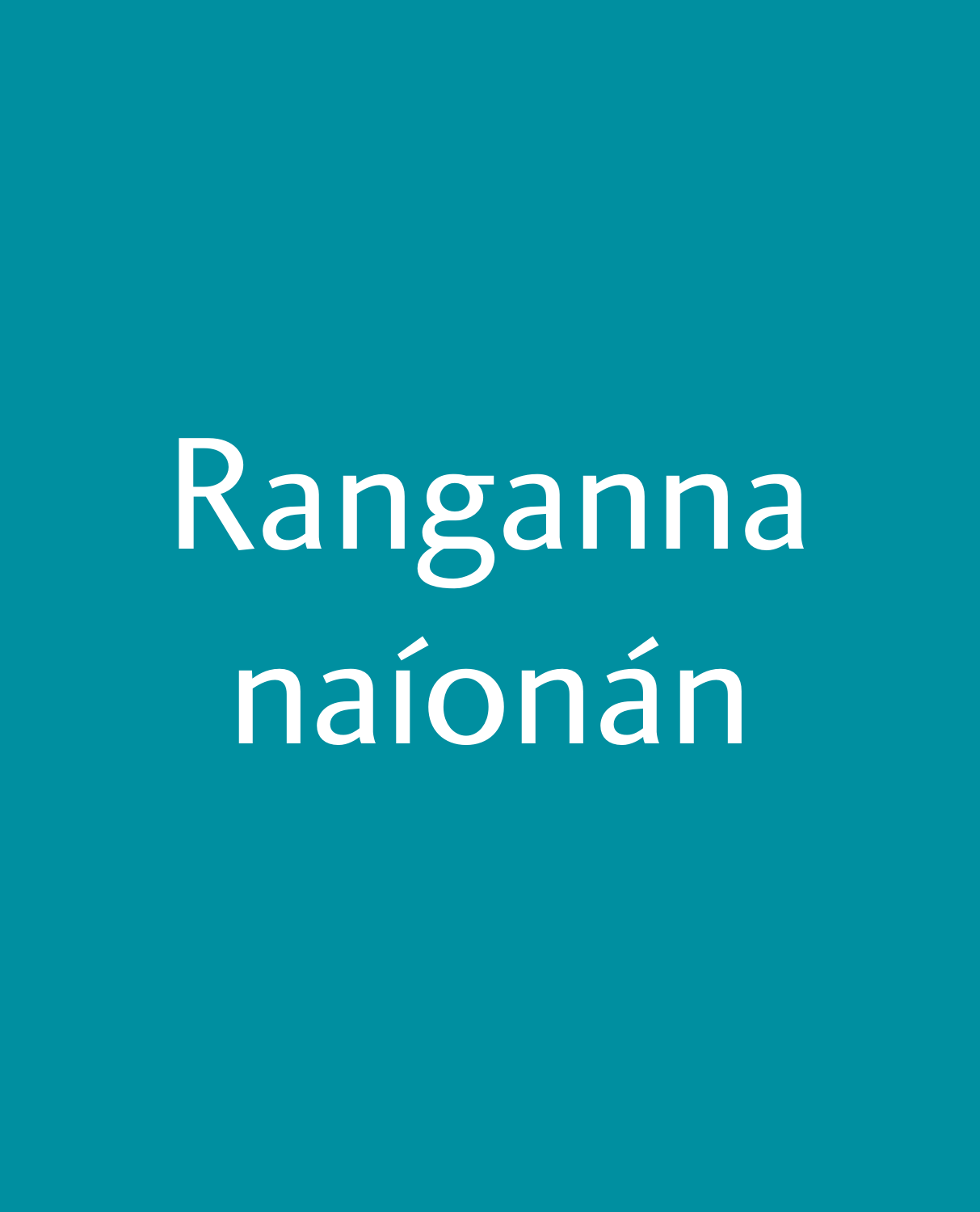# <span id="page-20-0"></span>**Foramharc ranganna naíonán**

*Forbairt scileanna agus coincheap*  Ag obair mar staraí **•** Am agus cróineolaíocht • Fianaise a úsáid • Cur in iúl *Snáitheanna Snáithaonaid* Mise agus mo mhuintir • Mise

• Mo mhuintir

Scéalaíocht **• Scéalta**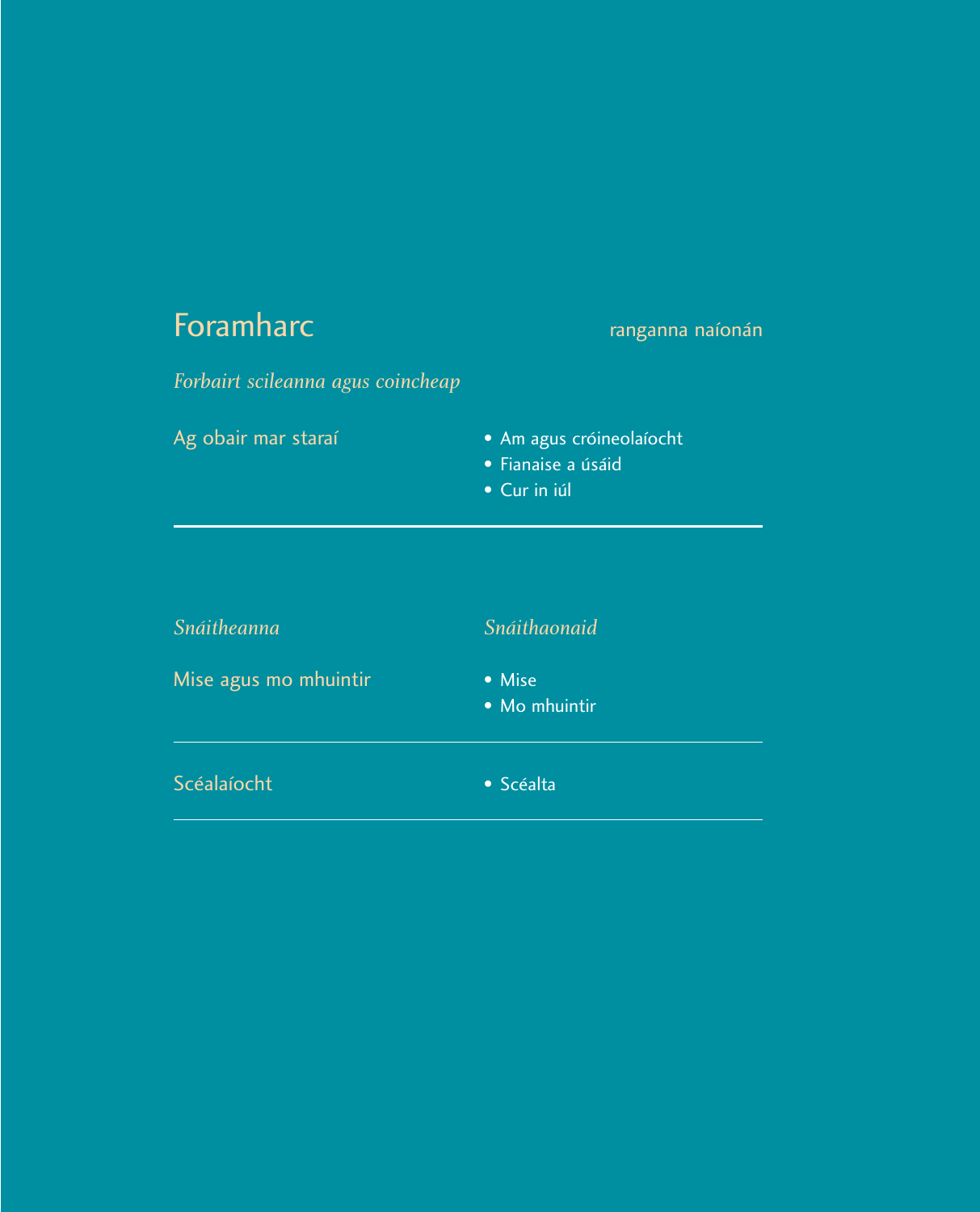# <span id="page-21-0"></span>Pleanáil

#### Struchtúr

Cuirtear ábhar an churaclaim staire do ranganna naíonán i láthair in dhá roinn:

- roinn scileanna a bhfuil an teideal *Ag obair mar staraí* uirthi ina ndéantar cur síos ar na scileanna staire ba chóir do pháistí a fhorbairt de réir mar a bhuaileann siad le topaicí staire
- roinnt *snáitheanna* a rianaíonn na tréimhsí agus na topaicí staire a d'fhéadfaí a chuimsiú sa chlár staire. Tugtar *snáithaonaid* ar na topaicí taobh istigh de gach *snáithe*. Tugtar eiseamláirí agus moltaí ar fud na ranna faoin ábhar agus cló iodálach orthu.

Is é atá i gceist leis an ábhar a chur i láthair in dhá roinn mar seo cabhrú le múinteoirí ina bpleanáil chun dearcadh agus scileanna tábhachtacha a fhorbairt de réir mar a shealbhaíonn na páistí eolas agus tuiscint ar thopaicí staire.

#### Snáitheanna do ranganna naíonán

Níl ach dhá shnáithe san ábhar staire do ranganna naíonán:

- *Mise agus mo mhuintir*, trína dtosóidh an páiste ar ghnéithe den am atá díreach thart ina c(h)ás féin agus i gcás a m(h)uintire a iniúchadh
- *Scéalaíocht*, ina mbuailfidh an páiste le gnéithe de shaol daoine éagsúla ón am atá thart.

#### Raon peirspictíochtaí

I gcás na scéalta agus na ngníomhaíochtaí eile a roghnaíonn an scoil agus an múinteoir, ba chóir

- go gcuirfidís saol ban, fear, agus páistí as raon de chúlraí sóisialta, cultúrtha, eitneacha agus reiligiúnacha i láthair na bpáistí
- go mbeadh staidéar i gceist leo ar réimse leathan de thaithí an duine (m.sh. réimsí eacnamaíocha, teicneolaíocha, eolaíocha, ealaíonta, sóisialta, cultúrtha, reiligiúnda, polaitiúla srl.)
- go dtiocfaidís as comhthéacsanna áitiúla, náisiúnta agus idirnáisiúnta.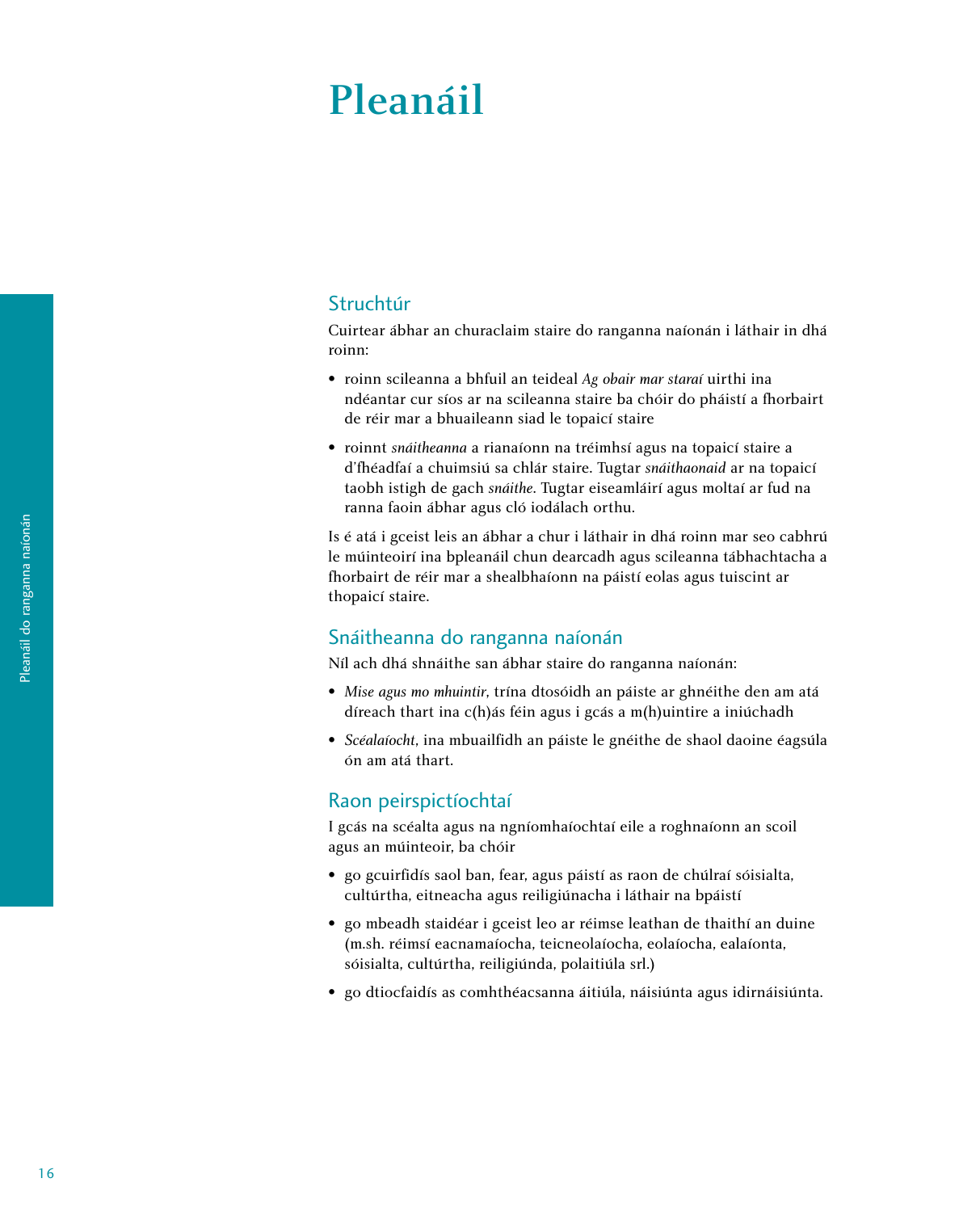#### Stair phearsanta agus stair áitiúil

Leagtar béim ar leith ar fhiosrú na staire pearsanta agus stair na muintire ag an leibhéal seo. Cuireann an cineál seo gníomhaíochta ar chumas an pháiste gnéithe den am atá thart a iniúchadh go mion ina c(h)ás féin, i gcás a m(h)uintire, i gcás a p(h)obail agus i gcás na háite ina bhfuil cónaí air/uirthi. Ar an gcaoi sin, baineann iniúchadh an ama atá thart go dlúth leis an bpáiste féin agus cuirtear deiseanna tábhachtacha ar fáil chun réimse leathan fianaise a scrúdú.

Cuireann iniúchadh na staire pearsanta agus stair na muintire deiseanna an-mhaithe ar fáil chun tuiscint stairiúil a fhorbairt, ach níor mhór plé le gnéithe áirithe de na topaicí sin go fíorchúramach. I gcásanna áirithe, d'fhéadfadh gur mhaith le scoil staidéar ar mhuintir dhuine a bhfuil aithne ag na páistí air/uirthi a chur in áit na n-aonad ar stair a muintire féin.

#### Nascadh agus comhtháthú

D'fhéadfaí go leor den obair a mholtar sa churaclam a dhéanamh trí mheán na dtéamaí nó na dtopaicí comhtháite a úsáidtear go minic chun an fhoghlaim i ranganna na naíonán a eagrú. Mar shampla, d'fhéadfaí na cuspóirí atá i gceist sna snáithaonaid 'Mise' agus 'Mo mhuintir' a bhaint amach nuair a bhíonn na páistí ag iniúchadh na dtéamaí sin sa churaclam oideachas sóisialta, pearsanta agus sláinte (OSPS) nó san oideachas reiligiúnach. Ar an gcaoi chéanna, cuirfidh go leor de na scéalta a insítear sna ceachtanna teanga nó ag am scéalaíochta deiseanna ar fáil le scileanna simplí staire a fhorbairt, mar shampla plé a dhéanamh ar sheicheamh agus scéalta a athinsint ó bhéal nó iad a léiriú trí dhrámaíocht nó trí shaothar ealaíne. Féadfar teicneolaíocht an eolais agus na cumarsáide a úsáid chomh maith chun scéalta a insint agus a thaifeadadh agus chun saol daoine san am atá thart a iniúchadh.

Taobh istigh de na ranna faoi ábhar, déantar moltaí sna nótaí atá faoi bhun na snáithaonad maidir le cásanna inar féidir *nascadh* (comhtháthú taobh istigh de churaclam na staire) agus *comhtháthú* (ceangail thraschuraclaim) a dhéanamh.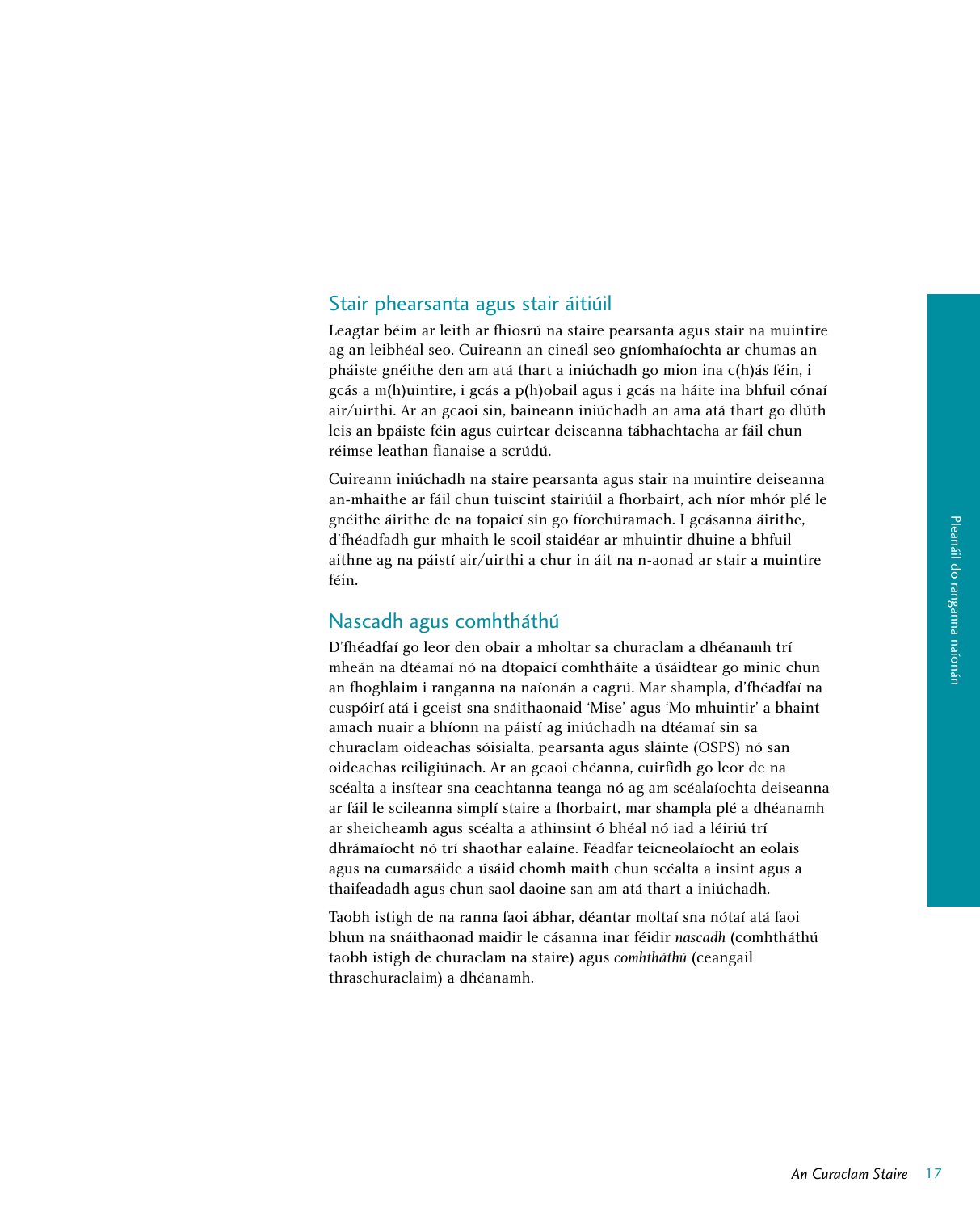#### <span id="page-23-0"></span>Ag obair mar staraí

*De thoradh snáithaonaid an churaclaim staire a chríochnú ba chóir go gcuirfí ar chumas an pháiste*

#### Am agus cróineolaíocht

- bheith feasach ar sheicheamh imeachtaí i scéalta simplí faoin am atá thart agus é a phlé
- seicheamh imeachtaí ina stair féin nó i stair a m(h)uintire agus i scéalta a chlárú agus úsáid á baint as línte ama simplí

*roinnt grianghraf nó nithe pearsanta eile a chur in ord cróineolaíoch*

#### Fianaise a úsáid

• déileáil le fianaise shimplí staire

*grianghraif de chuid an tí, na héadaí a chaith sé/sí nuair a bhí sé/sí níos óige, foirgnimh*

#### Cur in iúl

• eolas ar scéalta ón am atá thart a chur in iúl ar bhealaí éagsúla

*éisteacht le scéalta agus iad a athinsint, drámaíocht, obair ealaíne teicneolaíocht an eolais agus na cumarsáide.*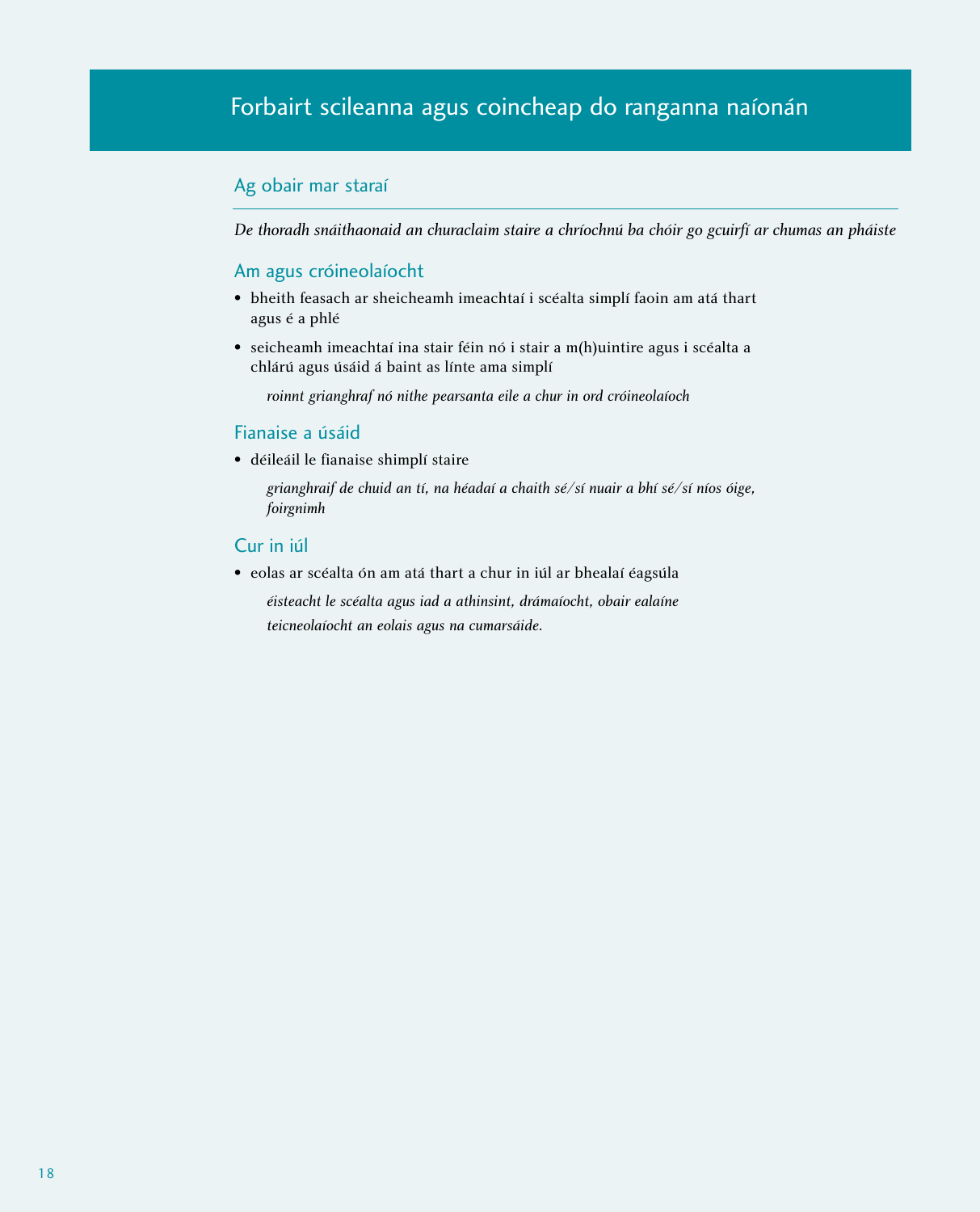#### <span id="page-24-0"></span>Snáithaonad Mise

*Ba chóir go gcuirfí ar chumas an pháiste*

- imeachtaí agus dátaí tábhachtacha pearsanta a iniúchadh agus a chlárú
	- *m'aois an uair a rugadh mé an uair a thosaigh mé ag siúl mé ag fás suas mo chéad lá ar scoil áiteanna a raibh cónaí orm*
- fianaise shimplí a bhailiú agus a iniúchadh *grianghraif de/di féin nuair a bhí sé/sí níos óige, na chéad bhréagáin*

• grianghraif, éadaí nó bréagáin a úsáideadh ag aoiseanna éagsúla a chur i gcomparáid le chéile agus nóta a dhéanamh d'fhorbairt agus de rudaí atá tar éis fanacht mar a bhí.

#### *Comhtháthú*

Eolaíocht: Dúile beo—Mise OSPS: Mise—Fás agus athrú

# Ábhar do ranganna naíonán Ábhar do ranganna naíonár

#### Snáithaonad Mo mhuintir *nó* Muintir duine a bhfuil aithne agam air/uirthi

*Ba chóir go gcuirfí ar chumas an pháiste*

- eolas a bheith aige nó aici ar bhaill a m(h)uintire agus a bheith in ann iad a aithint
- aoiseanna a chur i gcomparáid: sean/níos sine, óg/níos óige
- fianaise shimplí a bhailiú

*grianghraif de bhaill na muintire*

• an chaoi a dtugann baill na muintire aire dá chéile a iniúchadh agus a phlé

#### *Comhtháthú*

OSPS: Mise agus daoine eile—Mise agus mo mhuintir

• forbairtí i saol na muintire agus na rudaí atá tar éis fanacht mar a bhí a phlé

> *cónaí sa teach céanna carr nua a fháil crainn ag fás sa ghairdín.*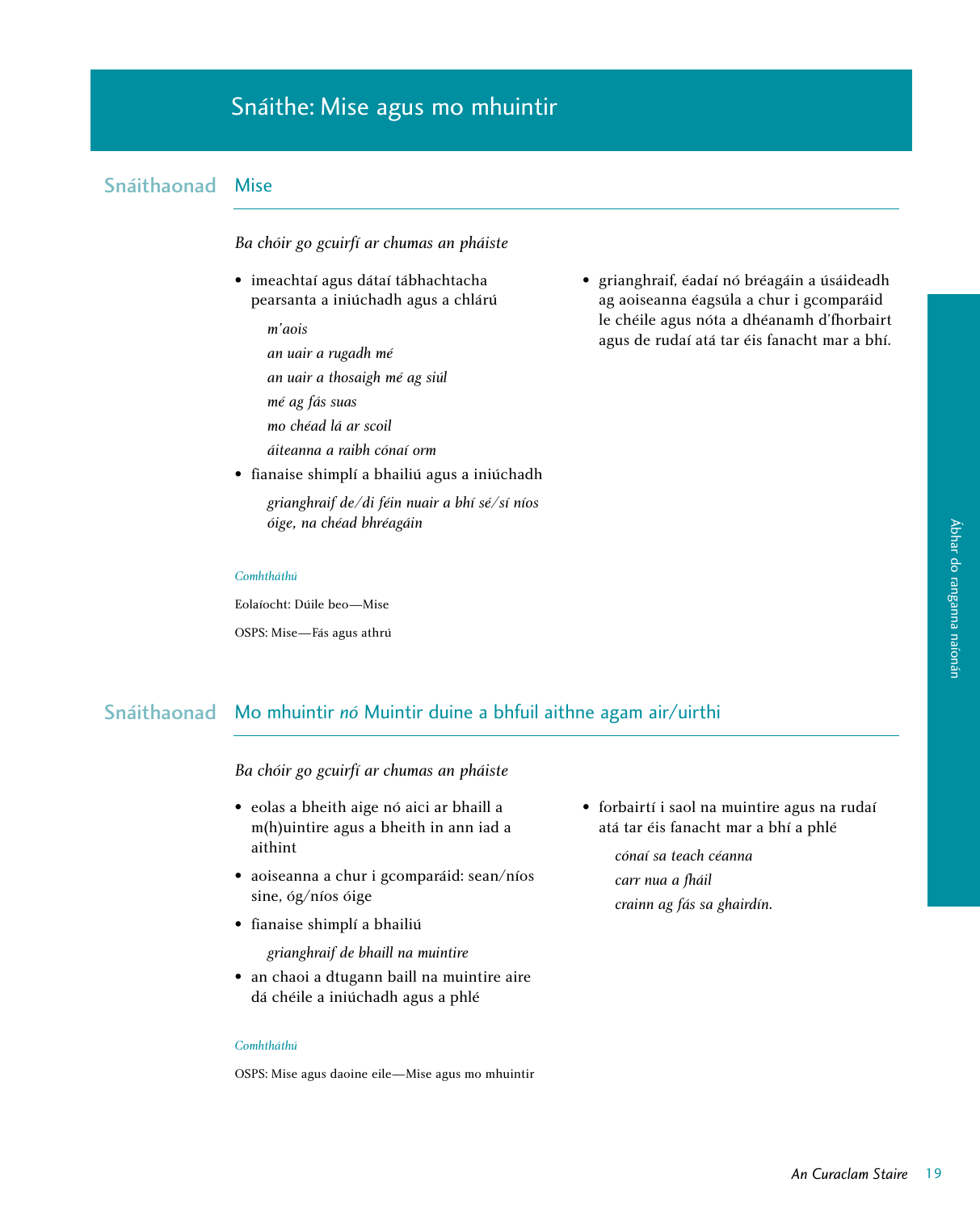#### Snáithaonad Scéalta

#### *Ba chóir go gcuirfí ar chumas an pháiste*

- éisteacht le roinnt scéalta as saol daoine a chuir leis an saol áitiúil nó leis an saol náisiúnta agus le saol daoine i dtíortha eile ar bhealaí éagsúla agus na scéalta sin a phlé agus a athinsint agus clárú a dhéanamh orthu agus úsáid á baint as pictiúir agus gníomhaíochtaí simplí scríbhneoireachta eile
- eolas a chur ar shaol ban, fear agus páistí ó chúlraí éagsúla sóisialta, cultúrtha, eitneacha, agus creidimh, saol 'gnáthdhaoine' san áireamh, chomh maith le saol daoine 'níos cáiliúla'
- éisteacht le daoine de chuid na háite ag insint scéalta faoin am atá thart
- cróineolaíocht imeachtaí i scéal a phlé (an tús, an lár, an deireadh)
- scéalta a léiriú nó a thaifeadadh trí obair ealaíne, dhrámaíocht, cheol, mhím nó ghluaiseacht agus leas a bhaint as teicneolaíocht an eolais agus na cumarsáide
- pictiúir a thaispeáint i líne scéalaíochta agus na himeachtaí á léiriú in ord seichimh.

#### *Comhtháthú*

Ceol: Éisteacht agus freagairt; Léiriú

Na hamharcealaíona: Tá go leor scéalta a d'fhéadfadh obair ealaíne a spreagadh.

Drámaíocht: Drámaíocht chun mothúcháin, eolas agus idéanna a iniúchadh le teacht ar thuiscint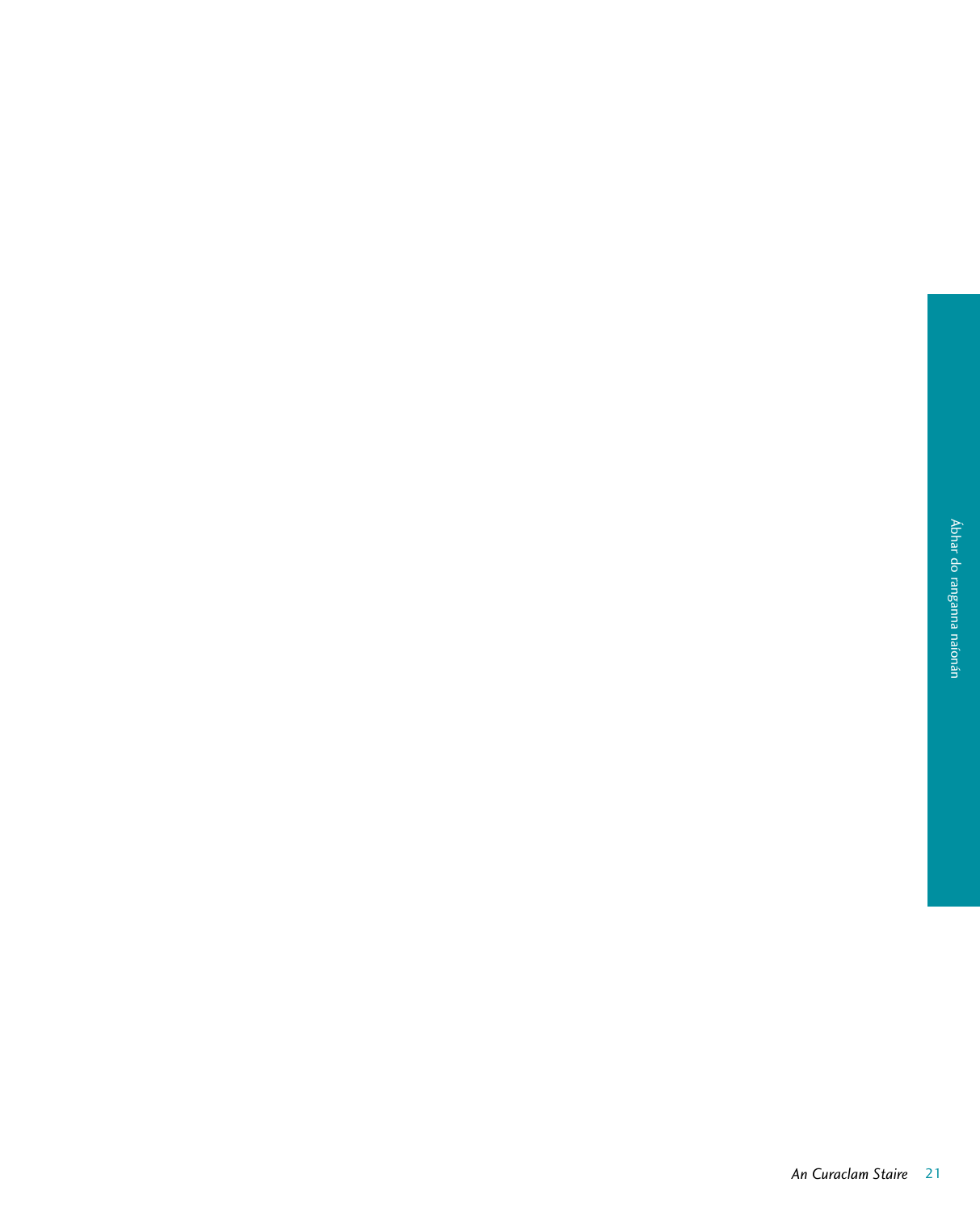# <span id="page-27-0"></span>Ranganna 1 agus 2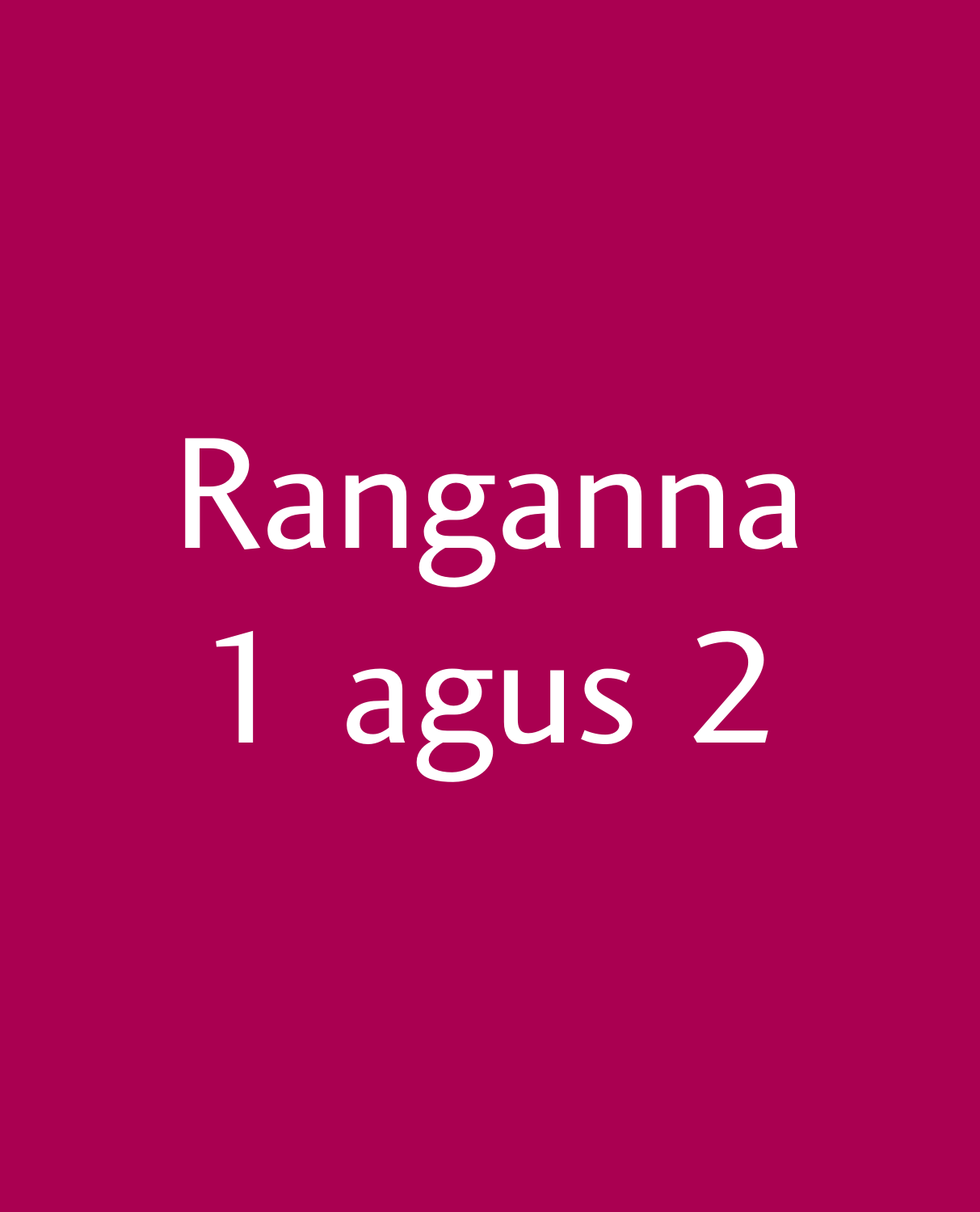# <span id="page-28-0"></span>Foramharc ranganna 1 agus 2

*Forbairt scileanna agus coincheap*

| Ag obair mar staraí | • Am agus cróineolaíocht    |
|---------------------|-----------------------------|
|                     | · Athrú agus leanúnachas    |
|                     | • Cúis agus iarmhairt       |
|                     | • Fianaise a úsáid          |
|                     | · Sintéisiú agus cur in iúl |
|                     | • Ionbhá                    |

| Snáitheanna            | Snáithaonaid                                                                                                                                                    |
|------------------------|-----------------------------------------------------------------------------------------------------------------------------------------------------------------|
| Mise agus mo mhuintir  | • Mise<br>• Mo mhuintir<br>· Nuair a bhí mo sheanaithreacha/<br>sheanmháithreacha óg<br>• Cluichí san am atá thart<br>• Féastaí agus féilte san am atá<br>thart |
| Athrú agus leanúnachas | • Leanúnachas agus athrú sa<br>gharthimpeallacht                                                                                                                |
| Scéalaíocht            | $\bullet$ Scéalta                                                                                                                                               |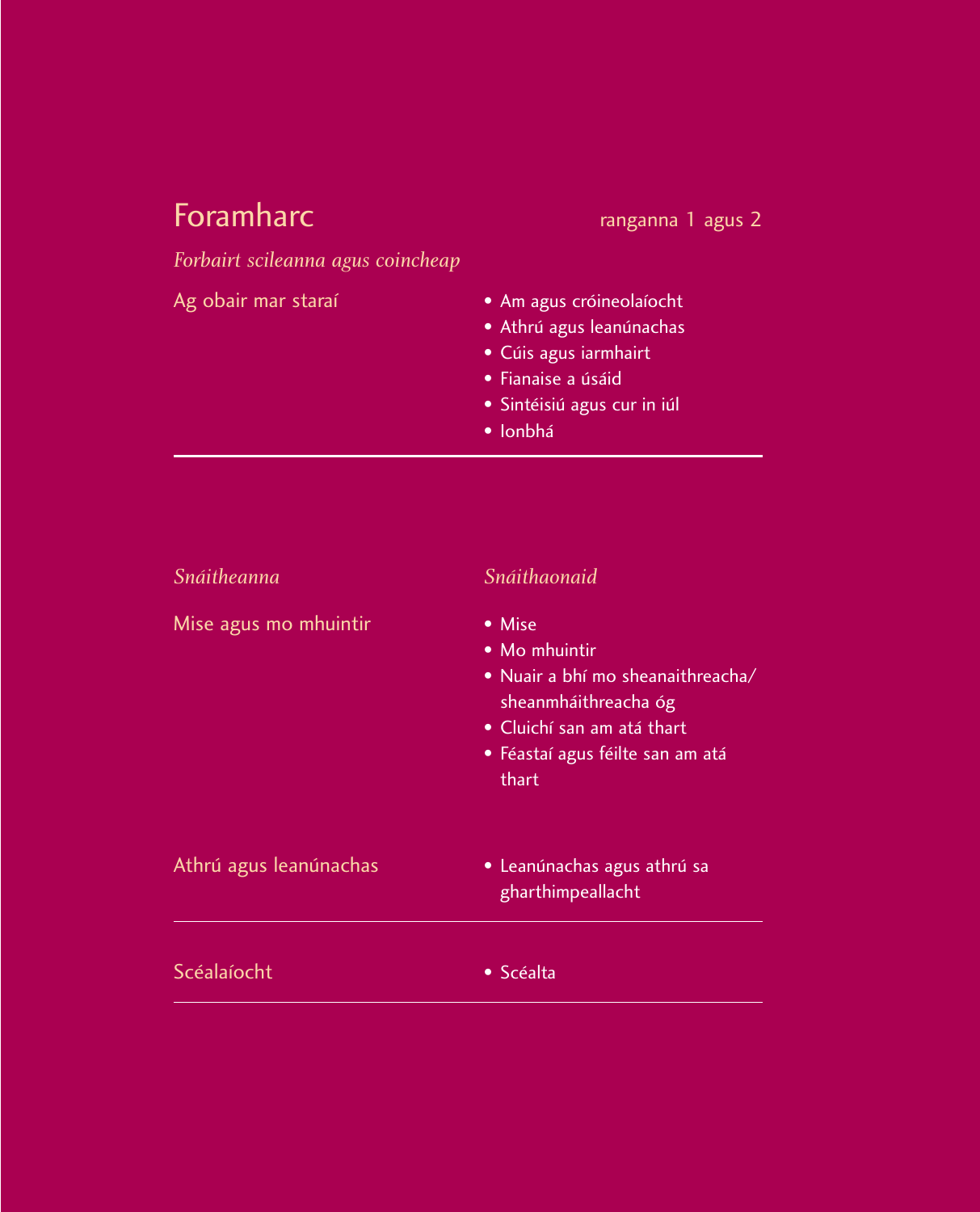# <span id="page-29-0"></span>Pleanáil

#### Struchtúr

Cuirtear ábhar an churaclaim staire do ranganna 1 agus 2 i láthair in dhá roinn:

- roinn *scileanna* a bhfuil an teideal *Ag obair mar staraí* uirthi ina ndéantar cur síos ar na scileanna staire ba chóir do pháistí a fhorbairt de réir mar a bhuaileann siad le topaicí staire
- roinn *snáitheanna* a rianaíonn na tréimhsí agus na topaicí staire a d'fhéadfaí a chuimsiú sa chlár staire. Tugtar *snáithaonaid* ar na topaicí taobh istigh de gach snáithe. Tugtar eiseamláirí agus moltaí tríd síos sna ranna faoin ábhar agus cló iodálach orthu.

Is é atá i gceist leis an ábhar a chur i láthair in dhá roinn mar seo ná cabhrú le múinteoirí ina bpleanáil chun dearcadh agus scileanna tábhachtacha a fhorbairt de réir mar a shealbhaíonn na páistí eolas agus tuiscint ar thopaicí staire.

#### Snáitheanna do ranganna 1 agus 2

Níl ach trí shnáithe san ábhar staire do ranganna 1 agus 2:

- *Mise agus mo mhuintir,* a spreagann an páiste lena a t(h)aithí féin san am atá thart agus taithí chiorcal níos leithne a mhuintire a iniúchadh
- *Athrú agus leanúnachas*, a thugann ar an bpáiste rudaí ón am atá thart sa gharthimpeallacht a iniúchadh
- *Scéalaíocht*, ina mbuailfidh an páiste le gnéithe de shaol daoine éagsúla ón am atá thart.

#### Raon peirspictíochtaí

I gcás na scéalta agus na ngníomhaíochtaí eile a roghnaíonn an scoil agus an múinteoir, ba chóir

- go gcuirfidís saol ban, fear agus páistí as raon de chúlraí sóisialta, cultúrtha, eitneacha agus creidimh i láthair na bpáistí
- go mbeadh staidéar i gceist leo ar réimse leathan de thaithí an duine (m.sh. réimsí eacnamaíocha, teicneolaíocha, eolaíocha, ealaíonta, sóisialta, cultúrtha, reiligiúnda, polaitiúla, srl.)
- go dtiocfaidís as comhthéacsanna áitiúla, náisiúnta agus idirnáisiúnta.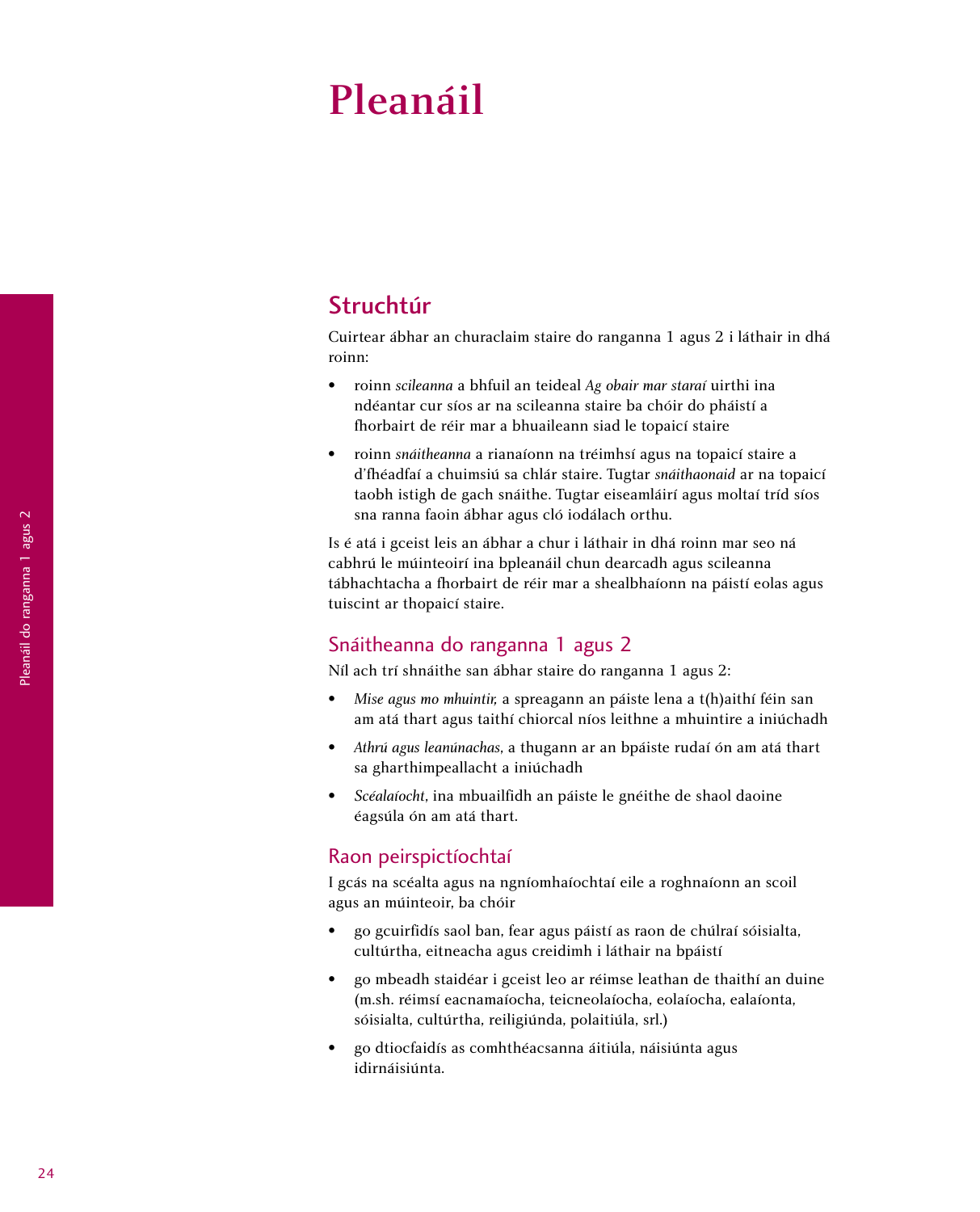#### Stair áitiúil agus stair phearsanta

Leagtar béim ar leith ar fhiosrú na staire pearsanta agus stair na muintire ag an leibhéal seo. Cuireann an cineál seo gníomhaíochta ar chumas an pháiste gnéithe den am atá thart a iniúchadh go mion ina c(h)ás féin, i gcás a m(h)uintire, a p(h)obail agus na háite ina bhfuil cónaí air nó uirthi. Ar an gcaoi sin, baineann iniúchadh an ama atá thart go dlúth leis an bpáiste féin, agus cuirtear deiseanna tábhachtacha ar fáil chun réimse leathan fianaise a scrúdú.

Cuireann iniúchadh na staire pearsanta agus stair na muintire deiseanna an-mhaithe ar fáil chun tuiscint stairiúil a fhorbairt, ach níor mhór plé le gnéithe áirithe de na topaicí sin go fíorchúramach. I gcásanna áirithe, d'fhéadfadh gur mhaith le scoil staidéar ar mhuintir duine a bhfuil aithne ag na páistí air/uirthi a chur in áit na n-aonad ar stair a muintire féin.

#### Nascadh agus comhtháthú

D'fhéadfaí go leor den obair a mholtar sa churaclam a dhéanamh trí mheán na dtéamaí nó na dtopaicí comhtháite a úsáidtear go minic chun an fhoghlaim i ranganna 1 agus 2 a eagrú. Mar shampla, d'fhéadfaí na cuspóirí atá i gceist sna snáithaonaid 'Mise' agus 'Mo mhuintir' a bhaint amach nuair a bheadh na páistí ag iniúchadh na dtéamaí sin in OSPS nó san oideachas reiligiúnach. Ar an gcaoi chéanna, cuirfidh go leor de na scéalta a insítear sna ceachtanna teanga nó ag am scéalaíochta deiseanna ar fáil le scileanna simplí staire a fhorbairt, mar shampla plé a dhéanamh ar sheicheamh nó scéalta a athinsint ó bhéal nó iad a léiriú trí dhrámaíocht nó trí shaothar ealaíne. Féadfar teicneolaíocht an eolais agus na cumarsáide a úsáid chomh maith chun scéalta a insint agus a thaifeadadh agus chun saol daoine san am atá thart a iniúchadh.

Taobh istigh de na ranna faoi ábhar, déantar moltaí sna nótaí atá faoi bhun na snáithaonad maidir le cásanna inar féidir *nascadh* (comhtháthú taobh istigh de churaclam na staire) agus *comhtháthú* (ceangail thraschuraclaim) a dhéanamh.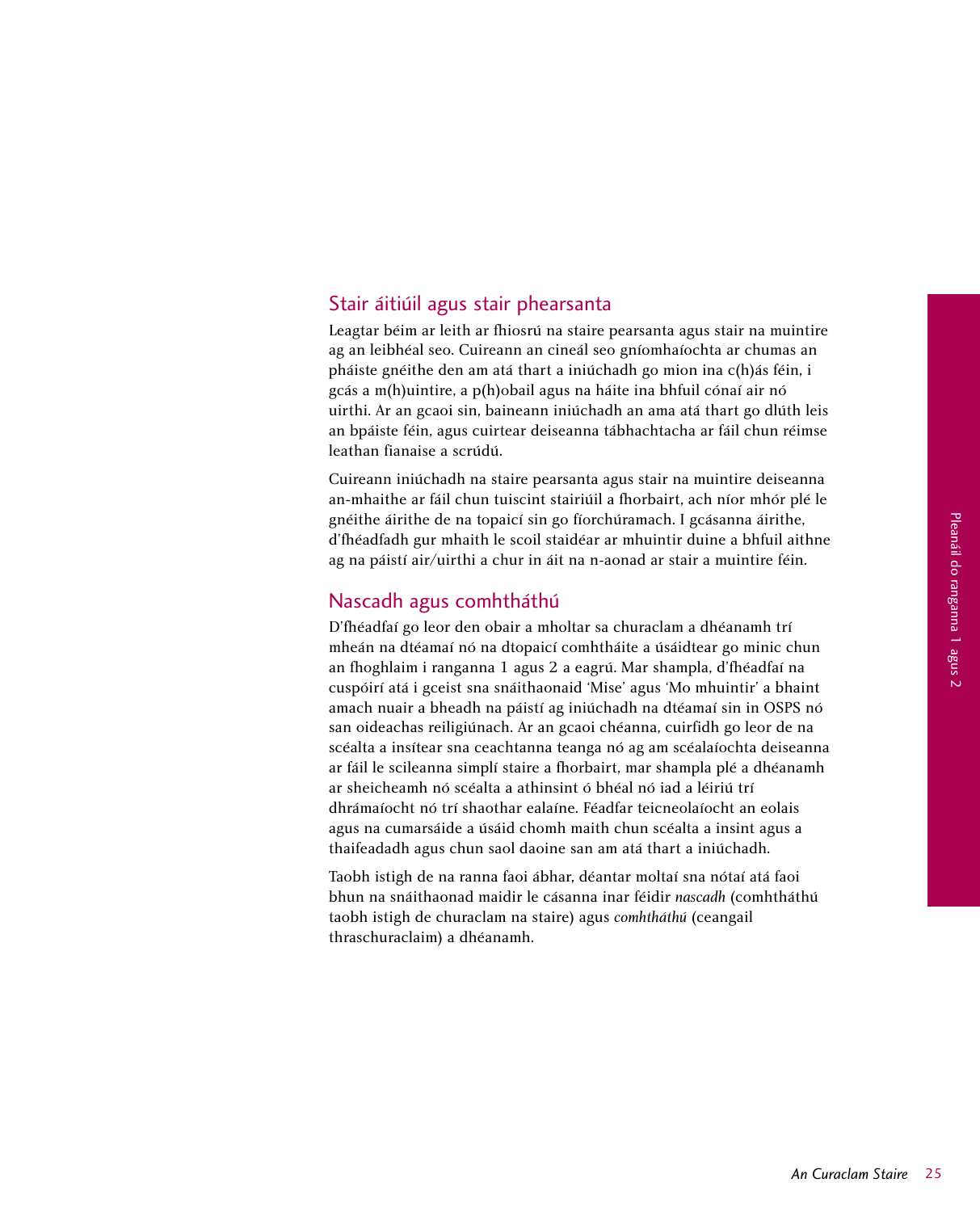#### <span id="page-31-0"></span>Ag obair mar staraí

*De thoradh snáithaonaid churaclam na staire a chríochnú ba chóir go gcuirfí ar chumas an pháiste*

#### Am agus cróineolaíocht

- tosú ar an difear idir an am atá thart, an am i láthair agus an am atá le teacht a aithint
- tosú ag forbairt tuisceana ar an gcróineolaíocht trí sheichimh shimplí a iniúchadh agus a chlárú agus trí earraí agus phictiúir a chur in ord stairiúil

#### Athrú agus leanúnachas

• samplaí d'athrú agus de leanúnachas a fhiosrú, go háirithe sa saol pearsanta, agus i stair na muintire agus na háite

*gnéithe i dteach, i dteaghlach agus i ngarthimpeallacht an pháiste a d'athraigh nó a d'fhan mar a bhí*

#### Cúis agus iarmhairt

• na cúiseanna ar tharla imeachtaí áirithe agus roinnt de na torthaí a bhí orthu a phlé

*gníomhartha pearsan i scéal*

#### Fianaise a úsáid

• Raon d'fhianaise shimplí stairiúil a fhiosrú

*grianghraif, earraí, cuimhní daoine níos sine, foirgnimh, scéalta agus amhráin*

• tosú ar chuntais fhicseanacha i scéalta, miotais nó finscéalta agus cuntais ar dhaoine agus imeachtaí réadúla san am atá thart a idirdhealú

#### Sintéisiú agus cur in iúl

• eolas ar scéalta, ar dhaoine agus ar imeachtaí ón am atá thart a chur in iúl ar bhealaí éagsúla

*scríbhneoireacht, drámaíocht, meáin eile, teicneolaíocht an eolais agus na cumarsáide*

#### Ionbhá

• mothúcháin pearsan i scéalta ón am atá thart a shamhlú agus a phlé.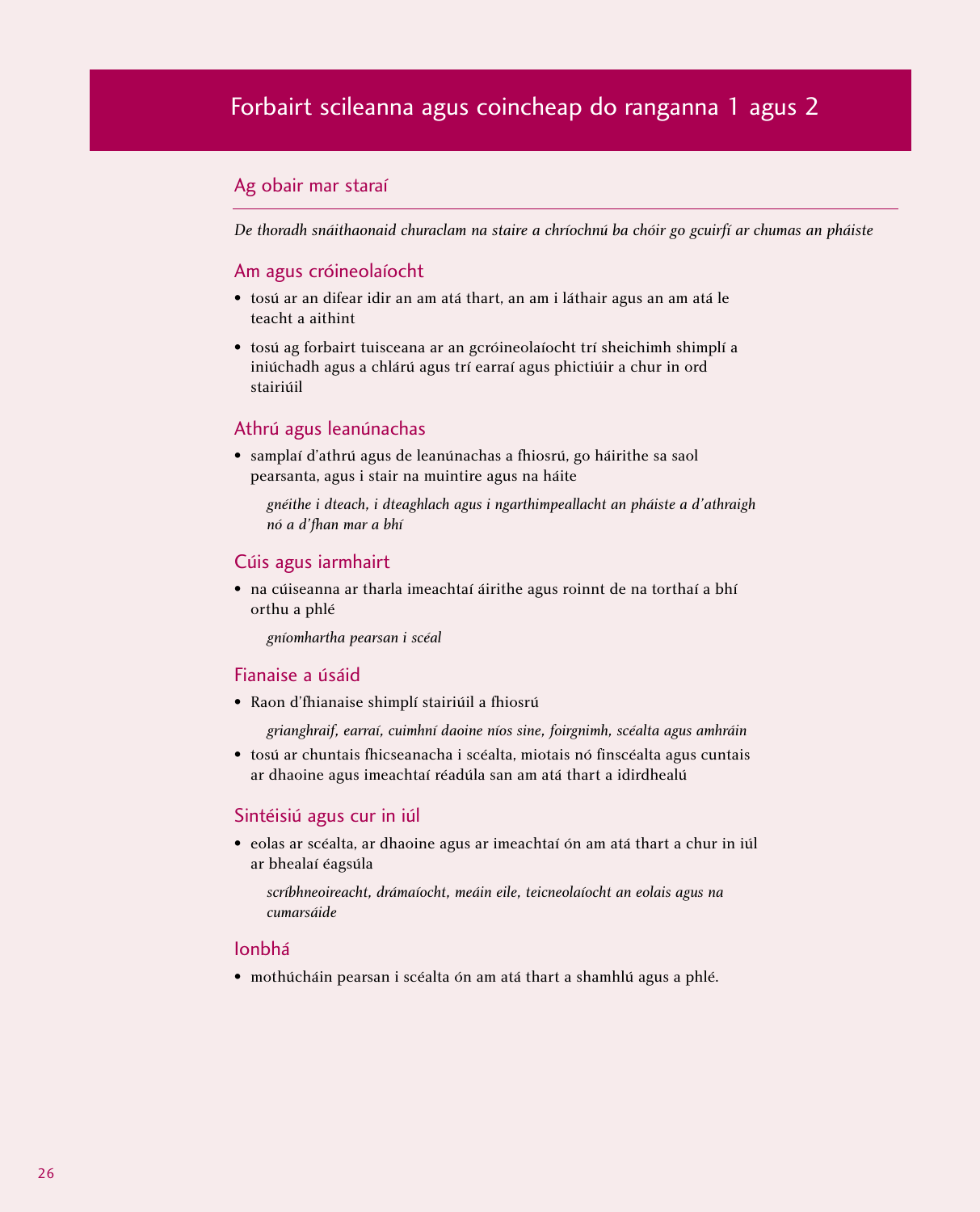#### <span id="page-32-0"></span>Snáithaonad Mise

*Ba chóir go gcuirfí ar chumas an pháiste*

- imeachtaí agus dátaí tábhachtacha pearsanta a iniúchadh agus a chlárú
	- *laethanta breithe mar a d'athraigh mé de réir mar a d'fhás mé suas*
	- *mo chéad chuairteanna ar laethanta saoire nuair a rugadh mo dheartháir nó mo dheirfiúr*
	- *nuair a bhogamar teach cónaithe*
	- *nuair a fuaireamar carbhán nó leantóir nua mo chéad lá ar scoil nó sa rang seo*

• míreanna simplí fianaise ón am atá thart ina s(h)aol féin a bhailiú, a phlé, agus a chur i gcomparáid

> *grianghraif díom féin nó de mo theach baill éadaigh, bréagáin*

*mo chéad leabhar léitheoireachta nó mo chéad chóipleabhar*

• líne ama shimplí nó líne shimplí scéalaíochta a chur le chéile.

#### *Comhtháthú*

Eolaíocht: Dúile beo—Mise OSPS: Mise—Fás agus athrú

Ábhar do ranganna 1 agus 2

Ábhar do ranganna 1 agus 2

#### Snáithaonad Mo mhuintir *nó* muintir duine a bhfuil aithne agam air/uirthi

#### *Ba chóir go gcuirfí ar chumas an pháiste*

- gnéithe, ócáidí agus dátaí tábhachtacha i saol an teaghlaigh agus na muintire san am atá thart a fhiosrú agus a thaifeadadh
- aoiseanna bhaill na muintire a chur i gcomparáid:

*sean/níos sine, óg/níos óige*

• ócáidí nó imeachtaí tábhachtacha i saol an teaghlaigh a phlé agus a thaifeadadh

*breitheanna, bogadh tí, laethanta saoire*

• raon d'fhianaise shimplí a bhailiú, a iniúchadh agus a phlé, ag déanamh nóta d'athruithe, de chora nua sa saol, agus de rudaí a d'fhan mar a bhí

> *grianghraif de bhaill na muintire agus d'ócáidí*

*cuimhneacháin bheaga shimplí rudaí a d'úsáid tuismitheoir(í) nó caomhnóir(í) i rith a (n-)óige*

• craobh shimplí ghinealaigh, leabhar gearrthóg nó líne ama a chur i dtoll a chéile.

#### *Comhtháthú*

OSPS: Mise agus daoine eile—Mise agus mo mhuintir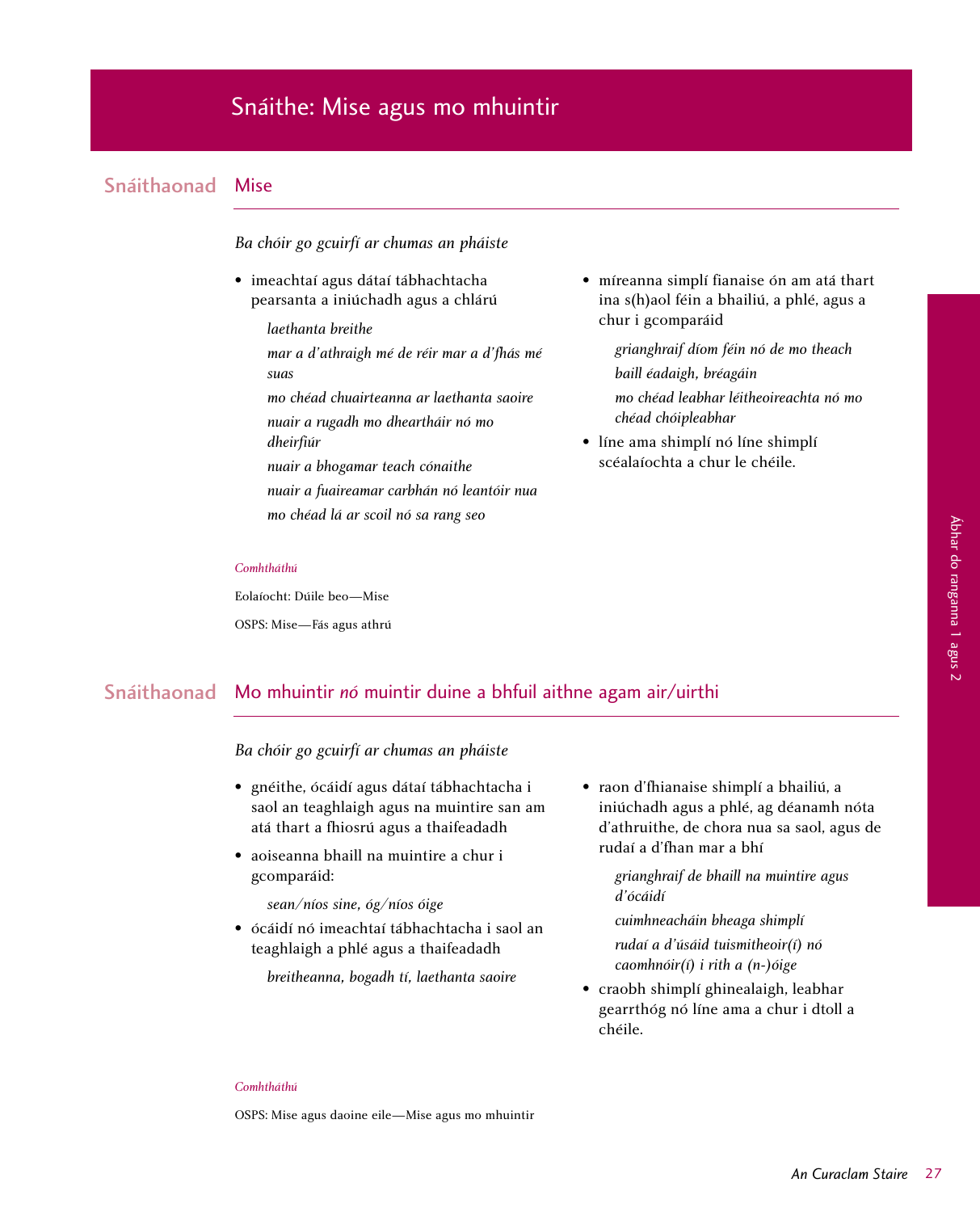#### Snáithaonad Nuair a bhí mo sheanaithreacha/sheanmháithreacha óg

#### *Ba chóir go gcuirfí ar chumas an pháiste*

- gnéithe de shaol daoine a bhí beo nuair a bhí a s(h)eanaithreacha/s(h)eanmháithreacha óg a fhiosrú agus a thaifeadadh
	- *an áit a raibh cónaí ar na seantuistí, a dtithe cónaithe*
	- *an obair a rinne siad, a gcuid éadaigh agus a gcuid bia*
	- *cén chaoi a ndeachaigh siad ó áit go háit a gcluichí, a gcaitheamh aimsire, a mbréagáin*
	- *a gcuid amhrán agus a gcuid damhsaí*
- éisteacht le daoine fásta ag cur síos ar an saol atá caite acu féin
- fianaise shimplí a bhailiú ar scoil nó i músaem áitiúil nó í a scrúdú

*uirlisí agus trealamh tí roinnt uirlisí feirme pacáistí nó boscaí nuachtáin nó irisí bréagáin nó cluichí litreacha nó cártaí poist*

- saol daoine san am atá thart a chur i gcomparáid le saol daoine sa lá atá inniu ann, ag déanamh nóta de na cosúlachtaí agus de na héagsúlachtaí
- amhráin agus damhsaí a fhoghlaim, nó cluichí de chuid na seanaimsire a imirt
- ábhar a chlárú ar líne ama chuí.

#### Snáithaonad Cluichí san am atá thart

*Ba chóir go gcuirfí ar chumas an pháiste* 

- cluichí traidisiúnta neamhfhoirmiúla a fhiosrú agus a thaifeadadh, go háirithe cinn atá nó a bhí coitianta sa cheantar chomh maith leo sin a bhfuil eolas ag tuismitheoirí nó ag seanaithreacha/ seanmháithreacha orthu
	- *cluichí sráide, cluichí áitiúla, cluichí tí, cluichí Oíche Shamhna, cluichí Lá Bealtaine, cluichí aimsir na Nollag*
- eolas a bhailiú faoi rialacha, thraidisiúin, amhráin nó rainn a bhaineann leis na cluichí
- earraí a úsáideadh sna cluichí sin a láimhsiú, a bhailiú, nó a dhéanamh as an nua, de réir mar is féidir sin.

#### *Comhtháthú*

Corpoideachas: Cluichí

OSPS: Mise agus an domhan mór—Forbairt na saoránachta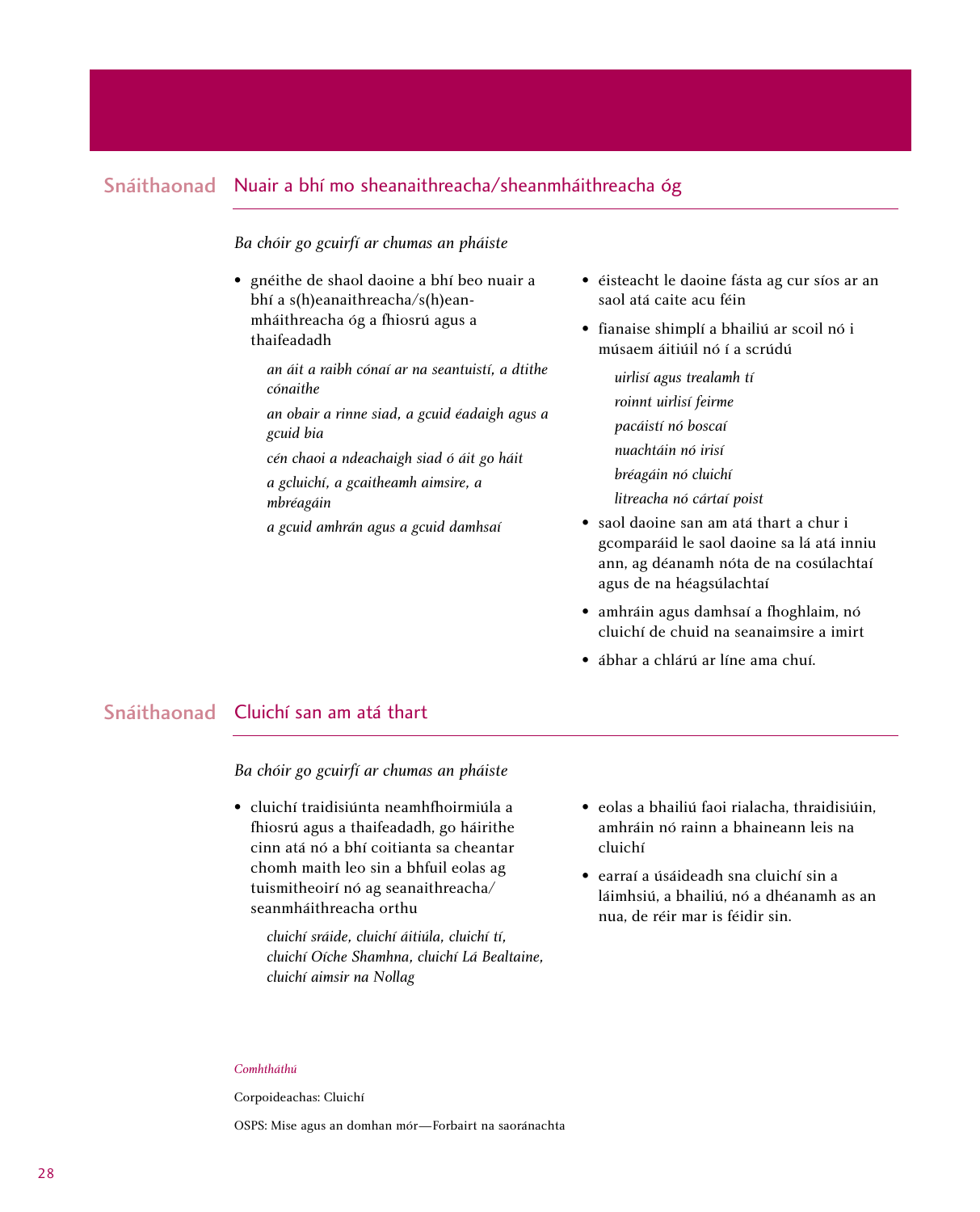#### Snáithaonad Féastaí agus féilte san am atá thart

*Ba chóir go gcuirfí ar chumas an pháiste*

• an bunús agus na traidisiúin a bhaineann le roinnt féilte coitianta a fhiosrú agus a phlé

> *an Nollaig, Oíche Shamhna féastaí agus féilte áitiúla a chomórann baill éagsúla de phobal na scoile*

• éisteacht le scéalta, finscéalta, cluichí agus amhráin atá comhghaolmhar le chéile agus iad a phlé, a fhiosrú agus a thaifeadadh.

#### *Comhtháthú*

Corpoideachas: Damhsa

Ceol: Éisteacht agus freagairt; Léiriú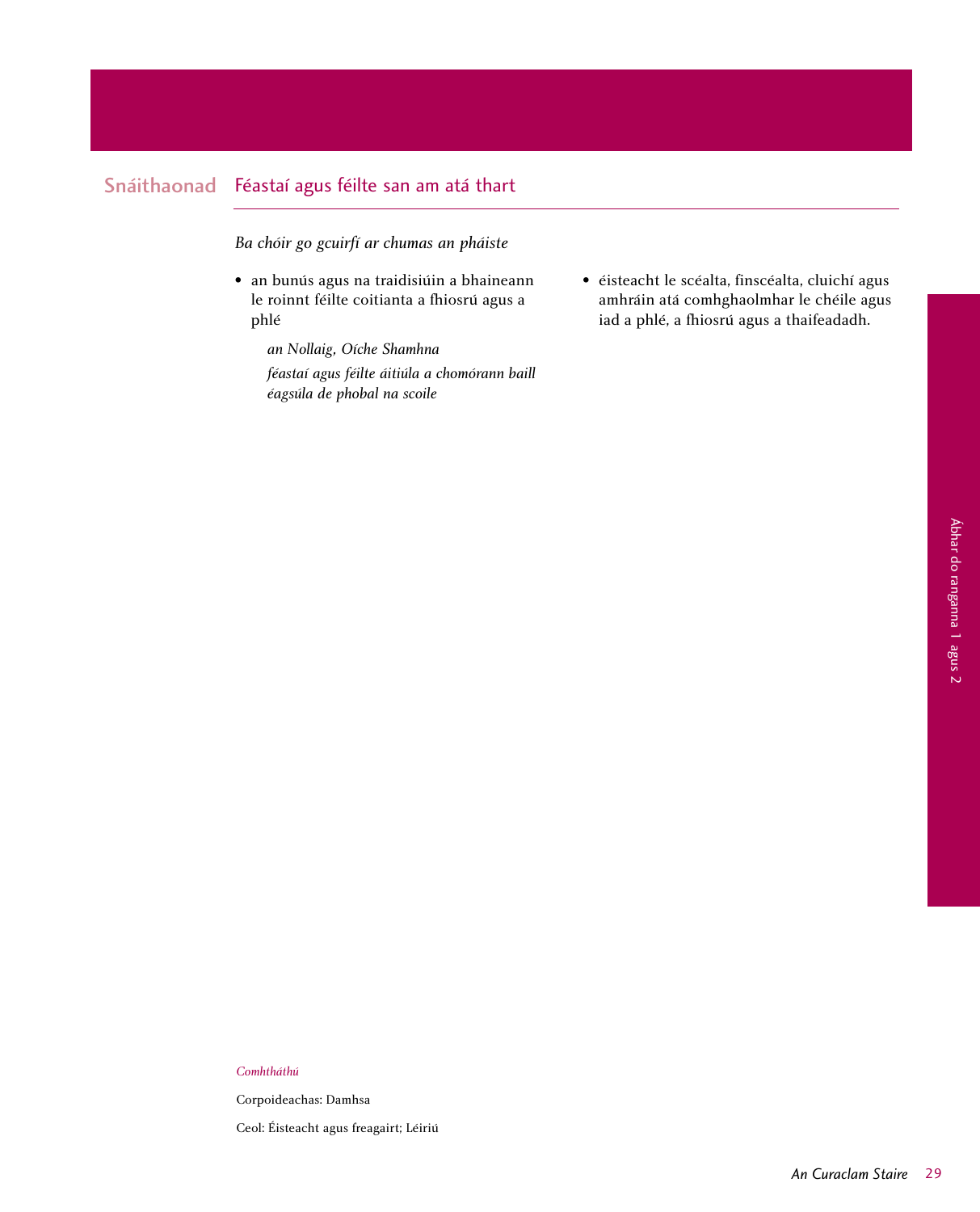#### Snáithaonad Leanúnachas agus athrú sa gharthimpeallacht

*Ba chóir go gcuirfí ar chumas an pháiste*

• cuairt a thabhairt ar ghnéithe sa gharthimpeallacht a léiríonn leanúnachas agus athrú, iad a fhiosrú agus feasacht orthu a bhunú

> *mo bhaile—an uair a tógadh é, an uair a athraíodh é agus cén fáth*

*sráid-dhreach anois agus tráth*

*foirgneamh áitiúil faoi leith (m.sh. teach, séipéal, scioból nó clós feirme, stáisiún traenach, scoil, caisleán, seanbhalla, gairdín eastáit, muileann)*

*monarcha—a táirge fadó, a táirge anois*

• éisteacht le cuimhní daoine níos sine faoi na háiteanna sin agus iad a thaifeadadh

- grianghraif, líníochtaí agus cuntais shimplí ar shuíomh faoi mar atá sé anois agus faoi mar a bhí sé san am atá thart a chur i gcomparáid
- treoracha simplí oibre, cártaí oibre agus bileoga loirg a úsáid
- torthaí na fionnachtana a thaifeadadh trí líníochtaí agus meáin ealaíne eile, trí mhúnlú nó ghrianghraif, theicneolaíocht an eolais agus na cumarsáide
- línte ama cuí a úsáid.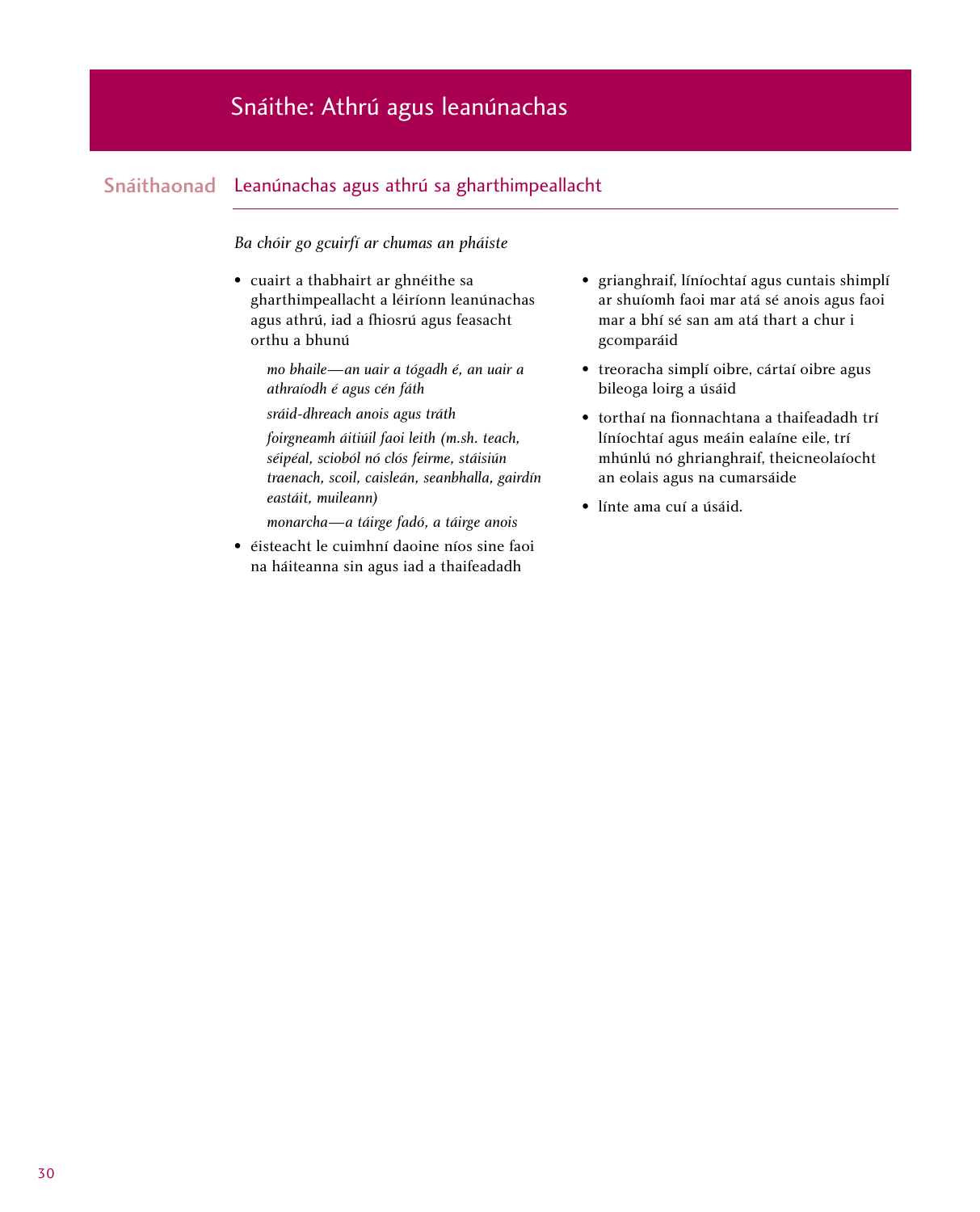# Snáithe: Scéalaíocht

# Snáithaonad Scéalta

# *Ba chóir go gcuirfí ar chumas an pháiste*

- éisteacht le scéalta á n-insint go simplí as saol daoine a chuir leis an saol áitiúil nó leis an saol náisiúnta agus le saol daoine i dtíortha eile trí ghníomhaíochtaí teicneolaíocha, eolaíocha, cultúrtha agus ealaíonta, chomh maith le scéalta as saol daoine a chuir le himeachtaí sóisialta agus polaitiúla; na scéalta sin a phlé, a athinsint agus a thaifeadadh
- eolas a chur ar shaol ban, fear agus páistí ó chúlraí éagsúla sóisialta, cultúrtha, eitneacha agus reiligiúnacha, saol 'gnáthdhaoine' san áireamh, chomh maith le saol daoine 'níos cáiliúla'
- éisteacht le daoine as an áit ag insint scéalta faoin saol a chaith siad
- éisteacht le raon miotas agus finscéalta as cúlraí éagsúla cultúrtha, eitneacha agus reiligiúnacha in Éirinn agus i dtíortha eile, iad a phlé, a athinsint agus a thaifeadadh
- cuntais fhicseanacha i scéalta, miotais nó finscéalta agus cuntais ar dhaoine agus imeachtaí réadúla san am atá thart a idirdhealú
- cróineolaíocht imeachtaí i scéal a phlé (an tús, an lár, an deireadh)
- gníomhartha agus mothúcháin pearsan a phlé
- scéalta a léiriú nó a chlárú trí mheán scríbhneoireachta simplí, oibre ealaíne, drámaíochta, míme nó ghluaiseachta agus trí theicneolaíocht an eolais agus na cumarsáide a úsáid
- pictiúir a thaispeáint i líne scéalaíochta agus na himeachtaí a léiriú in ord seichimh
- línte ama cuí a úsáid.

# *Comhtháthú*

Ceol: Éisteacht agus freagairt; Léiriú

Na hamharcealaíona: Tá go leor scéalta ann a d'fhéadfadh obair ealaíne a spreagadh.

Drámaíocht: Drámaíocht chun mothúcháin, eolas agus idéanna a iniúchadh le teacht ar thuiscint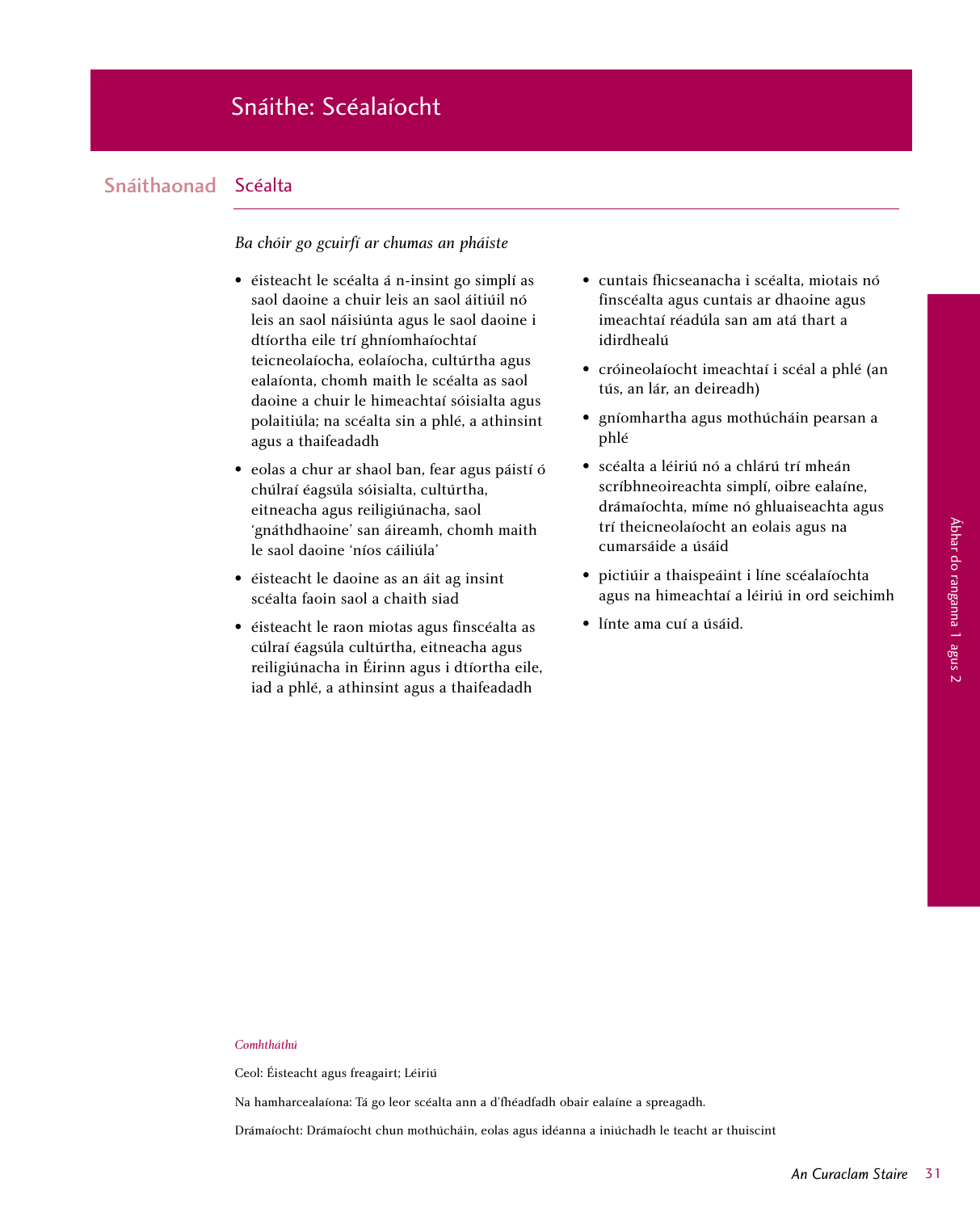# Ranganna 3 agus 4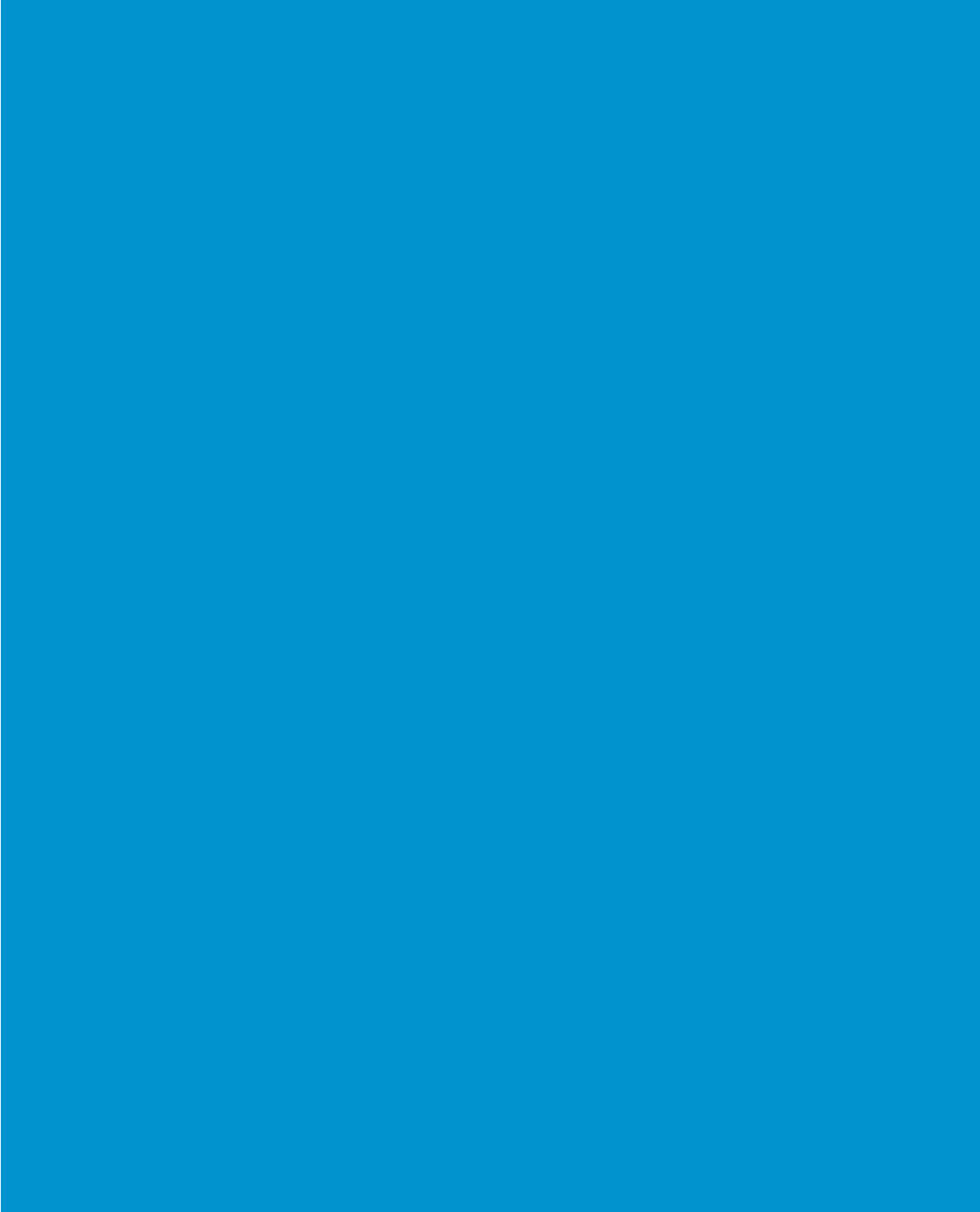# **Foramharc Foramharc ranganna 3 agus 4**

# *Forbairt scileanna agus coincheap*

- Ag obair mar staraí Am agus cróineolaíocht Fianaise a úsáid
	- Athrú agus leanúnachas Sintéisiú agus cur in iúl
	- Cúis agus iarmhairt Ionbhá
- 
- -

| <b>Snáitheanna</b> | Snáithaonaid                                                                                     |                                                                                                                                                                                                         |
|--------------------|--------------------------------------------------------------------------------------------------|---------------------------------------------------------------------------------------------------------------------------------------------------------------------------------------------------------|
| Staidéir áitiúla   | • Mo mhuintir<br>• Áitribh<br>• Mo scoil<br>• Cluichí agus caitheamh<br>aimsire san am atá thart | · Féastaí agus féilte san am atá thart<br>• Foirgnimh, láithreáin nó fothraigh i<br>mo cheantar<br>• Mo cheantar trí na haoiseanna<br>Ba chóir dhá shnáithaonad a roghnú as an snáithe seo gach bliain. |
| Scéalaíocht        | · Scéalta as saol daoine<br>a mhair san am atá thart                                             | · Miotais agus finscéalta                                                                                                                                                                               |
|                    | Ba chóir roinnt scéalta a iniúchadh gach bliain.                                                 |                                                                                                                                                                                                         |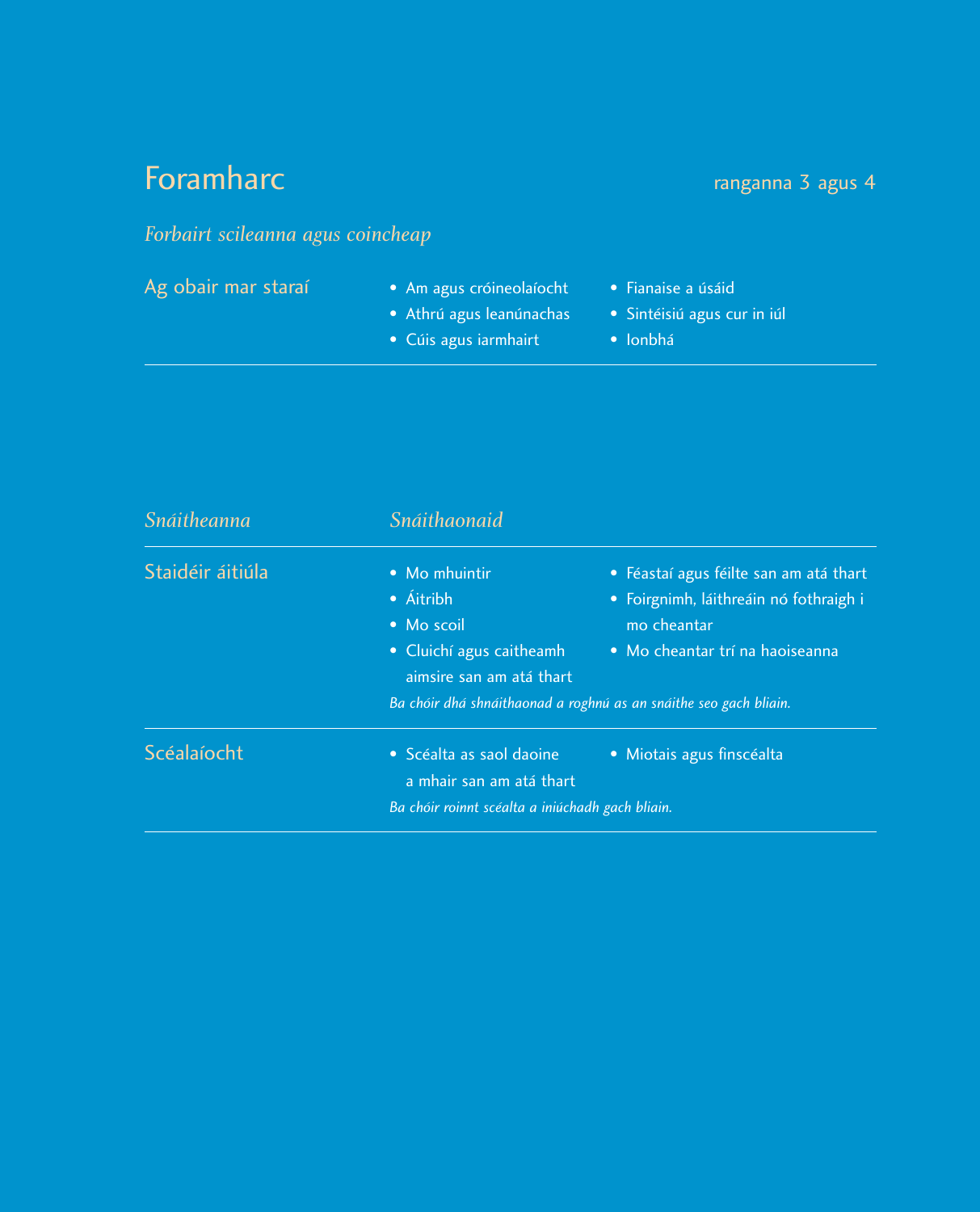| Snáitheanna                                            | Snáithaonaid                                                                                                                                                                                                                                                                                                                                            |                                                                                                                                                                                                                                                                                                                                                                             |
|--------------------------------------------------------|---------------------------------------------------------------------------------------------------------------------------------------------------------------------------------------------------------------------------------------------------------------------------------------------------------------------------------------------------------|-----------------------------------------------------------------------------------------------------------------------------------------------------------------------------------------------------------------------------------------------------------------------------------------------------------------------------------------------------------------------------|
| Pobail agus sochaithe<br>ársa                          | Staidéar a dhéanamh ar<br>chuid acu seo:<br>· Pobail na Clochaoise<br>· Pobail na Cré-umhaoise<br>· Sochaithe ársa Ghleann na<br>Tígrise agus na hEofraite<br>• Na hÉigiptigh<br>· Na Gréagaigh<br>· Na Rómhánaigh<br>• Na Ceiltigh<br>• Éire Luath-Chríostaí<br>· Na Lochlannaigh<br>Ba chóir dhá shnáithaonad a roghnú as an snáithe seo gach bliain. | agus ar chuid acu seo:<br>• Pobail Mheiriceá Láir agus<br>Mheiriceá Theas m.sh. na hAistéicigh<br>• Pobail na hÁise<br>m.sh. Pobail Ghleann na hIondúise,<br>na hImpireachtaí Ch'in agus<br>Han sa tSín<br>· Pobail na hAfraice<br>m.sh. Pobail Bheinin<br>• Pobail Mheiriceá Thuaidh<br>m.sh. Pobail Dhúchasacha Mheiriceá<br>· Pobail Astraláiseacha<br>m.sh. na Maoraigh |
| Saol, sochaí, obair<br>agus cultúr san am<br>atá thart | • An saol in Éirinn i rith<br>thréimhse na Normannach<br>· An saol sna bailte móra<br>agus faoin tuath in Éirinn<br>agus san Eoraip i rith na<br>Meánaoise<br>• An saol san ochtú haois déag<br>Ba chóir dhá shnáithaonad a roghnú as an snáithe seo gach bliain.                                                                                       | • An saol sa naoú haois déag<br>• An saol le linn an Dara Cogadh<br>Domhanda<br>• An saol in Éirinn ó chaogaidí na<br>fichiú haoise i leith                                                                                                                                                                                                                                 |
| Leanúnachas agus<br>athrú le himeacht ama              | Ar na haonaid a d'fhéadfaí a chur san áireamh tá:<br>• Bia agus feirmeoireacht<br>$\bullet$ Éadaí<br>• Áitribh agus tithe<br>• lompar<br>Ba chóir dhá shnáithaonad a roghnú as an snáithe seo gach bliain.                                                                                                                                              | • Cumarsáid<br>· Siopaí agus aontaí<br>· Scoileanna agus oideachas<br>· Cúram na n-easlán                                                                                                                                                                                                                                                                                   |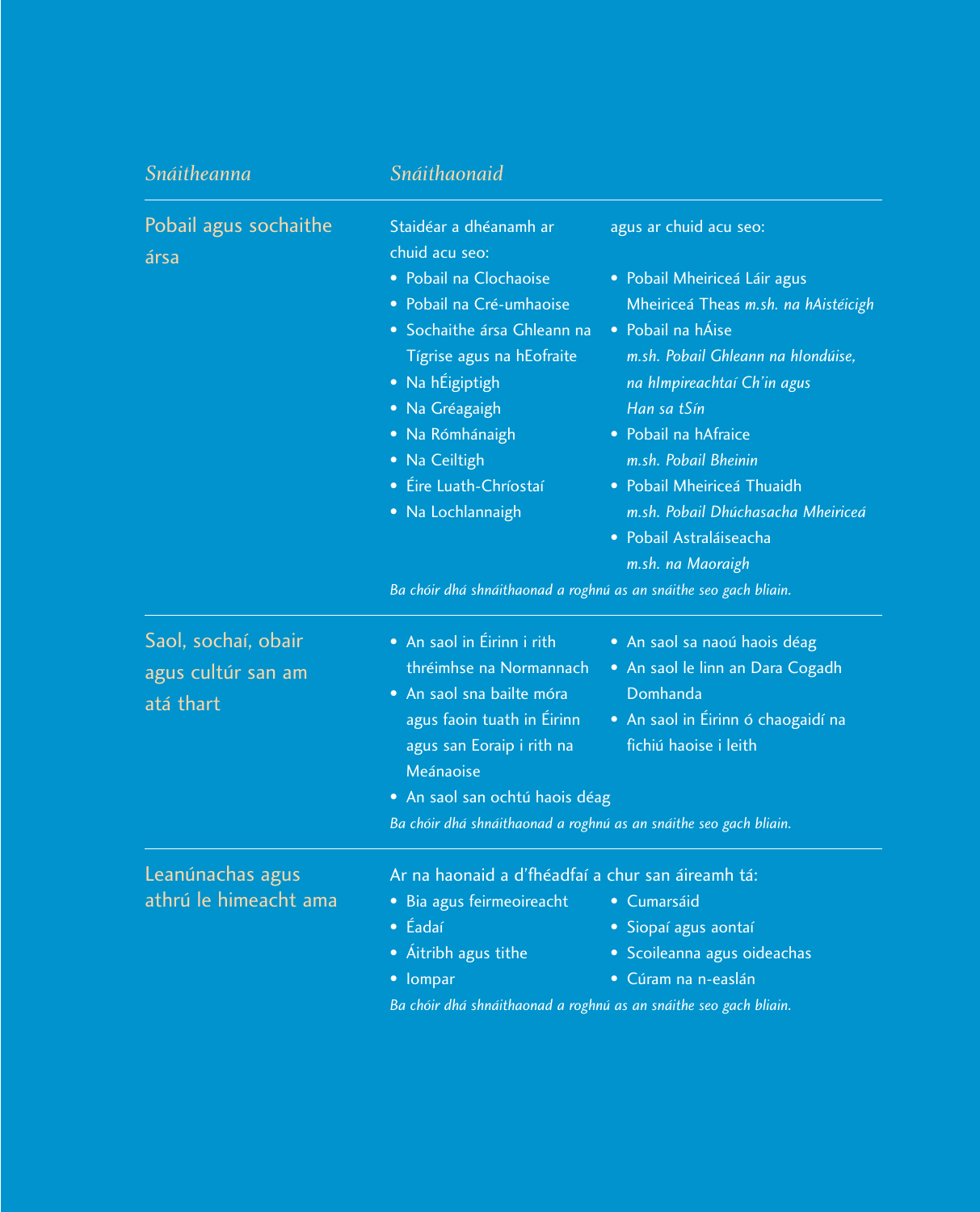# Pleanáil

# Struchtúr

Cuirtear ábhar an churaclaim staire do ranganna 3 agus 4 i láthair in dhá roinn:

- roinn *scileanna* a bhfuil an teideal *Ag obair mar staraí* uirthi ina ndéantar cur síos ar na scileanna staire ba chóir do pháistí a fhorbairt de réir mar a bhuaileann siad le topaicí staire
- roinn *snáitheanna* a rianaíonn na tréimhsí agus na topaicí staire a d'fhéadfaí a chuimsiú sa chlár staire. Tugtar *snáithaonaid* ar na topaicí taobh istigh de gach snáithe. Tugtar eiseamláirí agus moltaí tríd síos sna rannóga faoin ábhar agus cló iodálach orthu.

Is é atá ar intinn leis an ábhar a chur i láthair in dhá roinn mar seo cabhrú le múinteoirí ina bpleanáil chun dearcadh agus scileanna tábhachtacha a fhorbairt de réir mar a shealbhaíonn na páistí eolas agus tuiscint ar thopaicí staire.

# Snáitheanna do ranganna 3 agus 4

Leathnaítear go mór ar raon na snáitheanna ag an leibhéal seo. San áireamh tá:

- *Staidéir áitiúla*
- *Scéalaíocht*
- *Pobail agus sochaithe ársa*
- *Saol, sochaí, obair agus cultúr san am atá thart*
- *Leanúnachas agus athrú le himeacht ama.*

Tugann an raon aonad taobh istigh de na snáitheanna sin cuid mhaith saoirse do na scoileanna agus do na múinteoirí agus iad ag roghnú ábhair.

# Cur chuige bíseach

Tá an curaclam bunaithe ar chur chuige bíseach. Fágann sin gur féidir gnéithe den am atá thart a scrúdú ar bhealach níos mine ag leibhéil éagsúla. I gcás cúig cinn de na snáitheanna, *Staidéir áitiúla, Scéalaíocht, Pobail agus sochaithe ársa, Saol, sochaí, obair agus cultúr san am atá thart* agus *Leanúnachas agus athrú le himeacht ama*, is beag nach ionann teidil na snáithaonad do ranganna 3 agus 4 (na meánranganna) agus do ranganna 5 agus 6 (na hardranganna). Ach ní hionann sin is a rá go múinfear na snáithaonaid sin ag an dá leibhéal. Is ar mhaithe le saoirse pleanála a chur ar fáil don scoil agus don rang atá sé amhlaidh.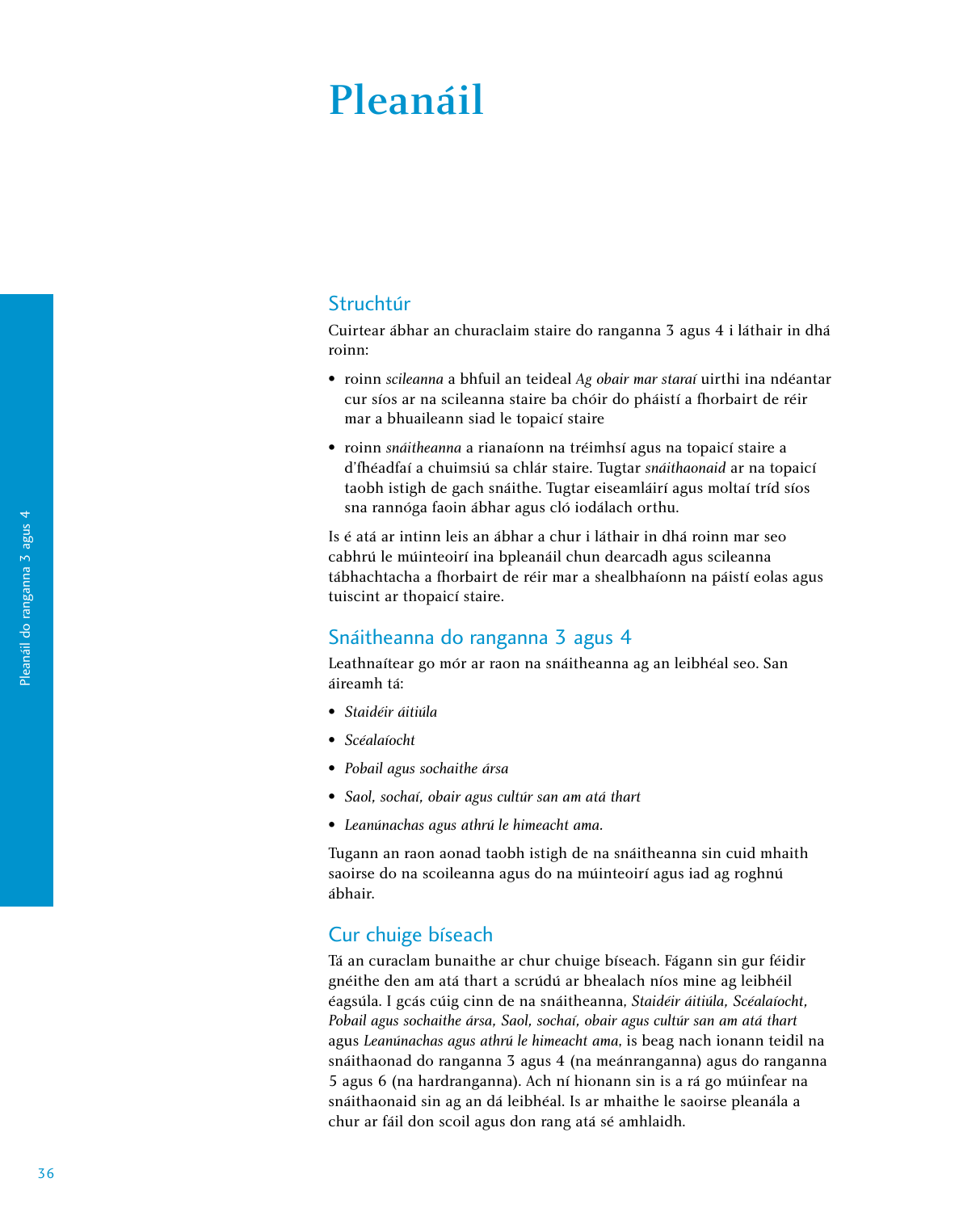Is sna meánranganna amháin a mhúinfear cuid de na haonaid; cuid eile, is sna hardranganna amháin a mhúinfear iad. D'fhéadfaí cuid eile fós a mhúineadh go tairbheach ag an dá leibhéal ach na sonraí, na coincheapa agus na modhanna fiosraithe agus láimhseála is casta a fhágáil do ranganna 5 agus 6. Níl sé i gceist gur treoracha dualgais iad na moltaí seo ná go mbeidís eisiach in aon slí.

# Raon peirspictíochtaí

I gcás na n-aonad a roghnaíonn an scoil agus an múinteoir, ba chóir

- go gcuirfidís saol ban, fear agus páistí as raon de chúlraí sóisialta, cultúrtha, eitneacha, agus reiligiúnacha i láthair na bpáistí
- go mbeadh staidéar i gceist leo ar réimse leathan de thaithí an duine (m.sh. réimsí eacnamaíocha, teicneolaíocha, eolaíocha, ealaíonta, sóisialta, cultúrtha, reiligiúnda, polaitiúla, srl.)
- go dtiocfaidís as comhthéacsanna áitiúla, náisiúnta, agus idirnáisiúnta. Is aidhm thábhachtach í de chuid an chláir go bhfaigheadh na páistí tuiscint chothrom ar stair an teaghlaigh agus na muintire agus ar an stair áitiúil, náisiúnta agus idirnáisiúnta.

# Stair áitiúil agus stair phearsanta

Leagtar béim faoi leith ar fhiosrú na staire pearsanta agus stair na muintire ag an leibhéal seo. Cuireann an cineál seo gníomhaíochta ar chumas an pháiste gnéithe den am atá thart a iniúchadh go mion ina c(h)ás féin, i gcás a m(h)uintire, a p(h)obail agus na háite ina bhfuil cónaí air nó uirthi. Ar an gcaoi sin, baineann iniúchadh an ama atá thart go dlúth leis an bpáiste féin, agus cuirtear deiseanna tábhachtacha ar fáil chun réimse leathan fianaise a scrúdú.

Cuireann iniúchadh na staire pearsanta agus stair na muintire deiseanna an-mhaithe ar fáil chun tuiscint stairiúil a fhorbairt, ach níor mhór plé le gnéithe áirithe de na topaicí sin go fíorchúramach. I gcásanna áirithe, d'fhéadfadh gur mhaith le scoil staidéar ar mhuintir duine a bhfuil aithne ag na páistí air/uirthi a chur in áit na n-aonad ar stair a muintire féin.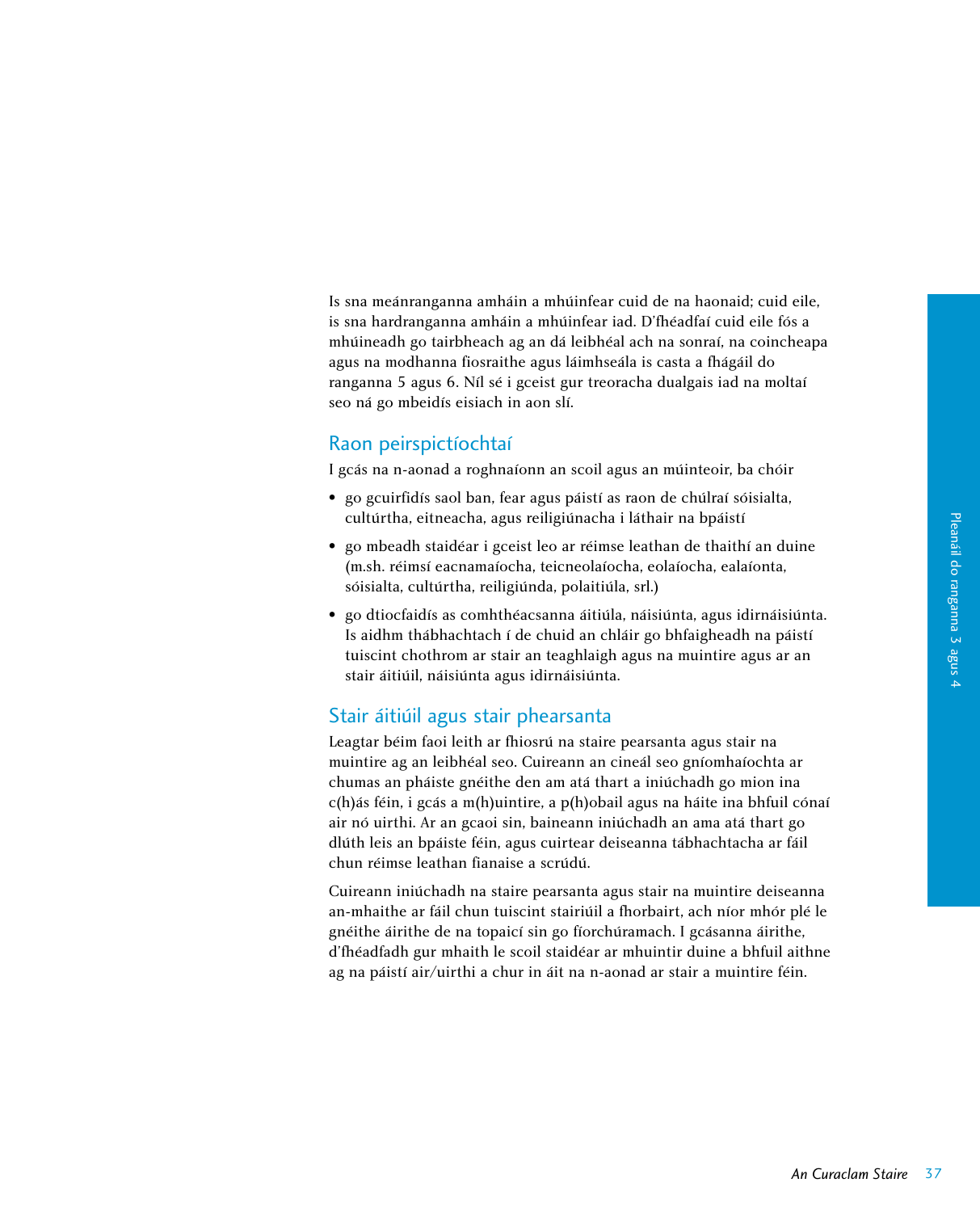# Doimhneacht na láimhseála

Ba chóir cothromaíocht a lorg idir an gá atá ann ligean do pháistí foghlaim faoi réimse fairsing na staire náisiúnta agus stair an domhain agus an gá atá ann deiseanna a chur ar fáil dóibh tabhairt faoi dhianstaidéar ar thréimhsí níos giorra nó ar thopaicí níos teoranta sa stair áitiúil, sa stair náisiúnta agus i stair an domhain. Ar an ábhar sin, moltar go ndéanfaí staidéar níos doimhne agus ar feadh tréimhse níos faide, gach bliain, ar shnáithaonad amháin sa stair áitiúil agus ar shnáithaonad amháin sa stair náisiúnta nó domhanda.

# Cróineolaíocht

Níor cheart cloí go docht le láimhseáil chróineolaíoch ar na snáithaonaid, mar chuirfeadh sé sin an iomarca de cheangal ar phleanáil an churaclaim. Mar shampla, b'fhéidir go socródh scoileanna a bhfuil láithreáin mhaithe Chlochaoise in aice leo go dtabharfadh na hardranganna faoi mhionstaidéar a dhéanamh ar na láithreáin sin. Chuirfeadh sé bac lena leithéid sin dá mba rud é gur cloíodh le cur chuige docht cróineolaíoch. Is féidir tuiscint an pháiste ar an gcróineolaíocht a chothú (rud a phléitear ar bhealach níos iomláine sna treoirlínte do mhúinteoirí a ghabhann leis seo) trí línte ama agus mhodhanna eile a úsáid.

# Pleanáil

Ach pleanáil éifeachtach i gcomhair na staire a dhéanamh sa scoil, cinnteofar go bhfaighidh na páistí taithí ar churaclam leathan comhchothrom gan an iomarca athrá ná bearnaí móra ann. Tá comhairle faoi phlean scoile sa stair a fhorbairt agus a chur i bhfeidhm le fáil sna treoirlínte.

# Nascadh agus comhtháthú

Tá deiseanna ar fáil ag na leibhéil go léir sa churaclam staire chun úsáid a bhaint as cur chuige comhtháite. Taobh istigh de na ranna faoi ábhar, déantar moltaí sna nótaí atá faoi bhun na snáithaonad maidir le cásanna inar féidir *nascadh* (comhtháthú taobh istigh de churaclam na staire) agus *comhtháthú* (ceangail thraschuraclaim) a dhéanamh.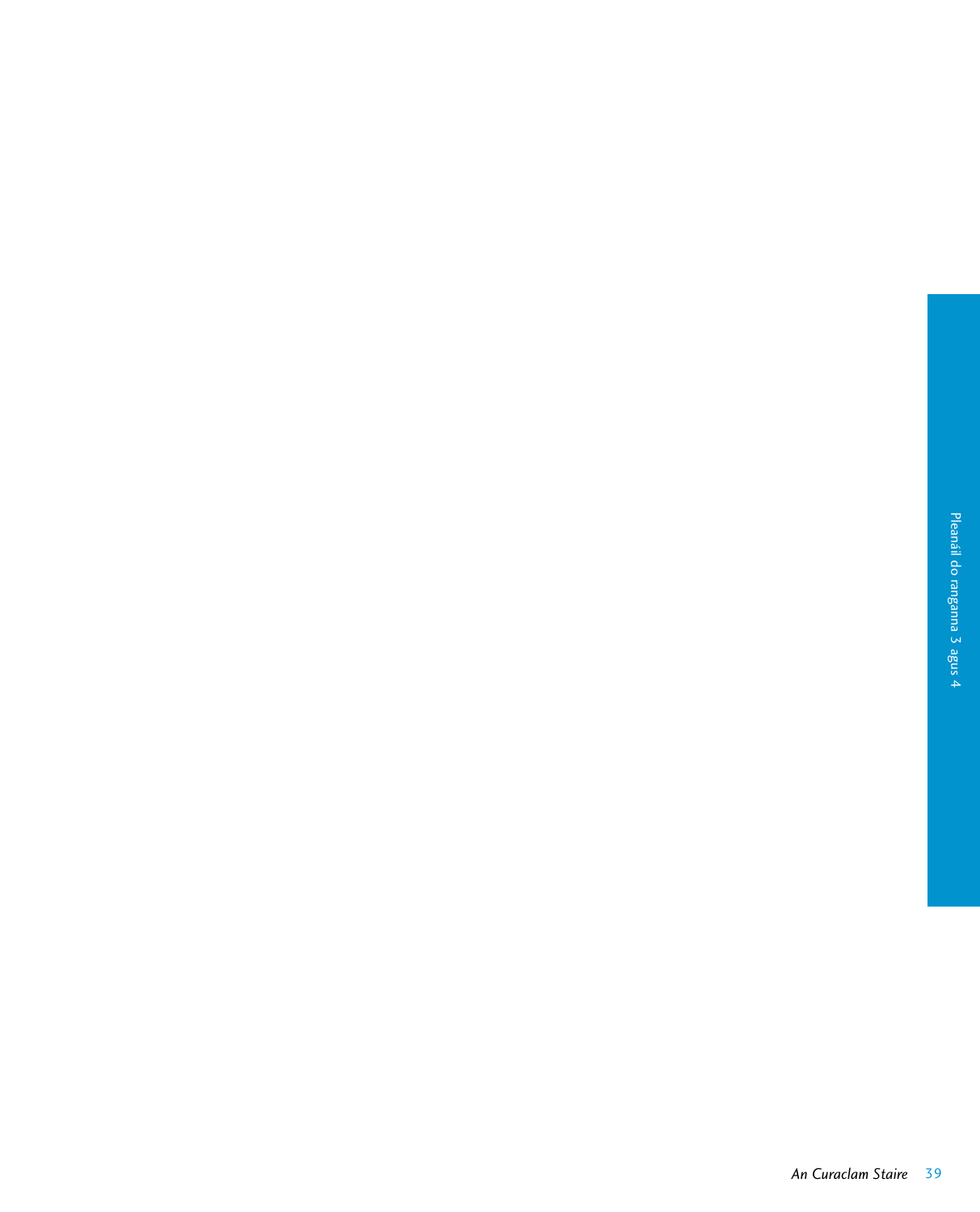# Ag obair mar staraí

*De thoradh snáithaonaid churaclam na staire a chríochnú ba chóir go gcuirfí ar chumas an pháiste*

# Am agus cróineolaíocht

- an t-am atá thart, an t-am i láthair agus an t-am atá le teacht a idirdhealú
- tuiscint a fhorbairt ar am agus ar chróineolaíocht trí aoiseanna daoine, earraí agus imeachtaí a chur i gcomparáid
- eolas faoi dhaoine agus faoi imeachtaí san am atá thart a thaifeadadh trí úsáid a bhaint as línte simplí ama
- coinbhinsiúin dátaithe a thuiscint agus a úsáid agus staidéar ar an am atá thart á dhéanamh, an lá, an mhí agus an bhliain san áireamh

*an bhliain a rugadh mé breith tuismitheoirí agus daoine muinteartha eile an bhliain a thosaigh mé ar scoil dátaí pearsanta eile san am atá díreach thart nó níos faide siar ná sin*

• focail agus frásaí coitianta a bhfuil baint acu le cúrsaí ama a úsáid

*sean/nua, níos sine/níos nuaí,*

*roimhe/ina dhiaidh, níos déanaí/níos*

*luaithe, i bhfad ó shin, na cianta ó shin*

# Athrú agus leanúnachas

• tuiscint d'athrú agus do leanúnachas a fhorbairt trí na cosúlachtaí agus na héagsúlachtaí idir an t-am atá thart agus an t-am i láthair a iniúchadh

# Cúis agus iarmhairt

• na cúiseanna a bhí le roinnt imeachtaí agus athruithe san am atá thart agus na hiarmhairtí a bhí orthu a phlé

# Fianaise a úsáid

• raon níos leithne d'fhianaise staire a scrúdú agus a úsáid, go háirithe an méid a d'fhéadfaí a fháil go háitiúil nó a bhfuil baint aige le stair na háite

*grianghraif, pictiúir, earraí, cuimhní daoine níos sine, foirgnimh, scéalta agus amhráin, foinsí scríofa, scannáin, meáin eile, teicneolaíocht an eolais agus na cumarsáide*

- ceisteanna a chur faoi phíosa fianaise
- achoimre a dhéanamh ar an eolas atá in aon fhoinse fhianaise amháin agus tátail shimplí a bhaint as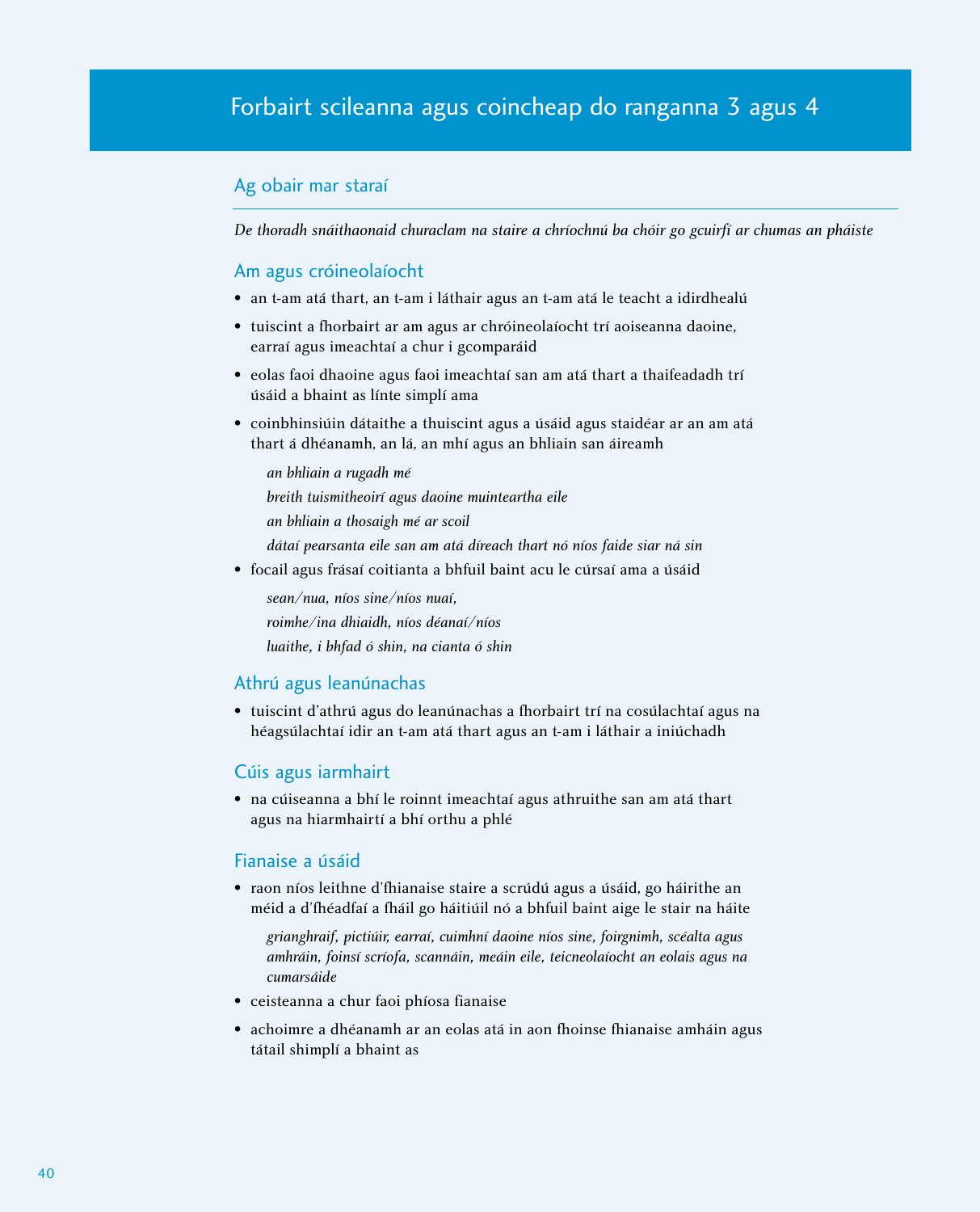# Sintéisiú agus cur in iúl

• an fhianaise agus an tsamhlaíocht a úsáid chun gnéithe den am atá thart a athchruthú

*cluiche a d'imríodh na seanaithreacha/seanmháithreacha nuair a bhí siad óg comhrá idir bheirt phearsa stairiúla*

- *an chuma a bhí ar sheanráth*
- an tuiscint sin ar an am atá thart a chur in iúl ar bhealaí éagsúla

*an teanga labhartha, scríobh, drámaíocht, obair ealaíne, múnlú, meáin eile agus teicneolaíocht an eolais agus na cumarsáide*

# Ionbhá

• mothúcháin agus inspreagadh daoine san am atá thart a shamhlú agus a phlé.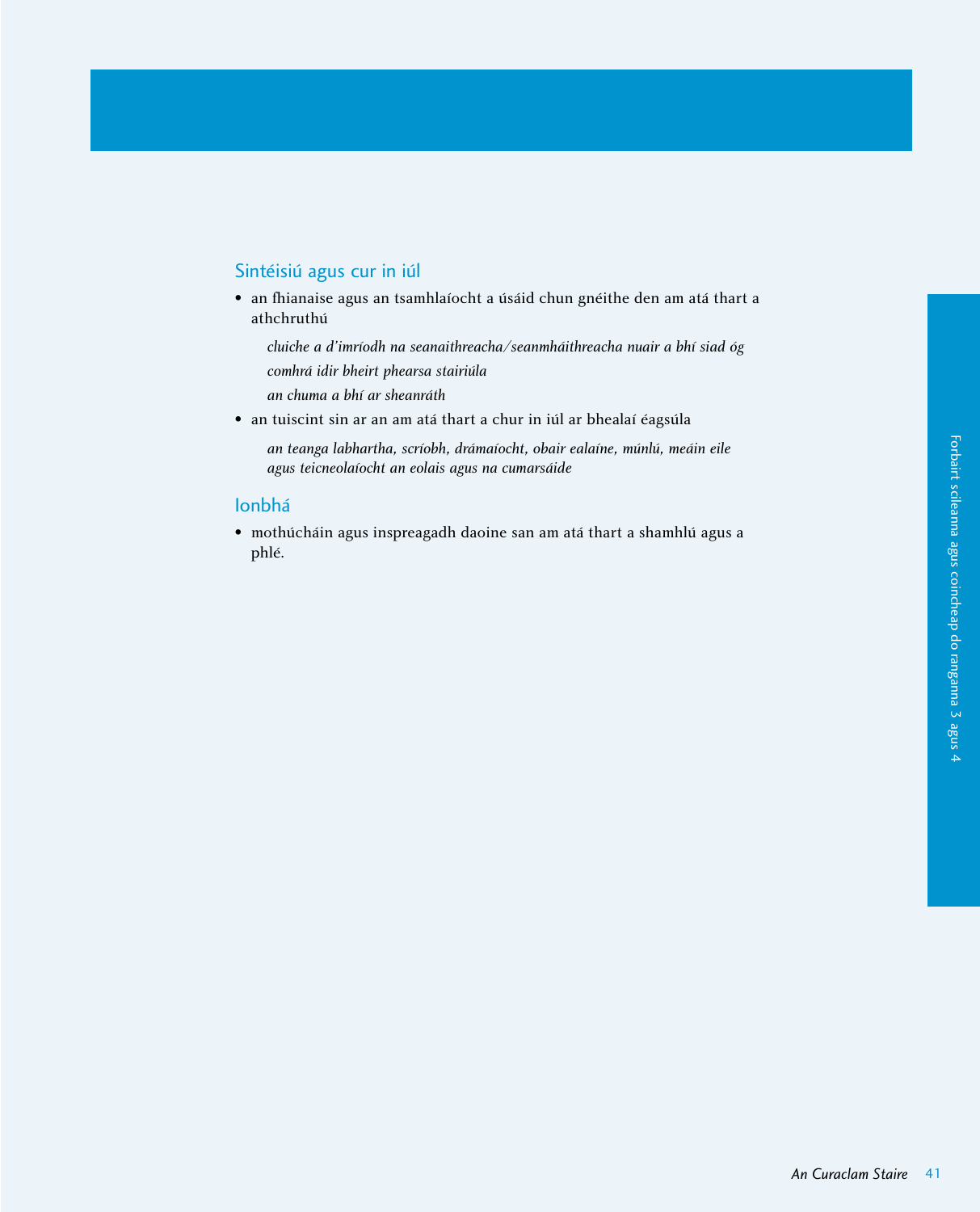# Snáithe: Staidéir áitiúla

# Snáithaonad Mo mhuintir

*Ba chóir go gcuirfí ar chumas an pháiste*

• gnéithe de stair a m(h)uintire féin nó de stair mhuintire duine éigin ar a bhfuil aithne aige/aici a iniúchadh

> *dátaí breithe deartháireacha agus deirfiúracha*

*dátaí breithe tuismitheoirí agus seanaithreacha/seanmháithreacha* 

*saolré seanaithreacha/seanmháithreacha más féidir*

*ócáidí breithe agus báis agus imeachtaí eile teaghlaigh san am atá thart*

*an uair a tógadh mo theachsa nó an uair a tháinig mo mhuintir chun cónaithe anseo* 

*dátaí tábhachtacha i saol na muintire (m.sh. an uair a thosaigh an t-athair, an mháthair nó gaol eile ag obair, an uair a d'athraigh sé/sí obair, an uair a d'fhág duine muinteartha an ceantar nó an tír)*

• athruithe agus samplaí de leanúnachas i saol na dtuismitheoirí agus na seanaithreacha/seanmháithreacha a scrúdú

*ó thaobh éadaí agus bia de*

*ó thaobh leabhar, cluichí agus caitheamh aimsire de*

*ó thaobh cumarsáide, bóithre agus iompair de*

*ó thaobh an imshaoil thógtha agus an imshaoil nádúrtha de*

• raon d'fhianaise shimplí staire a bhailiú agus a úsáid

*seanchas*

*grianghraif*

*cuimhneacháin teaghlaigh*

- *sean-nuachtáin*
- *leabhair thagartha*
- torthaí fionnachtana a chur i láthair, ag baint leasa as meáin éagsúla mar aon le línte ama cuí.

#### *Comhtháthú*

OSPS: Mise agus daoine eile—Mise agus mo mhuintir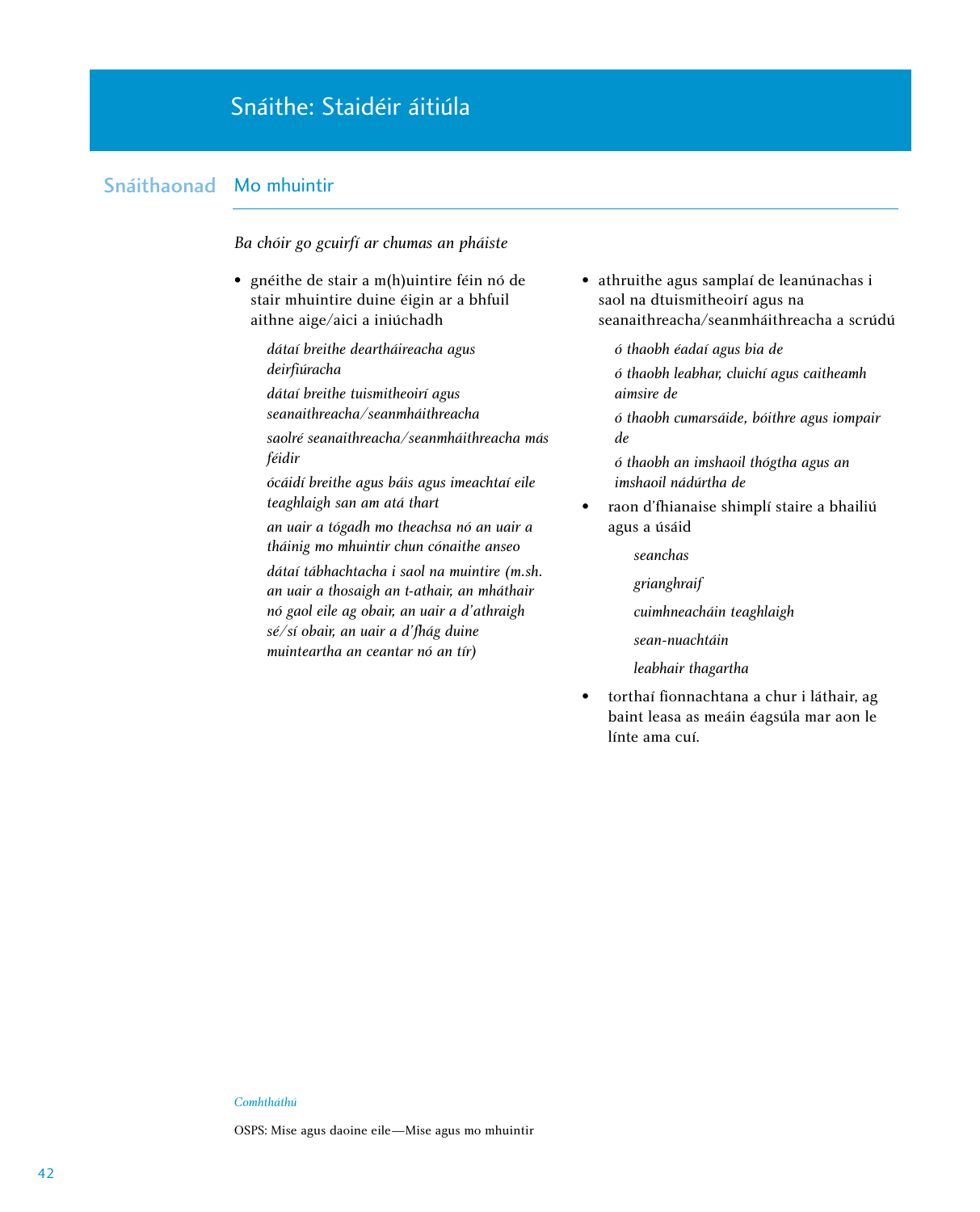# Snáithaonad Áitribh

# *Ba chóir go gcuirfí ar chumas an pháiste*

- na hathruithe atá tagtha ar a (h)áitreabh féin mar aon le háitribh eile sa cheantar a iniúchadh
	- *dearadh éagsúil na n-áitreabh agus an t-ábhar as ar rinneadh iad*
	- *cineálacha agus aoiseanna éagsúla, tithe, carbháin, árasáin, iostáin, leantóirí san áireamh*
	- *athruithe sa struchtúr*
	- *athruithe sna seirbhísí (m.sh. an uair a tháinig leictreachas chuig an áitreabh) athruithe ó thaobh troscáin agus fearais de*
- rudaí a d'athraigh agus rudaí a d'fhan mar a bhí siad a phlé le seandaoine
- seandéantúsáin a bhailiú nó a phlé
- torthaí fionnachtana a chur i láthair, ag baint leasa as meáin éagsúla mar aon le línte ama cuí.

#### *Comhtháthú*

Tíreolaíocht: Imshaoil dhaonna—Daoine a chónaíonn agus a shaothraíonn sa cheantar áitiúil

# Snáithaonad Mo scoil

*Ba chóir go gcuirfí ar chumas an pháiste*

- tógáil na bhfoirgneamh atá ann faoi láthair agus stair na bhfoirgneamh a bhí ann roimhe seo a iniúchadh
- eolas a chur ar scéal bhunaitheoir(í) na scoile
- iarracht a dhéanamh lá scoile san am atá thart a athchruthú, ag baint leasa as raon d'fhianaise shimplí
	- *cuimhní iardhaltaí sean-téacsleabhair, cóipleabhair pheannaireachta agus pinn grianghraif de pháistí cuimhní na ndaoine, seanchas*
- troscán agus fearas na scoile mar aon le cruth an tseomra ranga san am atá thart a chur i gcomparáid leis an gcaoi a bhfuil cúrsaí sa lá atá inniu ann
- seanrollaí scoile agus taifid eile a scrúdú; sean-chóipleabhair pheannaireachta, más féidir
- tagairt a dhéanamh do línte ama cuí nó iad a úsáid.

# Ábhar do ranganna 3 agus 4 Ábhar do ranganna 3 agus 4

#### *Comhtháthú*

OSPS: Mise agus an saol mór—Saoránacht á forbairt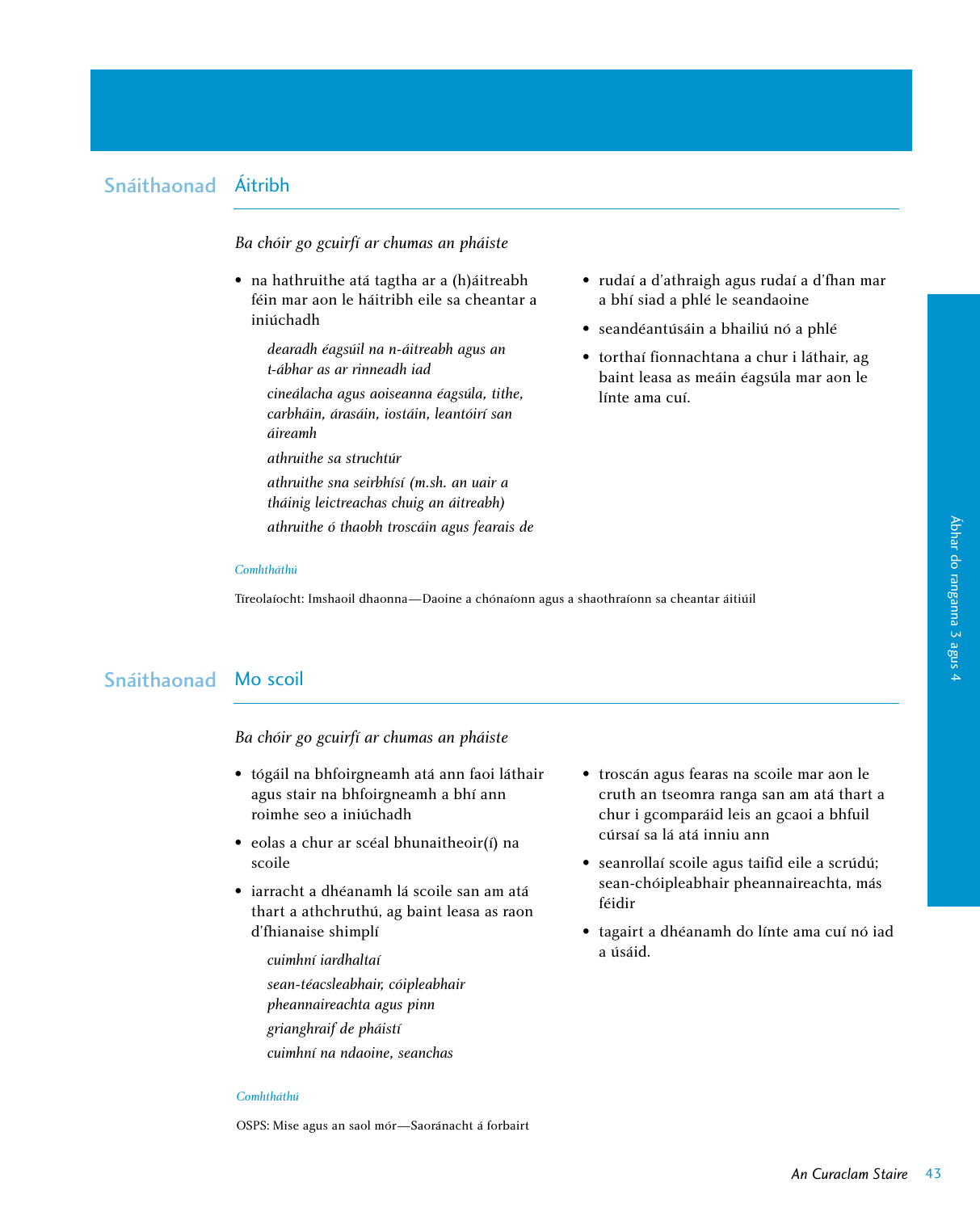# Snáithaonad Cluichí agus caitheamh aimsire san am atá thart

# *Ba chóir go gcuirfí ar chumas an pháiste*

- eolas a chur ar roinnt cluichí agus caitheamh aimsire a mbaintí taitneamh astu sa cheantar
- cluichí agus caitheamh aimsire ar bhain tuismitheoirí agus seanaithreacha/ seanmháithreacha taitneamh astu san am atá thart a iniúchadh agus a phlé
- eolas éigin a fháil faoi chluichí agus chaitheamh aimsire ar bhain páistí i sochaithe ársa agus i dtíortha eile taitneamh astu.

#### *Comhtháthú*

Corpoideachas: Cluichí

OSPS: Mise agus an saol mór—Forbairt na saoránachta

# Snáithaonad Féastaí agus féilte san am atá thart

# *Ba chóir go gcuirfí ar chumas an pháiste*

• eolas a chur ar an mbunús agus ar na traidisiúin a bhaineann le roinnt féilte coitianta in Éirinn agus i dtíortha eile

### *féilte áitiúla*

*féilte áitiúla a chomórann baill éagsúla den scoil agus den phobal áitiúil, féilte Críostaí, Hiondúcha, Giúdacha, Moslamacha agus eile san áireamh de réir mar a bhíonn feiliúnach féilte a bhfuil baint acu le saothrú na talún féilte a dhéantaí a cheiliúradh sa chianaimsir* • searmanais, scéalta, finscéalta, filíocht, ceol, damhsaí agus cluichí a bhaineann leis na féilte sin a iniúchadh, a phlé, agus a thaifeadadh.

#### *Comhtháthú*

Corpoideachas: Damhsa

OSPS: Mise agus an domhan mór—Forbairt na saoránachta Ceol: Éisteacht agus freagairt; Léiriú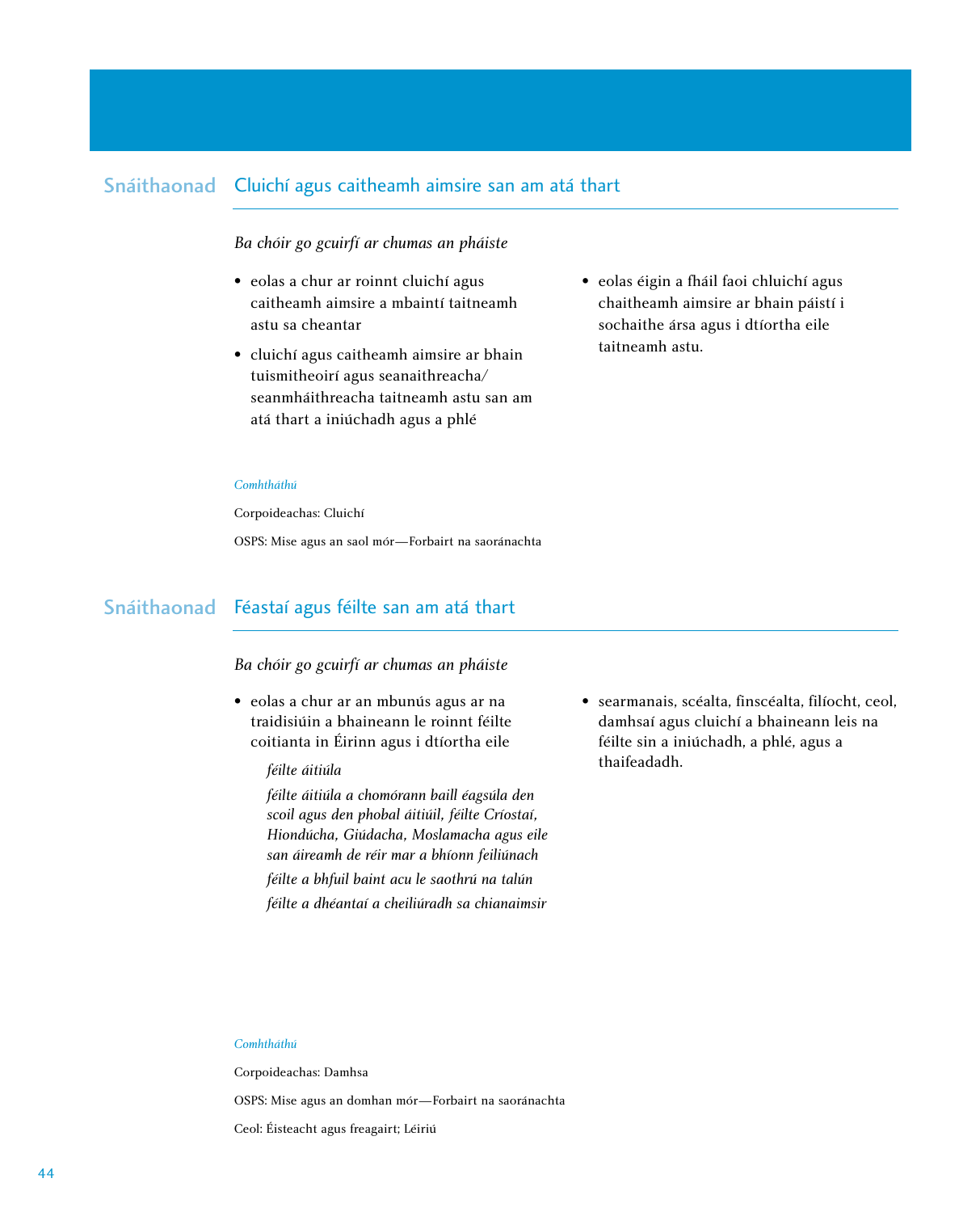# Snáithaonad Foirgnimh, láithreáin nó fothraigh i mo cheantar

*Ba chóir go gcuirfí ar chumas an pháiste*

• gnéithe den timpeallacht áitiúil a iniúchadh go gníomhach

> *séipéal áitiúil seanteach nó seantithe clós feirme ar eastát sráid (nó cuid de shráid) droichead nó seanbhóthar muileann ospidéal éadan siopa nó foirgneamh eile caisleán nó túrtheach*

- gnéithe éagsúla de na láithreáin sin a imscrúdú
	- *bunú agus suíomh*
	- *a gcruth anois agus roimhe seo*
	- *an fáth ar tógadh iad*
	- *gnéithe atá tar éis athrú*
	- *gnéithe nár athraigh*
	- *cén chaoi ar airigh na daoine a bhí ina gcónaí, ag obair, ag adhradh Dé nó ag fáil bháis san áit sin*
	- *scéalta daoine a bhí ina gcónaí, ag obair, ag adhradh Dé nó a fuair bás san áit sin*
- torthaí fionnachtana a chur i láthair, ag baint leasa as meáin éagsúla agus línte ama cuí.

# *Comhtháthú*

Tíreolaíocht: Imshaoil dhaonna—Daoine a chónaíonn agus a shaothraíonn sa cheantar áitiúil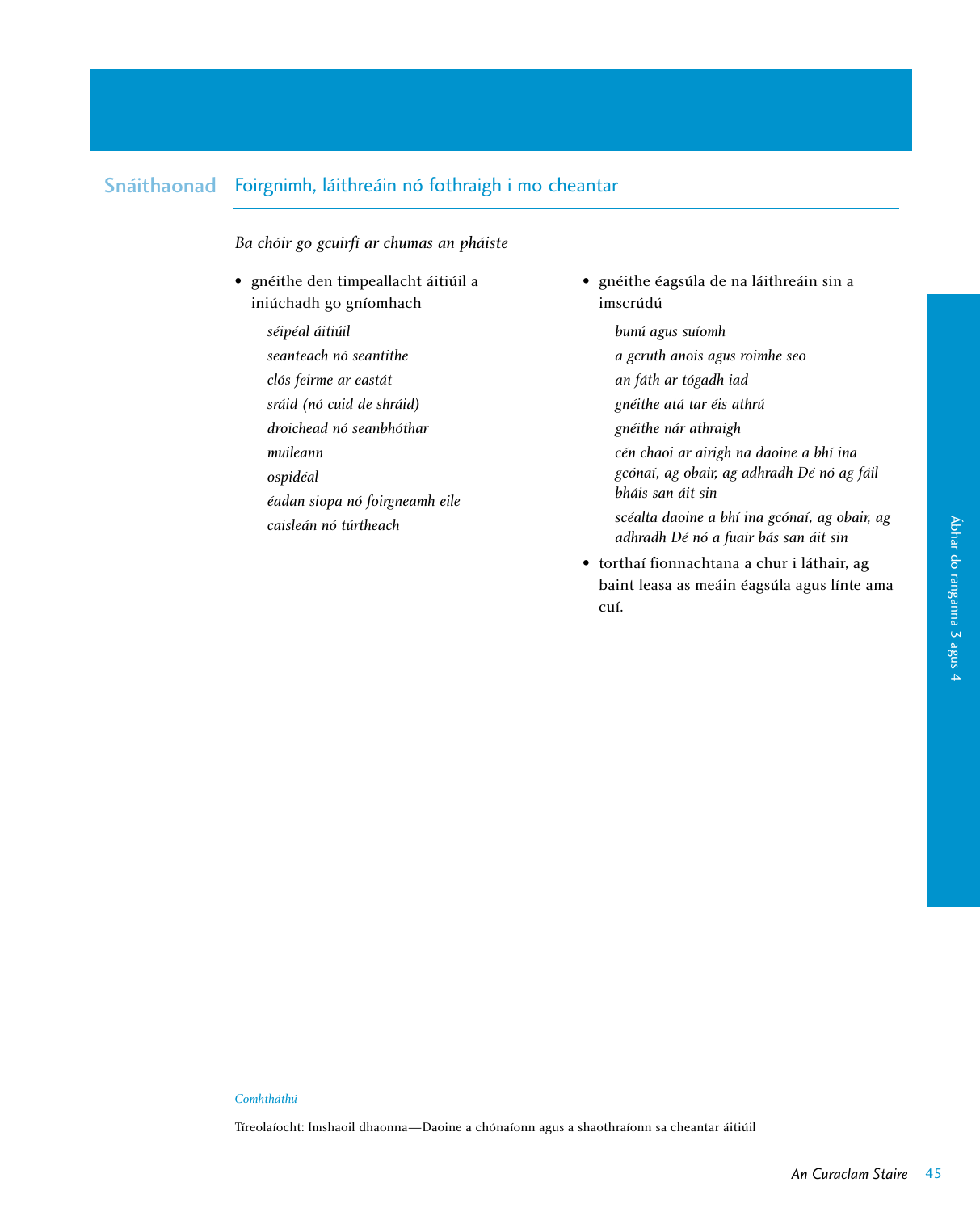# Snáithaonad Mo cheantar trí na haoiseanna

# *Ba chóir go gcuirfí ar chumas an pháiste*

- staidéar a dhéanamh ar thréimhse nó ar thréimhsí i stair an cheantair, an bhaile mhóir, cheantar na cathrach, an bhaile fhearainn, an pharóiste nó an chontae
- eolas a chur ar imeachtaí tábhachtacha i stair na háite, á gceangal sin leis an gcomhthéacs náisiúnta de réir mar a thagann sin i gceist; ar na himeachtaí a d'fhéadfaí a chur san áireamh tá:

*seanlonnaíochtaí i ráth nó i ndún* 

*uaigheanna ársa*

*bunú sráidbhaile, baile mhóir, nó cathrach*

*tógáil foirgneamh, droichead, faoi leith*

*imeachtaí sa cheantar a bhí bainteach leis an nGorta Mór*

*nósanna feirmeoireachta a d'athraigh*

*oscailt nó dúnadh ospidéil nó monarchana áitiúla*

• bailéid, scéalta agus traidisiúin de chuid na háite a bhfuil baint acu lena chéile a bhailiú.

### *Nascadh*

A thabhairt faoi deara go bhféadfaí an t-aonad seo a úsáid in áit ceann de na haonaid a mholtar sa snáithe *Leanúnachas agus athrú le himeacht ama*.

#### *Comhtháthú*

Tíreolaíocht: Imshaoil dhaonna—Daoine a chónaíonn agus a shaothraíonn sa cheantar áitiúil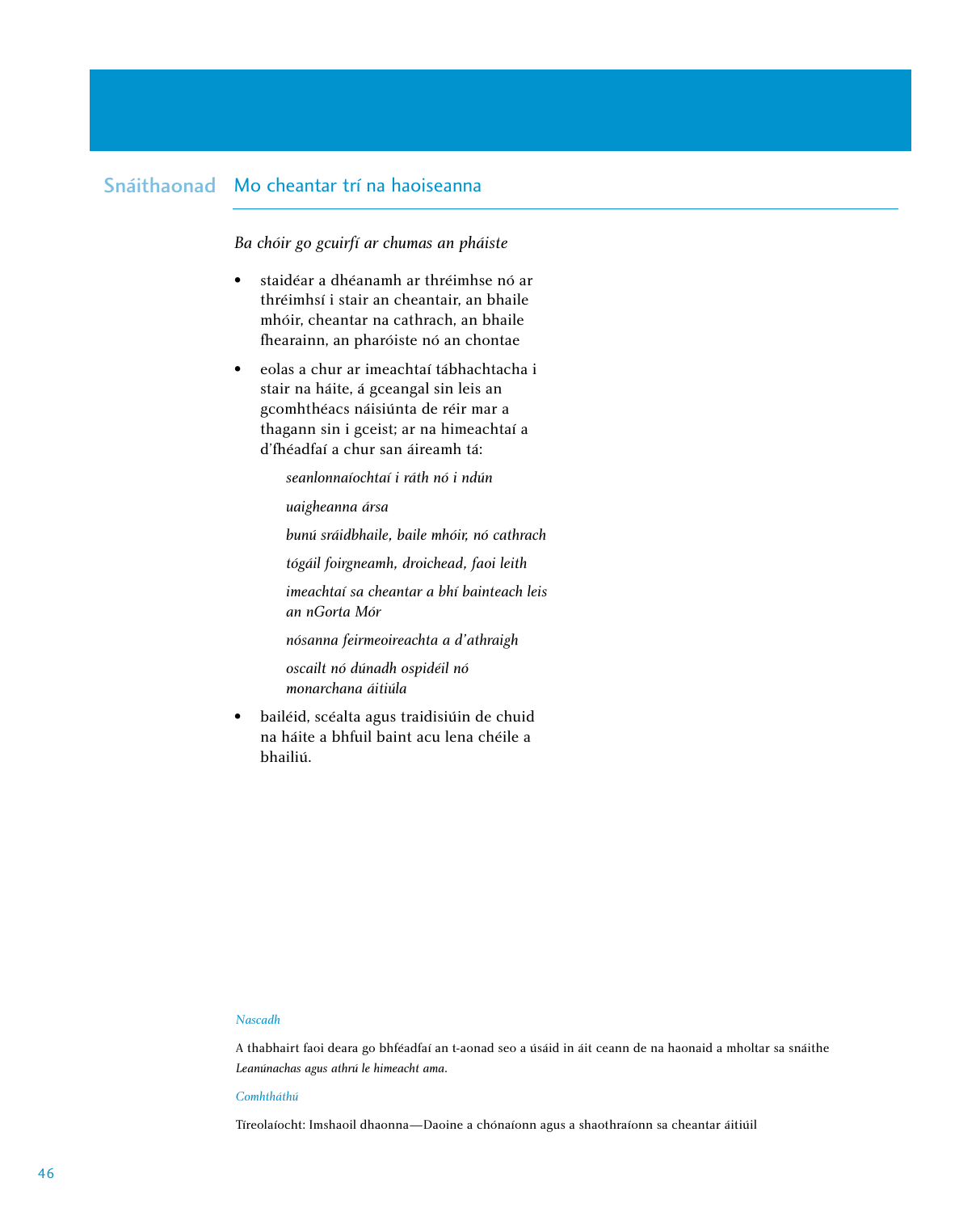# Snáithe: Scéalaíocht

# Snáithaonad Scéalta as saol daoine a mhair san am atá thart

# *Ba chóir go gcuirfí ar chumas an pháiste*

- éisteacht le raon scéalta as saol daoine a chuir leis an saol áitiúil nó leis an saol náisiúnta agus le saol daoine i dtíortha eile trí ghníomhaíochtaí teicneolaíocha, eolaíocha, cultúrtha agus ealaíonta, chomh maith le scéalta as saol daoine a chuir le himeachtaí sóisialta agus polaitiúla; na scéalta sin a phlé, a athinsint agus a chlárú
- eolas a chur ar shaol ban, fear agus páistí ó chúlraí éagsúla sóisialta, cultúrtha, eitneacha agus reiligiúnacha, saol 'gnáthdhaoine' san áireamh, chomh maith le saol daoine atá 'níos cáiliúla'
- éisteacht le daoine as an áit ag insint scéalta faoin saol a chaith siad
- cróineolaíocht imeachtaí i scéal a phlé (an tús, an lár, an deireadh)
- píosaí simplí fianaise a bhfuil baint acu le hábhar a scrúdú agus tosú ar thátail a bhaint astu
- gníomhartha agus mothúcháin pearsan a phlé
- dearcadh agus inspreagadh pearsan a phlé
- scéalta a léiriú nó a thaifeadadh trí iad a insint nó a scríobh, nó trí obair ealaíne, trí dhrámaíocht, mhím nó ghluaiseacht
- línte ama cuí a úsáid.

# Snáithaonad Miotais agus finscéalta

*Ba chóir go gcuirfí ar chumas an pháiste*

- éisteacht le raon miotas agus finscéalta ó chúlraí éagsúla cultúrtha, eitneacha agus creidimh in Éirinn agus i dtíortha eile, iad a phlé, a athinsint, agus a thaifeadadh
- cróineolaíocht na n-imeachtaí sna scéalta a phlé
- gníomhartha agus mothúcháin na bpearsan a phlé
- cuntais fhicseanacha i scéalta, miotais agus finscéalta agus daoine agus imeachtaí réadúla san am atá thart a idirdhealú
- scéalta a léiriú nó a thaifeadadh trí iad a insint nó a scríobh nó trí obair ealaíne, dhrámaíocht, mhím nó ghluaiseacht agus úsáid a bhaint as teicneolaíocht an eolais agus na cumarsáide.

# *Comhtháthú*

Ceol: Éisteacht agus freagairt; Léiriú

Na hamharcealaíona: Tá go leor scéalta ann a d'fhéadfadh obair ealaíne a spreagadh.

Drámaíocht: Drámaíocht chun mothúcháin, eolas agus idéanna a iniúchadh le teacht ar thuiscint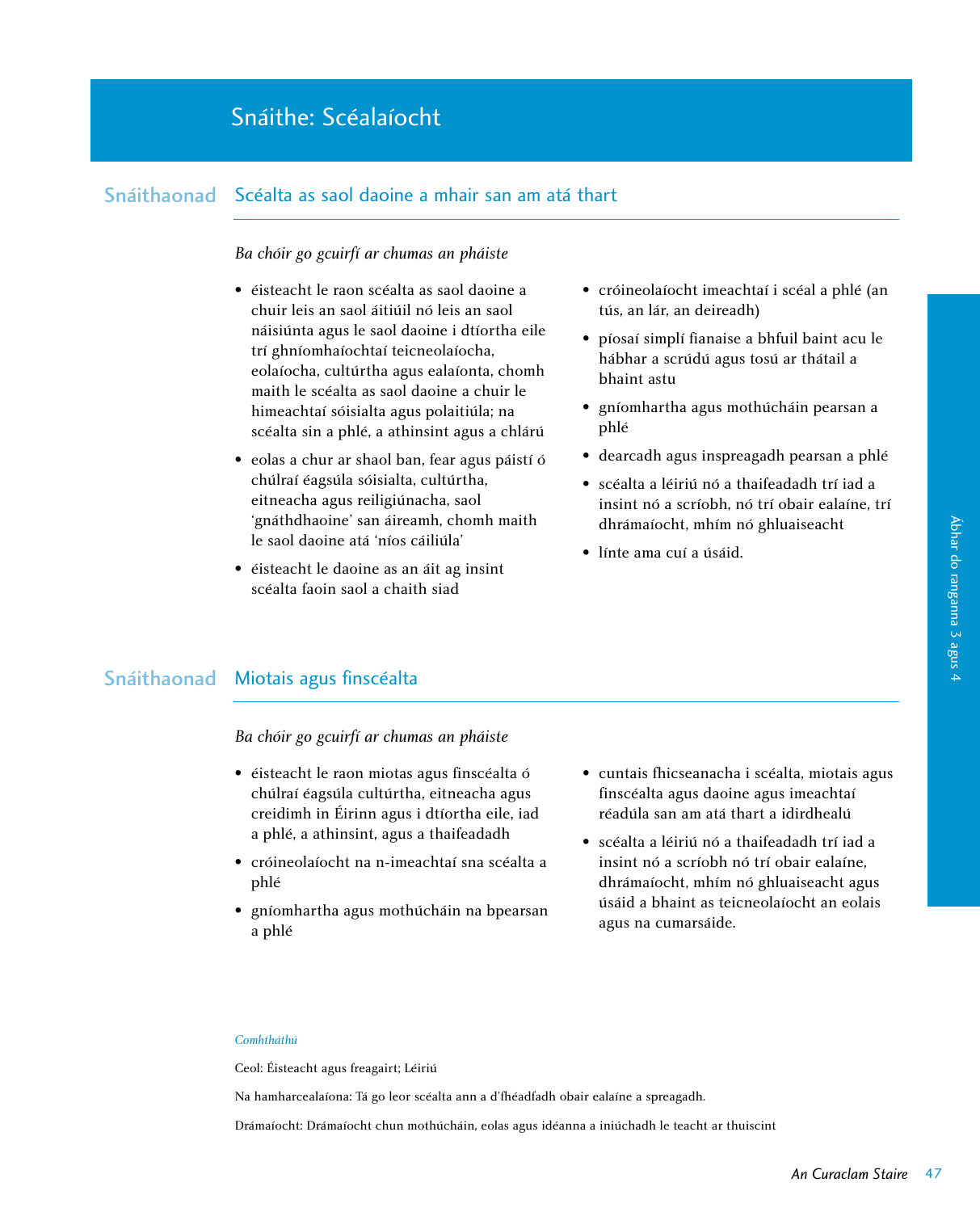# Snáithe: Pobail agus sochaithe ársa

# Snáithaonaid *Cuid acu seo*

| Na Gréagaigh                                                                                                                                                                                                                     |  |
|----------------------------------------------------------------------------------------------------------------------------------------------------------------------------------------------------------------------------------|--|
| Na Rómhánaigh                                                                                                                                                                                                                    |  |
| Na Ceiltigh                                                                                                                                                                                                                      |  |
| Éire Luath-Chríostaí<br>Na Lochlannaigh                                                                                                                                                                                          |  |
|                                                                                                                                                                                                                                  |  |
| Pobail na hAfraice<br>m.sh. Pobail Bheinin                                                                                                                                                                                       |  |
| <b>Pobail Thuaisceart Mheiriceá</b><br>m.sh. Pobail Dhúchasacha Mheiriceá                                                                                                                                                        |  |
| Pobail na hAstraláise<br>m.sh. Na Maoraigh                                                                                                                                                                                       |  |
|                                                                                                                                                                                                                                  |  |
| • eolas a chur ar an bhfianaise atá againn a<br>insíonn dúinn faoi na pobail seo, go<br>háirithe fianaise atá ar fáil go háitiúil, agus<br>an fhianaise sin a scrúdú<br>• ionad na bpobal seo a thaifeadadh ar línte<br>ama cuí. |  |
|                                                                                                                                                                                                                                  |  |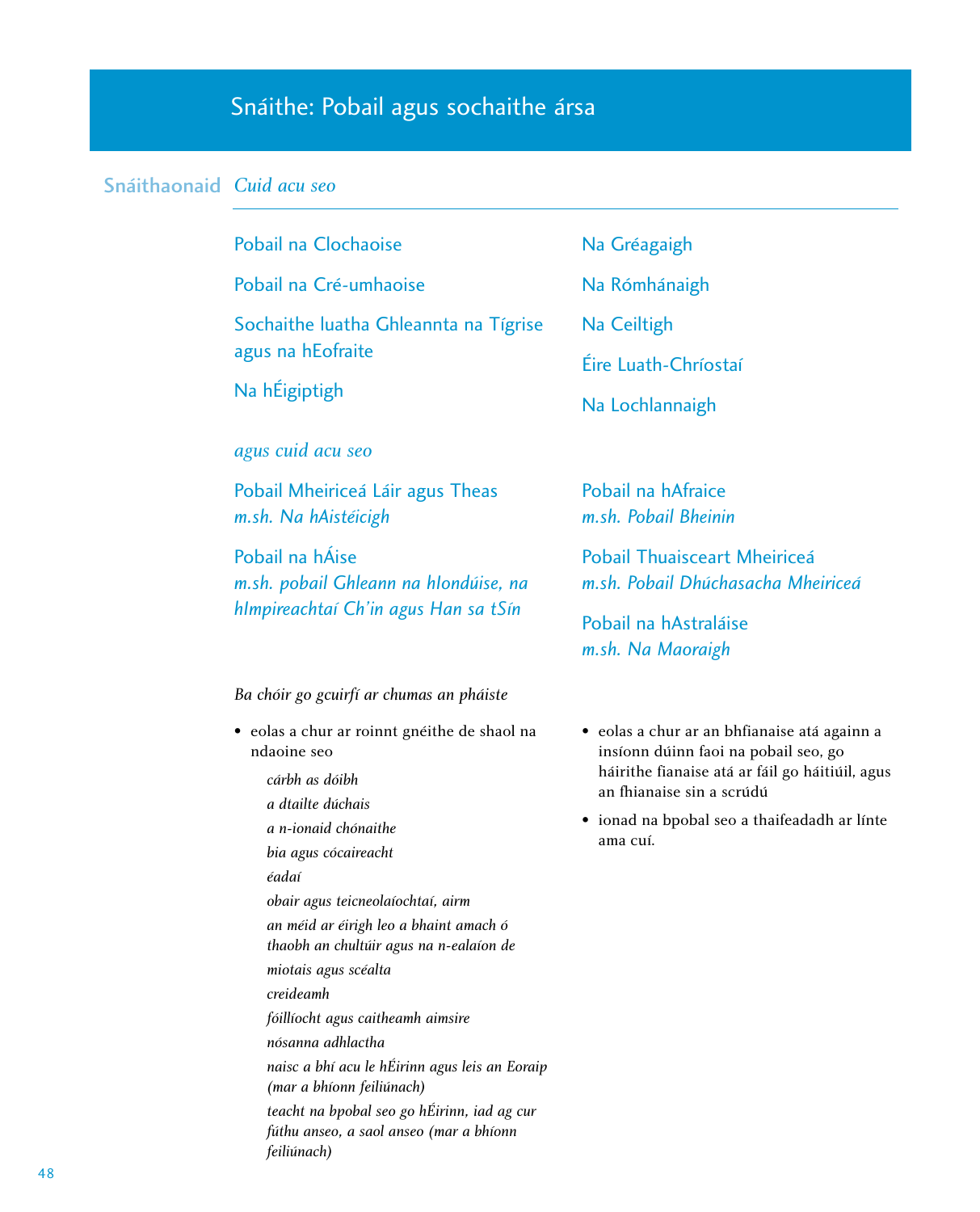# Snáithe: Saol, sochaí, obair agus cultúr san am atá thart

# Snáithaonaid *Rogha as:*

An saol in Éirinn i rith thréimhse na **Normannach** 

An saol sna bailte móra agus faoin tuath in Éirinn agus san Eoraip i rith na Meánaoise

# An saol san ochtú haois déag

# *Ba chóir go gcuirfí ar chumas an pháiste*

- eolas a chur ar roinnt gnéithe de shaol na ndaoine seo
	- *a n-ionaid chónaithe*
	- *éadaí*
	- *feirmeoireacht, bia agus cócaireacht*
	- *teicneolaíochtaí a d'fhorbair agus a d'úsáid daoine*
	- *daoine i mbun oibre*
	- *uirlisí agus airm*
	- *teanga(cha), cultúr, ealaín agus ceol*
	- *fóillíocht agus caitheamh aimsire*
	- *scéalta faoi dhaoine aonair a bhain leis an tréimhse seo*

# An saol sa naoú haois déag

An saol le linn an Dara Cogadh Domhanda

An saol in Éirinn ó chaogaidí na fichiú haoise i leith

- eolas a chur ar an bhfianaise atá againn a insíonn dúinn faoi na pobail seo, go háirithe fianaise atá ar fáil go háitiúil, agus an fhianaise sin a scrúdú
- ionad na bpobal seo a thaifeadadh ar línte ama cuí.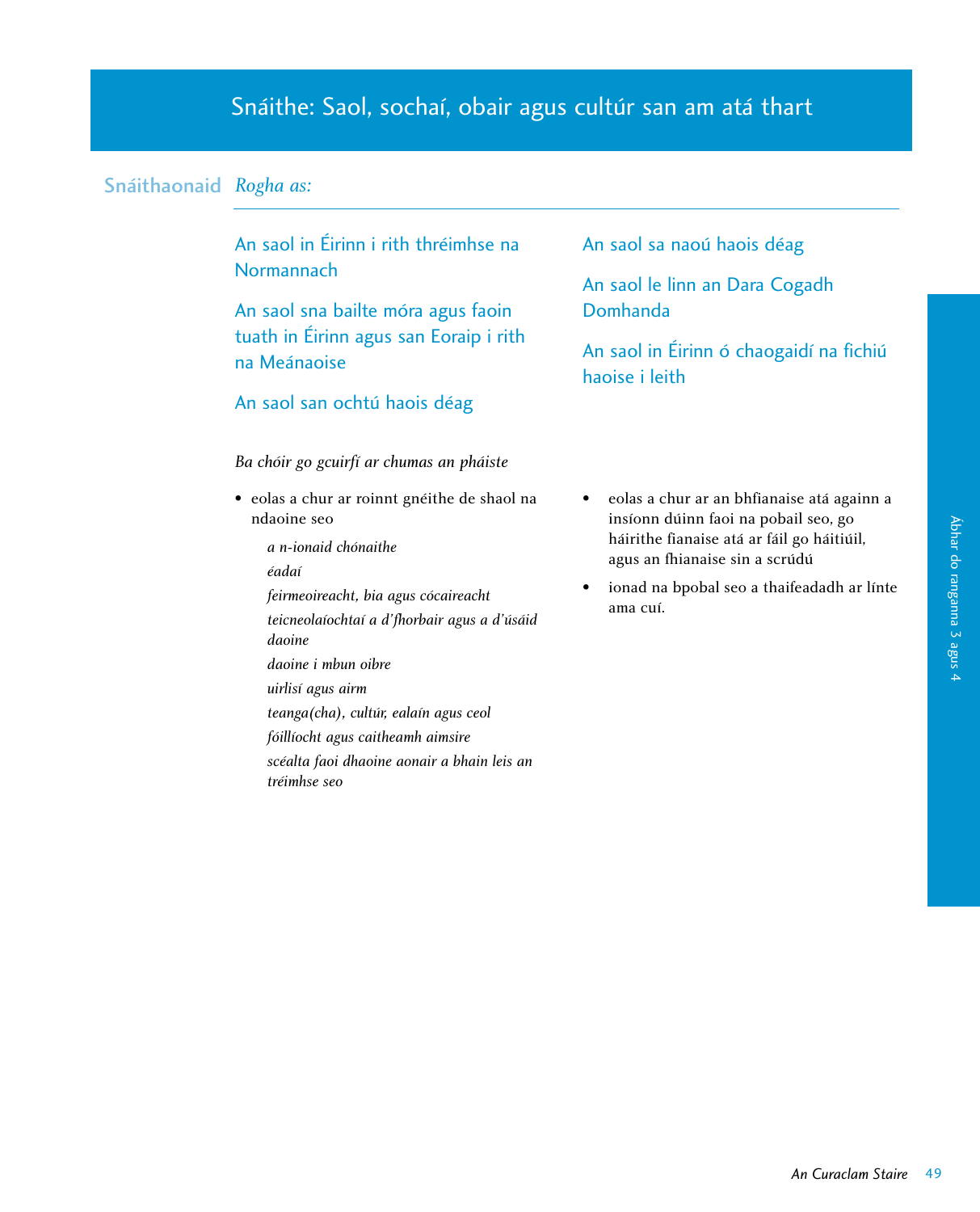# Snáithe: Leanúnachas agus athrú le himeacht ama

# Snáithaonaid *Ar na haonaid a d'fhéadfaí a chur san áireamh tá:*

Bia agus feirmeoireacht Éadaí Áitribh agus tithe Iompar Cumarsáid Siopaí agus aontaí Scoileanna agus oideachas Cúram na n-easlán *Ba chóir go gcuirfí ar chumas an pháiste* • staidéar a dhéanamh ar dhul chun cinn sóisialta, ealaíne, teicneolaíocha agus eolaíocha, thar thréimhsí fada • rudaí a d'athraigh agus rudaí a d'fhan mar a bhí a aithint ar an 'líne fhorbartha' • cuid de na cúiseanna ba bhun le hathrú nó a chuir le hathrú a chosc a aithint

• tagairt a dhéanamh do línte ama cuí nó iad a úsáid.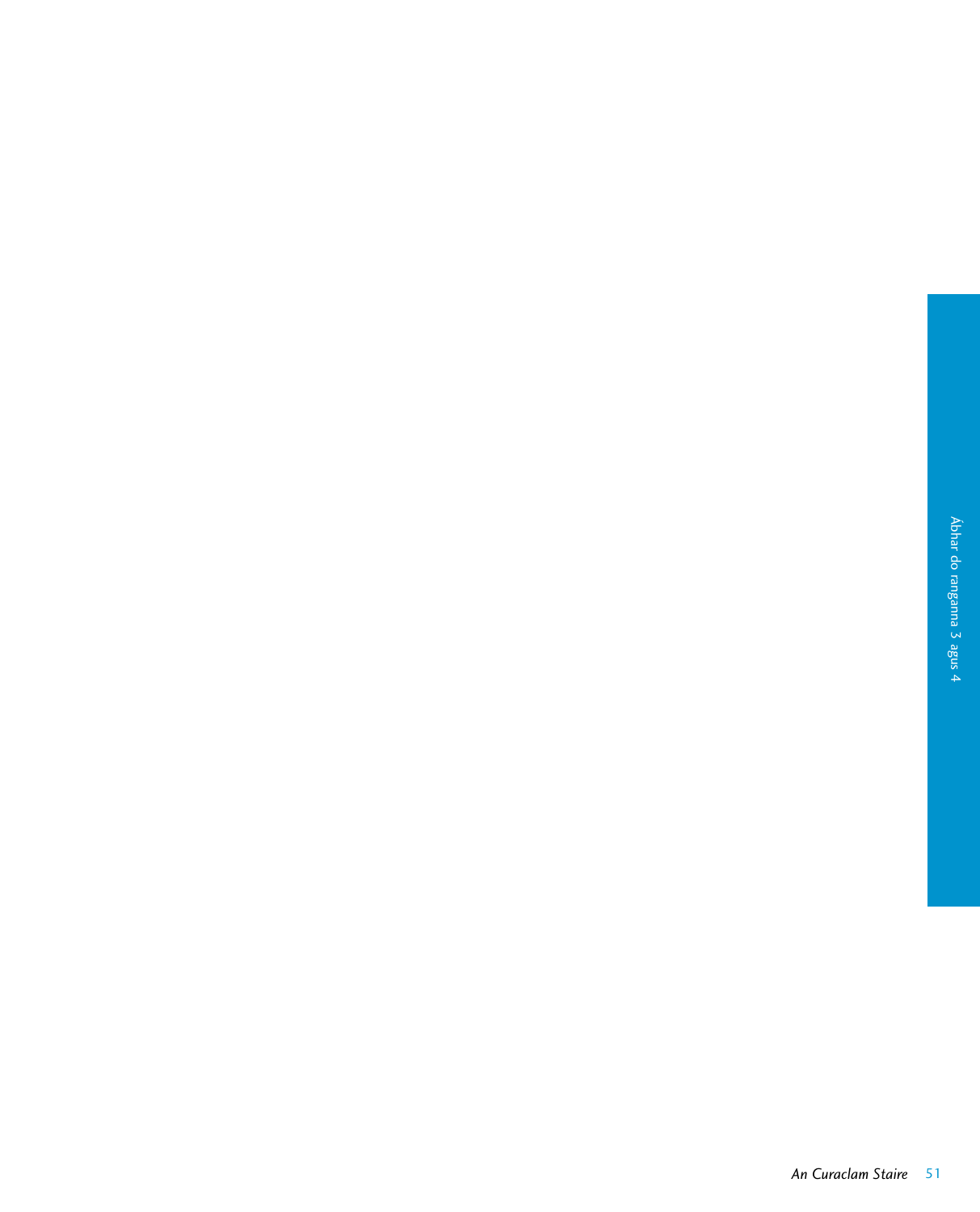# Ranganna 5 agus 6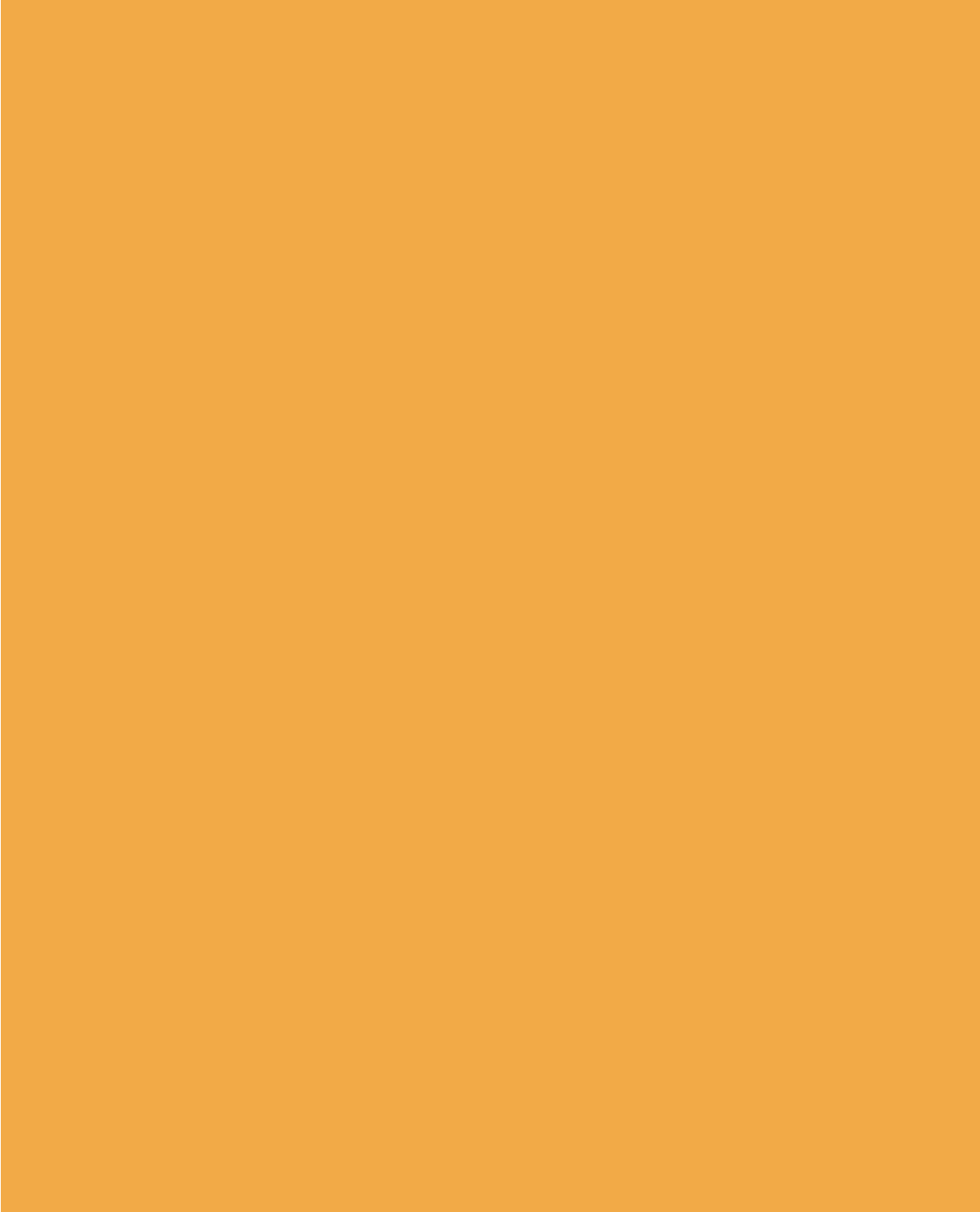# **Foramharc Foramharc ranganna 5 agus 6**

# *Forbairt scileanna agus coincheap*

| Ag obair<br>mar staraí                 | • Am agus cróineolaíocht<br>• Athrú agus leanúnachas<br>• Cúis agus iarmhairt                                                                                                                                                                                                      | • Fianaise a úsáid<br>· Sintéisiú agus cur in iúl<br>· Ionbhá                                                                                                                                                                                                                                                                                                                         |
|----------------------------------------|------------------------------------------------------------------------------------------------------------------------------------------------------------------------------------------------------------------------------------------------------------------------------------|---------------------------------------------------------------------------------------------------------------------------------------------------------------------------------------------------------------------------------------------------------------------------------------------------------------------------------------------------------------------------------------|
| <i>Snáitheanna</i><br>Staidéir áitiúla | Snáithaonaid<br>• Áitribh<br>• Scoileanna<br>• Cluichí agus caitheamh<br>aimsire san am atá thart<br>• Féastaí agus féilte<br>san am atá thart<br>Ba chóir dhá shnáithaonad a roghnú as an snáithe seo gach bliain.                                                                | • Foirgnimh, láithreáin nó fothraigh i<br>mo cheantar<br>· Mo cheantar trí na haoiseanna                                                                                                                                                                                                                                                                                              |
| Scéalaíocht                            | • Scéalta as saol<br>daoine a mhair san am<br>atá thart<br>Ba chóir roinnt scéalta a iniúchadh gach bliain.                                                                                                                                                                        | · Miotais agus finscéalta                                                                                                                                                                                                                                                                                                                                                             |
| Pobail agus sochaithe<br>ársa          | Staidéar a dhéanamh ar<br>chuid acu seo:<br>• Pobail na Clochaoise<br>• Pobail na Cré-umhaoise<br>· Sochaithe ársa Ghleann na<br>Tígrise agus na hEofraite<br>• Na hÉigiptigh<br>· Na Gréagaigh<br>• Na Rómhánaigh<br>• Na Ceiltigh<br>• Éire Luath-Chríostaí<br>· Na Lochlannaigh | agus ar chuid acu seo:<br>· Pobail Mheiriceá Láir agus<br><b>Mheiriceá Theas</b><br>m.sh. na hAistéicigh<br>• Pobail na hÁise<br>m.sh. Pobail Ghleann na hIondúise,<br>na hImpireachtaí Ch'in agus<br>Han sa tSín<br>· Pobail na hAfraice<br>m.sh. Pobail Bheinin<br>• Pobail Mheiriceá Thuaidh<br>m.sh. Pobail Dhúchasacha Mheiriceá<br>• Pobail Astraláiseacha<br>m.sh. na Maoraigh |

*Ba chóir dhá shnáithaonad a roghnú as an snáithe seo gach bliain.*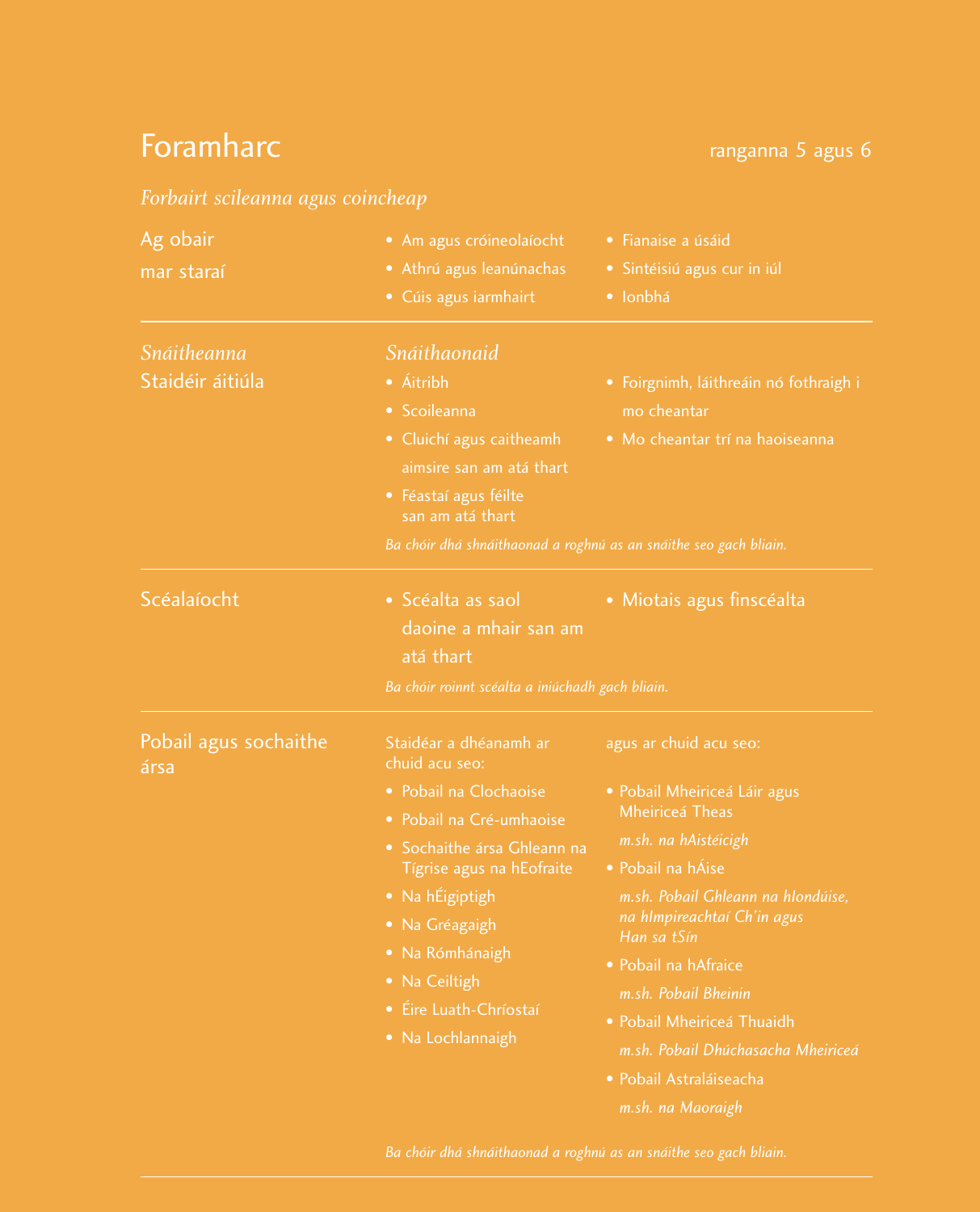| Snáitheanna                                         | Snáithaonaid                                                                                                                                                                                                                                                                                       |                                                                                                                                                                                                                                                 |  |
|-----------------------------------------------------|----------------------------------------------------------------------------------------------------------------------------------------------------------------------------------------------------------------------------------------------------------------------------------------------------|-------------------------------------------------------------------------------------------------------------------------------------------------------------------------------------------------------------------------------------------------|--|
| Saol, sochaí, obair agus<br>cultúr san am atá thart | • An saol in Éirinn i rith<br>thréimhse na Normannach<br>• An saol sna bailte móra<br>agus faoin tuath in Éirinn<br>agus san Eoraip i rith na<br>Meánaoise<br>· An saol san ochtú haois<br>déag                                                                                                    | · An saol sa naoú haois déag<br>• Teanga agus cultúr in Éirinn ag<br>deireadh na naoú haoise déag agus<br>ag tús na fichiú haoise<br>• An saol i rith an Dara Cogadh<br>Domhanda<br>• An saol in Éirinn ó chaogaidí na<br>fichiú haoise i leith |  |
|                                                     | Ba chóir snáithaonad amháin a roghnú as an snáithe seo gach bliain.                                                                                                                                                                                                                                |                                                                                                                                                                                                                                                 |  |
| Tréimhsí athraithe agus<br>coimhlinte               | • An Renaissance<br>• An Reifirméisean<br>· Trádálaithe, taiscéalaithe<br>agus coilínigh ón Eoraip<br>• An Gorta Mór<br>Ba chóir dhá shnáithaonad a roghnú as an snáithe seo gach bliain.                                                                                                          | • An t-athrú in úinéireacht na talún in<br>Éirinn sa naoú haois déag<br>· An t-athrú i rólanna na mban sa<br>naoú haois déag agus san fhichiú<br>haois<br>• An Réabhlóid Thionsclaíoch • An Chéad Chogadh Domhanda<br>• Éire nua-aoiseach       |  |
| Polaitíocht, coimhlint<br>agus an tsochaí           | • Éire sa séú agus sa<br>seachtú haois déag<br>· Réabhlóid agus athrú i<br>Meiriceá, sa Fhrainc agus<br>in Éirinn<br>• Ó Conaill agus Saoirse<br>na gCaitliceach<br>Ba chóir dhá shnáithaonad a roghnú as an snáithe seo gach bliain.                                                              | · 1916 agus bunú an stáit<br>• Tuaisceart Éireann<br>• Éire, an Eoraip agus an Domhan ó<br>1960 i leith                                                                                                                                         |  |
| Leanúnachas agus athrú le<br>himeacht ama           | Ar na haonaid a d'fhéadfaí a chur san áireamh tá:<br>· Áitribh, forbairtí tithíochta<br>agus uirbeacha<br>• Fánaíocht<br>• Bia agus feirmeoireacht<br>$\bullet$ Éadaí<br>• lompar<br>• Cumarsáid<br>• Fuinneamh agus cumhacht<br>Ba chóir dhá shnáithaonad a roghnú as an snáithe seo gach bliain. | • Ceardlanna agus monarchana<br>· Scoileanna agus oideachas<br>· Litríocht, ealaín, ceardaíocht agus<br>cultúr<br>• Cúram na n-easlán<br>· Babhtáil, trádáil agus airgead                                                                       |  |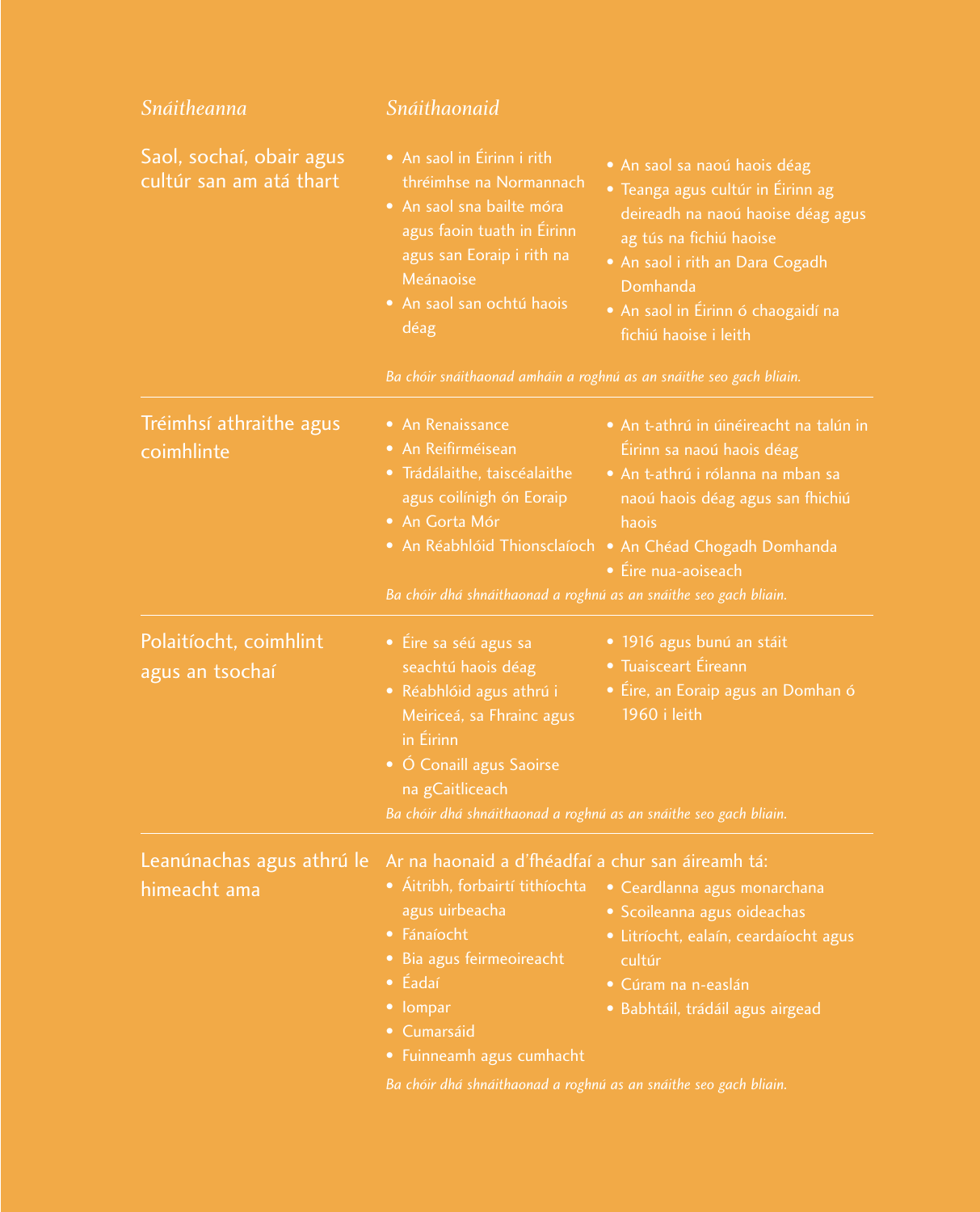# Pleanáil

# Struchtúr

Cuirtear ábhar an churaclaim staire do ranganna 5 agus 6 i láthair in dhá roinn:

- roinn *scileanna* a bhfuil an teideal *Ag obair mar staraí* uirthi ina ndéantar cur síos ar na scileanna staire ba chóir do pháistí a fhorbairt de réir mar a bhuaileann siad le topaicí staire
- roinn *snáitheanna* a rianaíonn na tréimhsí agus na topaicí staire a d'fhéadfaí a chuimsiú sa chlár staire. Tugtar *snáithaonaid* ar na topaicí taobh istigh de gach snáithe. Tugtar eiseamláirí agus moltaí tríd síos sna rannóga faoin ábhar agus cló iodálach orthu.

Is é tá ar intinn leis an ábhar a chur i láthair in dhá roinn mar seo cabhrú le múinteoirí ina bpleanáil chun dearcadh agus scileanna tábhachtacha a fhorbairt de réir mar a shealbhaíonn na páistí eolas agus tuiscint ar thopaicí staire.

# Snáitheanna do ranganna 5 agus 6

Leathnaítear tuilleadh ar raon na snáitheanna ag an leibhéal seo. San áireamh tá:

- *Staidéir áitiúla*
- *Scéalaíocht*
- *Pobail agus sochaithe ársa*
- *Saol, sochaí, obair agus cultúr san am atá thart*
- *Tréimhsí athraithe agus coimhlinte*
- *Polaitíocht, coimhlint agus an tsochaí*
- *Leanúnachas agus athrú le himeacht ama*.

Tugann an raon aonad taobh istigh de na snáitheanna sin cuid mhaith saoirse do na scoileanna agus do na múinteoirí agus iad ag roghnú ábhair.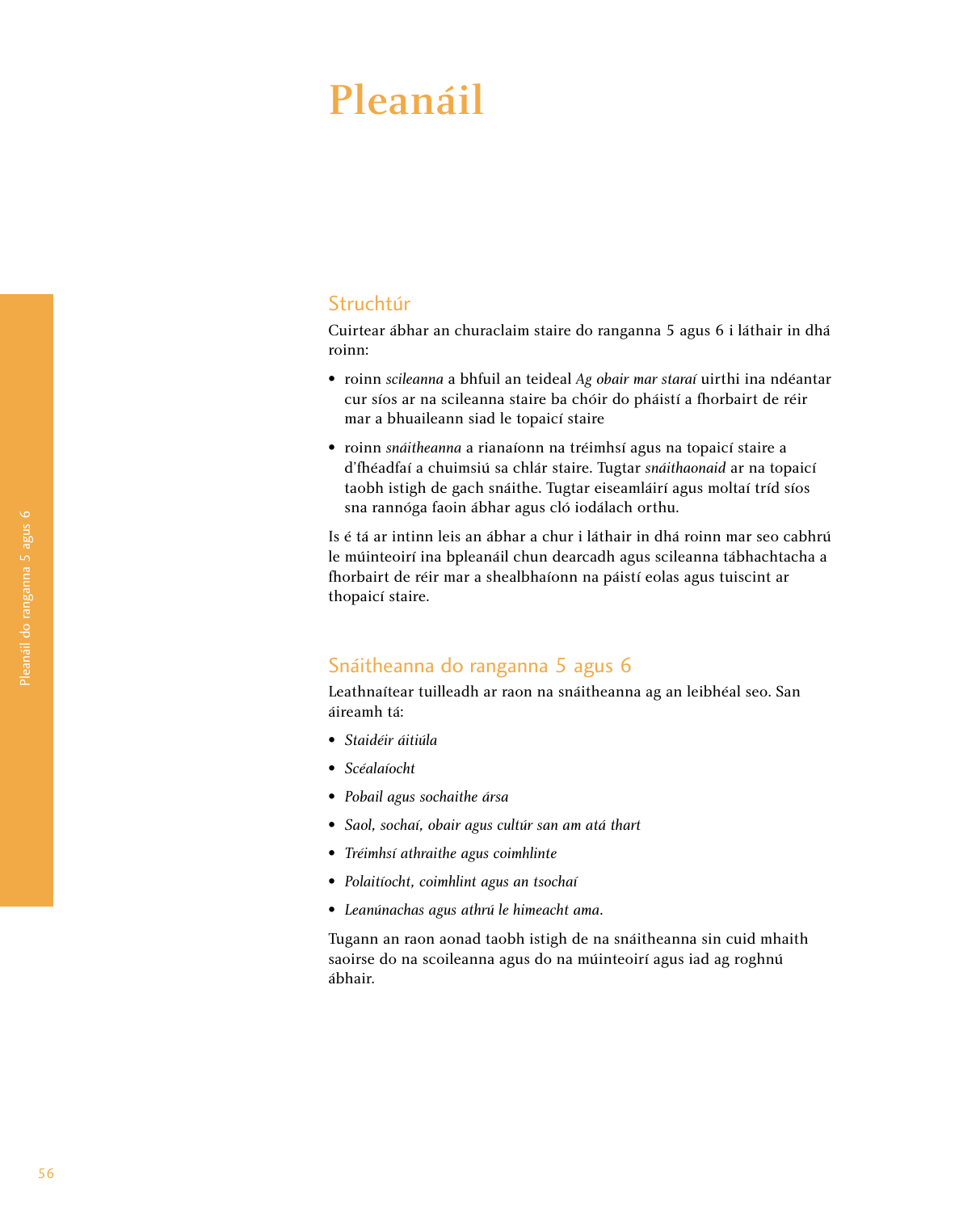# Cur chuige bíseach

Tá an curaclam bunaithe ar chur chuige bíseach. Fágann sin gur féidir gnéithe den am atá thart a scrúdú ar bhealach níos mine ag leibhéil éagsúla. I gcás cúig cinn de na snáitheanna, *Staidéir áitiúla; Scéalaíocht; Pobail agus sochaithe ársa; Saol, sochaí, obair agus cultúr san am atá thart;* agus *Leanúnachas agus athrú le himeacht ama,* is beag nach ionann teidil na snáithaonad do ranganna 3 agus 4 (na meánranganna) agus do ranganna 5 agus 6 (na hardranganna). Ach ní hionann sin is a rá go múinfear na snáithaonaid sin ag an dá leibhéal. Is ar mhaithe le saoirse pleanála a chur ar fáil don scoil agus don rang atá sé amhlaidh.

Is sna meánranganna amháin a mhúinfear cuid de na haonaid, cuid eile, is sna hardranganna amháin a mhúinfear iad. D'fhéadfaí cuid eile fós a mhúineadh go tairbheach ag an dá leibhéal ach na sonraí, na coincheapa agus na modhanna fiosraithe agus láimhseála is casta a fhágáil do ranganna 5 agus 6. Níl sé i gceist gur treoracha dualgais iad na moltaí seo ná go mbeidís eisiach in aon slí. Beidh rogha ag an múinteoir cur leis na haonaid trí thuilleadh aonad saibhrithe a chur leo.

# Raon peirspictíochtaí

I gcás na n-aonad a roghnaíonn an scoil agus an múinteoir, ba chóir

- go gcuirfidís an saol a bhí ag mná, fir agus páistí as raon de chúlraí sóisialta, cultúrtha, eitneacha agus reiligiúnda i láthair na bpáistí
- go mbeadh staidéar i gceist leo ar réimse leathan de thaithí an duine (m.sh. réimsí eacnamaíocha, teicneolaíocha, eolaíocha, ealaíonta, sóisialta, cultúrtha, reiligiúnacha, polaitiúla srl.)
- go dtiocfaidís as comhthéacsanna áitiúla, náisiúnta, agus idirnáisiúnta. Is aidhm thábhachtach í de chuid an chláir go bhfaigheadh na páistí tuiscint chothrom ar stair an teaghlaigh agus na muintire agus ar an stair áitiúil, náisiúnta agus idirnáisiúnta.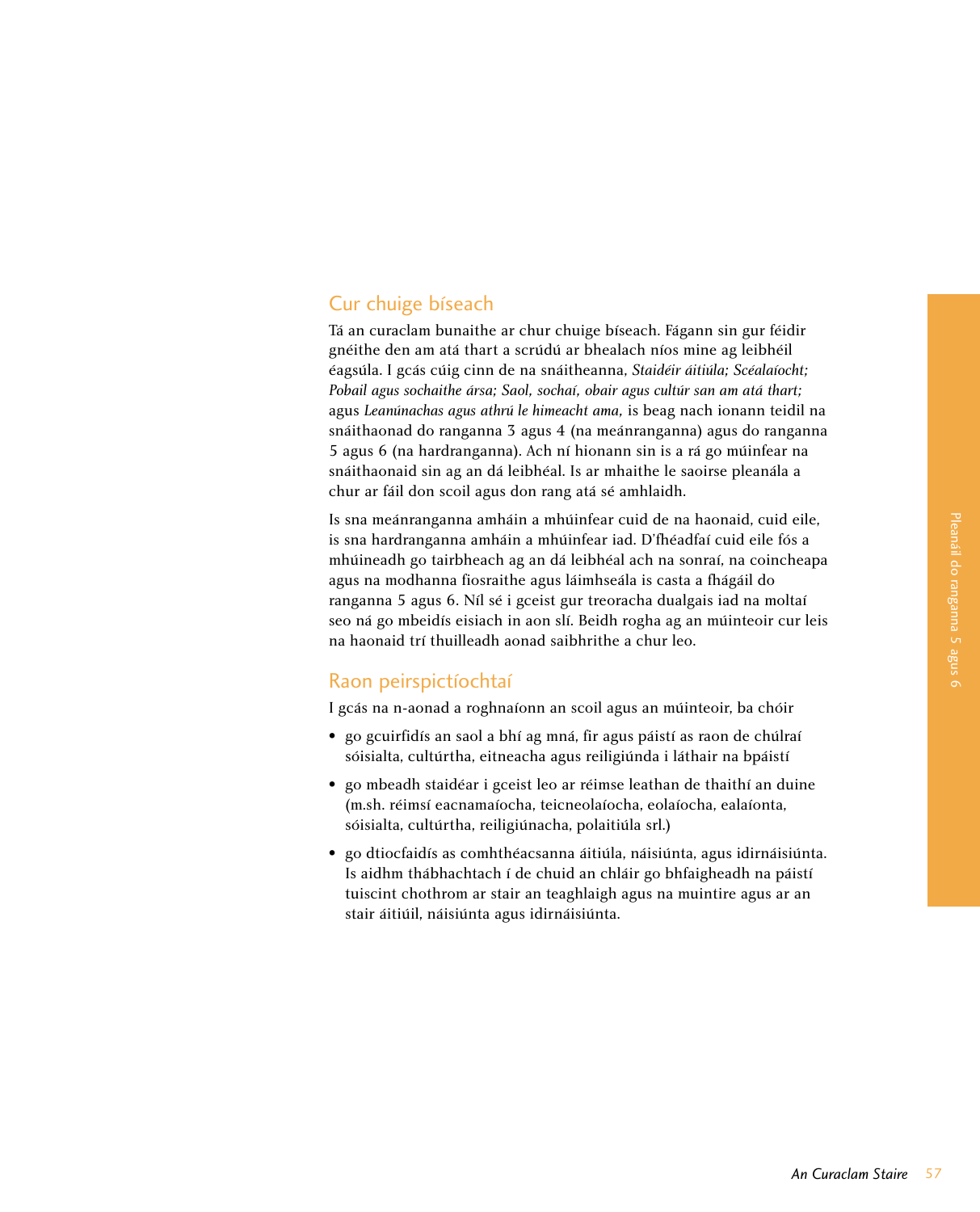# Doimhneacht na láimhseála

Ba chóir cothromaíocht a lorg idir an gá atá ann ligean do pháistí foghlaim faoi réimse fairsing na staire náisiúnta agus stair an domhain agus an gá atá ann deiseanna a chur ar fáil dóibh tabhairt faoi dhomhainstaidéar ar thréimhsí níos giorra nó ar thopaicí níos teoranta sa stair áitiúil, sa stair náisiúnta agus i stair an domhain. Ar an ábhar sin, moltar go ndéanfaí staidéar níos doimhne agus thar tréimhse níos faide, gach bliain, ar shnáithaonad amháin sa stair áitiúil agus ar shnáithaonad amháin sa stair náisiúnta nó domhanda.

# Cróineolaíocht

Níor cheart cloí go docht le láimhseáil chróineolaíoch ar na snáithaonaid, mar chuirfeadh sé sin an iomarca de cheangal ar phleanáil an churaclaim. Mar shampla, b'fhéidir go socródh scoileanna a bhfuil láithreáin mhaithe Chlochaoise in aice leo go dtabharfadh na hardranganna faoi mhionstaidéar a dhéanamh ar na láithreáin sin. Chuirfeadh sé bac lena leithéid sin dá mba rud é gur cloíodh le cur chuige docht cróineolaíoch. Is féidir tuiscint an pháiste ar an gcróineolaíocht a chothú (rud a phléitear ar bhealach níos iomláine sna treoirlínte do mhúinteoirí a ghabhann leis seo) trí línte ama agus mhodhanna eile a úsáid.

# Pleanáil

Ach pleanáil éifeachtach i gcomhair na staire a dhéanamh sa scoil, cinnteofar go rachaidh na páistí trí churaclam leathan comhchothrom gan an iomarca athrá ná gan bhearnaí móra ann. Tá comhairle faoi phlean scoile i gcomhair na staire a fhorbairt agus a chur i bhfeidhm le fáil sna treoirlínte.

# Nascadh agus comhtháthú

Tá deiseanna ag na leibhéil ar fad le húsáid a bhaint as cur chuige comhtháite i gcuraclam na staire. Taobh istigh de na ranna faoin ábhar, déantar moltaí sna nótaí atá faoi bhun na snáithaonad maidir le cásanna inar féidir *nascadh* (comhtháthú taobh istigh de churaclam na staire) agus *comhtháthú* (ceangail thraschuraclaim) a dhéanamh.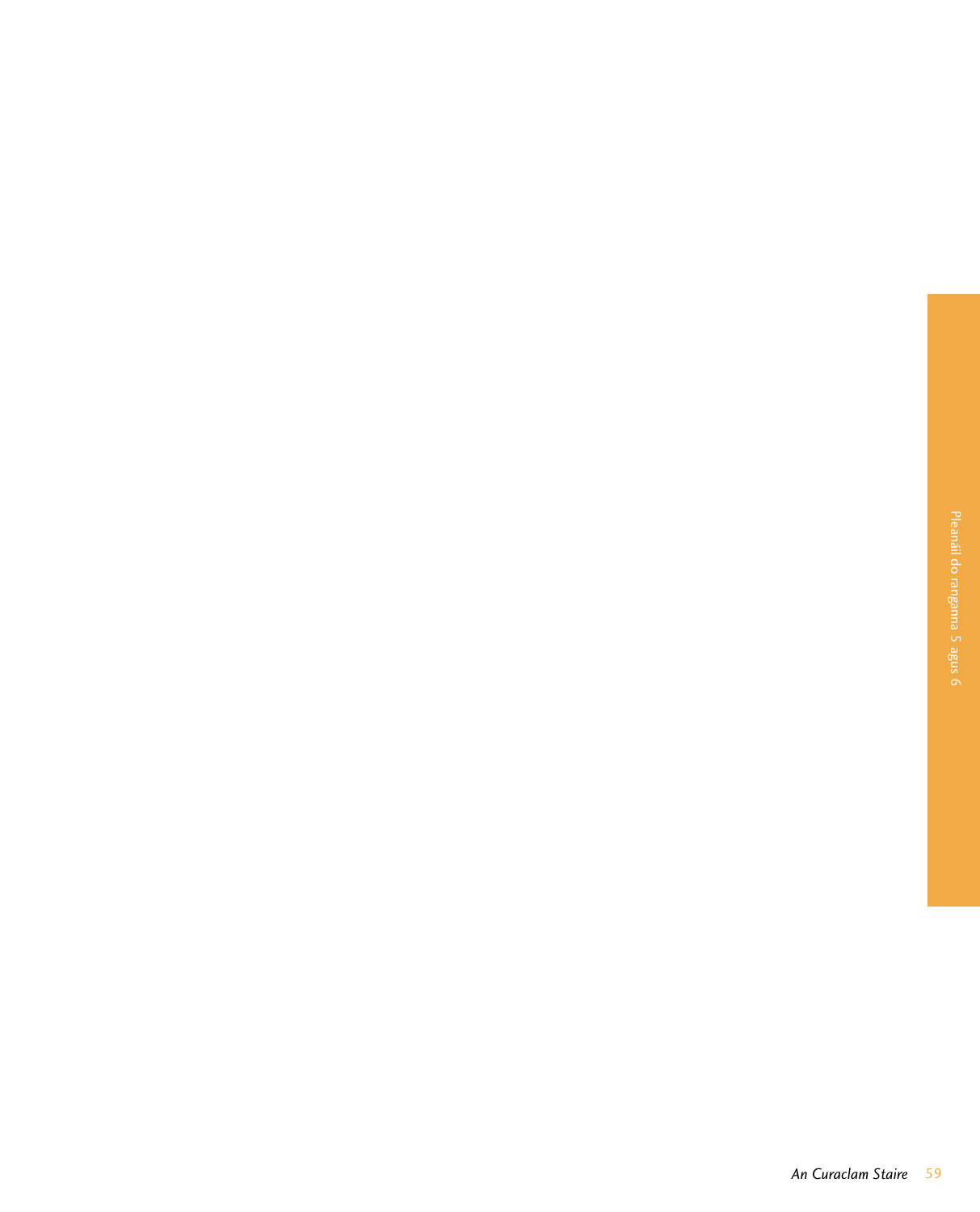# Ag obair mar staraí

*De thoradh snáithaonaid churaclam na staire a chríochnú ba chóir go gcuirfí ar chumas an pháiste*

# Am agus cróineolaíocht

- tuiscint a fhorbairt ar am agus ar chróineolaíocht ionas go bhféadfadh sé/sí daoine, earraí agus imeachtaí a shuíomh taobh istigh de sheicheamh leathan staire
- daoine agus imeachtaí san am atá thart a taifeadadh trí úsáid a bhaint as línte ama simplí de shaghsanna éagsúla
- téarmaí, frásaí agus coinbhinsiúin a bhaineann le taifeadadh dátaí agus ama a úsáid

*RCh, AD, aois, an Chlochaois, 600 RCh, Éire Luath-Chríostaí, Ré na mBard, réimeas Rí Seoirse*

# Athrú agus leanúnachas

• tuiscint ar athrú agus ar leanúnachas a fhorbairt trí iniúchadh a dhéanamh ar chosúlachtaí agus difríochtaí idir an t-am atá thart agus an t-am i láthair agus idir thréimhsí éagsúla san am atá thart

# Cúis agus iarmhairt

- roinnt gnéithe a aithint arbh fhéidir gurbh iad ba chúis le hathruithe san am atá thart, a chuir stop leo, nó a chuir moill orthu
- a léirthuiscint gur gnách go mbíonn roinnt cúiseanna le teagmhais agus roinnt iarmhairtí orthu

# Fianaise a úsáid

• raon leathan d'fhianaise staire a úsáid go criticiúil

*grianghraif, pictiúir, earraí, cuimhní daoine níos sine, foirgnimh, scéalta agus amhráin, foinsí scríofa, scannáin agus meáin eile, teicneolaíocht an eolais agus na cumarsáide*

- roinnt scileanna a fhorbairt chun fianaise a aimsiú agus a roghnú
- bunfhoinsí agus foinsí tánaisteacha a idirdhealú
- ceisteanna a chur faoi phíosa fianaise
- cuntais ar dhuine nó ar theagmhas ó dhá fhoinse éagsúla nó níos mó a chur i gcomparáid
- tátail shimplí a bhaint as píosa fianaise
- a aithint go bhféadfadh fianaise a bheith easnamhach nó claonta
- a thuiscint gur féidir fianaise a idirmhíniú ar bhealaí éagsúla.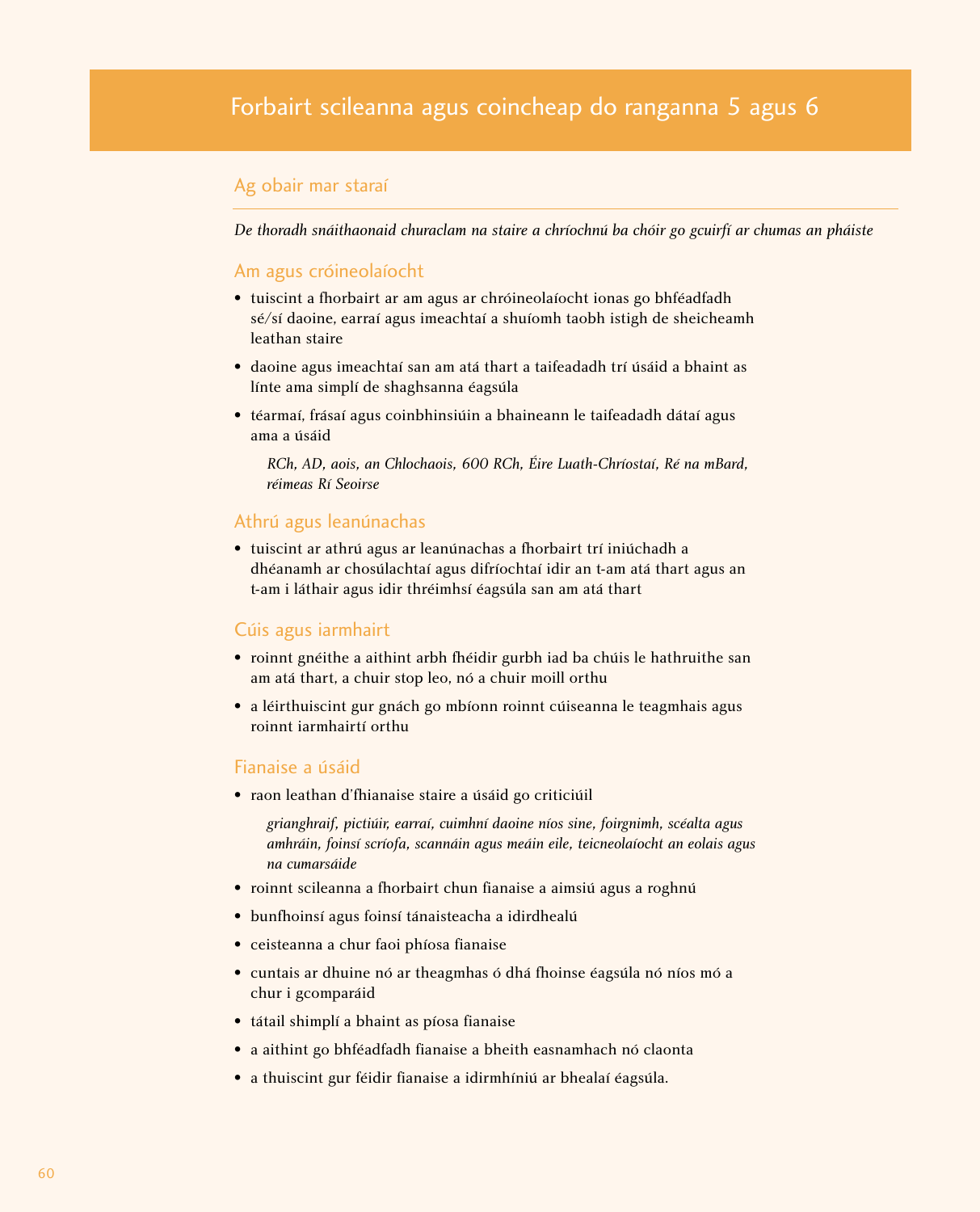# Sintéisiú agus cur in iúl

- eolas stairiúil a roghnú agus eagar a chur air
- fianaise agus an tsamhlaíocht a úsáid chun gnéithe den am atá thart a athchruthú

*imeachtaí an lae i scoil sa naoú haois déag, radharc de dhaoine ag dul ar imirce aimsir an Ghorta, an chuma a bhí ar lonnaíocht chrannóige, litir nó dialann a scríobh pearsa staire*

• an tuiscint sin ar an am atá thart a chur in iúl ar bhealaí éagsúla

*an teanga labhartha, scríbhneoireacht, drámaíocht, obair ealaíne, múnlú, meáin eile, teicneolaíocht an eolais agus na cumarsáide*

# Ionbhá

- mothúcháin agus inspreagadh daoine san am atá thart a shamhlú agus a phlé
- an chaoi ar bhreathnaigh daoine a bhí páirteach in imeacht san am atá thart, b'fhéidir, a phlé.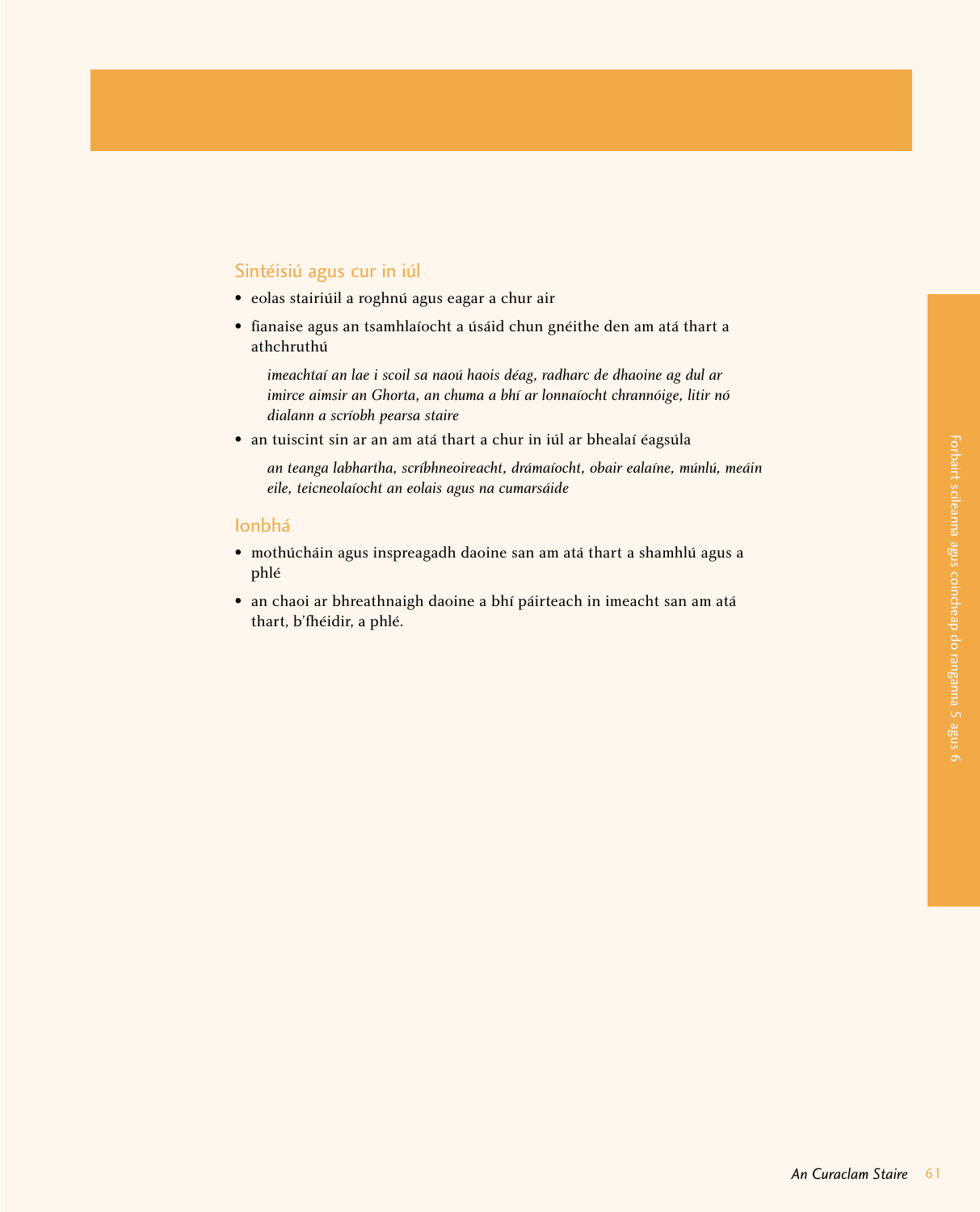# Snáithe: Staidéir áitiúla

# Snáithaonad Áitribh

# *Ba chóir go gcuirfí ar chumas an pháiste*

• áitribh éagsúla sa cheantar a chur i gcomparáid le chéile agus a chlárú (áitribh ó thréimhsí éagsúla ab fhearr)

*méid agus leagan amach, ábhair thógála maisiú, troscán agus fearas*

*teas, solas, séarachas, soláthar uisce*

*timpeallacht (m.sh. sráid, ceap árasán, eastát, gairdín, páirceanna, crainn, coillte, spásanna súgartha)*

#### *Comhtháthú*

Tíreolaíocht: Imshaoil dhaonna—Daoine a chónaíonn agus a shaothraíonn sa cheantar áitiúil

- éagsúlachtaí nó cosúlachtaí áitiúla nó réigiúnda sa stíl tógála nó sna hábhair thógála a fhiosrú
- aon cheangal a bheadh idir aois tithe agus an láthair ar a bhfuil siad suite a fhiosrú
- earraí nó lámhdhéantúsáin tí a bhailiú agus a thaifeadadh agus staidéar a dhéanamh orthu.

# Snáithaonad Scoileanna

# *Ba chóir go gcuirfí ar chumas an pháiste*

- staidéar a dhéanamh ar fhorbairt na scoile thar thréimhse
- stair na scoile a cheangal le stair an oideachais sa pharóiste nó sa cheantar áitiúil

# *scoileanna filíochta*

*scoileanna in aimsir na bPéindlíthe i dtús na hochtú haoise déag* 

- *scoileanna táille (scoileanna scairte) san ochtú nó sa naoú haois déag*
- *scoileanna nua-aimseartha eile*
- stair na scoile a iniúchadh i gcomhthéacs fhorbairt an oideachais in Éirinn
	- *córas na scoileanna náisiúnta*
	- *obair na n-ord rialta*
	- *ábhar curaclaim agus trealamh scoile*

• úsáid a bhaint as foinsí scríofa agus as foinsí eile

> *taifid scoile (m.sh. leabhair rollaí, leabhair phionóis, tuairiscí cigirí) seanchas iardhaltaí agus ball den fhoireann grianghraif scoile litreacha, billí, admhálacha, dialanna taifid an pharóiste (d'fhéadfadh tagairtí luachmhara do scoileanna a bheith iontu seo) tuairiscí sna nuachtáin áitiúla (faoi scoil, nó méadú uirthi, a bheith á hoscailt) tuairiscí clóbhuailte oifigiúla (go háirithe tuairiscí rialtais ón naoú haois déag ar staid an oideachais in Éirinn).*

#### *Comhtháthú*

OSPS: Mise agus an domhan mór—Saoránacht á forbairt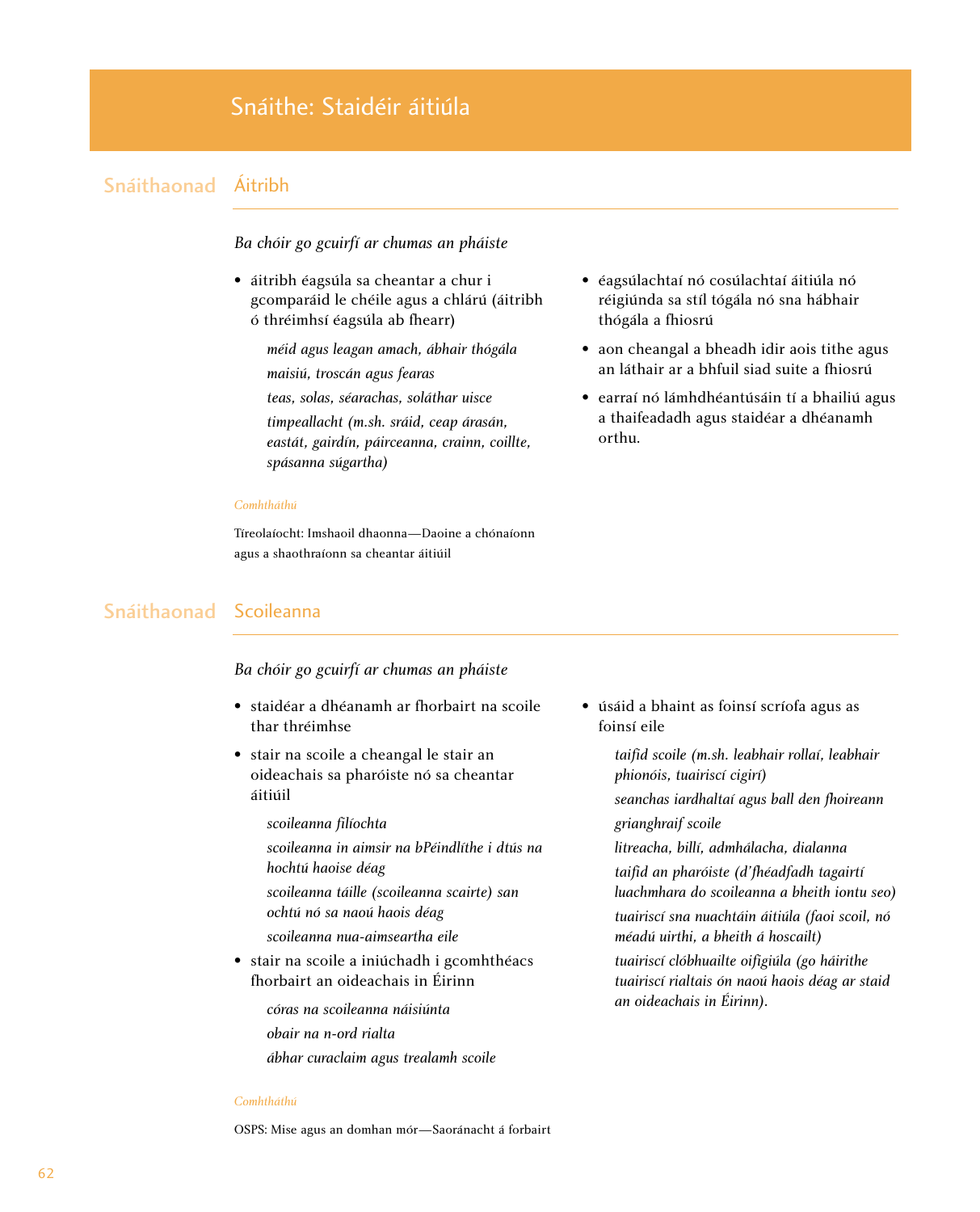# Snáithaonad Cluichí agus caitheamh aimsire san am atá thart

# *Ba chóir go gcuirfí ar chumas an pháiste*

- eolas a chur ar ghnéithe de stair cluichí sa cheantar
	- *cluichí agus imeachtaí spóirt san am atá thart*
	- *forbairt na hiománaíochta, na camógaíochta, na peile Gaelaí*
	- *spóirt idirnáisiúnta mar leadóg, haca, sacar, rugbaí agus galf a theacht isteach*

#### *Comhtháthú*

Corpoideachas: Cluichí

OSPS: Mise agus an domhan mór—Forbairt na saoránachta

Ceol: Éisteacht agus freagairt; Léiriú

• gnéithe de spéiseanna fóillíochta agus de chluichí mhuintir na háite san am atá thart a iniúchadh

*cluichí cláir, cluichí cártaí, cluichí sráide bothántaíocht agus scéalaíocht an phictiúrlann, raidió agus teilifís.*

# Snáithaonad Féastaí agus féilte san am atá thart

# *Ba chóir go gcuirfí ar chumas an pháiste*

• eolas a chur ar bhunús raonta d'fhéilte in Éirinn agus i dtíortha eile agus ar na traidisiúin a bhaineann leo

> *féastaí agus féilte áitiúla féastaí agus féilte a chomórann baill éagsúla den scoil agus den phobal áitiúil, féilte Críostaí, Moslamacha, Giúdacha, Hiondúcha agus eile san áireamh de réir mar is cuí féastaí agus féilte na mórchreideamh*

*domhanda*

*féastaí agus féilte sa chianaimsir*

• roinnt de na searmanais, scéalta, finscéalta, filíocht, ceol, damhsaí agus cluichí a bhaineann leis na féilte sin a iniúchadh, a phlé, agus a thaifeadadh.

### *Comhtháthú*

Corpoideachas: Damhsa

OSPS: Mise agus an domhan mór—Forbairt na saoránachta

Ceol: Éisteacht agus freagairt; Léiriú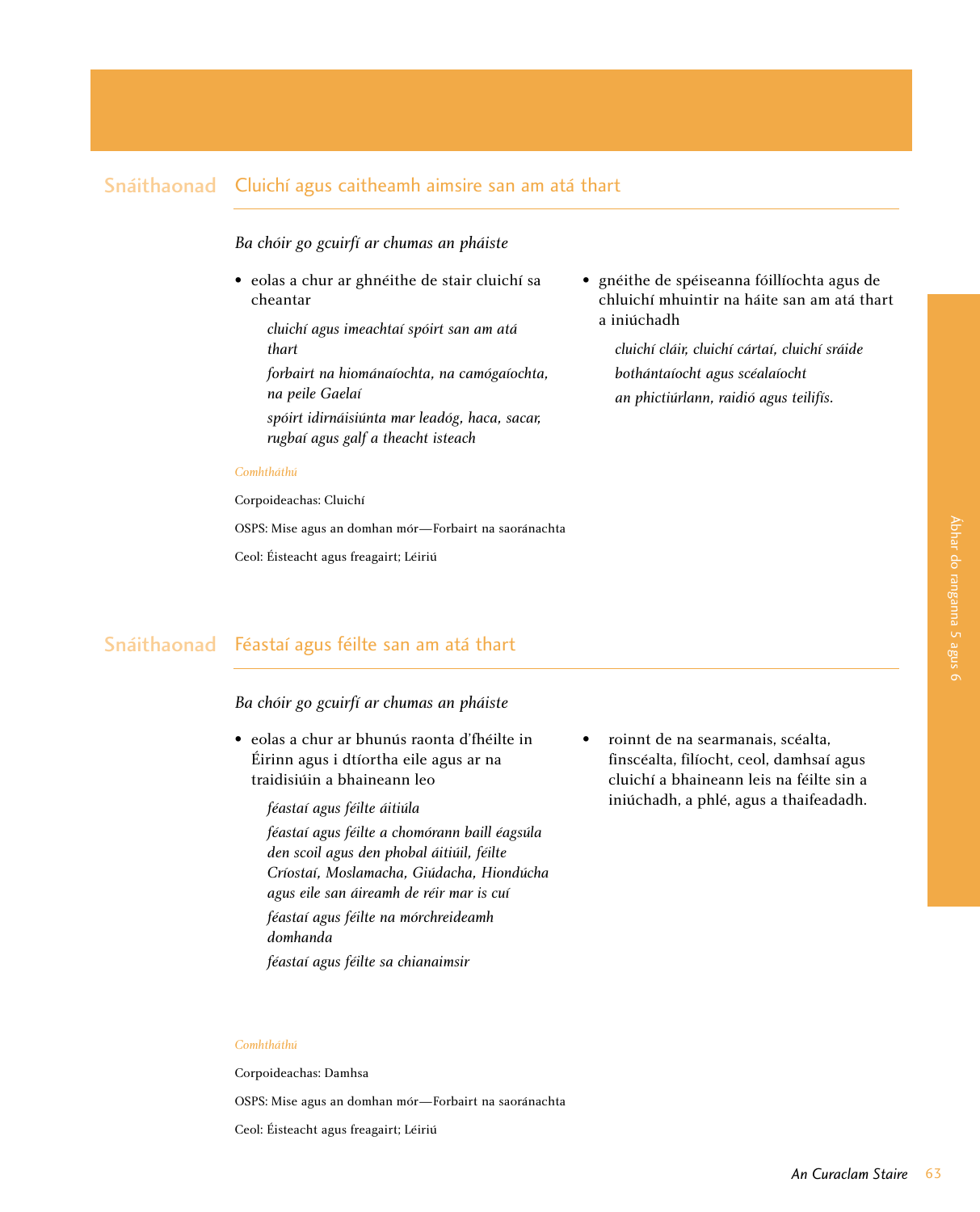# Snáithaonad Foirgnimh, láithreáin nó fothraigh i mo cheantar

*Ba chóir go gcuirfí ar chumas an pháiste*

- gnéithe den timpeallacht áitiúil a iniúchadh go gníomhach; d'fhéadfaí a leithéidí seo a leanas a chur san áireamh:
	- *sráid-dreach (stíleanna agus gnéithe tógála, troscán sráide)*
	- *achar baile mhóir nó sráidbhaile láthair thionscail (m.sh. monarchana, muilte) canáil áitiúil, droichid, gréasáin bhóithre, iarnróid, fothraigh (m.sh. túrtheach) láthair sheanmhainistreach, reilig nó cill cosán Aifrinn, carraig Aifrinn, tobar beannaithe láthair réamhstairiúil (m.sh. ráth, tuama ursanach) clós feirme, gréasáin pháirceanna agus feirmeacha*
	- *teach mór, tithe na dtionóntaí*
	- *teach oighir, teach allais*
	- *láithreacha catha*
	- *cearta slí áitiúla*
- gnéithe éagsúla de na láithreacha seo a iniúchadh
	- *bunús agus suíomh*
	- *léarscáileanna den láthair anois agus san am atá thart*
	- *an chuma atá ar an láthair anois agus an chuma a bhí uirthi roimhe seo*
	- *an chúis ar tógadh í*
	- *gnéithe den láthair atá tar éis athrú agus na cúiseanna leis na hathruithe sin*
	- *gnéithe atá gan athrú*
	- *saol na ndaoine san ionad seo ag amanna éagsúla*
- bealaí a aithint a bhféadfaí páirt a ghlacadh san iarracht gnéithe den timpeallacht a chosaint agus a fheabhsú
- torthaí fionnachtana a chur i láthair ag baint leasa as meáin éagsúla agus línte ama cuí.

### *Comhtháthú*

Tíreolaíocht: Imshaoil dhaonna—Daoine a chónaíonn agus a shaothraíonn sa cheantar áitiúil

OSPS: Mise agus an domhan mór—Forbairt na saoránachta.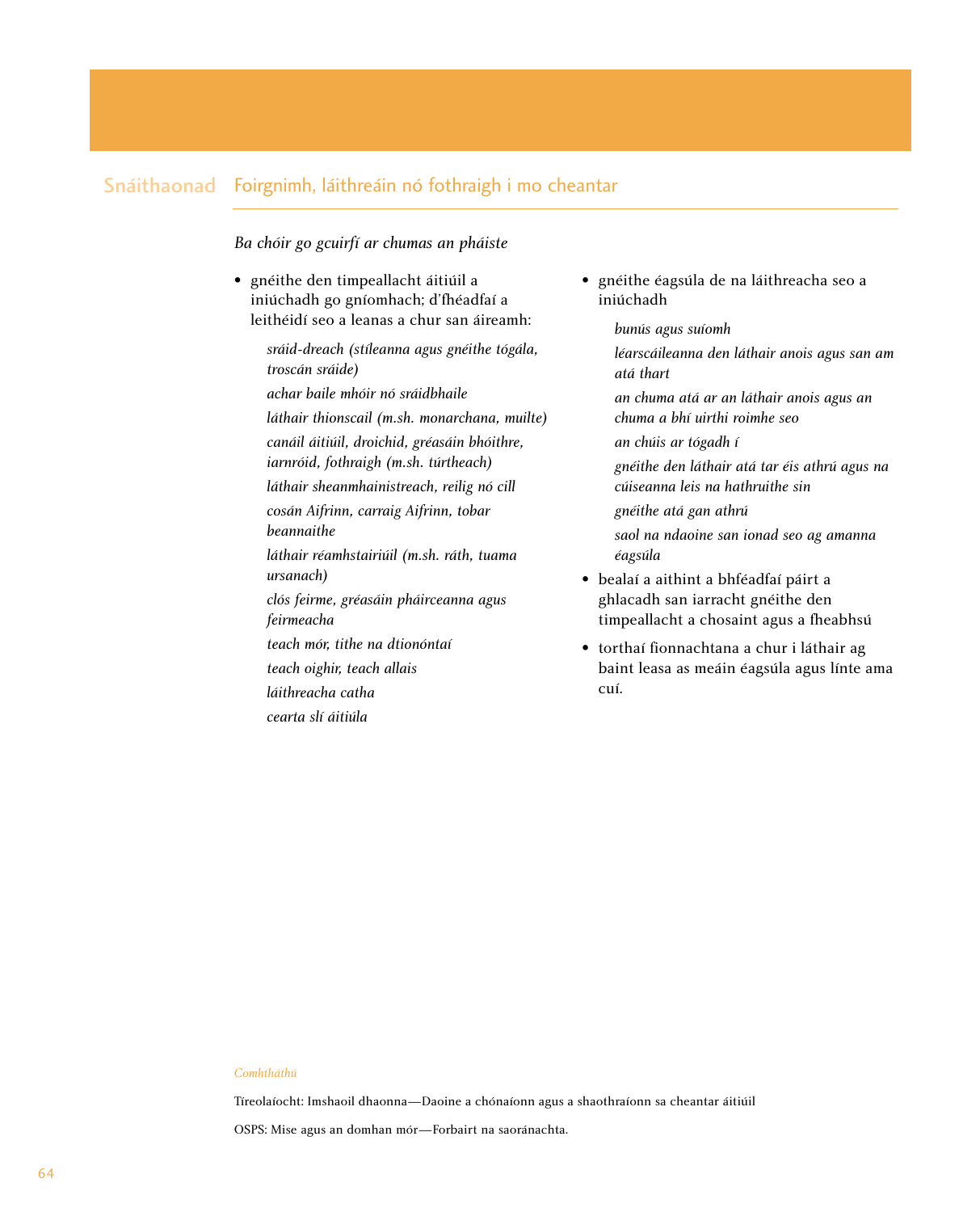# Snáithaonad Mo cheantar trí na haoiseanna

# *Ba chóir go gcuirfí ar chumas an pháiste*

- staidéar a dhéanamh ar thréimhse nó ar thréimhsí i stair an tsráidbhaile, an bhaile mhóir, cheantar na cathrach, an bhaile fhearainn, an pharóiste nó an chontae; i ranganna 5 agus 6 ba chóir go ndéanfadh na páistí staidéar ar thréimhsí nár clúdaíodh cheana féin i ranganna 3 agus 4
- eolas a chur ar imeachtaí tábhachtacha i stair na háite, ag ceangal pearsana nó imeachtaí áitiúla leis an gcomhthéacs náisiúnta de réir mar a thagann sin i gceist. D'fhéadfadh na topaicí seo thíos bheith feiliúnach chomh maith leo sin a moladh do na meánranganna i gcás an aonaid seo:

*bunús na logainmneacha cath áitiúil athruithe lonnaíochtaí nó in úsáid na talún athruithe i nósanna feirmeoireachta imeachtaí tábhachtacha i saol eacnamaíoch an cheantair, mar bhunú monarchan, muilinn, nó comharchumainn tionchar athruithe i seirbhísí agus i séarachas gréasáin chaidrimh idir bailte móra agus na ceantair thart orthu*

- fianaise níos casta agus níos ilghnéithí ná í sin a úsáideadh roimhe seo a úsáid
- bailéid, scéalta agus traidisiúin de chuid na háite a mbeadh baint acu leis na himeachtaí seo a bhailiú.

#### *Comhtháthú*

Tíreolaíocht: Imshaoil dhaonna—Daoine a chónaíonn agus a shaothraíonn sa cheantar áitiúil

OSPS: Mise agus an domhan mór—Forbairt na saoránachta.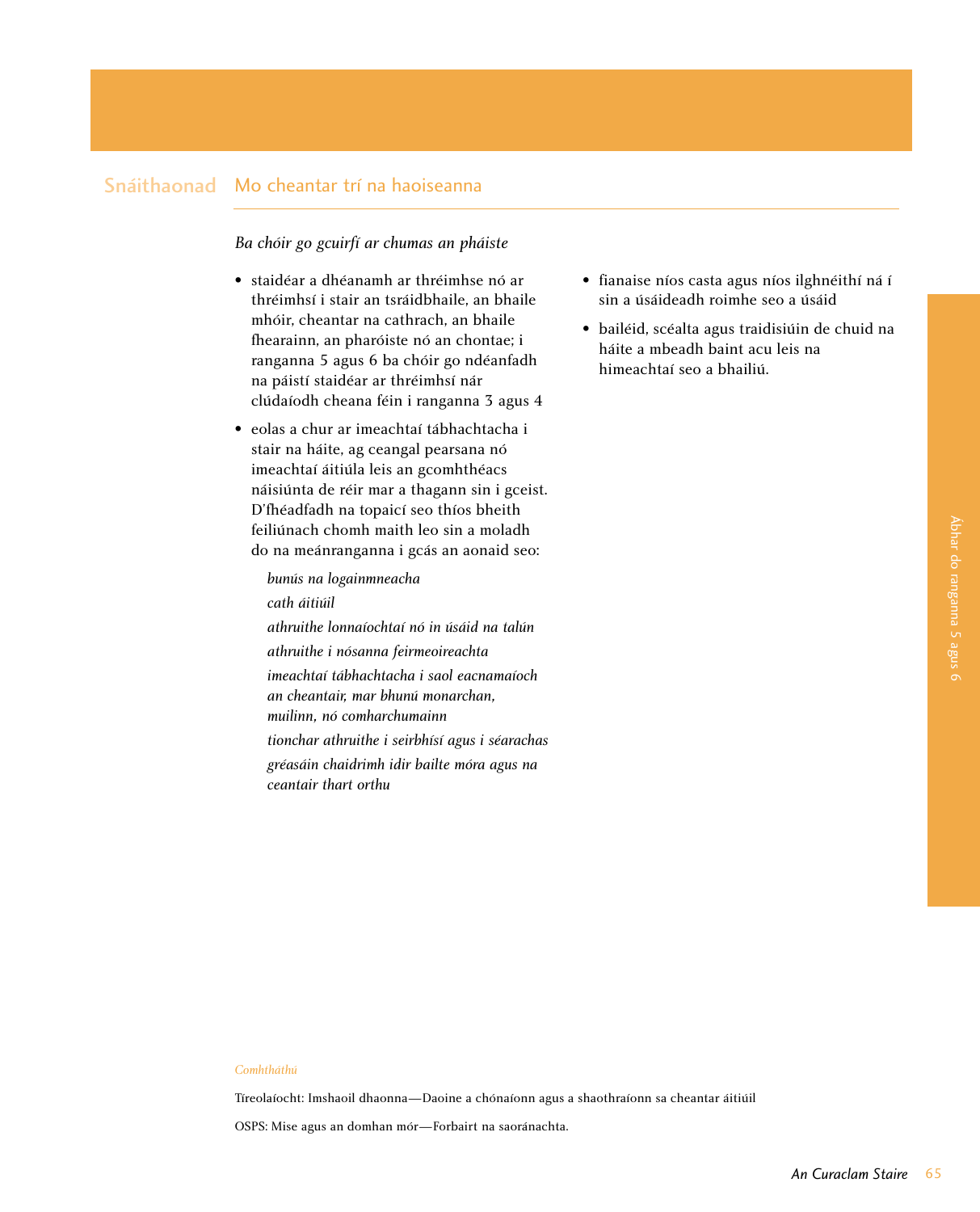# Snáithe: Scéalaíocht

# Snáithaonad Scéalta as saol daoine a mhair san am atá thart

# *Ba chóir go gcuirfí ar chumas an pháiste*

- éisteacht le raon leathan scéalta as saol daoine a chuir leis an saol áitiúil nó leis an saol náisiúnta agus le saol daoine i dtíortha eile trí ghníomhaíochtaí teicneolaíocha, eolaíocha, cultúrtha agus ealaíonta, chomh maith le trína bheith ag cur le himeachtaí sóisialta agus polaitiúla; na scéalta sin a phlé, a athinsint agus a thaifeadadh
- eolas a chur ar an saol a bhí ag mná, fir agus páistí ó chúlraí éagsúla sóisialta, cultúrtha, eitneacha, agus creidimh, saol 'gnáthdhaoine' san áireamh, chomh maith le daoine atá 'níos cáiliúla'
- éisteacht le daoine as an áit ag insint scéalta faoin saol a chaith siad
- cróineolaíocht imeachtaí i scéal a phlé
- píosaí simplí fianaise a bhfuil baint acu le hábhar a scrúdú agus tosú ar thátail a bhaint astu
- gníomhartha agus mothúcháin phearsan a phlé
- dearcadh agus inspreagadh pearsan a phlé ina gcomhthéacs stairiúil
- scéalta a léiriú nó a thaifeadadh trí iad a insint, a scríobh, nó trí obair ealaíne, dhrámaíocht, mhím nó ghluaiseacht agus trí theicneolaíocht an eolais agus na cumarsáide a úsáid
- línte ama cuí a úsáid.

# Snáithaonad Miotais agus finscéalta

# *Ba chóir go gcuirfí ar chumas an pháiste*

- éisteacht le raon níos leithne de mhiotais agus d'fhinscéalta atá níos casta ó chúlraí éagsúla cultúrtha, eitneacha agus creidimh in Éirinn agus i dtíortha eile, iad a phlé, a athinsint, agus a thaifeadadh
- cróineolaíocht na n-imeachtaí sna scéalta a phlé
- gníomhartha agus mothúcháin na bpearsan a phlé
- na miotais agus na finscéalta a cheangal le creideamh, luachanna agus traidisiúin na ndaoine ónar tháinig siad

• nathanna cainte agus coinbhinsiúin a fhaightear i miotais agus an chaoi a n-insítear iad a phlé

#### *áibhéil, athrá, fantaisíocht, scigphictiúr*

- téamaí agus gnéithe comhchoiteanna atá le fáil i miotais agus i bhfinscéalta pobal éagsúla a iniúchadh agus a phlé
- scéalta a léiriú nó a thaifeadadh trí iad a insint nó a scríobh, nó trí obair ealaíne, dhrámaíocht, mhím nó ghluaiseacht agus trí theicneolaíocht an eolais agus na cumarsáide a úsáid.

#### *Comhtháthú*

Ceol: Éisteacht agus freagairt; Léiriú

Na hamharcealaíona: Tá go leor scéalta ann a d'fhéadfadh obair ealaíne a spreagadh.

Drámaíocht: Drámaíocht chun mothúcháin, eolas agus idéanna a iniúchadh le teacht ar thuiscint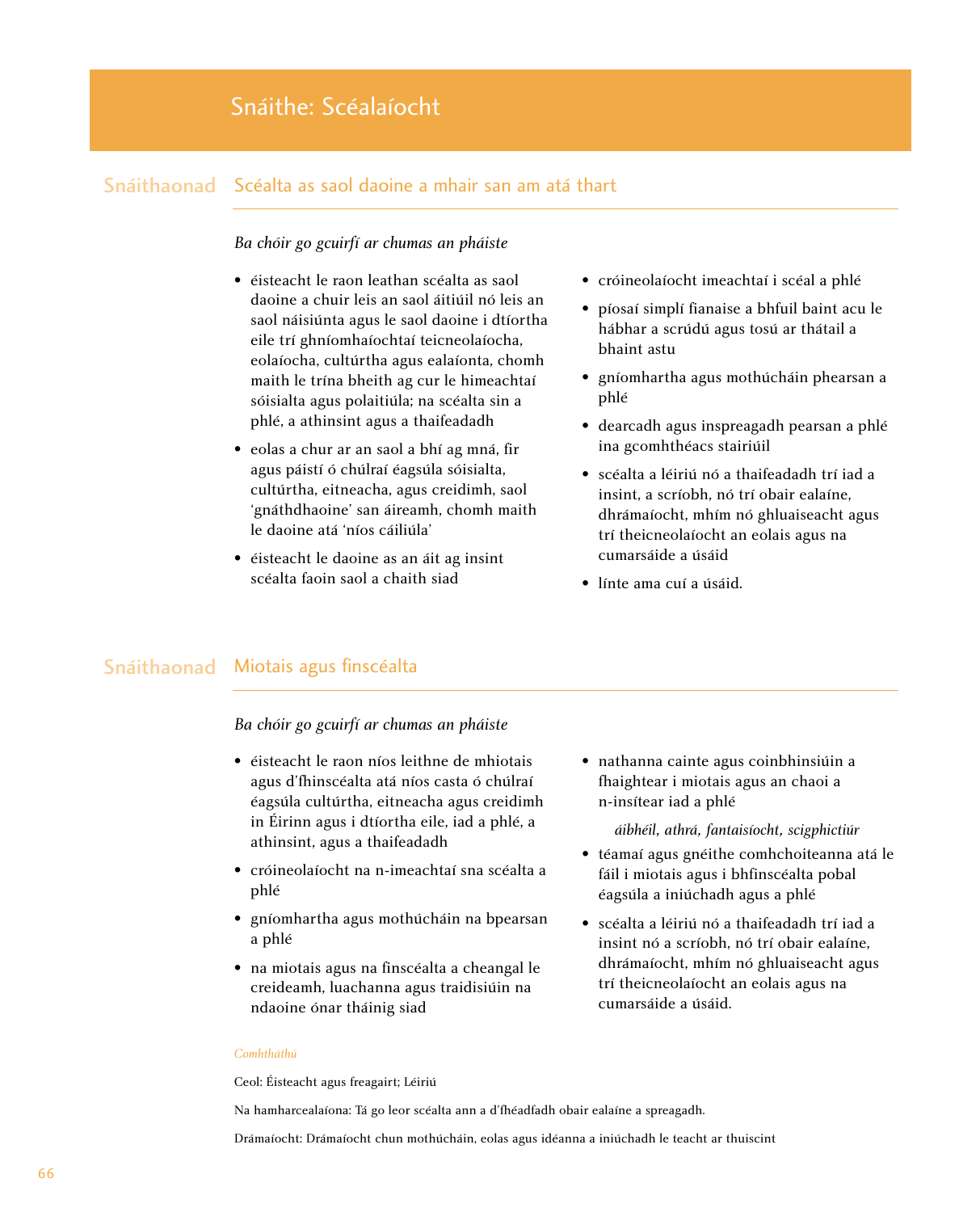# Snáithe: Pobail agus sochaithe ársa

## Snáithaonaid *Cuid acu seo:*

Pobail na Clochaoise

Pobail na Cré-umhaoise

Sochaithe luatha Ghleannta na Tígrise agus na hEofraite

Na hÉigiptigh

*agus cuid acu seo:*

Pobail Mheiriceá Láir agus Theas *m.sh. na hAistéicigh*

Pobail na hÁise *m.sh. pobail Ghleann na hIondúise, na hImpireachtaí Ch'in agus Han sa tSín*

#### *Ba chóir go gcuirfí ar chumas an pháiste*

- eolas a chur ar roinnt gnéithe de shaol na ndaoine seo
	- *cárbh as dóibh a dtailte dúchais agus a n-imircí áitribh, lonnaíochtaí agus forbairtí uirbeacha bia agus cócaireacht éadaí obair agus teicneolaíochtaí uirlisí agus airm an méid ar éirigh leo a bhaint amach ó thaobh an chultúir agus na n-ealaíon de teanga, miotais agus scéalta fóillíocht agus caitheamh aimsire creideamh agus gnásanna diaganta*
		- *nósanna adhlactha*
	- *naisc le hÉirinn agus leis an Eoraip (mar a bhíonn feiliúnach)*
- Na Gréagaigh
- Na Rómhánaigh
- Na Ceiltigh
- Éire Luath-Chríostaí
- Na Lochlannaigh

Pobail na hAfraice *m.sh. Pobail Bheinin*

Pobail Thuaisceart Mheiriceá *m.sh. Pobail Dhúchasacha Mheiriceá*

Pobail na hAstraláise *m.sh. na Maoraigh*

> *teacht na bpobal seo go hÉirinn, iad ag cur fúthu anseo, a saol anseo (mar a bhíonn feiliúnach)*

*gaolmhaireacht na ndaoine seo le sibhialtachtaí eile*

*an oidhreacht a d'fhág na daoine seo ina ndiaidh*

- eolas a chur ar an bhfianaise a insíonn dúinn faoi na pobail seo, go háirithe aon fhianaise fúthu atá ar fáil go háitiúil agus in Éirinn más cuí, agus an fhianaise sin a scrúdú go criticiúil
- ionaid na bpobal seo a chlárú ar línte ama cuí.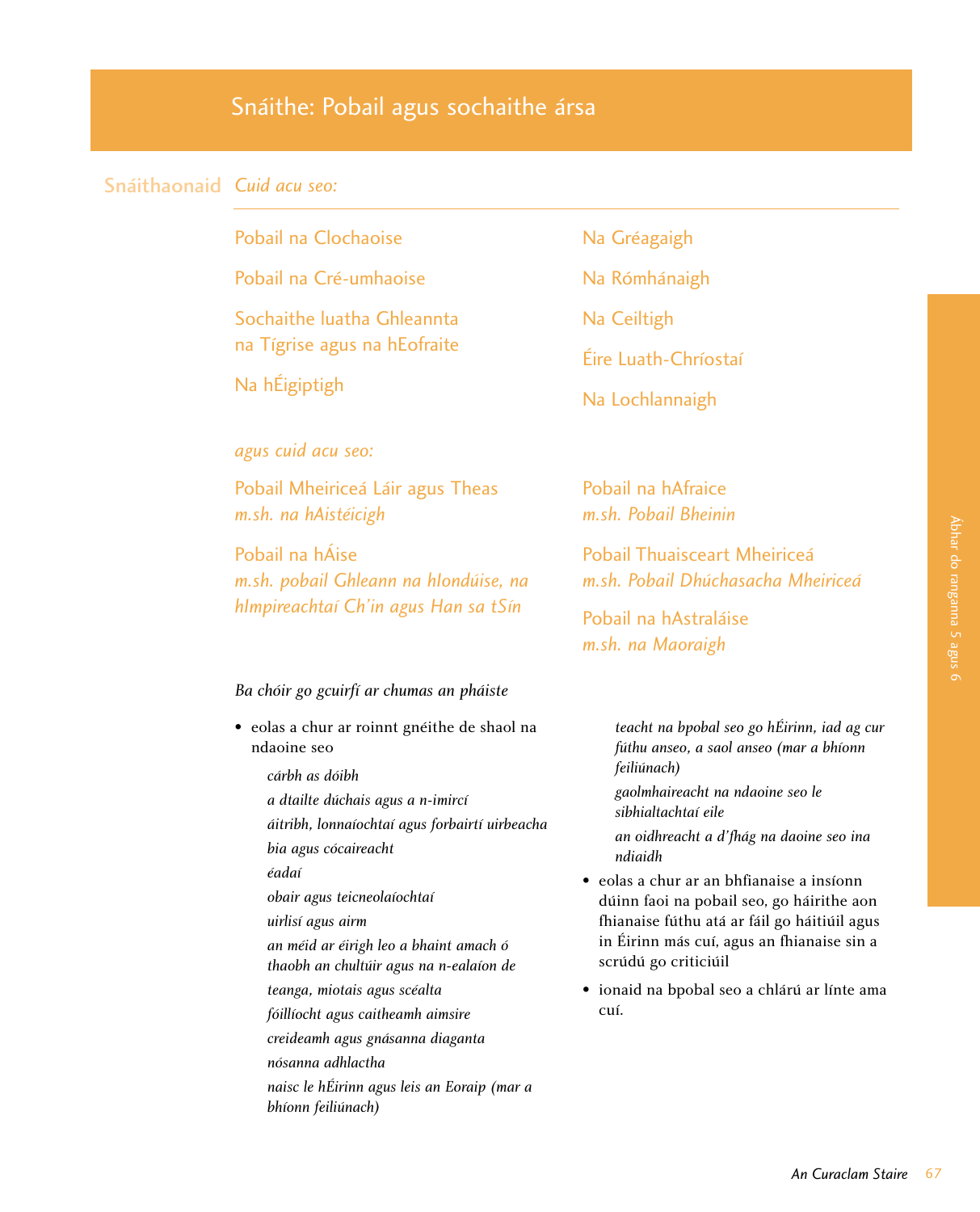# Snáithe: Saol, sochaí, obair agus cultúr san am atá thart

## Snáithaonaid *Rogha as:*

An saol in Éirinn i rith thréimhse na Normannach

An saol sna bailte móra agus faoin tuath in Éirinn agus san Eoraip i rith na Meánaoise

An saol san ochtú haois déag

## An saol sa naoú haois déag

#### *Ba chóir go gcuirfí ar chumas an pháiste*

• eolas a chur ar ghnéithe de shaol na ndaoine sin

#### *áitribh*

- *gréasáin lonnaíochtaí agus forbairtí uirbeacha*
- *éadaí*
- *bia agus feirmeoireacht*
- *teicneolaíochtaí a d'fhorbair na daoine agus an tionchar a bhí acu ar shaol na ndaoine na daoine ag obair*
- *cultúr, ealaín agus ceol*
- *teanga nó teangacha agus litríocht*
- *fóillíocht agus caitheamh aimsire*
- *creideamh agus gnásanna diaganta*
- *imirce agus eisimirce*
- *caidreamh grúpaí éagsúla lena chéile (m.sh. tiarna talún agus tionónta sa naoú haois déag)*
- *plé ar cheisteanna áirithe sóisialta, eacnamaíocha, polaitiúla nó reiligiúnda de chuid an ama (m.sh. faitíos roimh an bplá i mbailte móra sa Mheánaois, na Péindlíthe, labhairt na Gaeilge a bheith á tréigean sa naoú haois déag, saol na n-oibrithe sna bailte tionsclaíocha sa naoú haois déag) an chaoi ar chuir na daoine agus na himeachtaí sin le forbairt Éire na linne seo*

Teanga agus cultúr in Éirinn ag deireadh na naoú haoise déag agus ag tús na fichiú haoise

An saol i rith an Dara Cogadh Domhanda

An saol in Éirinn ó chaogaidí na fichiú haoise i leith

- fianaise a thugann eolas dúinn ar shaol na ndaoine sna tréimhsí a bhfuil staidéar á dhéanamh orthu, a smaointe agus a n-ábhair bhuartha a scrúdú agus eolas a chur uirthi, go háirithe fianaise a bhféadfaí teacht uirthi go háitiúil
- ionad daoine agus imeachtaí a thaifeadadh ar línte ama feiliúnacha.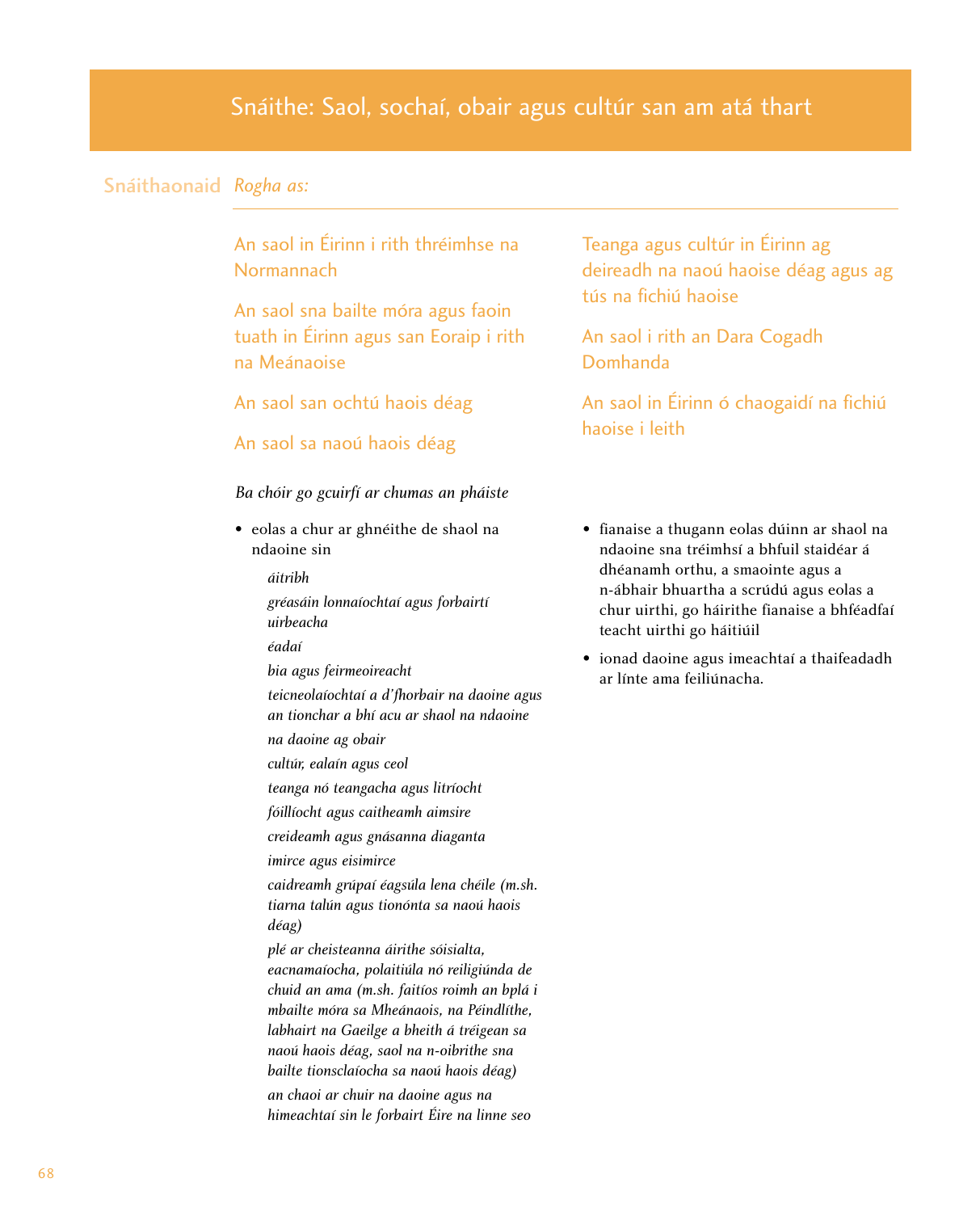# Snáithe: Tréimhsí athraithe agus coimhlinte

# Snáithaonaid *Rogha as:*

| An Renaissance |  |
|----------------|--|
|                |  |
|                |  |

An Reifirméisean

Trádálaithe, taiscéalaithe agus coilínigh ón Eoraip

An Gorta Mór

An Réabhlóid Thionsclaíoch

An t-athrú in úinéireacht na talún in Éirinn sa naoú haois déag

An t-athrú i rólanna na mban sa naoú haois déag agus san fhichiú haois

An Chéad Chogadh Domhanda

Éire nua-aoiseach

*Ba chóir go gcuirfí ar chumas an pháiste*

- eolas a chur ar ghnéithe de na tréimhsí seo
	- *bealaí inar athraigh gnáthshaol laethúil na ndaoine*

*athruithe agus coimhlintí i smaointe agus i gcreideamh daoine*

- *cúiseanna leis na hathruithe agus leis na coimhlintí sin*
- *daoine, eagraíochtaí agus tarlúintí a raibh baint acu le hathrú a chur i gcrích nó a chuir iad féin in oiriúint d'athrú saoil*

*fianaise áitiúil ar athruithe agus ar choimhlintí*

*freagairt daoine d'athruithe agus do shaincheisteanna a bhain dóibh*

*tionchair fhadtéarmacha athruithe agus coimhlintí*

- fianaise a thugann eolas dúinn faoi shaol daoine sna tréimhsí a mbeadh staidéar á dhéanamh orthu, faoina gcuid smaointe agus faoina n-ábhair bhuartha a scrúdú agus eolas a chur uirthi, go háirithe fianaise a bheadh le fáil go háitiúil
- ionaid daoine agus imeachtaí a thaifeadadh ar línte ama feiliúnacha.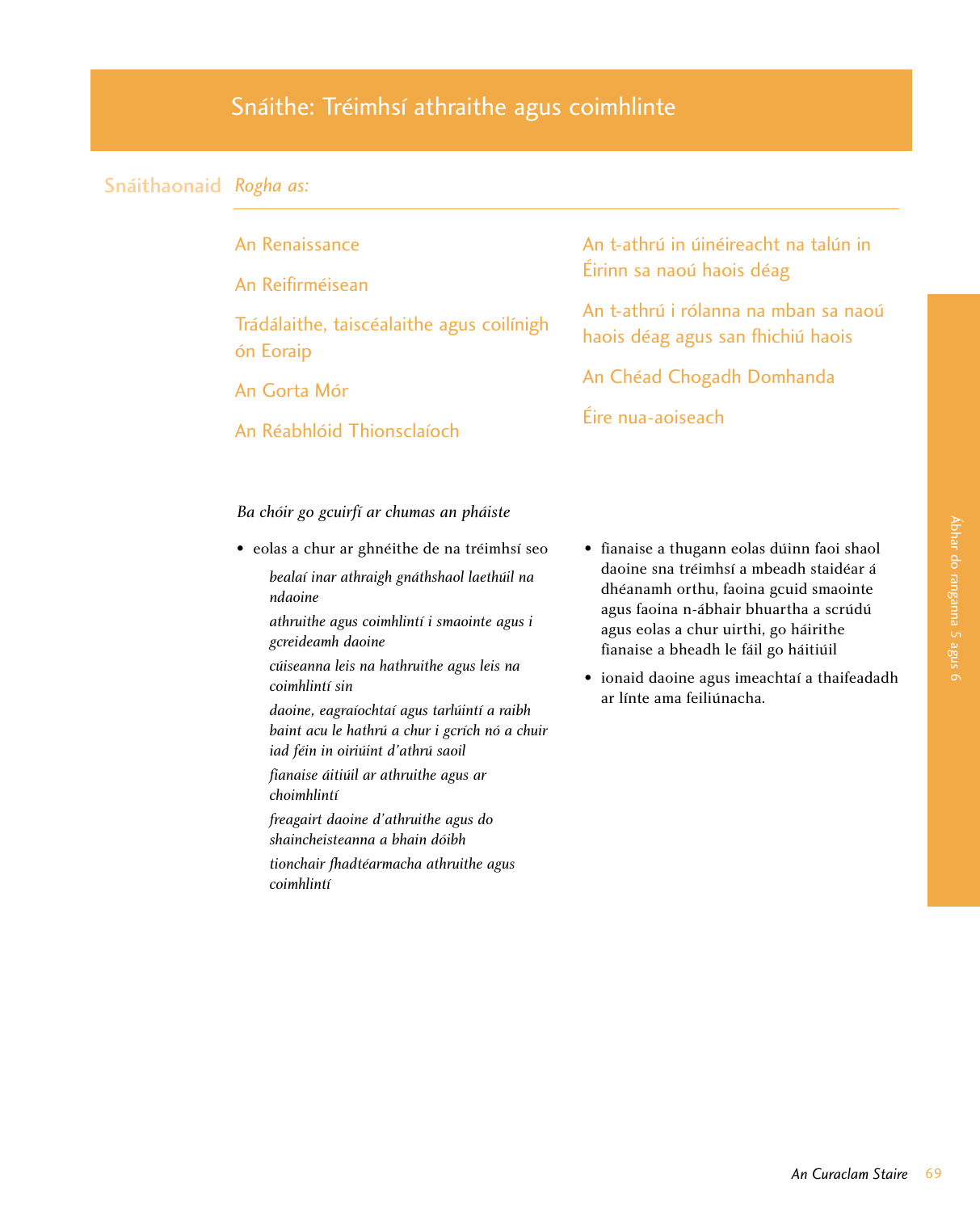# Snáithaonaid *Rogha as:*

Éire sa séú agus sa seachtú haois déag

Réabhlóid agus athrú i Meiriceá, sa Fhrainc agus in Éirinn

## Ó Conaill agus Saoirse na gCaitliceach

## *Ba chóir go gcuirfí ar chumas an pháiste*

- staidéar simplí a dhéanamh ar chuid de na gnéithe is tábhachtaí de na tréimhsí inar tharla athruithe nó gluaiseachtaí polaitiúla a raibh tionchar tábhachtach acu ar shaol daoine in Éirinn
- roinnt eolais a shealbhú ar na daoine nó ar na himeachtaí ba mhó le rá sna tréimhsí sin
- dearcadh, creideamh, inspreagadh agus gníomhartha daoine agus grúpaí éagsúla san am atá thart a iniúchadh, a phlé agus a chur i gcomparáid le chéile agus tuiscint shimplí orthu a fhorbairt

# 1916 agus bunú an stáit

Tuaisceart Éireann

Éire, an Eoraip agus an Domhan ó 1960 i leith

• tosú a theacht ar thuiscint ar leagan amach agus dearcadh na nglún a chuaigh romhainn

*an tuiscint gur thar thréimhse ama a tháinig coincheap na caoinfhulaingthe chun cinn agus gur thar thréimhse ama a thiocfadh an coincheap chun cinn nach mór caitheamh le daoine ar bhonn cothroime* 

- léargas a fháil ar dhearcadh agus ar ghníomhartha daoine in Éirinn na linne seo
- tuiscint a fhorbairt d'fhéiniúlacht phearsanta, náisiúnta agus Eorpach, mar aon le féiniúlacht níos leithne.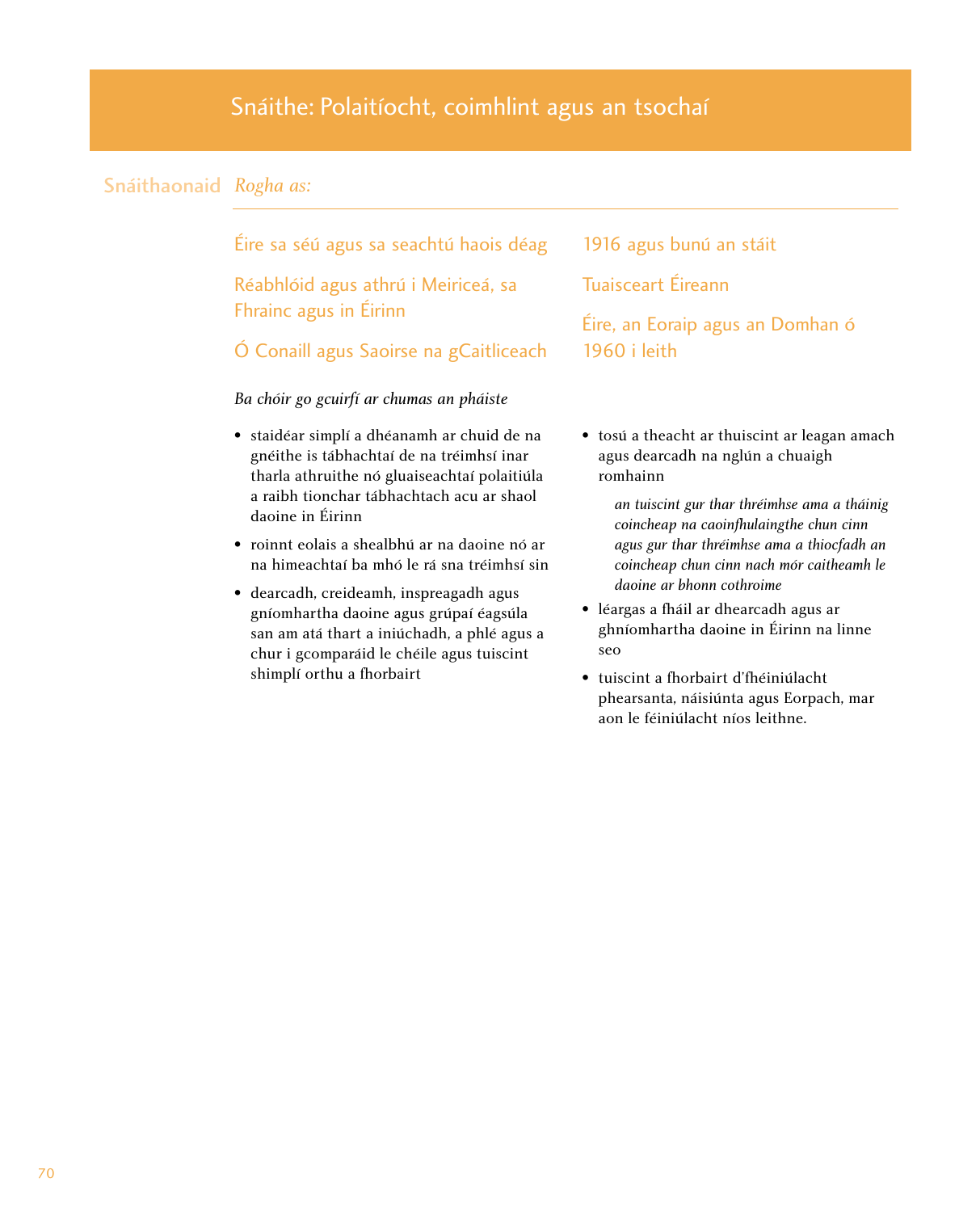# Snáithe: Leanúnachas agus athrú le himeacht ama

# Snáithaonaid *Ar na haonaid a d'fhéadaí a chur san áireamh tá:*

| Áitribh, forbairtí tithíochta agus |  |
|------------------------------------|--|
| uirbeacha                          |  |

Fánaíocht

Bia agus feirmeoireacht

Éadaí

Iompar

Cumarsáid

Fuinneamh agus cumhacht

Ceardlanna agus

monarchana

Scoileanna agus oideachas

Litríocht, ealaín, ceardaíocht agus cultúr

Cúram na n-easlán

Babhtáil, trádáil agus airgead

### *Ba chóir go gcuirfí ar chumas an pháiste*

- staidéar a dhéanamh ar dhul chun cinn sóisialta, ealaíne, teicneolaíoch agus eolaíoch, thar thréimhsí fada
- samplaí d'athrú agus de leanúnachas ar an 'líne fhorbhartha' a thaispeáint
- na tosca arbh fhéidir ba chúis le hathrú nó a chuir bac le hathrú a thaispeáint
- tagairt a dhéanamh do línte ama cuí nó úsáid a bhaint astu.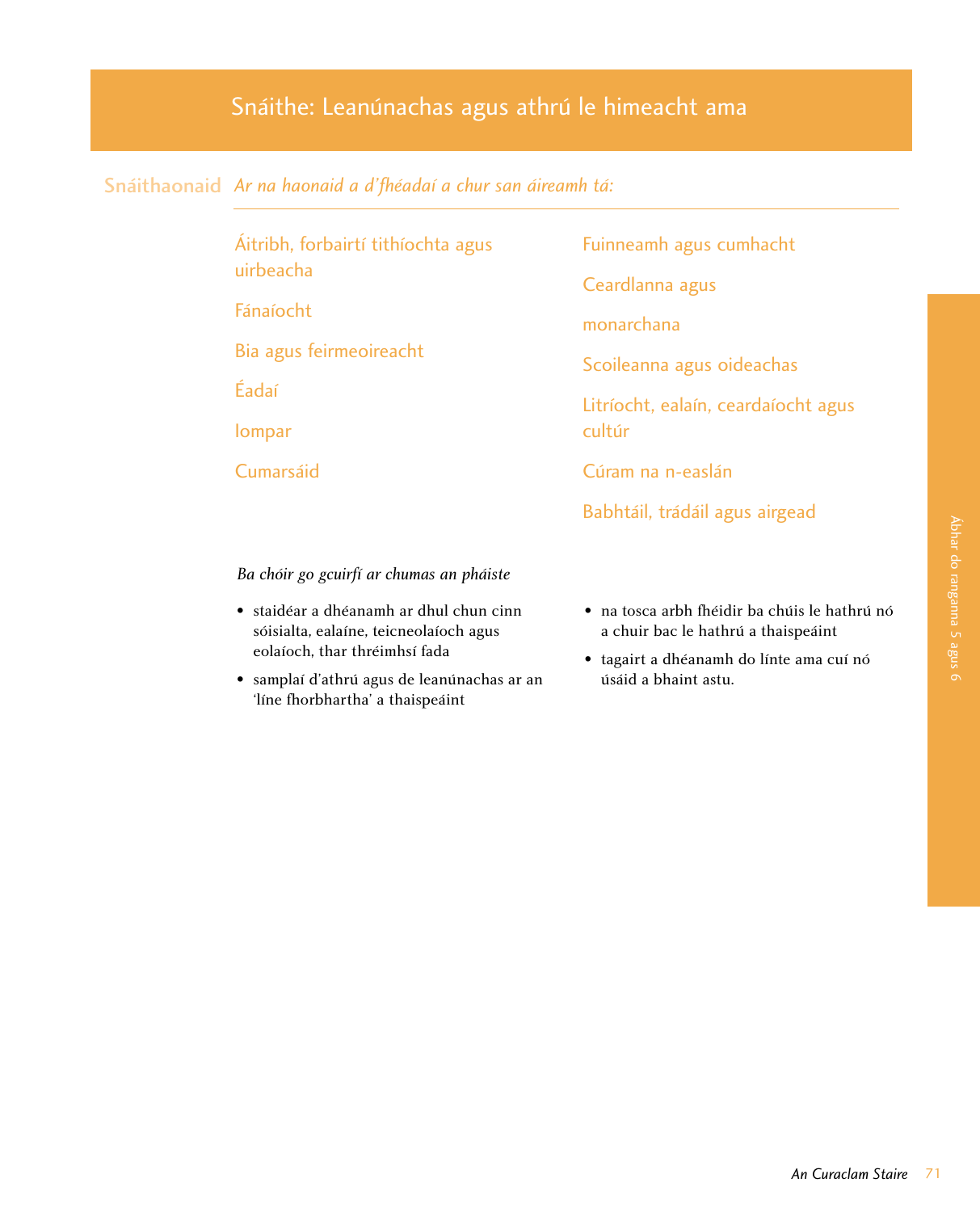Measúnú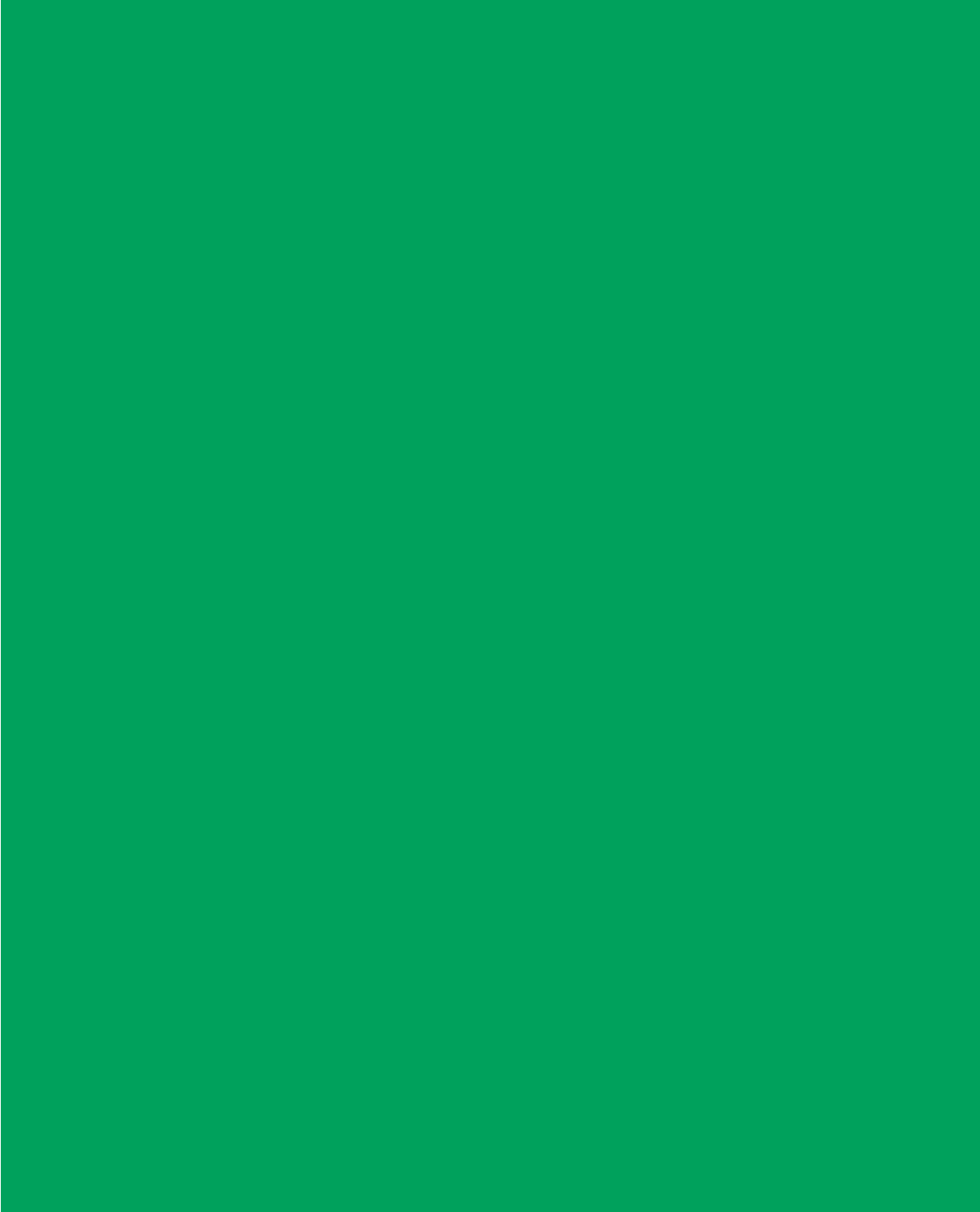# Measúnú in OSIE

## Measúnú: cuid dhílis den teagasc agus den fhoghlaim

Cuid riachtanach leanúnach den phróiseas teagaisc agus foghlama san OSIE is ea measúnú ar fhoghlaim na bpáistí: bíonn sé ina chuid de gach ceacht ar chuma éigin sa stair, sa tíreolaíocht agus san eolaíocht. Bíonn breitheanna á dtabhairt ag múinteoirí de shíor ar fhoghlaim a bpáistí agus iad ag beartú conas topaicí, coincheapa agus scileanna a thionscnamh agus a fhorbairt, conas ceachtanna atá múinte a dhaingniú, conas dul chun cinn páistí aonair a mheasúnú, conas deacrachtaí a aithint agus conas foghlaimeoirí a mholadh agus a spreagadh.

Treisíonn an measúnú feasacht an mhúinteora ar fhoghlaim gach aon pháiste, soláthraíonn sé eolas cruinn faoina t(h)uiscint agus faoina scileanna agus tugann sé léargas ar a f(h)orbairt iomlánaíoch ar fud raon leathan na n-achar curaclaim. Soláthraíonn sé bunús chun cinnteoireachta mar gheall ar riachtanais foghlama an pháiste amach anseo, cuidíonn sé le heispéireas oideachasúil níos fearr a phleanáil, agus is cuid nádúrtha de churaclam páistelárnach forchéimnitheach é.

# Rólanna an mheasúnaithe: cad chuige measúnú san OSIE?

Treisíonn an measúnú teagasc agus foghlaim ar roinnt bealaí. Go bunúsach, ba chóir go gcuideodh an measúnú san OSIE, amhail in achair eile den churaclam, leis an bhfoghlaim atá i ndán don pháiste a phleanáil agus a chur i bhfeidhm. Ba chóir go léireodh an measúnú gnóthachtáil dhearfach gach páiste agus é/í i mbun staidéir ar thopaicí stairiúla, geografacha agus eolaíocha agus go léireodh sé achair i bhfoghlaim an pháiste ar féidir iad a fhorbairt. Nuair a úsáidtear ar an gcaoi seo é, glacann an measúnú ról cuiditheach *múnlaitheach* in oideachas an pháiste. Is é/í an múinteoir go bunúsach a bhainfidh leas as an eolas a gheofar faoi fhoghlaim an pháiste, ach cuirfidh sé ar chumas an pháiste féinmheasúnú a dhéanamh agus spriocanna foghlama pearsanta a shocrú dó/di féin chomh maith.

Léireoidh an measúnú freisin achair ina mbíonn deacrachtaí foghlama ag an bpáiste. Is féidir go gcuimseoidh na deacrachtaí a aithnítear san OSIE easnaimh i dtuiscint an pháiste, bearnaí ina c(h)uid eolais nó easpa scileanna áirithe. Agus an ról *diagnóiseach* seo á chomhlíonadh ag an measúnú ba chóir go gcuideodh sé leis an múinteoir éagsúlachtaí sa chur chuige nó sna heispéiris foghlama a aithint a chuideodh le feabhas a chur ar fhoghlaim an pháiste. Uaireanta is féidir go n-aithneofar deacrachtaí foghlama i ngné amháin d'fhorás stairiúil, geografach nó eolaíoch an pháiste, ach uaireanta eile tabharfaidh easnamh a aimsítear in achar amháin eolas faoi fhoghlaim an pháiste sna hachair eile den OSIE chomh maith. Baineann a lán cineálacha eispéiris teagaisc agus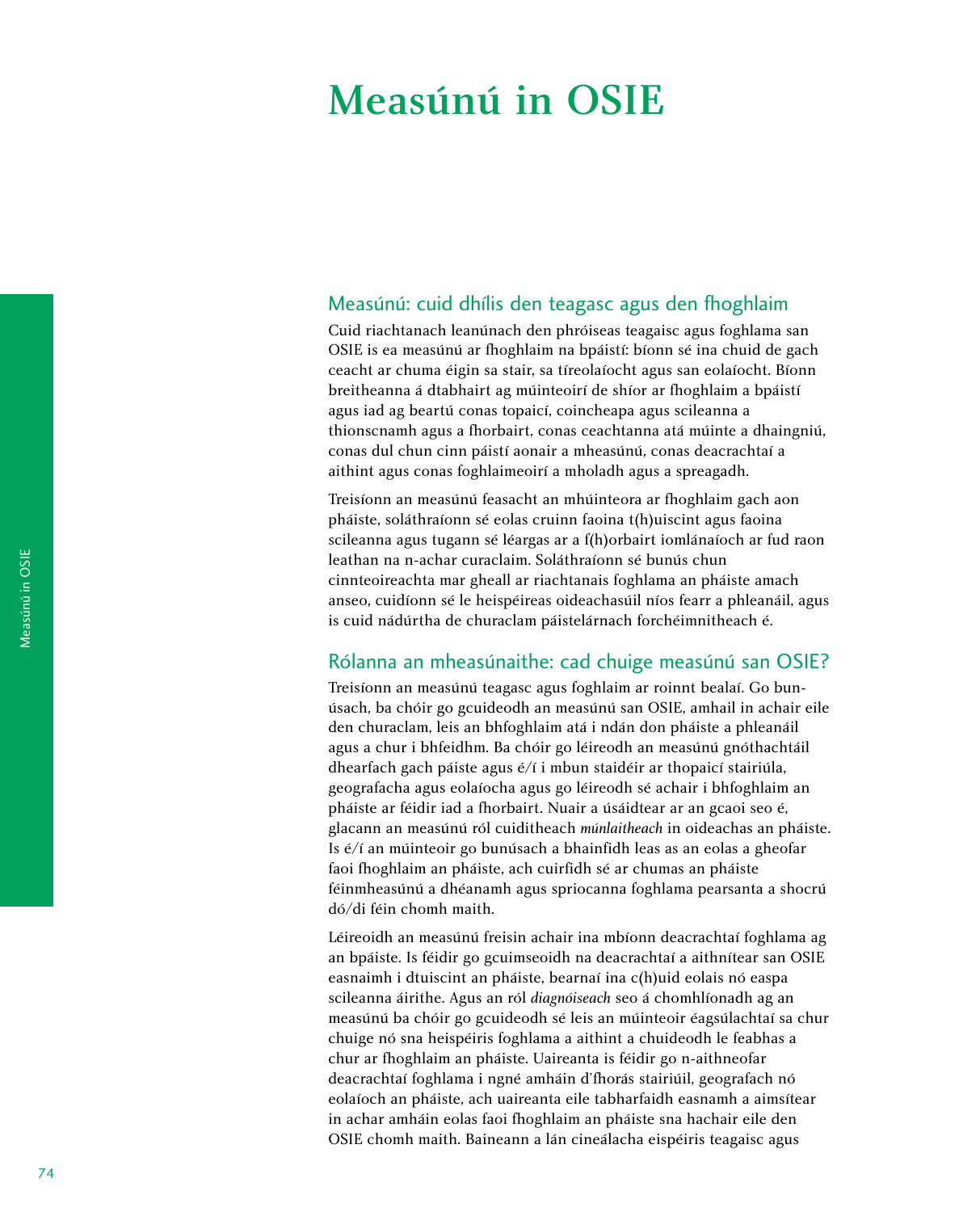fhoghlama sa stair, sa tíreolaíocht agus san eolaíocht leas agus úsáid as raon leathan scileanna agus coincheapa sa chaoi go dtig leis an OSIE freisin deiseanna úsáideacha a sholáthar chun fianaise a fháil faoi dhul chun cinn páiste in achair mar mhatamaitic, theanga agus fhorás sóisialta.

Ba chóir go soláthródh an measúnú fianaise faoi ghnóthachtáil fhoriomlán an pháiste go tráthrialta agus ar bhealach rianúil. Is féidir an measúnú a úsáid chun an ról *suimitheach* seo a chomhlíonadh tráth a bhféachann múinteoirí le torthaí na foghlama a thabhairt chun grinnis tar éis aonad oibre a chríochnú nó tráth a dtugann siad tuairisc do dhreamanna seachas an páiste, mar shampla nuair a labhraíonn siad le tuismitheoirí agus le múinteoirí eile mar gheall ar dhul chun cinn an pháiste.

Is féidir leis an measúnú cuidiú leis an múinteoir freisin oiriúnacht an chláir san OSIE atá roghnaithe ag an múinteoir agus an scoil d'aoisghrúpa ar leith a mheas, agus tig leis cabhrú leis an múinteoir éifeacht na n-acmhainní oideachais, na modhanna teagaisc agus na saghsanna éagsúla cur chuige a úsáidtear a mheasúnú. Nuair a leagtar an ról *meastóireachta* seo ar an measúnú, cuidíonn sé leis an múinteoir a aithint conas a d'fhéadfaí eispéireas foghlama an pháiste a fheabhsú.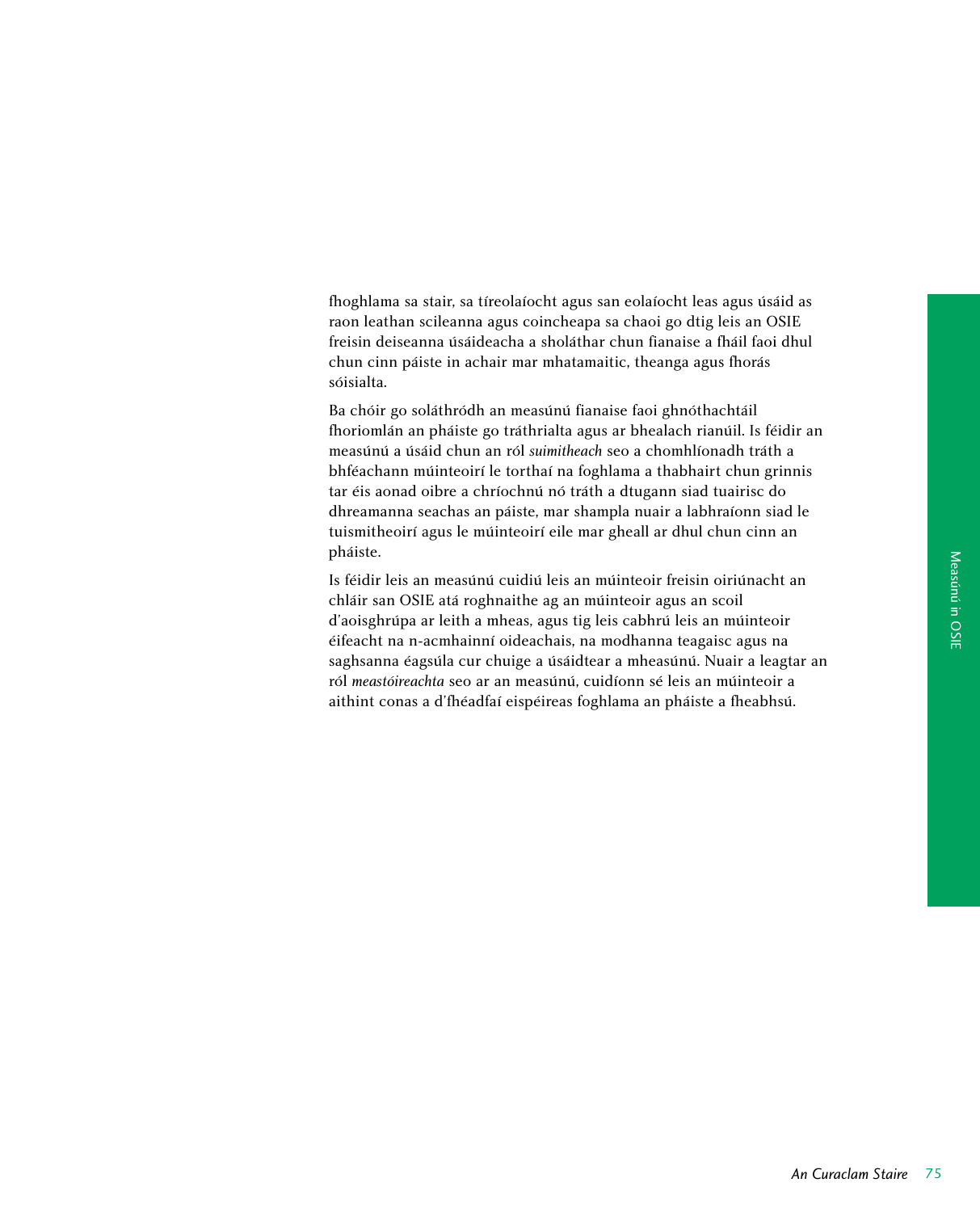# Measúnú sa stair

## Measúnú agus nádúr na staire: cé is ceart a mheasúnú?

Má tá an measúnú chun na rólanna sin a chomhlíonadh, ní mór dó bheith bailí, .i. ní mór dó féachaint le dul chun cinn agus gnóthachtáil an pháiste a thomhas i ngach gné den churaclam staire agus tuairisc a sholáthar dá réir. Tá an curaclam staire bunaithe ar an réamhráiteas gur féidir le stair cur le hoideachas an pháiste ar bhealach sainiúil luachmhar ach an méid seo a bheith i gceist léi in aon am amháin: eolas a shealbhú ar ghnéithe den am atá thart, forbairt scileanna staire agus dearcadh atá tábhachtach a chothú. Ní mór don mheasúnú ar dhul chun cinn na bpáistí sa stair freagairt don tuiscint seo chun go mbeidh bailíocht ann agus ionas nach gcuirfidh na teicníochtaí measúnaithe an curaclam as a riocht. Ar an ábhar sin, caithfidh na teicníochtaí measúnaithe a úsáidfear sa stair féachaint le dul chun cinn na bpáistí a mheas chomh fada is a bhaineann lena n-eolas ar an am atá thart, lena gcumas scileanna staire a úsáid agus le forbairt a ndearcaidh.

# Snáitheanna agus snáithaonaid

Déanann na snáitheanna agus na snáithaonaid sa churaclam staire réimsí eolais an churaclaim a rianú agus molann siad bealaí a bhféadfaí scileanna staire a fhorbairt de réir mar a chríochnaítear na haonaid oibre sin. Taispeánann na cuspóirí agus na samplaí sa chló iodálach an réimse eolais a bhféadfaí a bheith ag súil leis ag gach leibhéal. Taispeánann an mhír *Aonad oibre a phleanáil* sna treoirlínte do mhúinteoirí atá ag dul leis seo, cén chaoi a bhféadfaí iad seo a úsáid mar bhunús le gníomhaíochtaí teagaisc agus foghlama. Ba chóir gur ghné amháin den mheasúnú í an réimse eolais a rianaítear sna haonaid seo.

Tugann leagan amach na snáitheanna agus na snáithaonad go leor saoirse do scoileanna agus do mhúinteoirí maidir le topaicí feiliúnacha a roghnú don chlár staire, agus san am céanna tugann sé treoir maidir leis an gcothromaíocht nach mór a aimsiú taobh istigh den churaclam. Léiríonn an curaclam gur féidir go leor den obair a mholtar do ranganna naíonán agus do ranganna 1 agus 2 a dhéanamh trí mheán téamaí agus topaicí comhtháite, agus ba chóir an measúnú a bheith solúbtha go leor gur féidir leis déileáil le cur chuige oideolaíoch den chineál sin.

Caithfidh na teicníochtaí measúnaithe an raon leathan aonad ar féidir ábhar an chláir a roghnú astu sna meánranganna agus sna hardranganna a chur san áireamh chomh maith agus, ina theannta sin, ceann a thógáil de na critéir ar cheart leas a bhaint astu agus curaclam staire atá leathan agus cothrom á phleánáil (faoi mar atá rianaithe ar lch 36–38 agus 56–58 den churaclam).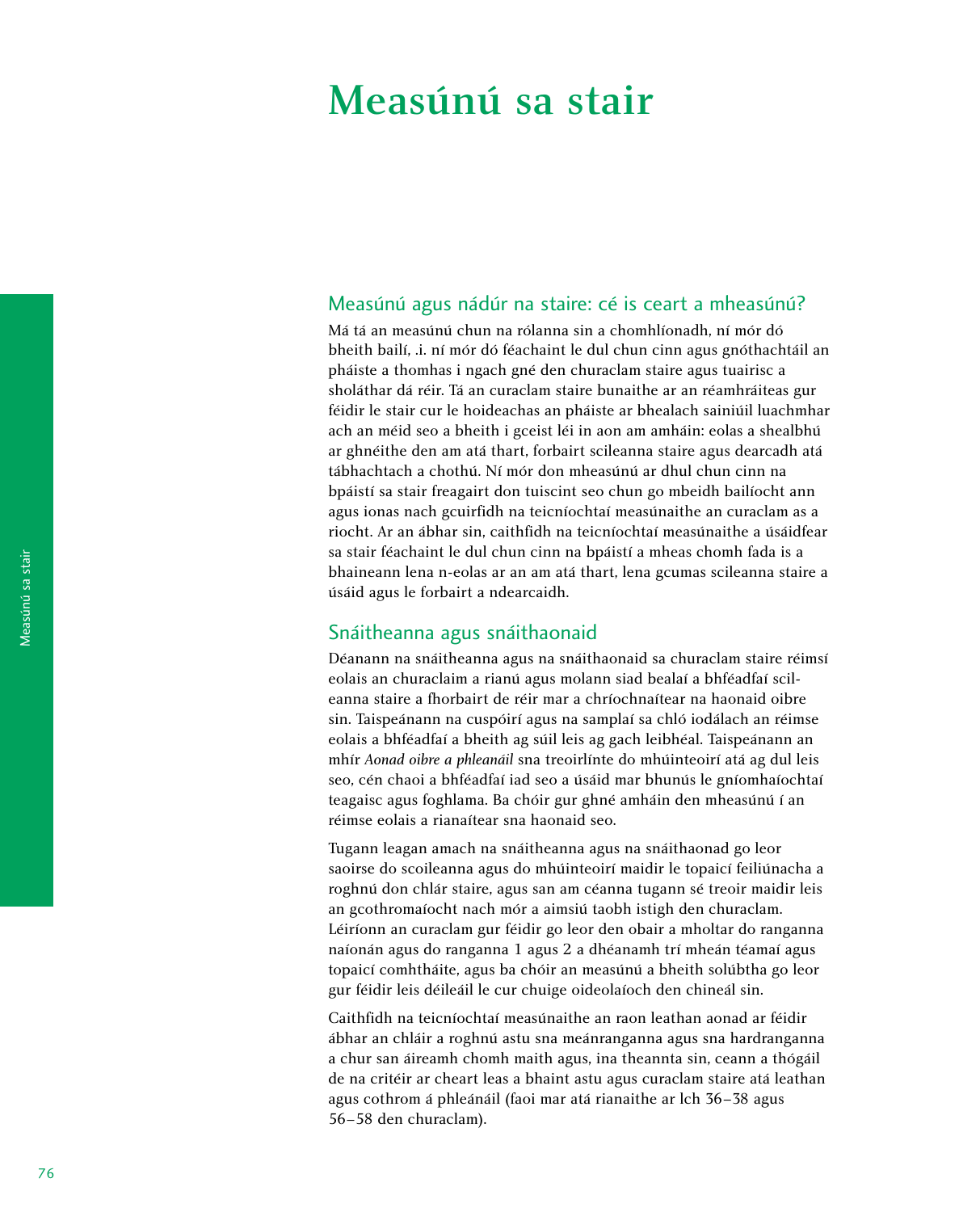De thoradh na saoirse a thugann an curaclam agus de thoradh an éilimh go ndéanfaidh na páistí staidéar ar ghnéithe den stair áitiúil, den stair náisiúnta agus den stair idirnáisiúnta, mar aon le staidéar a dhéanamh ar thréimhsí san am atá thart agus ar thréimhsí sa Mheánaois chomh maith le tréimhsí nua-aimseartha, tá sé riachtanach go ndéanfar pleanáil chuimsitheach, measúnú suimitheach éifeachtach agus taifeadadh taobh istigh den scoil.

## Ag obair mar staraí

Gné de mheasúnú na staire atá chomh tábhachtach céanna baineann sí le forbairt agus cur i bhfeidhm na scileanna staire a shealbhaíonn na páistí. Ag gach leibhéal den churaclam rianaíonn an mhír *Ag obair mar staraí* na scileanna agus na coincheapa staire ba chóir a fhorbairt de réir mar a bhíonn na páistí ag déanamh staidéir ar na topaicí a bhfuil cur síos orthu sna snáithaonaid ábhair. Is é atá i gceist leis na cuspóirí agus leis na heiseamláirí atá liostaithe faoi gach ceannteideal sna míreanna sin an méid scile a bhféadfaí a bheith ag súil leis ag gach leibhéal a léiriú. Faoi mar a dhéantar i gcás na gcuspóirí eolais, léirítear conas dlúthchuid den phróiseas teagaisc agus foghlama a dhéanamh d'fhorbairt na scileanna sin sa mhír *Aonad oibre a phleanáil* sna treoirlínte do mhúinteoirí.

Ar roinnt cúiseanna, is casta an rud é measúnú a dhéanamh ar scileanna. Sa chéad áit baineann scileanna ó nádúr le próiseas, le gníomhaíocht agus le cur i bhfeidhm, agus ar an ábhar sin ní furasta iad a mheas le teicníochtaí a bhíonn ag brath ar thoradh deiridh, bíodh sé scríofa nó i bhfoirm éigin eile. Is i gcomhthéacs na gníomhaíochta agus sa phlé a dhéantar ar dhaoine, ar imeachtaí agus ar earraí ón am atá thart is fearr a fheictear an leibhéal ag a gcuireann an páiste bunscoile scileanna staire i bhfeidhm. Úsáideann páistí scileanna na staire agus iad ag obair ina n-aonar, ach is minic gur fusa breathnú orthu agus iad ag gabháil d'obair ghrúpa nó do phlé i gcomhthéacs ranga. Mar sin, má tá an measúnú le bheith ina tháscaire bailí ar thuiscint an pháiste ar an stair, caithfidh sé féachaint leis an gcumas a thaispeánann an páiste i raon leathan gníomhaíochtaí i suímh éagsúla foghlama a aithint agus a thaifeadadh.

Sa dara háit, ní tharlaíonn forbairt scileanna staire go líneach nó go hordlathach. Cé go gcuireann an curaclam scileanna na staire i láthair i sraith de cheithre ráiteas grádaithe chun cabhrú leis na múinteoirí freastal ar fhorbairt na scileanna ar bhealach córasach, is annamh a shealbhaítear na scileanna seo ar bhealach ordúil forchéimnithe. Ní go réidh leanúnach ó leibhéal go leibhéal a fhorbraíonn tuiscint páistí ar an stair. Téann raon tosca éagsúla i bhfeidhm uirthi.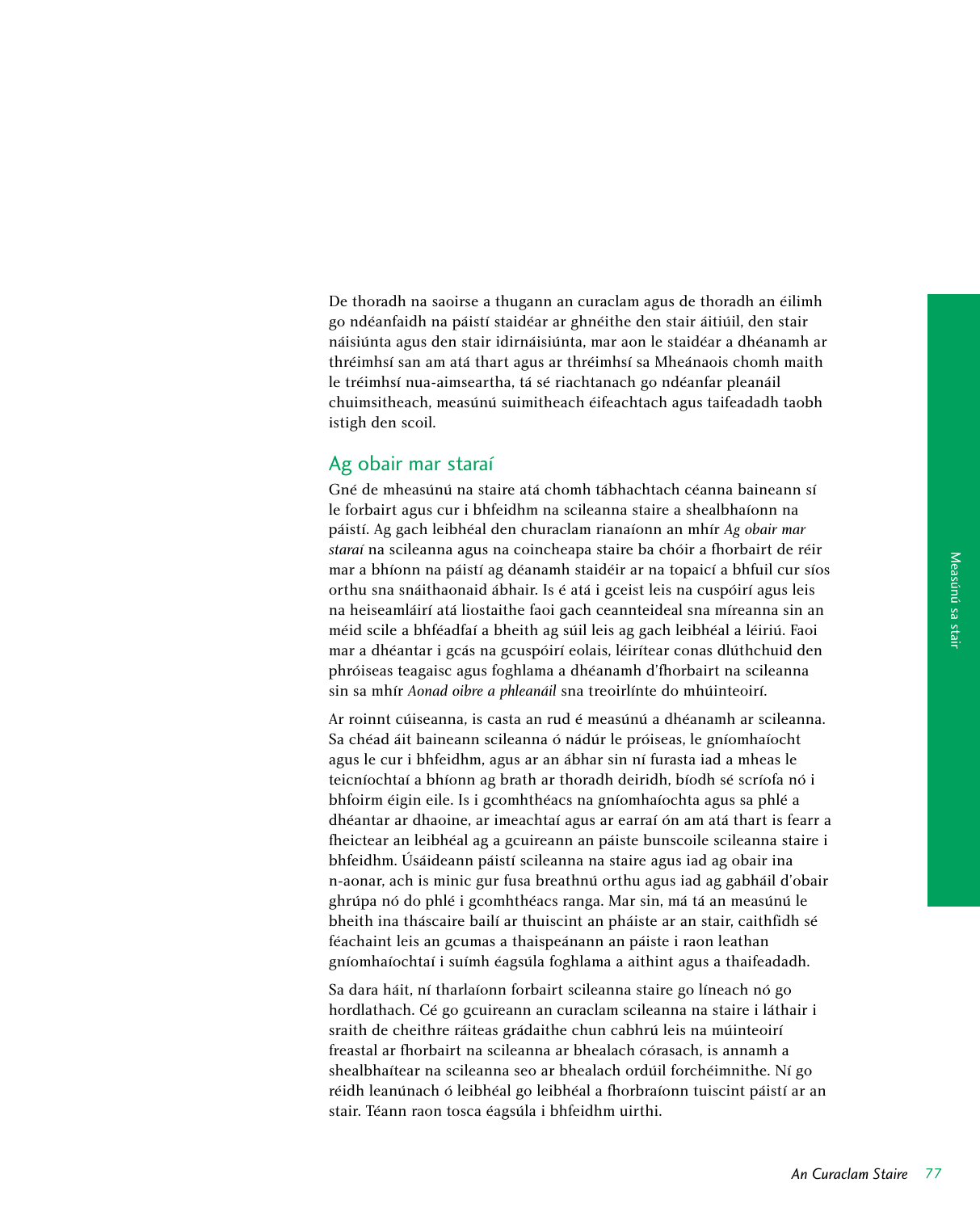Go háirithe, déantar cumas páistí scileanna staire a chur i bhfeidhm a fhorbairt i gcomhthéacs na ndaoine, na n-imeachtaí agus na fianaise ón am atá thart a dtagann siad orthu ina gcuid foghlama: bíodh is go mbeadh ar chumas páistí scileanna áirithe a úsáid agus iad ag plé imeachta éigin a bhfuil eolas acu uirthi, d'fhéadfadh nach mbeadh ar a gcumas na scileanna sin a úsáid ar an gcuma chéanna i gcomhthéacs nach bhfuil oiread sin taithí acu air. Ní hamháin sin ach cuirfidh go leor páistí na scileanna éagsúla staire i bhfeidhm ag leibhéil éagsúla: d'fhéadfadh go léireodh páiste tuiscint chaolchúiseach ar chúis agus iarmhairt agus inspreagadh pearsan éigin san am atá thart á phlé aige/aici ach fós nach mbeadh ar a c(h)umas na himeachtaí atá i gceist a chur ina gcomhthéacs cróineolaíoch.

Mar sin, baineann measúnú scileanna staire páistí le cur síos a dhéanamh ar phróiseas casta orgánach nach féidir a thomhas go beacht mar gheall ar nádúr smaointeoireacht staire an pháiste agus mar gheall ar na rudaí is bun leis an stair féin—imeachtaí, pearsana, foinsí, ceisteanna, tátail, agus léirmhínithe—a bheith athraitheach, casta, agus fite fuaite ina chéile. Agus measúnú ar siúl, ní mór uirlisí a úsáid ar féidir leo déileáil le caolchúis an phróisis fhoghlama seo agus ar féidir leo foghlaim páistí a mheas i gcomhthéacs na ngnéithe sin den am atá thart a bhfuil eolas acu orthu.

## Luachanna, dearcadh agus freagrachtaí

Baineann measúnú sa stair, chomh maith, leis na luachanna agus leis an dearcadh a fhorbraítear sa pháiste de réir mar a dhéanann sé/sí staidéar ar thopaicí staire. Leagann an curaclam béim ar an ról is féidir a bheith ag stair i gcothú dearcaidh oscailte cheistigh i leith creideamh, luachanna agus inspreagtha daoine eile, i gcothú caoinfhulaingthe i leith grúpaí éagsúla eitneacha, cultúrtha, reiligiúnacha agus sóisialta, i gcothú mothú freagrachta i leith chaomhnú na hoidhreachta, agus i gcothú mothú féiniúlachta ar bhonn áitiúil, náisiúnta, Eorpach agus domhanda.

Curaclam cothrom de thopaicí staire as comhthéacsanna áitiúla, náisiúnta agus idirnáisiúnta a spreagann an páiste chun scileanna an staraí a chur i bhfeidhm ar bhealach oscailte criticiúil a chothaíonn an dearcadh sin. Ar nós na scileanna, ní féidir an chaoi a bhforbraíonn an páiste an dearcadh seo a thomhas ach i gcomhthéacs díospóireachta agus suíomh foghlama údaracha. Caithfidh an measúnú a dhéanfar ar dhearcadh an pháiste sa stair a bheith ag brath go mór mar sin ar bhreathnadóireacht agus ar bhreithiúnas an mhúinteora maidir le cur chuige an pháiste i leith topaicí agus gníomhaíochtaí staire.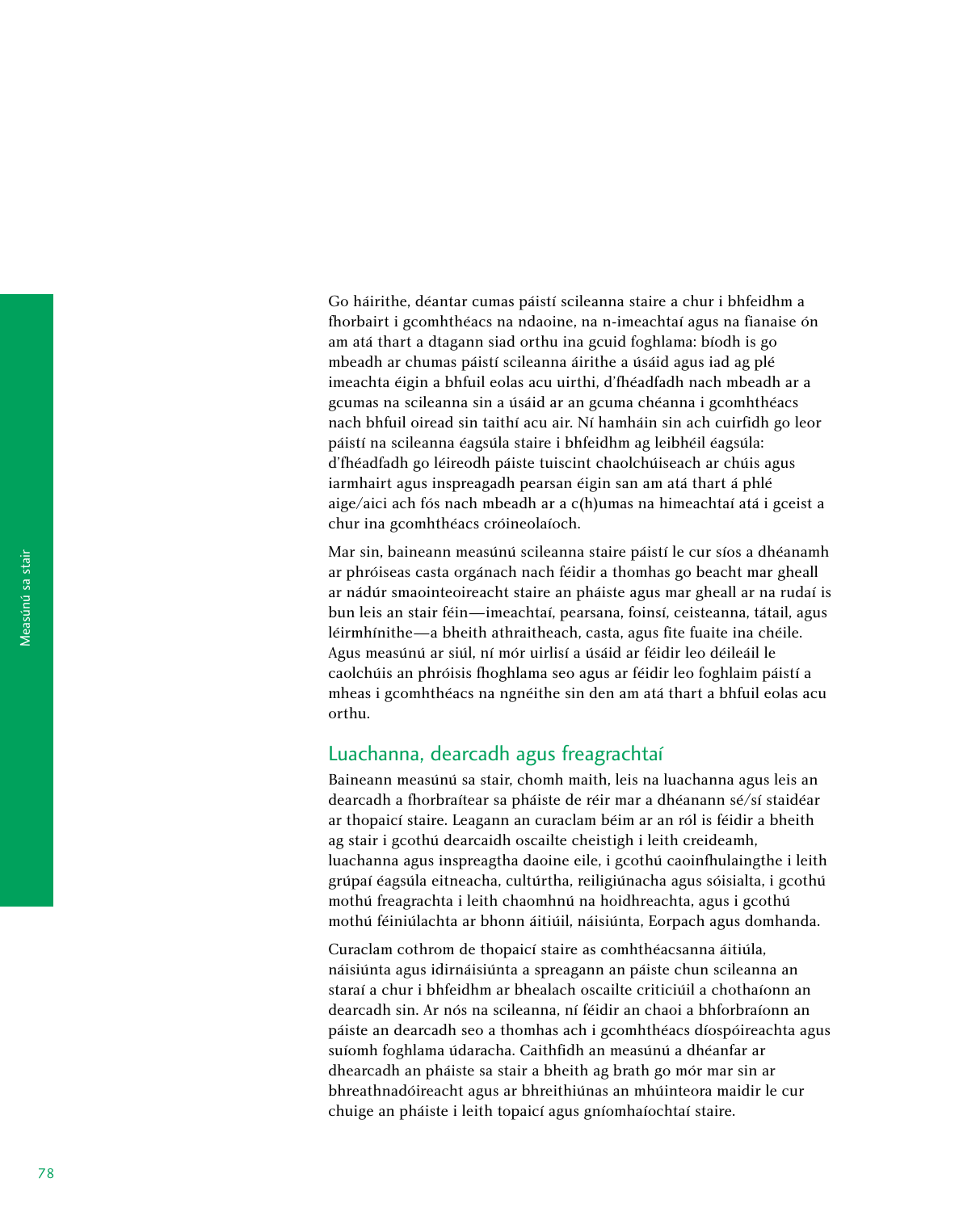## Uirlisí measúnaithe: conas an measúnú a dhéanamh

I láthair na rólanna éagsúla atá ag an measúnú sa stair agus an gá atá le measúnú a dhéanamh ar eolas na bpáistí ar an am atá thart agus ar fhorbairt a gcuid scileanna agus a ndearcaidh, beidh gá le réimse uirlisí measúnaithe agus le cineálacha éagsúla cur chuige. Beidh raon de mhodhanna measúnaithe ag teastáil ó mhodhanna nach bhfuil chomh struchtúrtha ná chomh foirmiúil sin go dtí modhanna atá níos foirmiúla agus níos struchtúrtha. Go ginearálta, ba chóir go n-eascródh na teicníochtaí measúnaithe a úsáidfear go nádúrtha as an teagasc agus as an bhfoghlaim. Beidh a n-éifeacht ag brath ar scileanna cinntitheacha múinteoireachta, ar bhreathnóireacht, éisteacht agus idirghníomhú leis na páistí agus ar thorthaí tascanna foghlama sa stair a scrúdú.

Tá siad seo a leanas ar na huirlisí is úsáidí a bheidh ag scoileanna le haghaidh measúnaithe sa stair:

*breathnóireacht an mhúinteora tascanna agus tástálacha a cheapfaidh an múinteoir samplaí oibre, bailiúcháin d'obair na bpáistí agus tionscadail próifílí curaclaim.*

Tuigtear nach gá go mbeadh sé praiticiúil ná inmholta go n-úsáidfí na huirlisí sin ar fad i ngach suíomh foghlama nó taobh istigh d'aon tréimhse ama amháin.

#### *Breathnóireacht an mhúinteora*

Cuireann breathnóireacht an mhúinteora agus na breithiúnais ghairmiúla a cheapann sé/sí sa seomra ranga cuid den eolas is sciobtha agus is cruinne faoi fhoghlaim an pháiste ar fáil. Bainfidh an múinteoir síorúsáid as na teicníochtaí seo i rith na gceachtanna staire. Is féidir go leor a fhoghlaim trí bhreathnú ar fhreagairt páistí agus nótáil a dhéanamh uirthi i suímh éagsúla, ina measc:

- freagairt páistí ar cheisteanna agus ar mholtaí an mhúinteora
- páirtíocht páistí i ndíospóireachtaí ranga faoi phearsana stairiúla, faoina n-inspreagadh agus faoina ngníomhartha agus faoi imeachtaí san am atá thart
- idirghníomhaíocht páistí lena chéile i bplé agus in obair ghrúpa
- freagairt páistí do threalamh foghlama agus do thascanna foghlama a dhearann an múinteoir
- na bealaí ina bhfreagraíonn páistí d'fhianaise staire agus an chaoi a n-úsáideann siad í.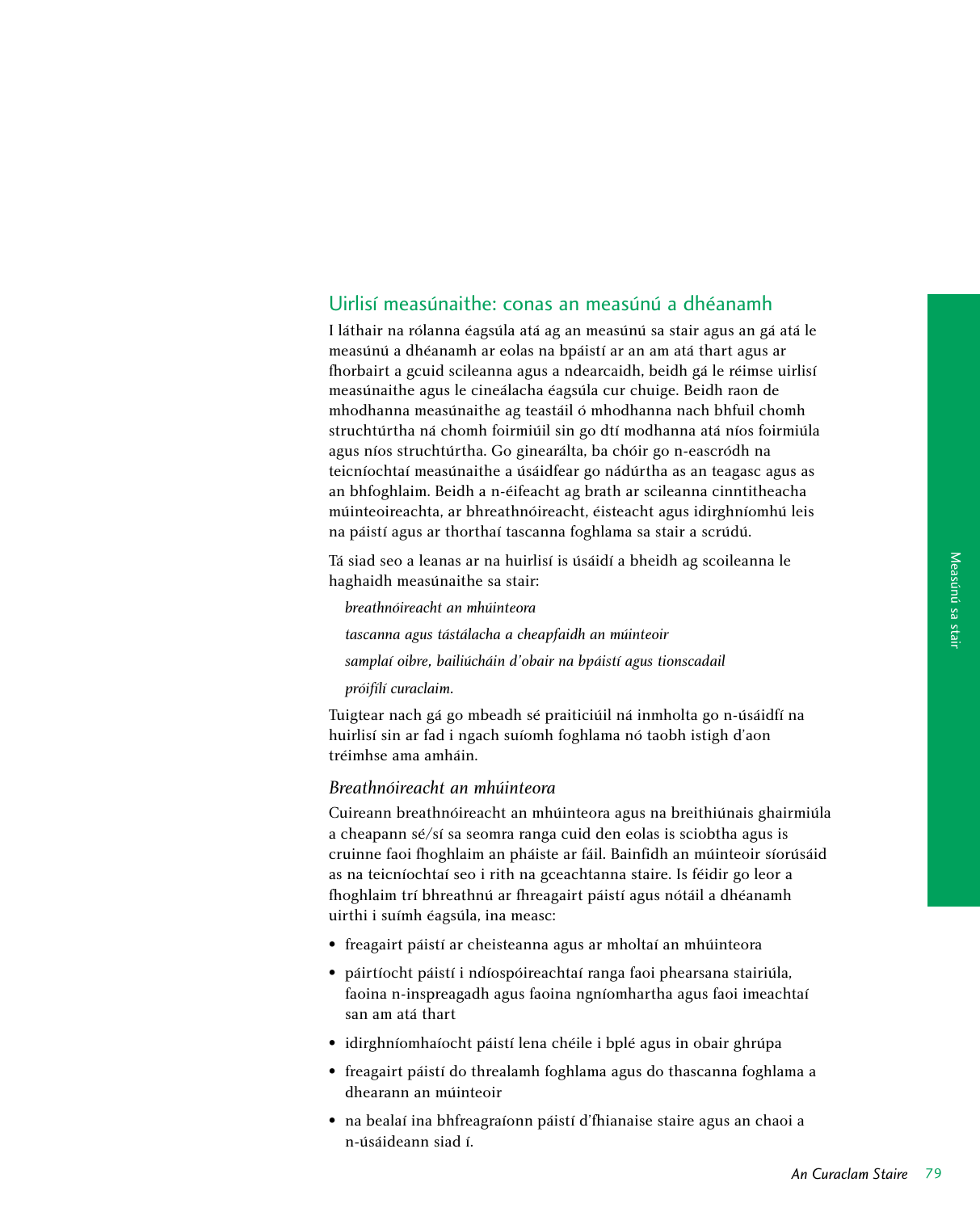Cuireann breathnóireacht an mhúinteora measúnú leanúnach ar fáil ar ghnóthachtáil páistí i ngnéithe eolais, scile agus dearcaidh na staire. Ar an ábhar sin is féidir léi rólanna tábhachtacha diagnóiseacha agus múnlaitheacha a bheith aici chomh maith le cabhrú le haiseolas a chur ar fáil don fhoghlaimeoir. Is sa ghníomhaíocht is fearr a fheictear cén chaoi a n-éiríonn leis an bpáiste ó thaobh forbairt agus cur i bhfeidhm scileanna staire de—cúis agus iarmhairt a aithint, fianaise a láimhseáil, ionbhá le daoine eile a léiriú. Mar sin d'fhéadfadh gurbh í breathnóireacht neamhfhoirmiúil an mhúinteora an t-aon bhealach chun measúnú cruinn a dhéanamh ar dhul chun cinn an pháiste.

Tarlóidh cuid den bhreathnóireacht seo go teagmhasach de réir mar a ghlacann na páistí páirt sna gníomhaíochtaí foghlama agus de réir mar a léiríonn siad spéis i dtopaic staire nó i bpíosa fianaise. Ach is féidir cuid eile den bhreathnóireacht a phleanáil nó a struchtúrú: mar shampla, d'fhéadfadh an múinteoir a shocrú go mbreathnódh sé/sí ar obair daltaí faoi leith a bhfuil deacrachtaí foghlama acu nó ar an bplé taobh istigh de ghrúpa faoi leith sa seomra ranga.

Féadfaidh múinteoirí cuid d'iompar foghlama páistí a nótáil go neamhfhoirmiúil mar chabhair chun eispéiris oideachasúla a bheadh feiliúnach d'fhoghlaimeoirí faoi leith a eagrú amach anseo. Uaireanta b'fhéidir go dtabharfadh múinteoirí faoi deara go gcabhródh nóta simplí den mhéid a bhreathnófaí chun obair do pháiste aonair nó do ghrúpa a phleanáil ar bhealach níos córasaí agus a bheadh dírithe níos fearr ar a riachtanais sin.

#### *Tascanna agus tástálacha a dhearann an múinteoir*

Ar fud na n-aonad curaclaim staire feicfidh múinteoirí deiseanna do na páistí tabhairt faoi raon tascanna. Beidh roinnt cuspóirí leo: beartófar cuid acu le gnéithe áirithe den cheacht a dhaingniú, cuid eile chun an páiste a spreagadh le ceisteanna a chur agus le smaoineamh ar imeachtaí nó dhaoine sa stair; déanfaidh cuid eile fós raon de scileanna staire a fhorbairt. Ní hamháin go gcuirfidh siad sin leis an bpróiseas foghlama ach léireoidh freagairt na bpáistí do na tascanna cén dul chun cinn atá á dhéanamh acu sa stair.

Ba chóir raon leathan tascanna a úsáid, agus na cinn seo san áireamh:

- scéalta agus tuairiscí ar imeachtaí a insint agus a athinsint
- cuntais agus cur síos a thabhairt ó bhéal nó i bhfoirm scríofa nó phictiúrtha ar láithreacha ar tugadh cuairt orthu nó ar dhaoine ar cuireadh agallamh orthu
- línte ama a chumadh chun imeachtaí éagsúla, ó línte simplí 'faoinar tharla sa scéal' go línte níos casta de thréimhsí staire a léiriú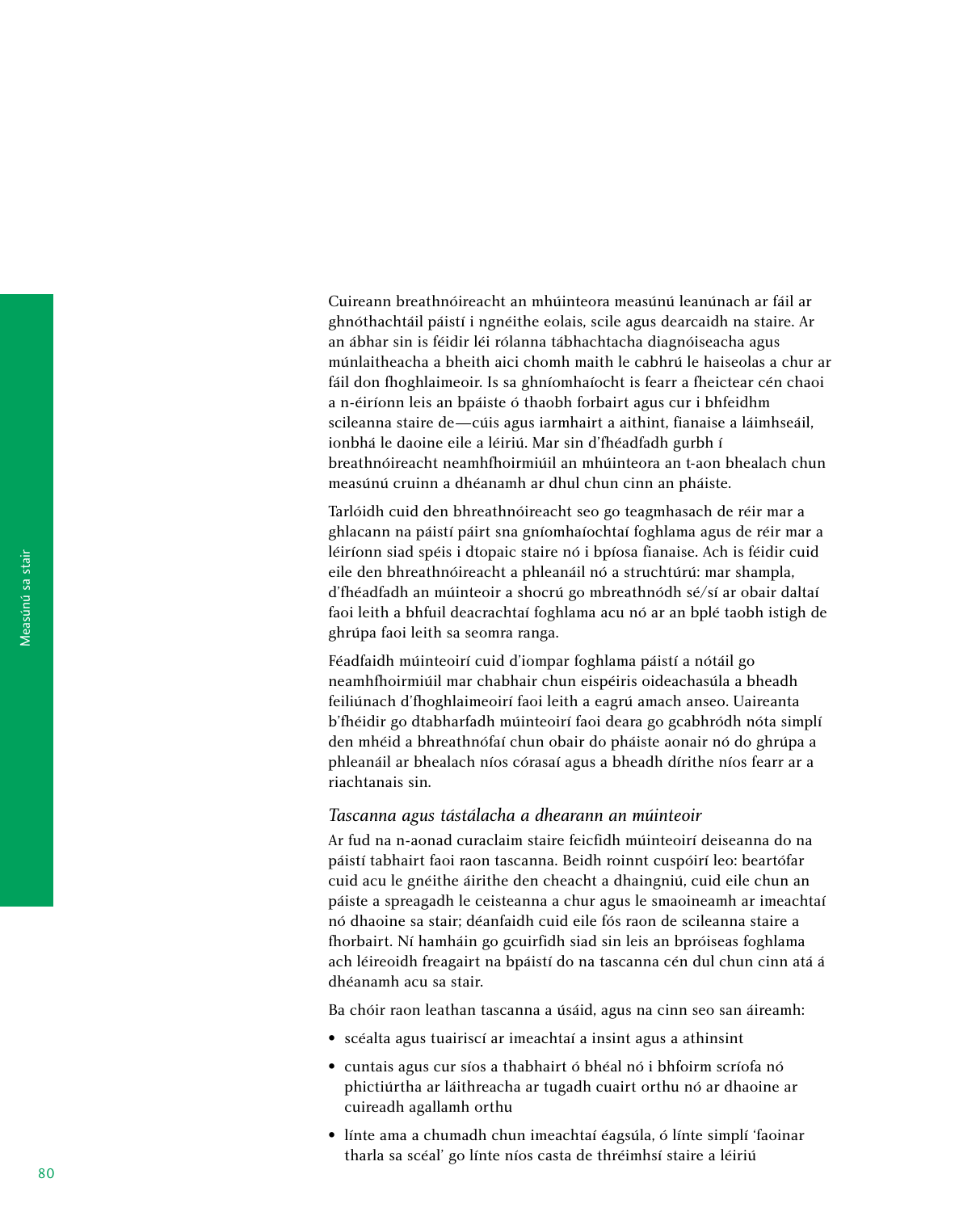- cartaí oibre nó bileoga gníomhaíochta a threoraíonn agus a spreagann páistí agus iad ag scrúdú fianaise nó ag déanamh taighde ar thopaic
- leabhráin loirg a chabhraíonn leis an bpáiste fianaise ón am atá thart a scrúdú sa timpeallacht nó ag taispeántas
- léarscáileanna de láithreacha stairiúla
- rólghlacadh nó comhrá nó imeacht a dhrámú
- tuairimí a chaitheamh faoi mhothúcháin agus inspreagadh pearsan chun cuntas scríofa nó cuntas ó bhéal a chruthú (m.sh. a ndúirt Strongbó lena chara tar éis dó casadh ar Dhiarmaid Mac Murchú den chéad uair, litir a scríobh deoraí sa naoú haois déag chuig a m(h)áthair in Éirinn)
- líníocht nó líníochtaí a chríochnú
- mionsamhlacha a dhéanamh
- leabhar a chur le chéile ar thopaic staire faoi leith nó obair tionscadail a chur i láthair agus úsáid a bhaint as teicneolaíocht an eolais agus na cumarsáide
- tionscadail ar théamaí staire a chuirtear i gcrích
- cláir idirghníomhacha ilmheáin ríomhaire a chuireann ar chumas páistí topaicí staire a iniúchadh agus raon tascanna, tomhas agus fadhbanna a réiteach. Téann na cláir seo in oiriúint do leibhéal eolais nó scile an pháiste, tugann siad aiseolas do pháiste láithreach faoina d(h)ul chun cinn agus, i gcásanna áirithe, déanann siad sonraí faoi dhul chun cinn grúpa páistí a thaifeadadh mar eolas don mhúinteoir. Bíodh is go bhfuil na cláir seo úsáideach, d'fhéadfadh go bhfuil teorainn lena dtairbhe chun measúnú a dhéanamh ar scileanna staire
- torthaí taighde staire a dhéanann an páiste féin go neamhspleách
- tástáil ar aonad nó ar aonaid oibre a dhearann an múinteoir féin chun críche athbhreithnithe.

Nuair a úsáidtear raon de na gníomhaíochtaí foghlama sin ceanglaítear an measúnú go dlúth leis an bpróiseas teagaisc agus foghlama agus déantar dul chun cinn an pháiste a mheasúnú i gcomhthéacs an ábhair staire a bhfuil taithí aige/aici air. Is féidir leas a bhaint as tascanna chun measúnú a dhéanamh ar eolas na bpáistí ar thopaicí agus ar a gcumas scileanna staire a chur i bhfeidhm, agus is féidir an t-eolas a chuireann siad ar fáil a úsáid ar mhaithe le cuspóirí múnlaitheacha, diagnóiseacha agus suimitheacha.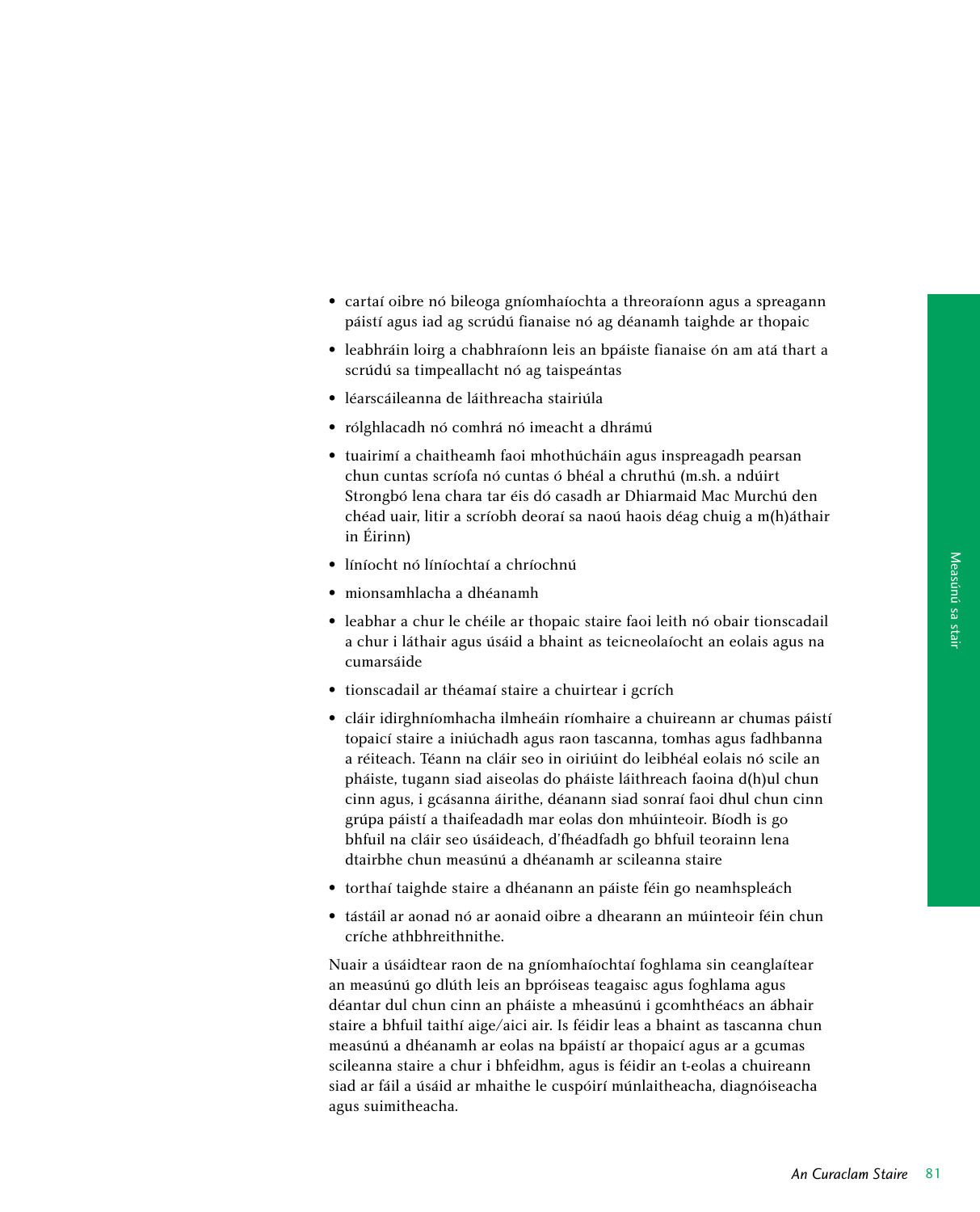Má úsáidtear raon tascanna, spreagtar na páistí go léir chun iomlán a gcuid tuisceana ar an stair a thaispeáint. Má chuirtear tascanna i láthair trí mheáin eile, chomh maith leis an scríbhneoireacht, beidh an múinteoir in ann measúnú níos cruinne a dhéanamh ar leibhéal tuisceana staire na bpáistí úd nach bhfuil a scileanna litearthachta chomh forbartha sin. Mar shampla, b'fhéidir go mbeadh an-chuid eolais ag páistí áirithe ar dhálaí sóisialta agus ar theicneolaíocht tréimhse agus gurbh fhearr a léireofaí sin san obair cháiréiseach a bhaineann le mionsamhail a dhéanamh; d'fhéadfadh sé go mbeadh tuiscint láidir d'ionbhá forbartha ag páistí eile nach léireofaí ach sa rólghlacadh.

### *Samplaí oibre, bailiúcháin d'obair na bpáistí agus tionscadail*

Má chuirtear bailiúcháin staire le chéile as raon de shamplaí d'obair an pháiste, bíonn modh rianúil ar fáil chun a d(h)ul chun cinn a chlárú agus a mheasúnú thar thréimhse téarma nó bliana nó thar tréimhse níos faide. Ag brath ar pholasaí measúnaithe na scoile agus ar an ngá go mbeadh bainisteoireacht, scrúdú agus stóráil na mbailiúchán inláimhsithe agus go mbeidís ar fáil go héasca, d'fhéadfadh gurb é a bheadh iontu ná samplaí d'obair reatha an pháiste nó samplaí den chuid is fearr dá (h)obair chríochnaithe mar aon le nótaí a scríobh an múinteoir.

Ar an gcaoi chéanna gur gá na tascanna a cheapann an múinteoir a bheith difriúil ionas gur féidir leis na páistí go léir an fhorbairt atá á déanamh acu a léiriú trí mheáin éagsúla, ní mór na bailiúcháin a bheith solúbtha go leor chun gnóthachtáil i réimsí éagsúla a thaifeadadh. Is cinnte go gcuirfear cuntais scríofa agus líníochtaí isteach, ach d'fhéadfaí cártaí oibre agus leabhráin chomhlíonta, tástálacha a cheap an múinteoir, dioscaí ríomhaire (nó modhanna eile stórála leictreonaí), grianghraif de mhionsamhlacha agus clostéipeanna d'athinsintí nó de dhrámú, b'fhéidir, a chur ann chomh maith. Féadfar na páistí is sine a fhágáil i mbun a mbailiúchán féin, rud a chothóidh a meas ar ar éirigh leo féin a bhaint amach; féadfar cur leis sin trína iarraidh ar dhaltaí na 'samplaí is fearr' dá gcuid oibre, dar leo féin, a roghnú lena gcur sa bhailiúchán.

Féadfar an páiste a spreagadh le féinmheasúnú a dhéanamh ar a c(h)uid oibre féin agus le spriocanna pearsanta foghlama a chur roimhe/roimpi féin, ach dul trí ábhar a b(h)ailiúcháin in éineacht leis/léi. Is bonn maith é seo freisin chun tuairisciú a dhéanamh le múinteoirí eile, le tuismitheoirí agus le daoine eile faoinar éirigh leis an bpáiste a bhaint amach, agus cuireann sé deis ar fáil laigí atá fós ann a aithint. Chomh maith leis sin cuireann anailís chórasach ar na bailiúcháin staire ar chumas an mhúnteora an t-ábhar, na modhanna agus an cur chuige a d'úsáid sé/sí thar théarma nó thar bhliain a mheasúnú.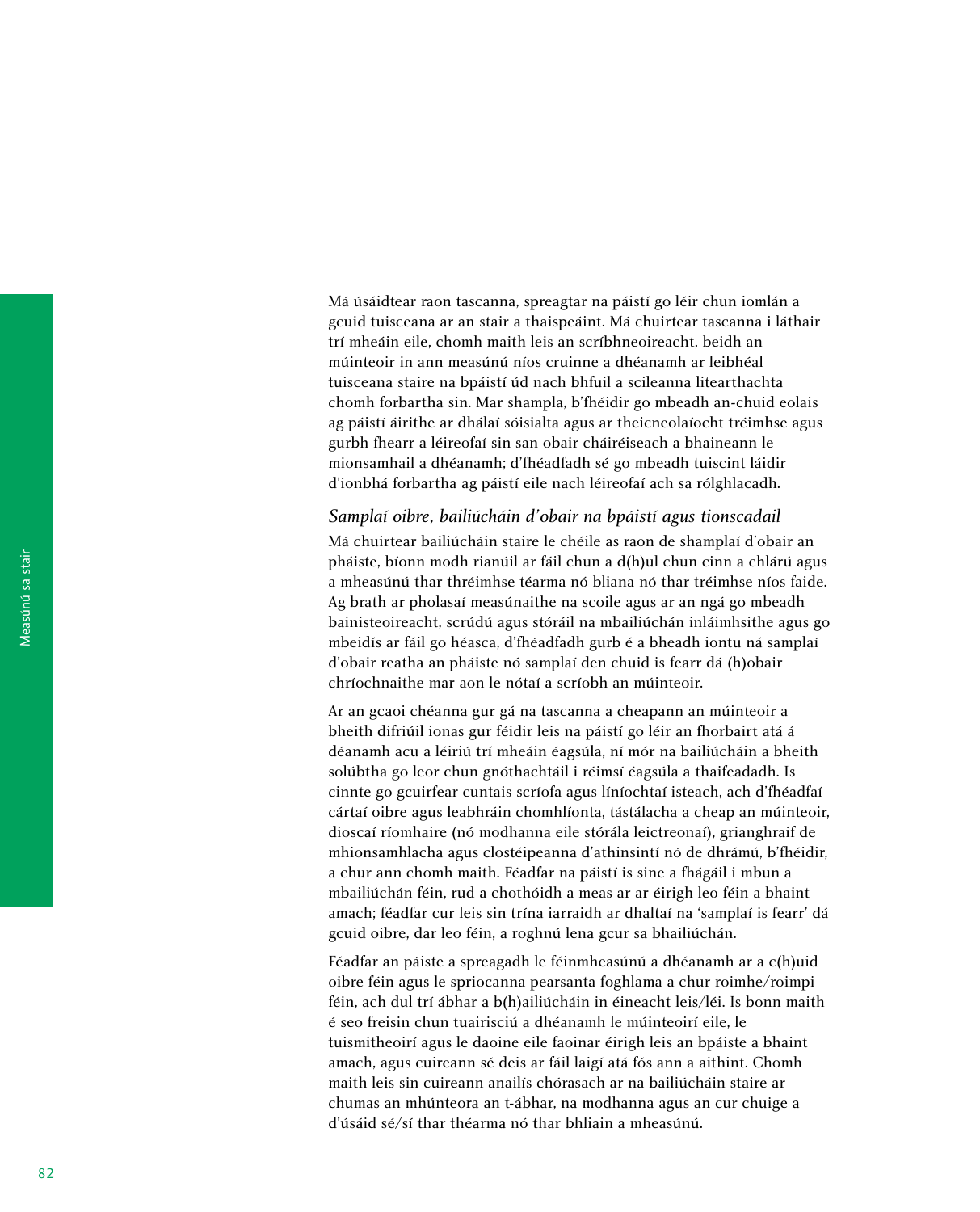Is maith mar a fheileann measúnú le cabhair an bhailiúcháin do mheasúnú na staire (agus do réimsí eile den OSIE) agus sin ar chúpla cúis; ar na cúiseanna sin d'áireofaí ilghnéitheacht an churaclaim staire, an gá atá ag an bpáiste le hiniúchadh críochnúil a dhéanamh ar stair an cheantair áitiúil agus an gá atá ann measúnú cothrom a dhéanamh ar dhul chun cinn na bpáistí ó thaobh forbartha scileanna agus dearcaidh agus ó thaobh eolais de. Ar an ábhar sin, is uirlis thábhachtach é an measúnú le cabhair bailiúcháin d'obair an pháiste as measc raon na n-uirlisí measúnaithe a úsáidtear sa stair.

#### *Próifílí curaclaim*

Cuireann próifílí curaclaim bealach ar fáil chun taifead córasach a dhéanamh ar dhul chun cinn agus ar ghnóthachtáil na bpáistí de réir mar a thugann an múinteoir iad sin faoi deara. Bíonn an phróifíl comhdhéanta de tháscairí gnóthachtála, is é sin ráitis ghearra a dhéanann cur síos ar an raon eolais agus scileanna agus ar an dearcadh ar cheart a bheith ag súil leo ón bpáiste ag leibhéil éagsúla foráis. Uaireanta d'fhéadfaí grúpaí nó tacair de na táscairí seo a chur le chéile chun cur síos níos ginearálta a dhéanamh ar dhul chun cinn páiste ag roinnt leibhéal nó céimeanna faoi leith. Féachann múinteoirí le comparáid a dhéanamh idir a dtugann siad féin faoi deara faoi na páistí agus na táscairí sna próifílí de réir mar a thosaítear nó mar a chríochnaítear aonad oibre agus ag tréimhsí rialta eile. Modh taifeadta agus tuairiscithe a d'fhéadfadh a bheith sa phróifíl freisin ach na táscairí a mharcáil nó a aibhsiú de réir mar a bhaineann an páiste amach iad.

Chuirfeadh an mhír *Ag obair mar staraí* i gcuraclam na staire bonn tábhachtach faoi fhorbairt cuid, ar a laghad, de na táscairí atá le cur i bpróifíl; bhainfeadh táscairí eile leis an eolas a bhíonn i gceist sna haonaid a roghnaíonn an scoil. D'éascófaí go mór measúnú iontaofa bailí a dhéanamh ar an gcuraclam staire ach próifílí feiliúnacha staire a fhorbairt.

Is iad torthaí bhreathnóireacht an mhúinteora foinse roinnt de na sonraí is iontaofa faoi dhul chun cinn páistí i ngach gné den stair, agus cuireann próifílí curaclaim bealach ar fáil chun na torthaí sin a eagrú, a chur i gcóras agus a thaifeadadh. Chomh maith leis sin, is féidir an phróifíl a úsáid chun córas éifeachtach taifeadta agus tuairiscithe a chruthú taobh istigh den scoil. Má thugtar suas chun dáta é go tráthrialta i rith na bliana beidh sé ina thaifead suimitheach an-sásúil chun tuairiscí a chur ar fáil do thuismitheoirí agus do dhaoine eile.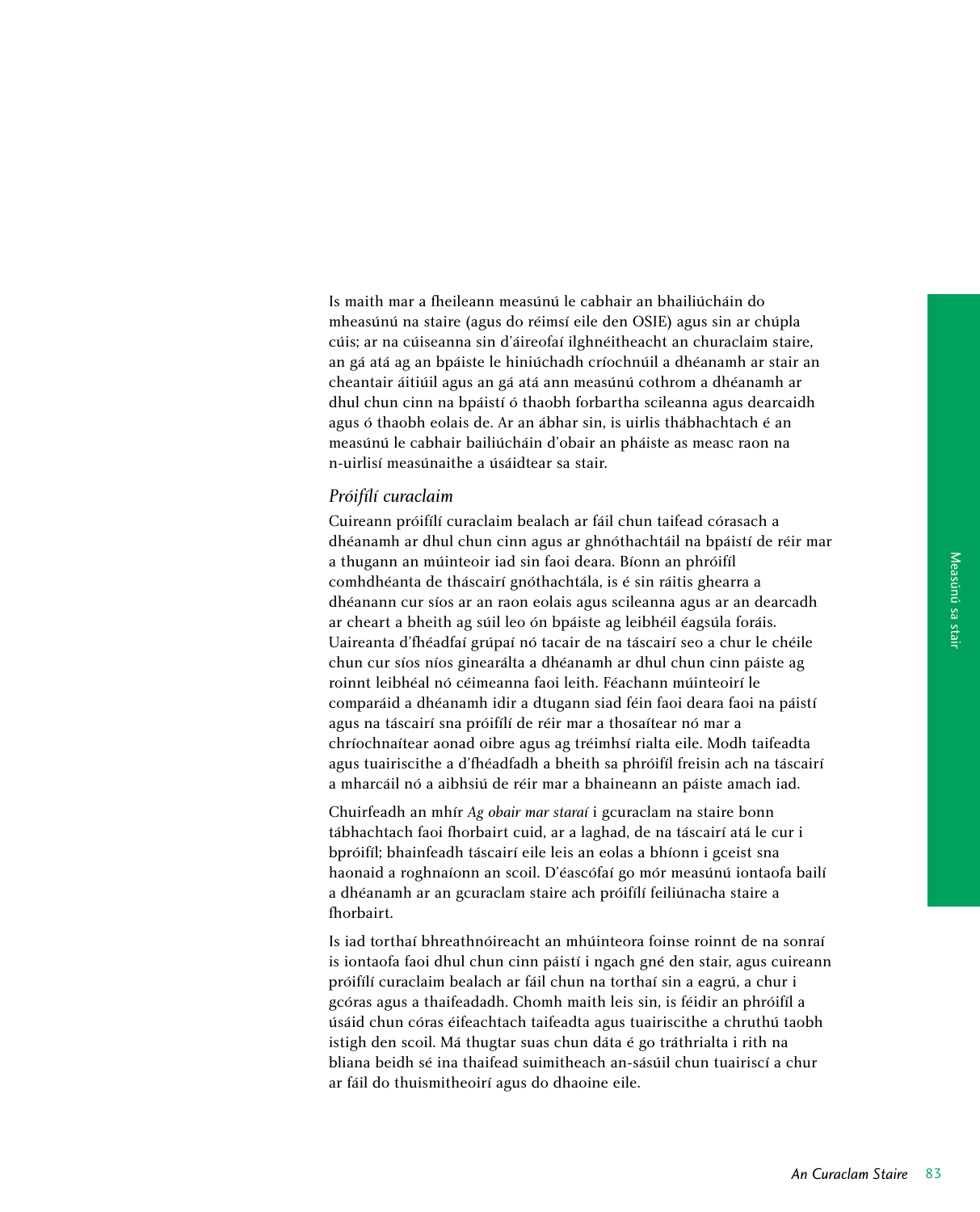## Cur chuige cothrom i leith an mheasúnaithe san OSIE

Ós é bunaidhm an mheasúnaithe i gcónaí eispéireas foghlama an pháiste a threisiú, is den riachtanas é nach laghdófaí go mór an tréimhse theagaisc de thoradh teicníochtaí measúnaithe a bheith in úsáid sa stair agus in achair eile den OSIE. Ba chóir go mbeadh treoir ar fáil do mhúinteoirí i bpolasaí na scoile don stair faoi ghléasanna measúnaithe a úsáid ar bhealach soláimhsithe iontaofa a bheadh comhtháite go dlúth leis an teagasc agus leis an bhfoghlaim. Soláthrófar cur chuige cothrom praiticiúil i leith an mheasúnaithe sa scoil má dhéantar cur chuige coiteann a fhorbairt agus a úsáid maidir le torthaí breathnóireachta múinteoirí agus torthaí eispéiris fhoghlama a thaifeadadh agus maidir le bailiúcháin d'obair an pháiste agus próifílí curaclaim a thiomsú.

## Ag taifeadadh agus ag cur in iúl

Breathnóireacht an mhúinteora, tascanna agus trialacha a cheapann an múinteoir, samplaí nó bailiúcháin d'obair an pháiste, próifílí curaclaim agus cártaí próifíle na bpáistí, cruthaíonn siad sin córas cuimsitheach le dul chun cinn agus gnóthachtáil gach páiste sa stair agus i gclár iomlán an OSIE a mheasúnú. Nuair a dhéantar an t-eolas seo a chomhroinnt ar an bhfoireann teagaisc agus é a phlé, cuireann sé ar chumas múinteoirí a gcuid saineolais a mhalartú agus comhthuiscint ar dhul chun cinn daltaí agus ar mheasúnú san OSIE a fhorbairt (próiseas a dtugtar *modhnóireacht* air). Cuideoidh comhoibriú dá leithéid le múinteoirí féachaint chuige go mbeidh leanúnachas agus iontaofacht ag baint le húsáid na ngléasanna measúnaithe.

Ba chóir go soláthródh an raon uirlisí measúnaithe san OSIE eolas riachtanach faoi fhoghlaim an pháiste do dhaltaí, do mhúinteoirí, do scoileanna, do thuismitheoirí agus do dhaoine gairmiúla nach iad, sa chaoi go mbeadh cinnteoireacht mar gheall ar fhoghlaim an pháiste amach anseo níos éasca. Sa phlé a dhéanfaidh múinteoirí agus tuismitheoirí le chéile cuirfear deiseanna ar fáil aiseolas a fháil ó na tuismitheoirí, agus cuirfidh sin le measúnú iomlán an pháiste.

### *Cárta próifíle dalta*

Éascófar taifeadadh agus cur in iúl an eolais seo faoi dhul chun cinn an pháiste ach cárta próifíle dalta a úsáid. Is é ba chóir a bheith sa chárta próifíle dalta (cárta arbh fhéidir go bhforbrófaí é lena úsáid sna bunscoileanna uile) ná measúnú suimitheach ar dhul chun cinn an pháiste sna hachair churaclaim go léir agus ar ghnéithe eile dá f(h)orás.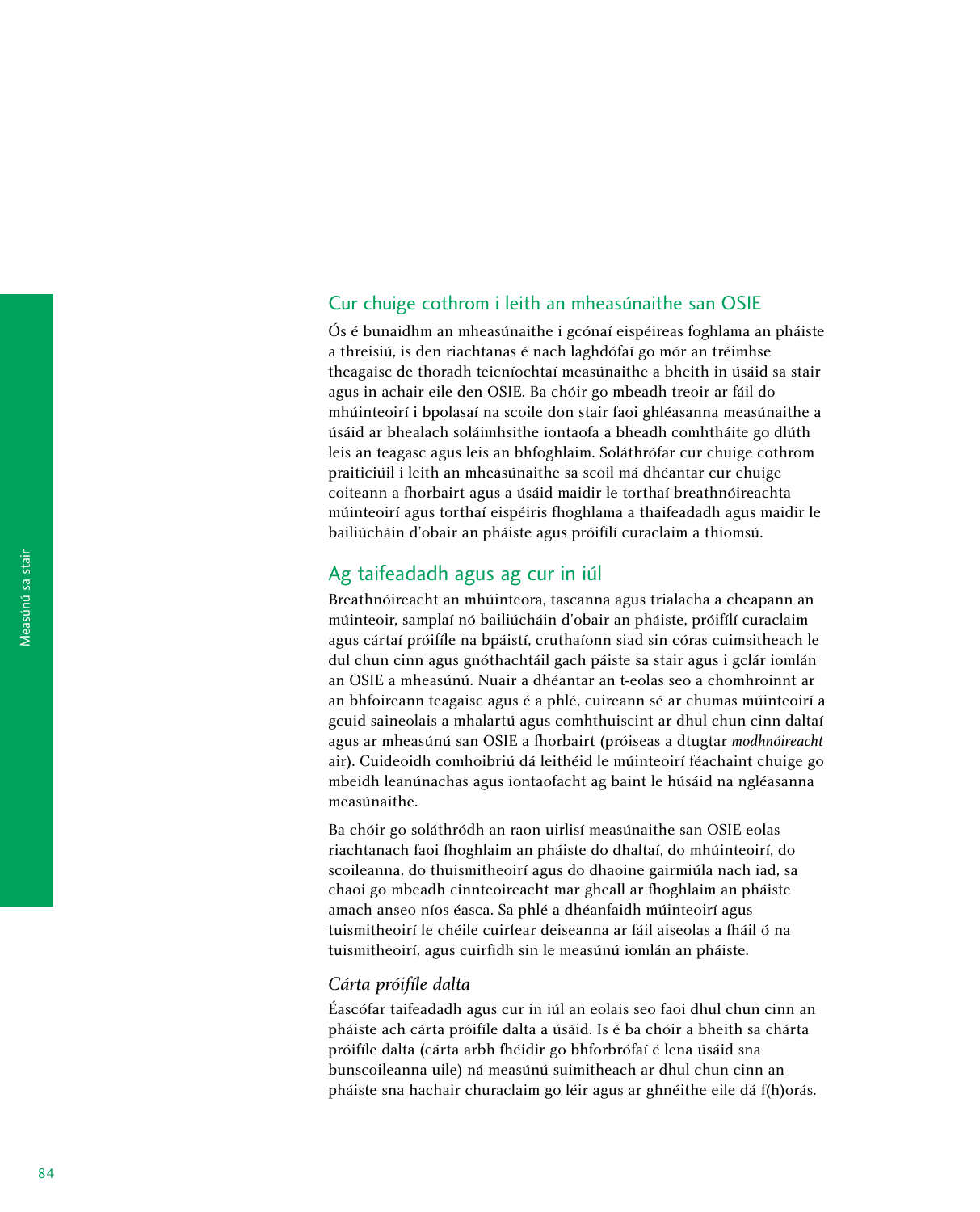Breithiúnas gairmiúil an mhúinteora ar fhorás an pháiste sa stair bunaithe ar thorthaí an teagaisc, na foghlama agus an mheasúnaithe a rinneadh i rith na bliana a bheidh i ngné amháin den chárta próifíle dalta. Ba chóir an mhír den chárta a bhaineann leis an OSIE a bheith sách solúbtha chun freastal ar chomh comhtháite is atá an t-achar seo den churaclam i ranganna na naíonán agus i ranganna 1 agus 2. Ós rud é gur chóir don chárta bunús pleanála a sholáthar d'fhoghlaim an pháiste amach anseo i rang eile nó i scoil eile, ba chóir eolas mar gheall ar an raon de thopaicí staire atá iniúchta ag an bpáiste a bheith mar chuid den chárta nó a bheith naiscthe leis.

Ba chóir na féidearthachtaí agus na buntáistí a ghabhann le teicneolaíocht an eolais a iniúchadh ó thaobh éascaíocht a dhéanamh do thaifeadadh, do stóráil agus d'aistriú cártaí próifíle dalta, agus an teicneolaíocht a úsáid dá mb'fhéidir, nuair a bheadh aon chóras próifílithe dalta á cheapadh lena chur i bhfeidhm go forleathan.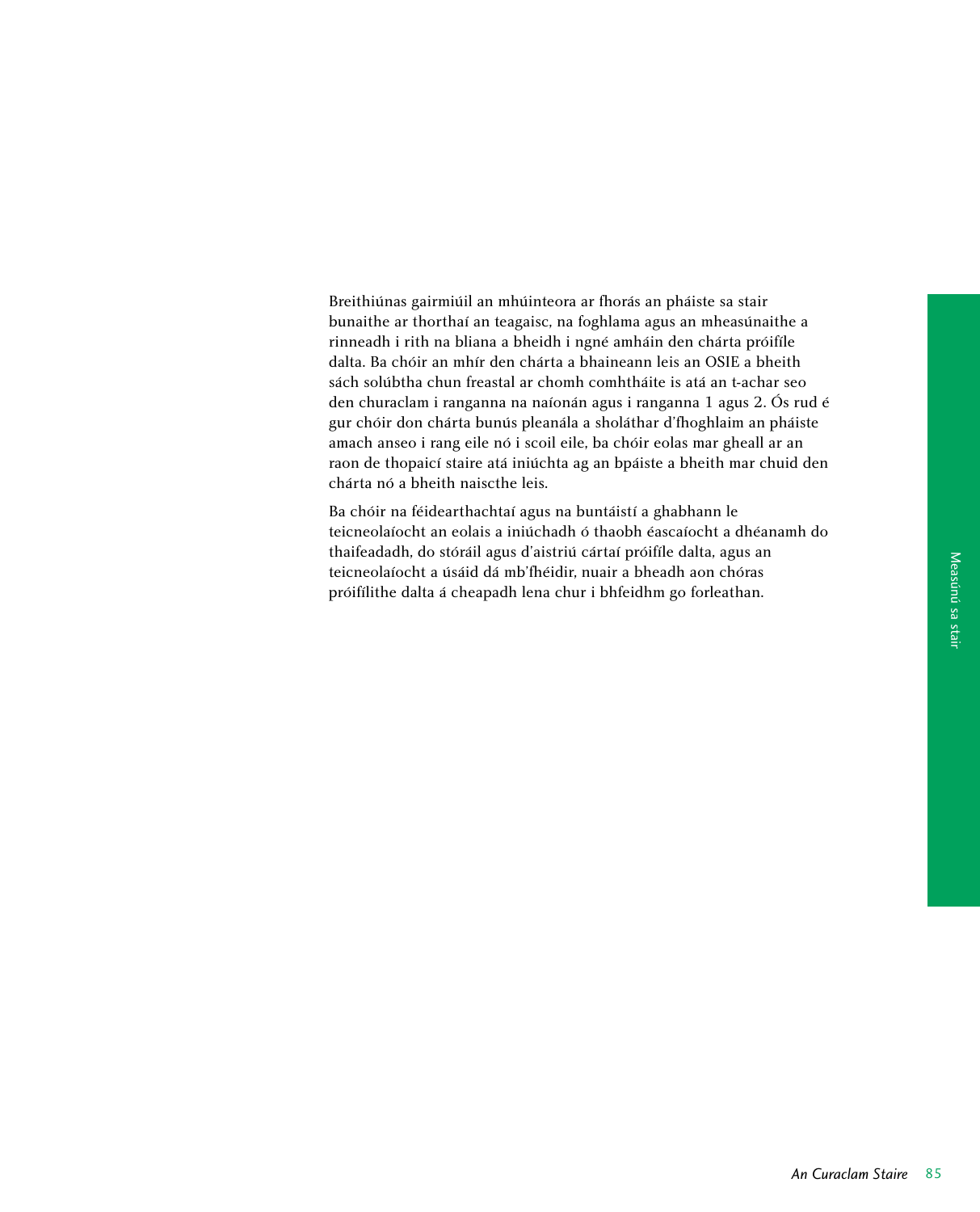Aguisin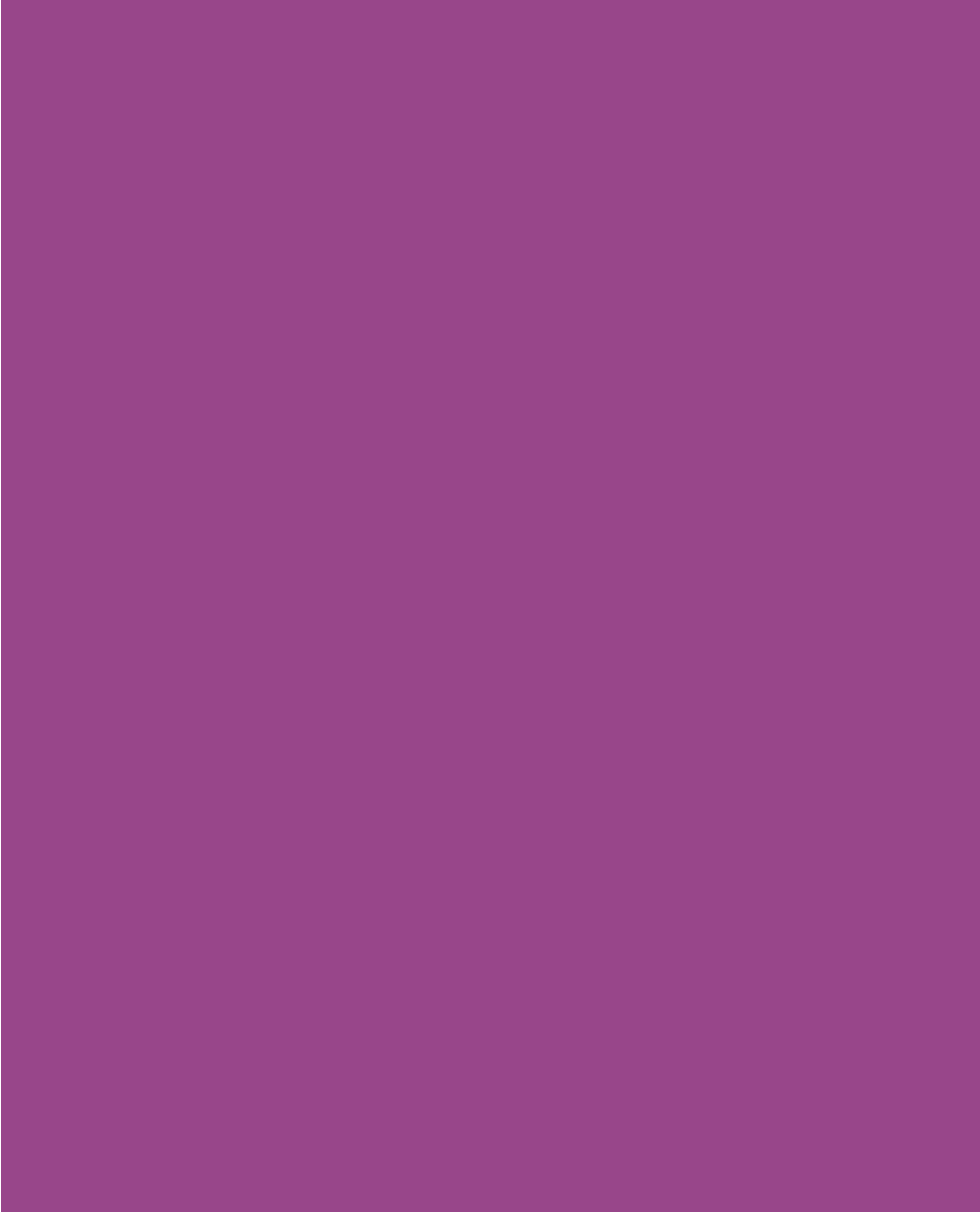# Ballraíocht an Choiste Curaclaim don OSIE

Ullmhaíodh an curaclam seo ag an gCoiste Curaclaim don Oideachas Sóisialta, Imshaoil agus Eolaíochta a bhunaigh an Chomhairle Náisiúnta Curaclaim agus Measúnachta.

| Cathaoirligh            | Angela Griffin (ó 1995)              | Cumann Múinteoirí Éireann                              |
|-------------------------|--------------------------------------|--------------------------------------------------------|
|                         | Helen Kennedy-Martin<br>$(go\ 1995)$ | Cumann Múinteoirí Éireann                              |
|                         | Micheál Ó Déaghaidh                  | Cumann Múinteoirí Éireann                              |
| <b>Baill an Choiste</b> | Br Thomas Costello                   | Aontas na mBráithre/Siúracha Teagaisc Bunscoileanna    |
|                         | Peadar Cremin                        | Bainisteoireacht na gColáistí Oideachais               |
|                         | Margie Cullen                        | Comhairle Náisiúnta na dTuismitheoirí-Bunbhrainse      |
|                         | Marie Danaswamy                      | Comhairle Náisiúnta na dTuismitheoirí-Bunbhrainse      |
|                         | David Fitzgerald                     | Cumann Bhainisteoirí na mBunscoileanna Caitliceacha    |
|                         | Henry Goff                           | Cumann Múinteoirí Éireann                              |
|                         | Angela Griffin                       | Cumann Múinteoirí Éireann                              |
|                         | Kathleen Horgan (go 1996)            | Cumann Múinteoirí Éireann                              |
|                         | Jim Hourihane                        | Cónaidhm Éireannach na Múinteoirí Ollscoile            |
|                         | Helen Kennedy-Martin                 | Cumann Múinteoirí Éireann                              |
|                         | Frankie McGrath (go 1995)            | Cumann Múinteoirí Éireann                              |
|                         | James Malseed                        | Bord Oideachais Shionad Ginearálta Eaglais na hÉireann |
|                         | Sheelagh Morrow                      | Bord Oideachais Shionad Ginearálta Eaglais na hÉireann |
|                         | Sr Mairéad Ní Choinín                | Aontas na Siúracha/mBráithre Teagaisc Bunscoileanna    |
|                         | Treasa Ní Fhearraigh                 | Cumann Múinteoirí Éireann                              |
|                         | (61996)                              |                                                        |
|                         | Siobhán Ní Mhuirthile                | Cónaidhm Éireannach na Múinteoirí Ollscoile            |
|                         | Éamonn Ó Breacáin                    | Roinn Oideachais agus Eolaíochta                       |
|                         | Tomás Ó Briain                       | Cumann Múinteoirí Éireann                              |
|                         | Colm Ó Ceallacháin                   | Roinn Oideachais agus Eolaíochta                       |
|                         | Micheál Ó Cinnéide                   | Comhairle Náisiúnta na dTuismitheoirí-Bunbhrainse      |
|                         | $(6\ 1995)$                          |                                                        |
|                         | Micheál Ó Mathúna                    | Roinn Oideachais agus Eolaíochta                       |
|                         | Pádraig Ó Murcháin                   | Cumann Bhainisteoirí na mBunscoileanna Caitliceacha    |
|                         | <b>Brian Tubbert</b>                 | Cumann Múinteoirí Éireann                              |
| Oifigigh oideachais     | Harold Hislop                        |                                                        |

Carmel O'Doherty

Aguisín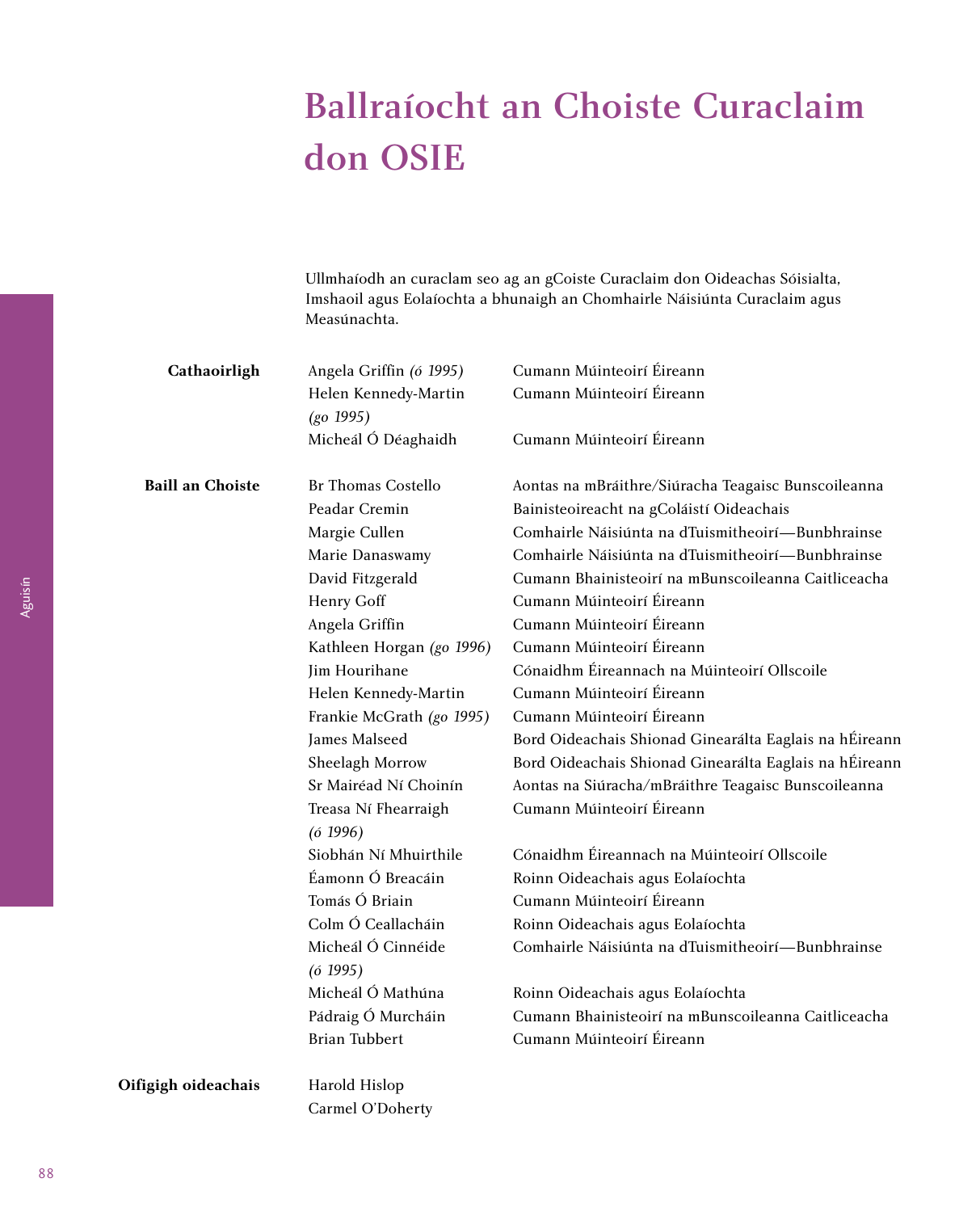# Ballraíocht an Choiste Comhordaithe Bunscolaíochta

Chun obair na gCoistí Curaclaim a chomhordú is ea a bunaíodh an Coiste Comhordaithe Bunscolaíochta ag an gComhairle Náisiúnta Curaclaim agus Measúnachta.

| Cathaoirleach                  | Tom Gilmore                        |                                                           |
|--------------------------------|------------------------------------|-----------------------------------------------------------|
| <b>Baill an choiste</b>        | Séadhna de Blán<br>(61995)         | Bord Oideachais Shionad Ginearálta<br>Eaglais na hÉireann |
|                                | Liam Ó hÉigearta<br>(61996)        | Roinn Oideachais agus Eolaíochta                          |
|                                | Dympna Glendenning<br>(61995)      | Cumann Múinteoirí Éireann                                 |
|                                | Fionnuala Kilfeather<br>(61995)    | Comhairle Náisiúnta na dTuismitheoirí-Bunbhrainse         |
|                                | Éamonn MacAonghusa<br>$(go\ 1996)$ | Roinn Oideachais agus Eolaíochta                          |
|                                | Ath Gearóid Mac Conmara<br>(61995) | Cumann Bhainisteoirí na mBunscoileanna<br>Caitliceacha    |
|                                | Peadar Ó Maoláin                   | Cumann Múinteoirí Éireann                                 |
|                                | Síle Ní Núnáin<br>(61995)          | Cumann Múinteoirí Éireann                                 |
|                                | Eugene Wall                        | Cónaidhm Éireannach na Múinteoirí Ollscoile               |
| Comhordaitheoir                | Caoimhe Máirtín (go 1995)          |                                                           |
| Leas-<br>phríomhfheidhmeannach | Lucy Fallon-Byrne (ó 1995)         |                                                           |
| Príomhfheidhmeannach           | Albert Ó Ceallaigh                 |                                                           |